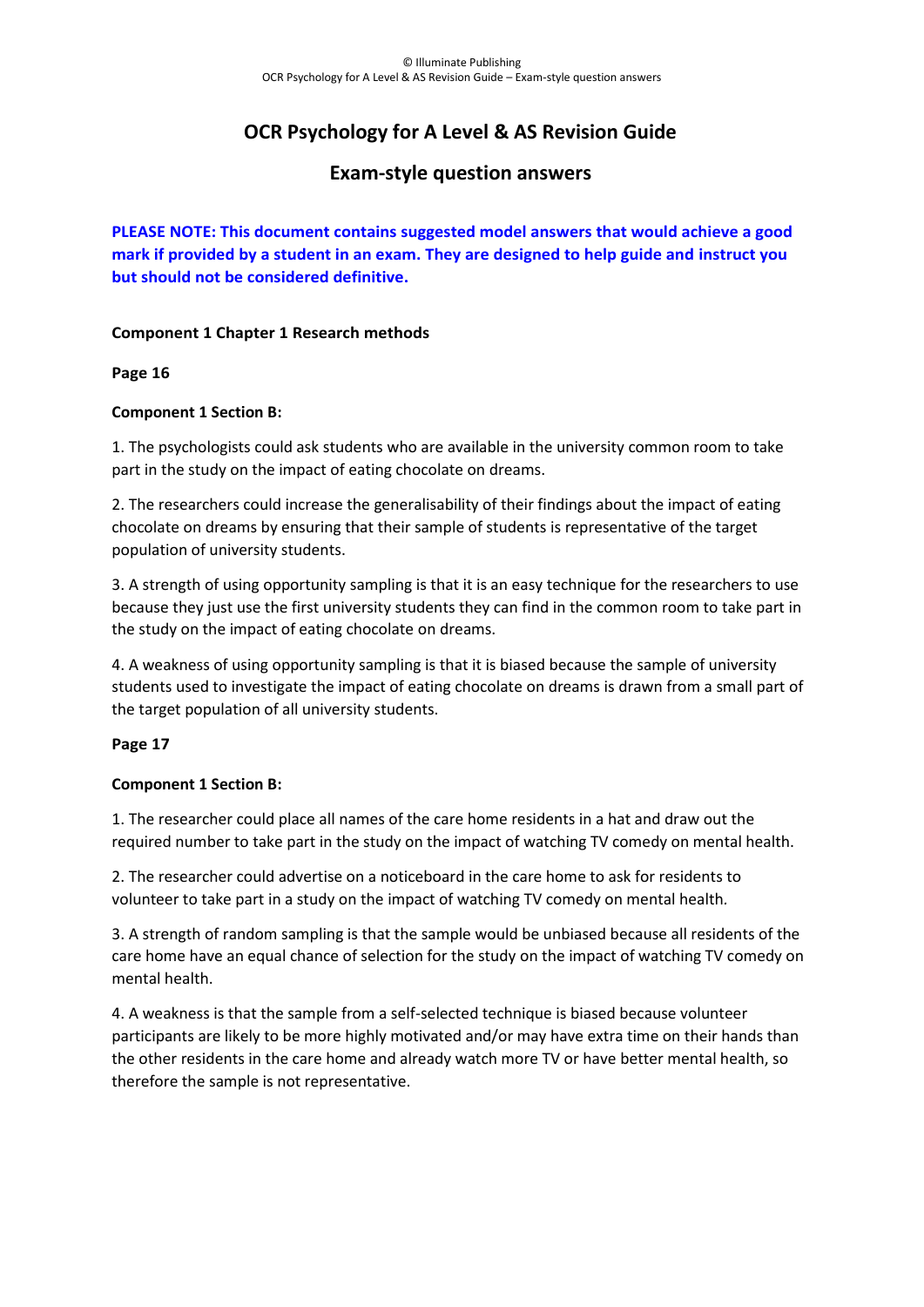#### **Component 1 Section B:**

1. The researchers could ask the children to provide their own answers about how they occupy themselves on the journey home from school, which would produce qualitative data.

2. The researchers could use a rating scale by asking school children to give an assessment of how they occupy themselves on the way home, using a scale, e.g. from 1 to 5 where 5 represents very busy and 1 represents not busy at all.

3. One strength of using a questionnaire to investigate how the children occupy themselves on the journey is that the children are given a fixed, predetermined set of questions. This means they can be easily repeated so that data can be collected from large numbers of people relatively cheaply and quickly. This means that the investigation could be replicated using a different set of school children to see if the results about how children occupy themselves on the way home can be replicated. If so, this would mean the results are consistent and reliable. Also, the students may feel more willing to reveal personal information in a questionnaire about how they spend their time on the way home than in an interview.

4. One weakness of using a questionnaire to find out about what school children do on the way home is that the sample may be biased because only certain kinds of people fill in questionnaires, e.g. only some of the children may be willing to spend time filling in information about how they occupy themselves on the way home. This means it might not be representative of the target population.

#### **Page 19**

## **Component 1 Section B:**

1. In a semi-structured interview, some questions are predetermined but also new questions are developed as the interview proceeds. Therefore, the psychologist would have prepared some questions for the butcher about the popularity of his sausages, but some questions would be added in response to his previous answers.

2. The psychologist would ask the butcher predetermined questions about the popularity of his sausages and would not probe beyond the answers received, but they may answer questions from the butcher (e.g. he may ask the interviewer for further explanation).

3. If a semi-structured interview was used, more detailed information could be obtained from the butcher about the popularity of his sausages than in a structured interview because subsequent questions are specially shaped to the butcher's previous replies. However, a strength of a structured interview is that it is easy to repeat and to analyse because answers are more predictable.

4. If a semi-structured interview is used, this is more affected by interviewer bias than structured interviews because the interviewer is developing questions on the spot and may be prone to issues such as inadvertently asking leading questions to the butcher about the popularity of his sausages.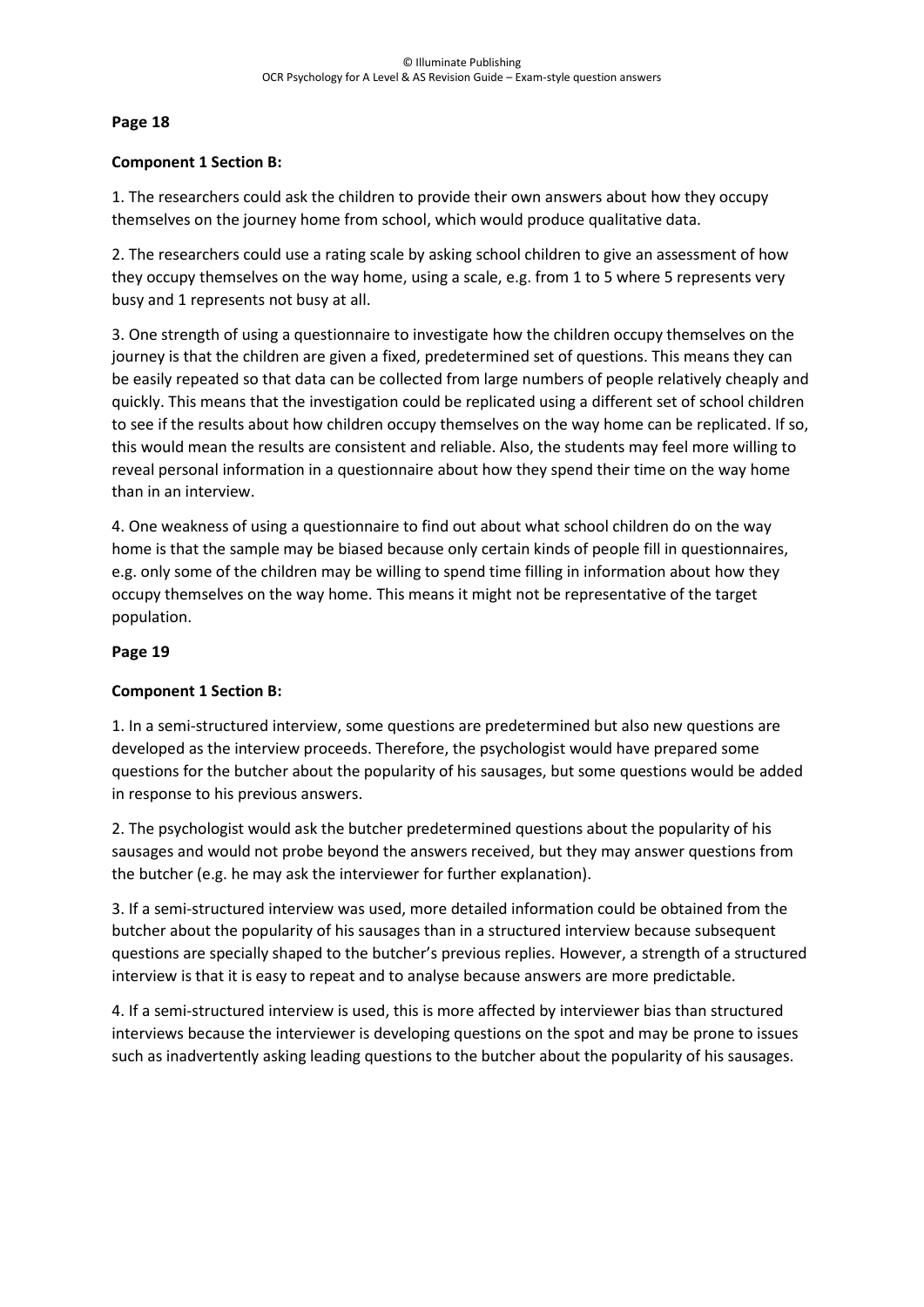#### **Component 1 Section B:**

1. In order to ensure the interviews are reliable, the psychology students should use a standardised procedure, e.g. all participants are given exactly the same instructions and asked exactly the same questions about the posters showing healthy food. The students could also replicate the study (testretest) to see if results are consistent.

2. Inter-rater reliability can be checked by comparing the results from two or more interviewers who questioned the same person about the posters showing healthy food. The answers given should be the same if the interview is reliable.

3. Using a standardised procedure in this study about attitudes to posters showing healthy food would ensure that each participant's experience was exactly the same and this should increase the reliability of the study as extraneous variables were controlled.

4. If any of the questions about attitudes to the posters showing healthy food are ambiguous, the participants may interpret these differently each time they are asked and give a different answer, which reduces the reliability of the study.

#### **Page 21**

#### **Component 1 Section B:**

1. Face validity concerns whether the items on the questionnaire look like they are assessing what the researcher intended to assess. In this study, the questions should be related to lorry drivers' attitudes to long working hours.

2. Social desirability bias means that respondents often prefer to provide answers that make them 'look better'. In this case the results may lack validity as the lorry drivers may not tell the truth about their real attitudes to long working hours as they may be concerned about keeping their jobs, so not want to complain.

3. Criterion validity is the extent to which test scores can predict a future behaviour or attitude. A strength of ensuring criterion validity in this study is that it could predict future attitudes about long working hours in lorry drivers.

4. Researcher bias can be demonstrated in a questionnaire if the researcher writes a leading question. The researcher may already believe that lorry drivers will have a negative attitude towards long working hours and this may be reflected in the questions, which means that the responses may lack validity.

## **Page 22**

## **Component 1 Section B:**

1. The observers could firstly carry out a pilot study to see what sorts of things people do on long journeys to occupy themselves. Possible behavioural categories would include: reading; listening to music; chatting; playing with phone/tablet; playing card games.

2. Event sampling involves drawing up a list of behavioural categories and counting every time each behaviour occurs in a specified time period. In this example, every time the following behaviours occur: reading; listening to music; chatting; playing with phone/tablet; playing card games.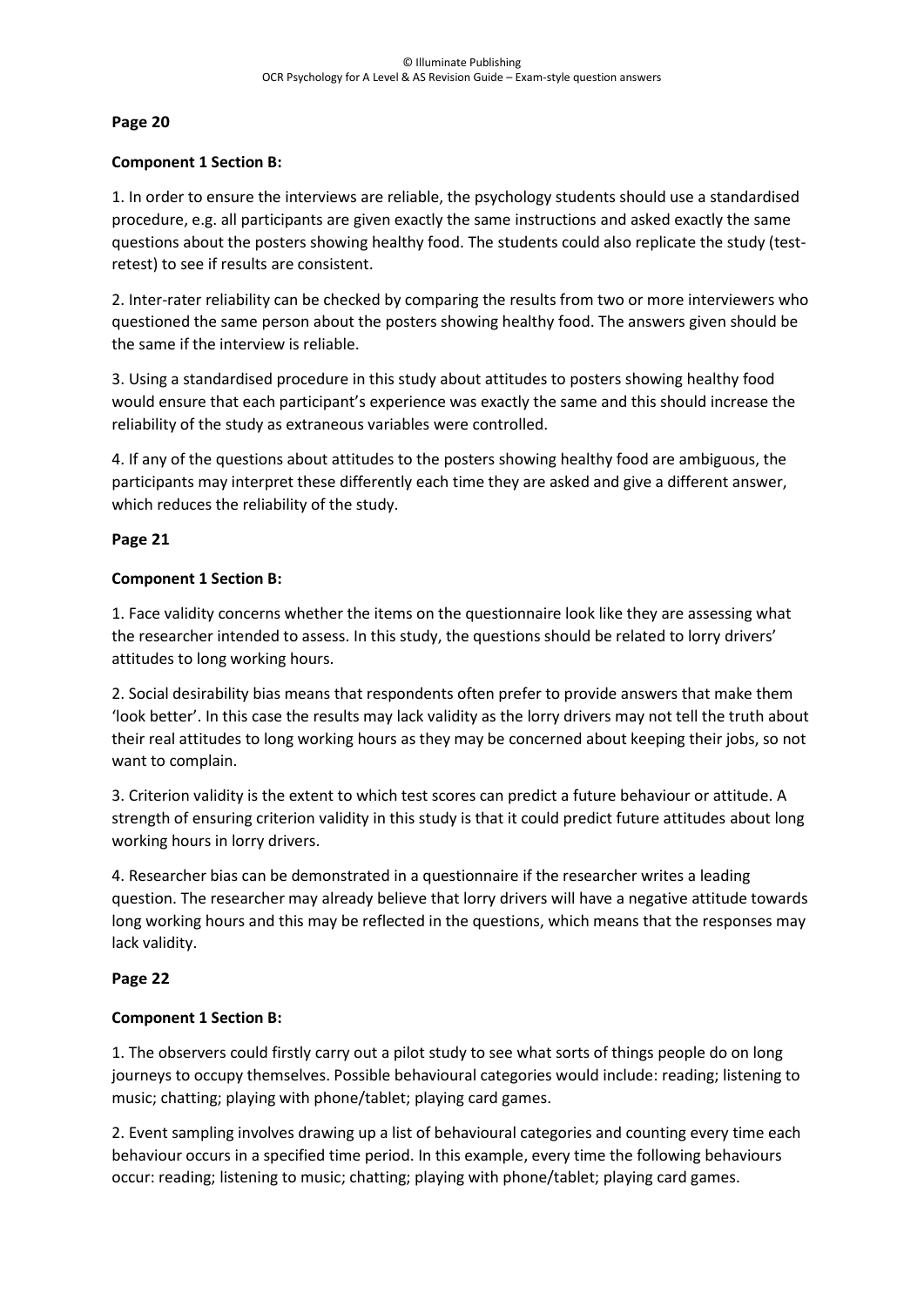3. A strength of using time sampling is that it makes observing behaviour manageable because it avoids having to record everything, which would be an issue as coach journeys around Europe take many hours/days and it would not be practical to observe for such long periods.

4. A weakness of using a structured observation is that the behavioural categories of reading, listening to music, chatting, playing with phone/tablet, playing card games etc. may not cover all possibilities, meaning that some behaviours that occupy time are not recorded, which reduces validity.

## **Page 23**

## **Component 1 Section B:**

1. To carry out an unstructured observation, the researcher would ask the head teacher to record all relevant recycling behaviour but would have no system or tally chart.

2. To carry out a covert observation the researcher could ask the head teacher to observe the students without their knowledge. The students would just think the head teacher was walking round the school as usual, rather than monitoring recycling behaviour.

3. Using a non-participant observation in this study on recycling behaviours leads to increased objectivity due to psychological and physical distance, which increases validity. If the head teacher was a participant, she might influence the behaviour of the students as she is a role model and the students might copy her recycling behaviours.

4. In a naturalistic observation, participants may know they are being observed which alters their behaviour (demand characteristics) and reduces validity. The students would notice the presence of the head teacher and modify their recycling behaviour as she is an authority figure.

# **Page 24**

## **Component 1 Section B:**

1. The independent variable is the amount of time given to memorise playing cards.

2. The students could operationalise the dependent variable by simply counting the number of playing cards recalled.

3. The longer the time given to memorising playing cards, the greater the number of playing cards will be recalled*.*

4. A two-tailed hypothesis is non-directional, so it would not predict whether a longer or shorter time given to memorising cards would improve (or reduce) the recall of the playing cards. It would simply state there would be a difference.

## **Page 25**

## **Component 1 Section B:**

1. In this study, an independent measures design would be used as the independent variable is whether students study A Level Maths or A Level English. So, English students would be in one condition of the experiment and Maths students in the other.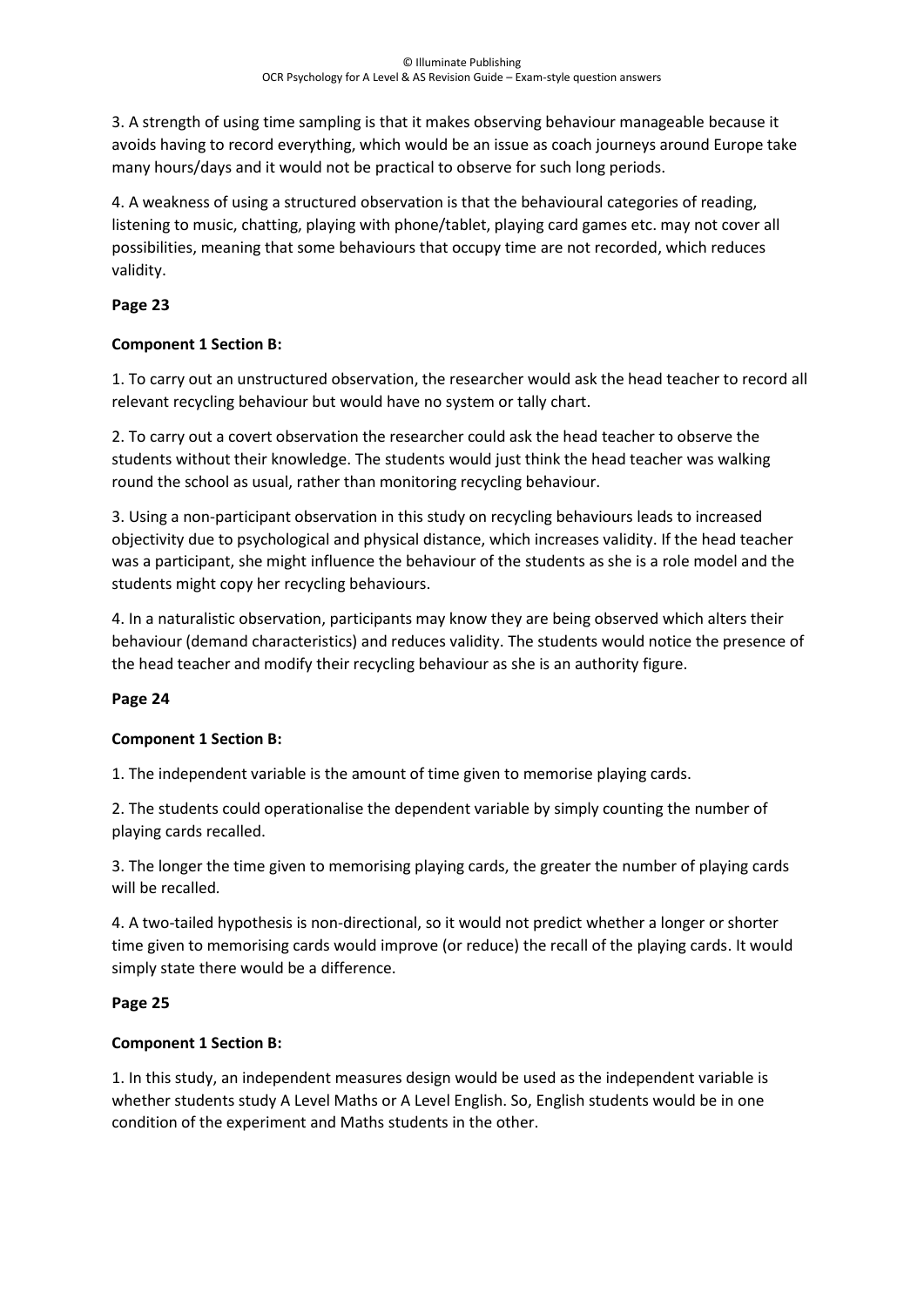2. A control group of students studying neither A Level English nor A Level Maths could be used as a baseline comparison to see if differences in reading skills between English and Maths students was due to their choice of subject.

3. One strength of using an independent measures design is that it controls for demand characteristics. As students are only tested once, they are less likely to guess the aim of the study, i.e. whether studying Maths or English impacts on reading skills.

4. A weakness of using a matched pairs design is that it is very time-consuming to accurately match participants on key variables. A key variable in this research could be IQ, which would mean that all participants would need to undertake a time-consuming IQ test before the research could begin so that they could be matched.

# **Page 26**

# **Component 1 Section B:**

1. One extraneous variable would be where the students went to school, for example someone could live in a rural environment, but attend a city school. To control for this, researchers would need to choose participants who lived and went to school in the same type of environment.

A further extraneous variable could be IQ. To control for this, the researcher could use a matched pairs design, where students were matched on IQ levels or SATs results*.*

2. The researcher may expect students who live in rural environments to do better in school as there are fewer distractions. This bias may lead them to unconsciously encourage certain behaviours in participants. The result is that the researcher's expectations are fulfilled.

3. The researcher could deal with possible demand characteristics by using an independent measures design, where the rural students were unaware of the city students. If participants were unaware of the true aim of the study comparing rural and city living, they would not be able to change their learning behaviour.

4. In order to deal with possible researcher effects, the psychologist could use peer review. The peer could look for any possible bias in the report on the effects of city and rural living on school performance and thereby ensure high standards.

## **Page 27**

## **Component 1 Section B:**

1. To improve population validity, the researcher would need a wider population, not just university students, and would need to use a sampling method that was more representative of the population to ensure they recruited a cross-section of the population.

2. The researchers should control extraneous variables, so that they can be sure that any change in the dependent variable is due to their manipulation of the independent variable. They should ensure that all university students are tested in exactly the same environment and are all given the same standardised instructions, whether verbal or written.

3. A strength of a laboratory experiment is that it allows a high level of control, so extraneous variables can be minimised, increasing internal validity of the findings from the investigation the psychologists are carrying out.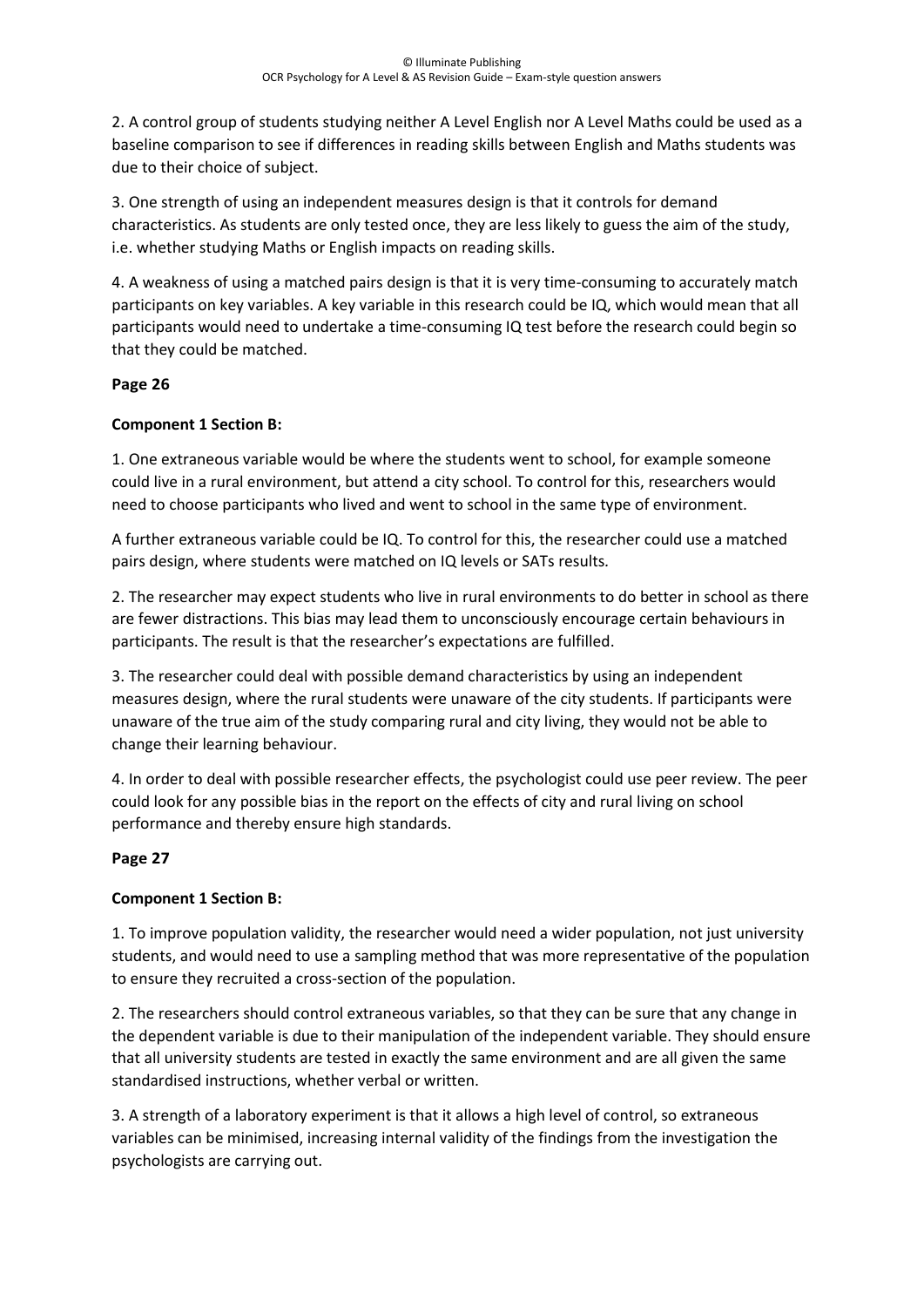4. A weakness of a laboratory experiment is that it is an artificial situation where participants may not behave naturally in the investigation the psychologists are carrying out, so the results may be low in ecological validity.

## **Page 28**

#### **Component 1 Section B:**

1. The co-variables in this study are students' 'strength of character' scores and their psychology test percentages.

2. A positive correlation would be that a high score in character strength would mean a high score on the psychology test percentages, and vice versa. Both variables increase together.

3. If a strong correlation was found between 'strength of character' scores and psychology test percentages, this could lead to further investigation to see if there may be a causal link. Correlations are the first step in research, but cannot show cause and effect.

4. One weakness is that correlations cannot show cause and effect. We can only conclude that character strength scores and psychology test percentages are related, a third variable could be the causal factor.

#### **Page 29**

#### **Component 1 Section B:**

1. The BPS ethical issue of respect includes informed consent, confidentiality, privacy and right to withdraw. The researchers would need to ensure, for example, that they ask participants for their informed consent when researching people's attitudes towards recycling in their local community.

2. Presumptive consent is a method of dealing with lack of informed consent or deception by asking another group of people whether they would take part. The researchers could ask some local residents if they would consent to take part and, if they agreed, they could assume that other local residents would have no objections to taking part in a study on attitudes towards recycling.

3. The researchers could deal with the BPS ethical issue of responsibility by ensuring that all participants are protected from harm during the study and leave the study in the same psychological state in which they entered it. This could be done by considering the wording of the questions. The researchers would also need to debrief the participants at the end of the study on the aims, findings and conclusions of the research on attitudes to recycling.

4. The research project would need to be reviewed by an ethics committee who would look at all the possible ethical issues and at how the researchers plan to deal with these before the research starts. Only once the ethics committee has passed the proposal, can the research into attitudes towards recycling begin.

## **Page 30**

## **Component 1 Section C:**

1. The psychology students would calculate the means by adding up all the individual scores of number of words recalled in the morning and divide by 25, and then repeat the process for the number of words recalled in the afternoon.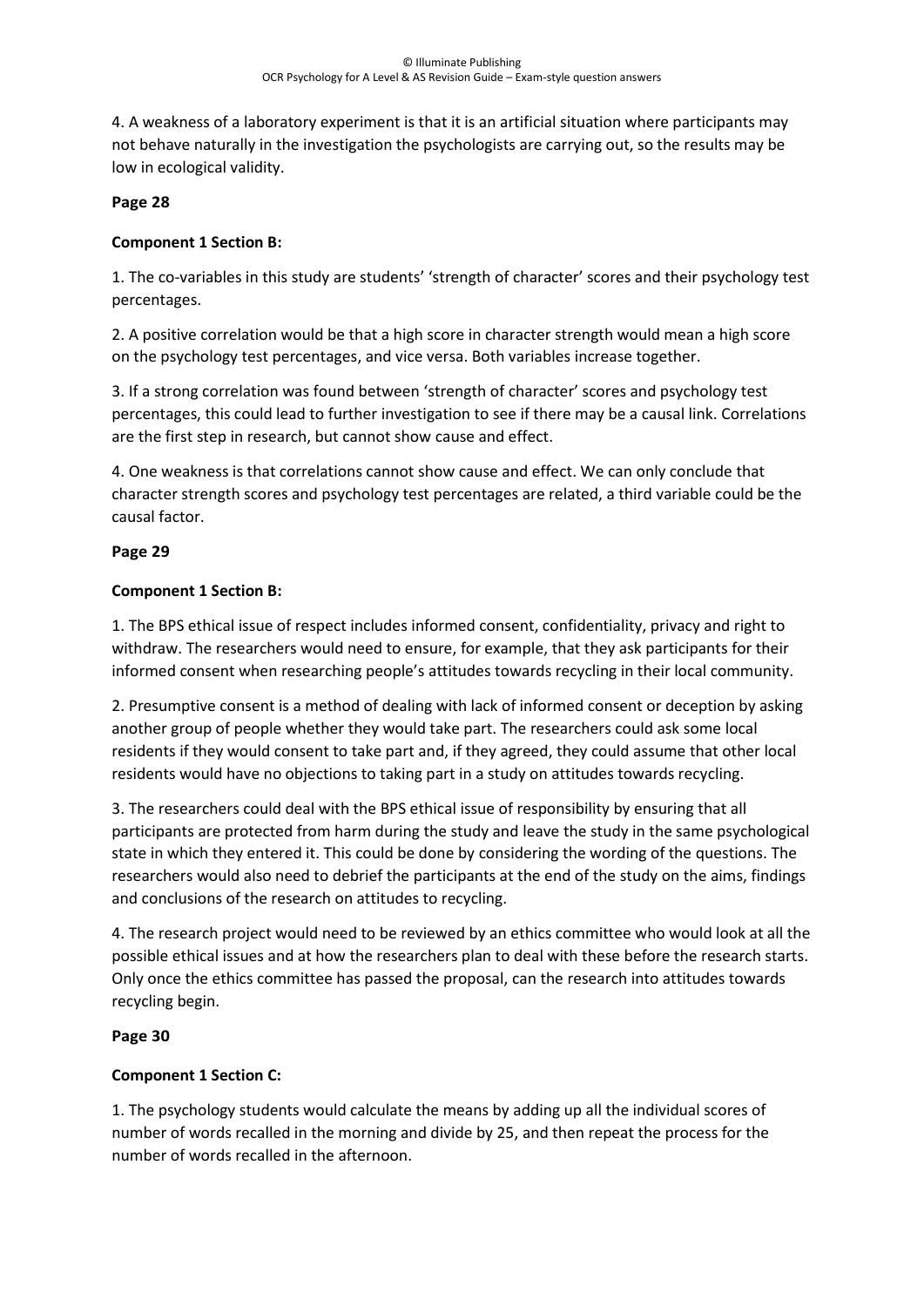2. The psychology students would calculate the range of the data in this study by taking the lowest number of words recalled from the highest for the morning group and repeat the process for the afternoon group's scores.

3. One strength of using the median is that the median is not affected by extreme scores so would be a more suitable measure of central tendency if there were anomalous scores in the number of words recalled.

4. One weakness of calculating the standard deviation is that the standard deviation may hide some of the characteristics of the data set of words recalled (e.g. extreme values/anomalies).

# **Page 31**

# **Component 1 Section C:**

1. The type of data collected is quantitative as it is numerical, i.e. number of words recalled. It is also primary data as it is collected directly by the researchers.

2. Qualitative data could have been collected in this study by asking participants about their preferences for morning or afternoon if they have information to learn and later recall, and the reasons for those preferences.

3. One strength of quantitative data is it is easier to analyse because data is in numbers which can be summarised using descriptive statistics. This would make it easier to draw conclusions about whether morning or afternoon is better for learning new material.

4. A weakness of quantitative data is that it oversimplifies reality and human experience because it suggests that there are simple answers. It doesn't tell us why people remember more at different times of the day.

## **Page 32**

# **Component 1 Section C:**

1. The data shows the frequency of favourite flavours of ice cream. The total was 40 so the psychologist could work out the size of each piece of pie by dividing the frequency by 40 and multiplying by 360 (degrees in a circle) = degrees of the pie slice. They can then draw as appropriate, i.e. mint choc chip = 180 degrees, strawberry = 63 degrees, vanilla = 27 degrees, pistachio = 90 degrees of the pie chart.

2. When the researcher was collecting the raw data on favourite ice cream flavours, they could have recorded the data in a tally chart (frequency table), making a tally mark each time a person mentioned a particular flavour.

3. A bar chart is a suitable graph for displaying the data on ice cream flavour preferences because the data is in the form of categories (nominal data) and not continuous data.

4. A pie chart is a suitable graph for displaying the data on ice cream flavour preferences because a pie chart represents frequency data. Each slice of the 'pie' represents the proportion (or fraction) of the total.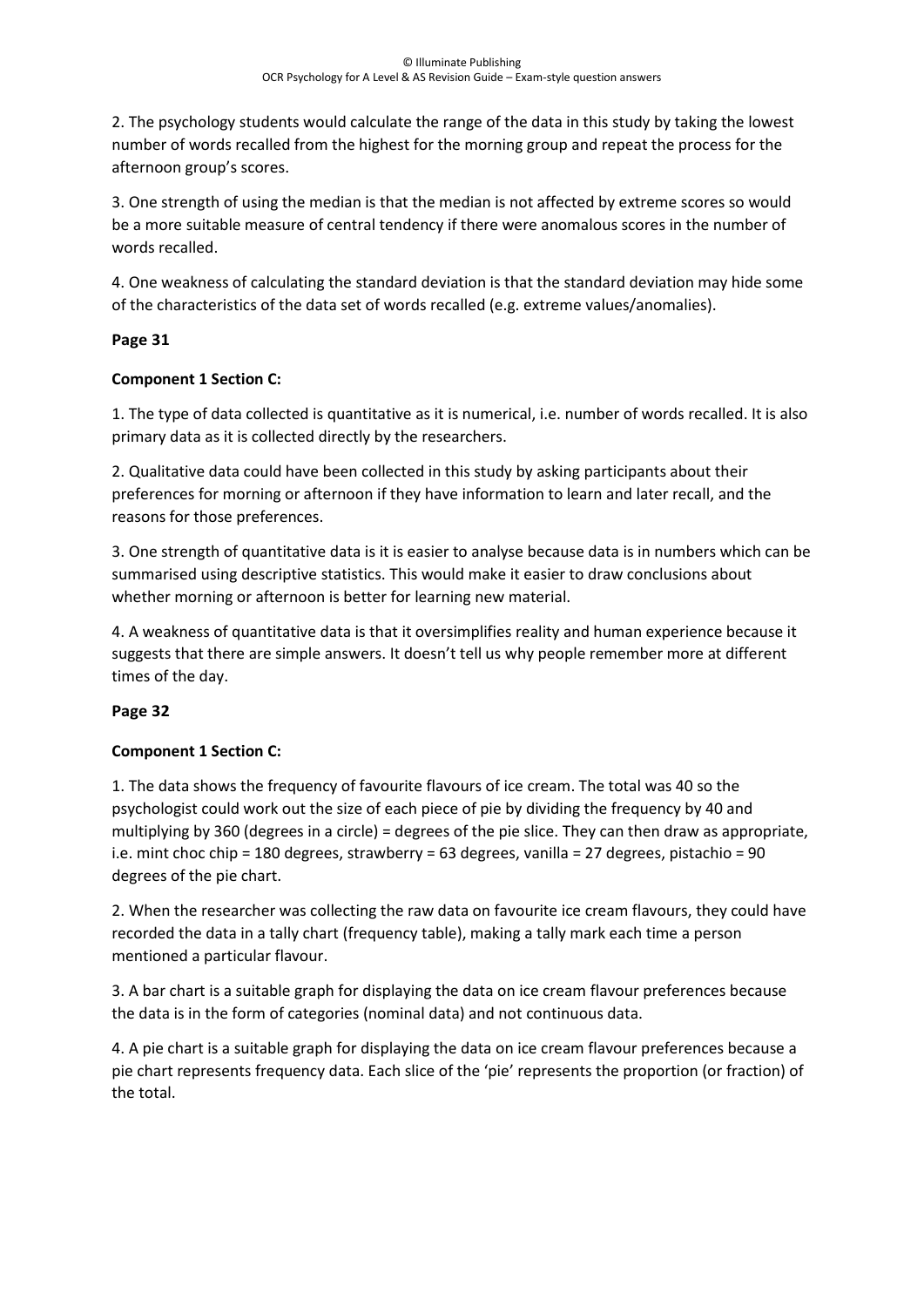## **Component 1 Section C:**

1. The data is interval because it is measured using units of equal intervals, such as the time participants go to sleep.

2. In a negative skew, most of the scores are bunched to the right which, in this case, would indicate that most people go to sleep late in the evening.

3. Ordinal data is less powerful than interval data, because it doesn't give us any information about the relative differences in scores as the units are not of equal intervals.

4. A strength of plotting the sleep data is that we can see an overall pattern of what time people go to sleep, especially with a large data set. This pattern is called a distribution.

#### **Page 34**

## **Component 1 Section C:**

1. The students would understand that probability was a measure of the likelihood that an event may occur. Probability is given as a number between 0 and 1 (where 0 indicates impossibility and 1 indicates certainty).

2. The students would understand that significance was a statistical term indicating that the research results are sufficiently strong to enable a researcher to reject the null hypothesis under test and accept the alternative hypothesis.

3. The students would understand that a significance level is the level of probability at which it has been agreed to reject the null hypothesis. Psychologists usually use a probability of 0.05 (5%).

4. The teacher meant that a Type 1 error occurs when a researcher rejects a null hypothesis that is actually true (a false positive). It is an optimistic error, and happens when the significance level is too lenient (e.g. *p* < 0.10). For example, in a criminal court case the defendant is found guilty when actually they were not guilty.

## **Page 35**

## **Component 1 Section C:**

1. The appropriate test would be the Wilcoxon Signed Ranks test, as this is a test of difference, with a repeated measures design (measuring hair growth before and after using a hair growth product) and generated ordinal/interval data in the form of amount of hair growth (mm).

2. The appropriate test would be the Mann–Whitney *U* test, as this is a test of difference, using an independent measures design (men and women) and generated ordinal/interval data in the form of psychology test scores.

3. Researchers would use Spearman's *rho* test as this was a test of correlation and the data collected (age and attractiveness ratings) were ordinal/interval data.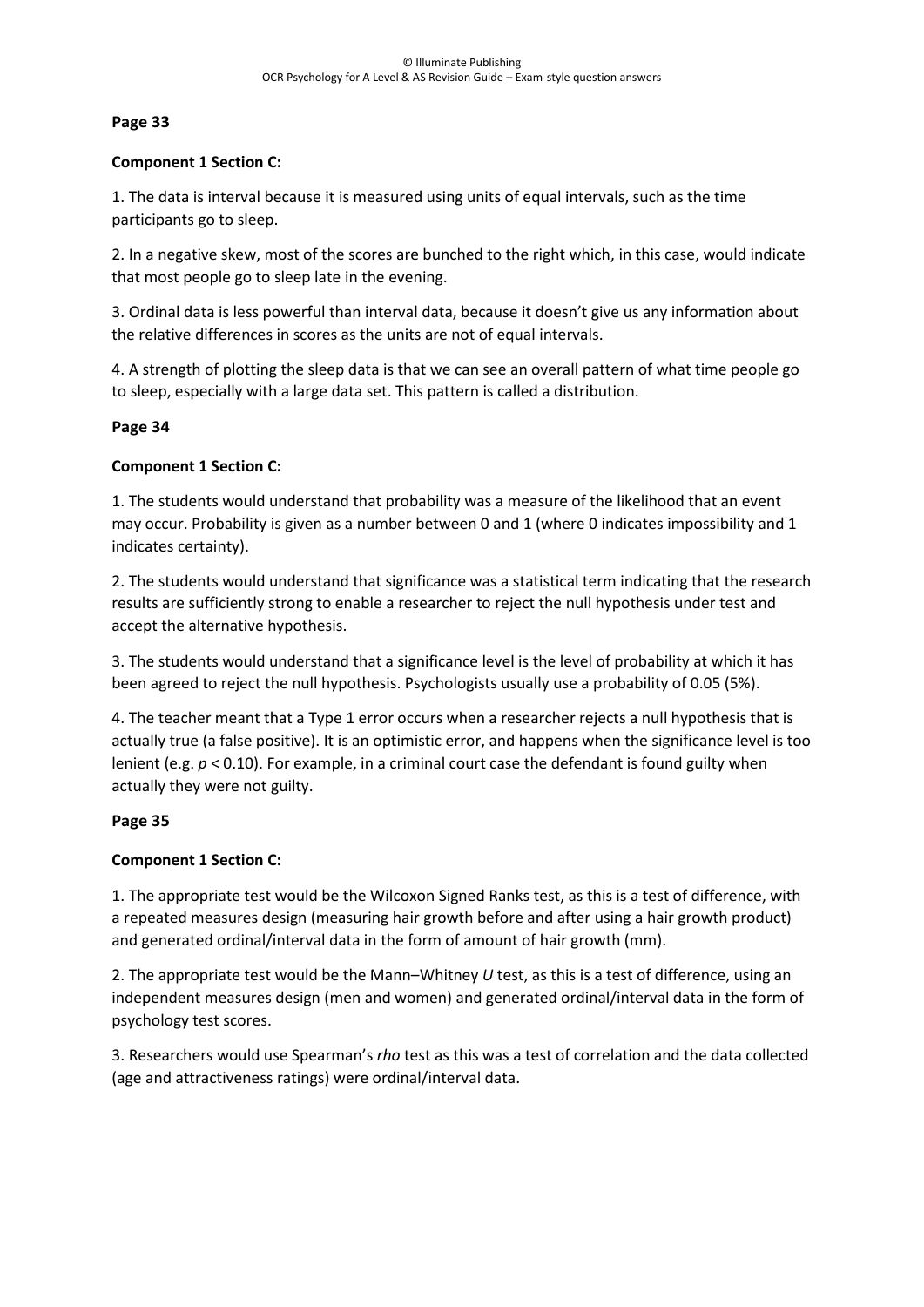## **Component 1 Section C:**

1. The researcher would place the raw data (i.e. blood pressure readings before and after the stress management programme) into the first two columns of a table (column 1: Before; column 2: After). If the blood pressure reading was higher in column 1 than column 2, the researcher would record a  $'$ +' in column 3, and if the reading was lower in column 1, the researcher would record a  $-$ '. If the reading was the same in column 1 and 2, the researcher would record a '0'. The number of + and – signs would be added up individually and the smaller value would be used as the observed value of *S*.

2. 
$$
U = R - [N(N + 1)]
$$
  
\n2  
\n $U = 87.5 - [10(10 + 1)]$   
\n2  
\n $U = 87.5 - 110$   
\n2  
\n $U = 87.5 - 55$   
\n $U = 32.5$ 

## **Page 37**

## **Component 1 Section C:**

1. 2 rows (Under-25 and Over-25) and 3 columns (Conservative, Green, Labour)

*df* = (number of rows – 1)(number of columns – 1)

 $df = (2 - 1)(3 - 1)$ 

 $df = 1 \times 2$ 

 $df = 2$ 

2. The critical value for a two-tailed test at the 5% level of probability where *df* = 2 is 5.99

3. The critical value for a one-tailed test at the 5% level of probability where *df* = 2 is 4.60. As the observed (calculated) value of 5.37 exceeds this value, the results are significant and the null hypothesis can be rejected.

## **Page 38**

## **Component 1 Section C:**

1. The student could write on the revision card that falsification is attempting to prove something wrong, by finding evidence that contradicts it.

2. The student could write on the revision card that objectivity is being uninfluenced by personal opinions, being free of bias. The opposite is subjectivity.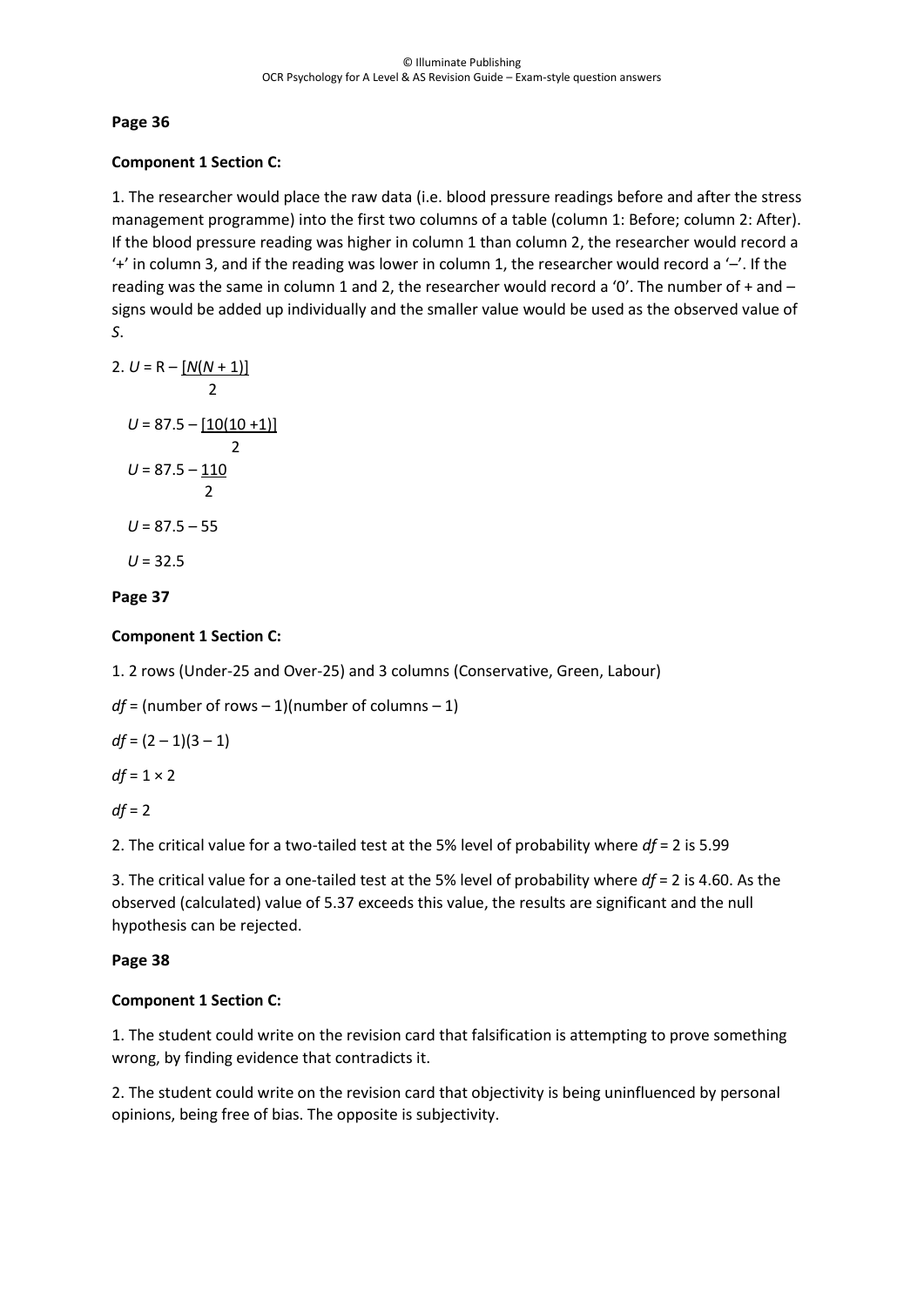## **Component 1 Section C:**

1. The lecturer would include in their guidelines for writing an abstract that is a summary of the study covering the aims, hypothesis, method (including procedures), results and conclusions. It is usually about 150–200 words.

2. The lecturer would describe the purpose of the introduction as being a review of previous research, the focus of which should lead logically to the aims so that the reader is convinced of the reasons for this particular research*.*

3. The lecturer would recommend including in the discussion: a summary of the results; a consideration of the relationship to previous research; comments on possible methodological problems that arose and improvements suggested; implications for psychological theory and possible real-world applications; and suggestions for future research.

4. The lecturer would suggest including in the appendices: examples of materials (e.g. questionnaire, standardised instructions, diagrams of research set up); raw data; and calculations.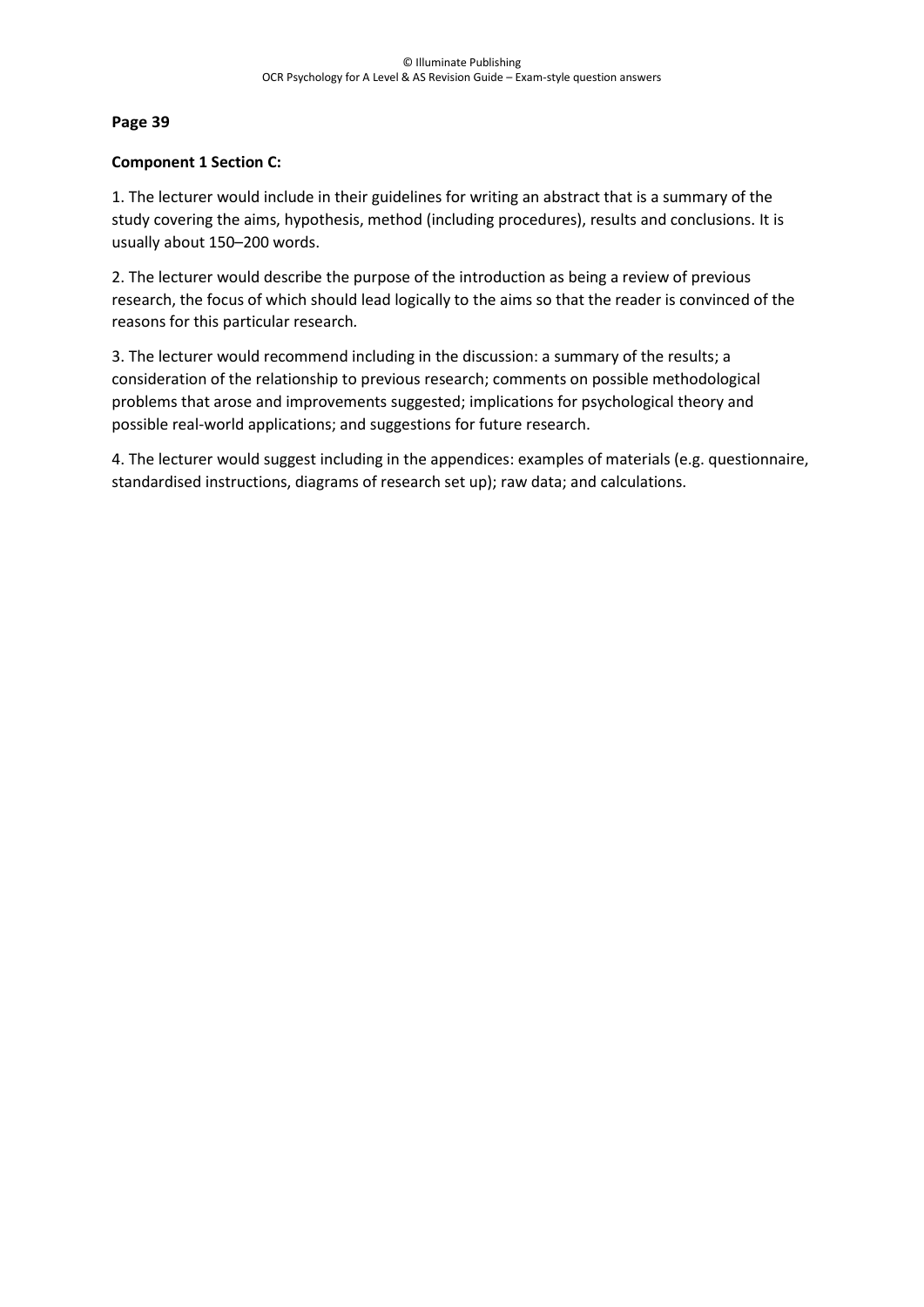## **Component 2 Chapter 2 Social psychology**

## **Page 41**

# **Component 2 Section A:**

1. Bocchiaro *et al.*'s study relates to the theme of responses to people in authority as it studies obedience. Participants showed higher levels of obedience and lower levels of whistle-blowing than predicted. This suggests that disobedience, as well as obedience, can be attributed to situational factors rather than dispositional ones.

2. The social area is concerned with the effect of other people on our behaviour. Therefore, Bocchiaro *et al.*'s research directly links to the social area as it was concerned with how people's behaviour – either being obedient, disobedient or whistle-blowing – is affected by an authority figure giving an instruction to take part in an unethical piece of research concerning sensory deprivation.

# **Component 2 Section B:**

1. One principle of the social area is that our behaviour involves social interaction. Social psychology aims to understand people in the context of their interactions with others. An early example of the social area is Triplett's (1897) experimental work. He showed that competition with others improved performance, e.g. racing cyclists achieved better times on a circuit when they had someone pacing them.

Additionally, the social area has to consider ethics because psychologists investigating social influence attempt to influence participants' behaviour without the participants' knowledge. However, such influences are common in everyday life (e.g. teachers and health professionals), so social influence isn't always unethical.

2. Social behaviour varies across cultures. However, much research is carried out in one culture only and therefore may not apply to all. For example, Milgram's study was conducted in America (an individualist culture), but his findings about obedience may not apply to collectivist cultures.

3. a) A weakness of research into the social area is that research can take place in unrealistic settings, e.g. Bocchiaro *et al.*'s study was conducted in a university laboratory where participants knew their behaviour in relation to obedience was being studied, creating demand characteristics.

b) A strength of research in the social area is that it provides insights into behaviour and helps us understand how we are influenced by others, e.g. Milgram's study shows how people are surprisingly obedient.

4. Research can help in the prevention of mindless obedience, e.g. in the emergency services and the prison service. It can also help to encourage altruistic behaviour, e.g. encouraging people to consider the costs and benefits of helping behaviour.

5. Levine *et al*.'s study suggests that helping behaviour may be an outcome of nurture rather than nature. As helping varies so much from culture to culture, perhaps it is more likely to be learned than to be a fundamental feature of human nature.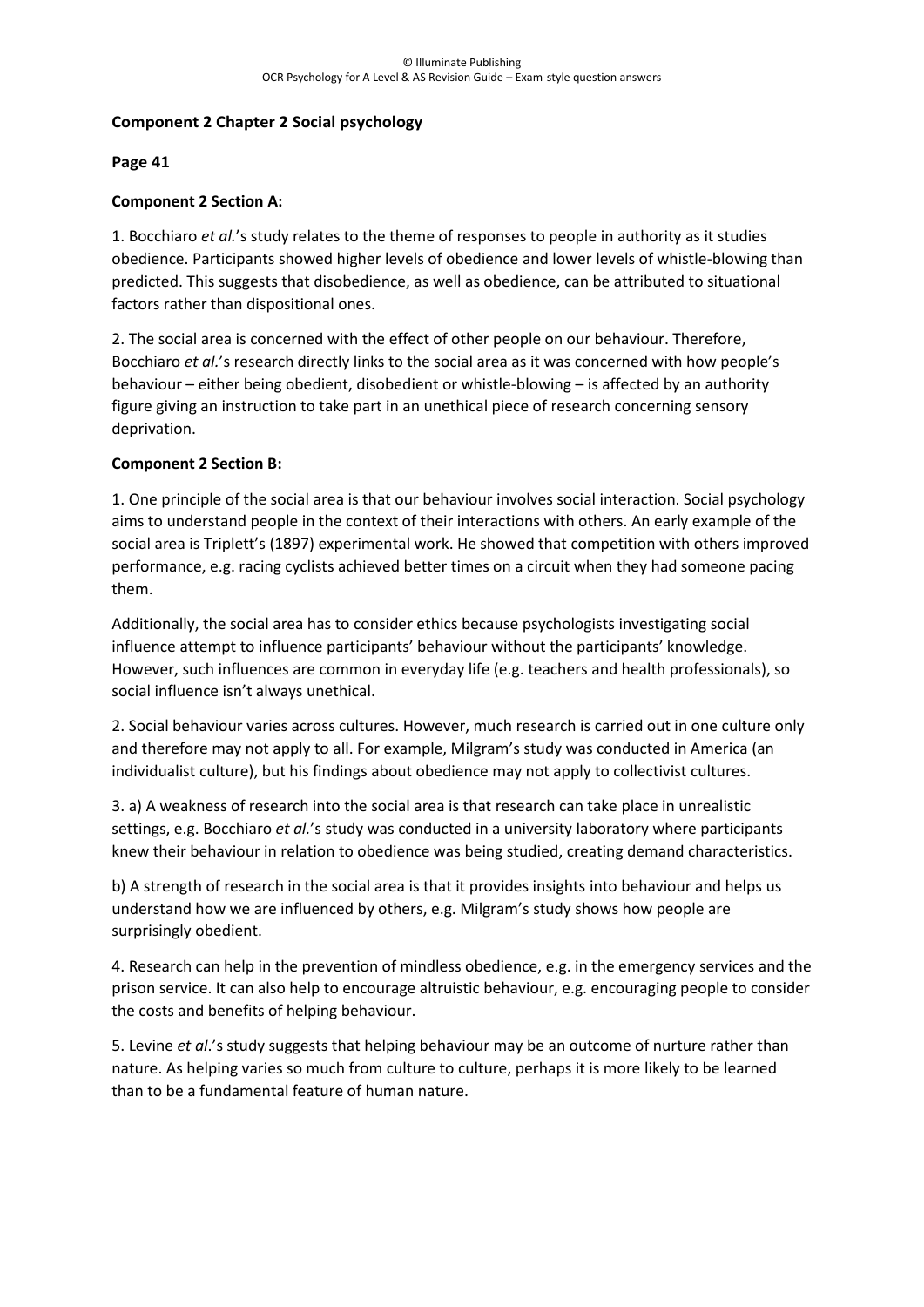#### **Component 2 Section A:**

1. Participants were told the aim of the study was to investigate the effect of punishment on learning but the real aim was to investigate the process of obedience.

2. The sample consisted of 40 American men aged 20–50, recruited via a newspaper advert. The men had various occupational and educational backgrounds but were not high school or college students. Participants were paid \$4 plus 50c for transport.

3. If the teacher (T) expressed a desire to stop delivering shocks, then the experimenter (E) had a set of statements ('prods') to deliver, e.g. 'The experiment requires that you continue'.

4. Firstly, the naïve volunteer participant was introduced to the other 'participant', a confederate (Mr Wallace), thus suggesting that he was a real participant and had drawn a lot to be the learner. Secondly, they were given a 45-volt test shock to show the shocks were real, which was in fact the only real shock in the whole experiment. Both procedures suggested to the participant that the study was real, and they were giving shocks to a real person.

5. All 40 participants (100%) continued giving shocks up to 300 volts. 26 out of 40 participants (65%) continued to the end (450 volts) and were considered obedient.

6. One strength is that quantitative data allowed Milgram to make conclusions about how obedient people may be when faced with an unethical command from a legitimate authority figure.

7. One strength was that the sample included men from a range of occupations and educational backgrounds, so it was likely to be representative of the target population.

8. One ethical consideration is that, despite being distressed by the experience of believing they had given shocks to people, participants were debriefed and many felt very positive about the study.

## **Page 45**

## **Component 2 Section A:**

1. The aims were to investigate how people deal with unethical/unjust requests. Also to research the differences between how people think they will behave and how they actually behave, and what are the personality characteristics of people who obey/disobey/whistle-blow.

2. The research design was a controlled observation (in a laboratory). The 'experimental paradigm' was a hypothetical unethical study on sensory deprivation to see whether participants would obey a request to write a statement to a fellow student and/or blow the whistle by filling in a form about the ethics of the proposed study.

3. It was a self-selected sample of 149 Dutch university students (96 women and 53 men) paid €7 or given course credit. Two further groups of participants were used to predict obedience behaviour: 92 students in pilot tests and 138 'comparison' students.

4. The personality tests used were the HEXACO-PI-R and the Decomposed Games Measure.

5. Participants were asked to write an enthusiastic statement encouraging fellow students to take part, using words such as great and superb, and not mention the negative effects of sensory deprivation such as it can be frightening.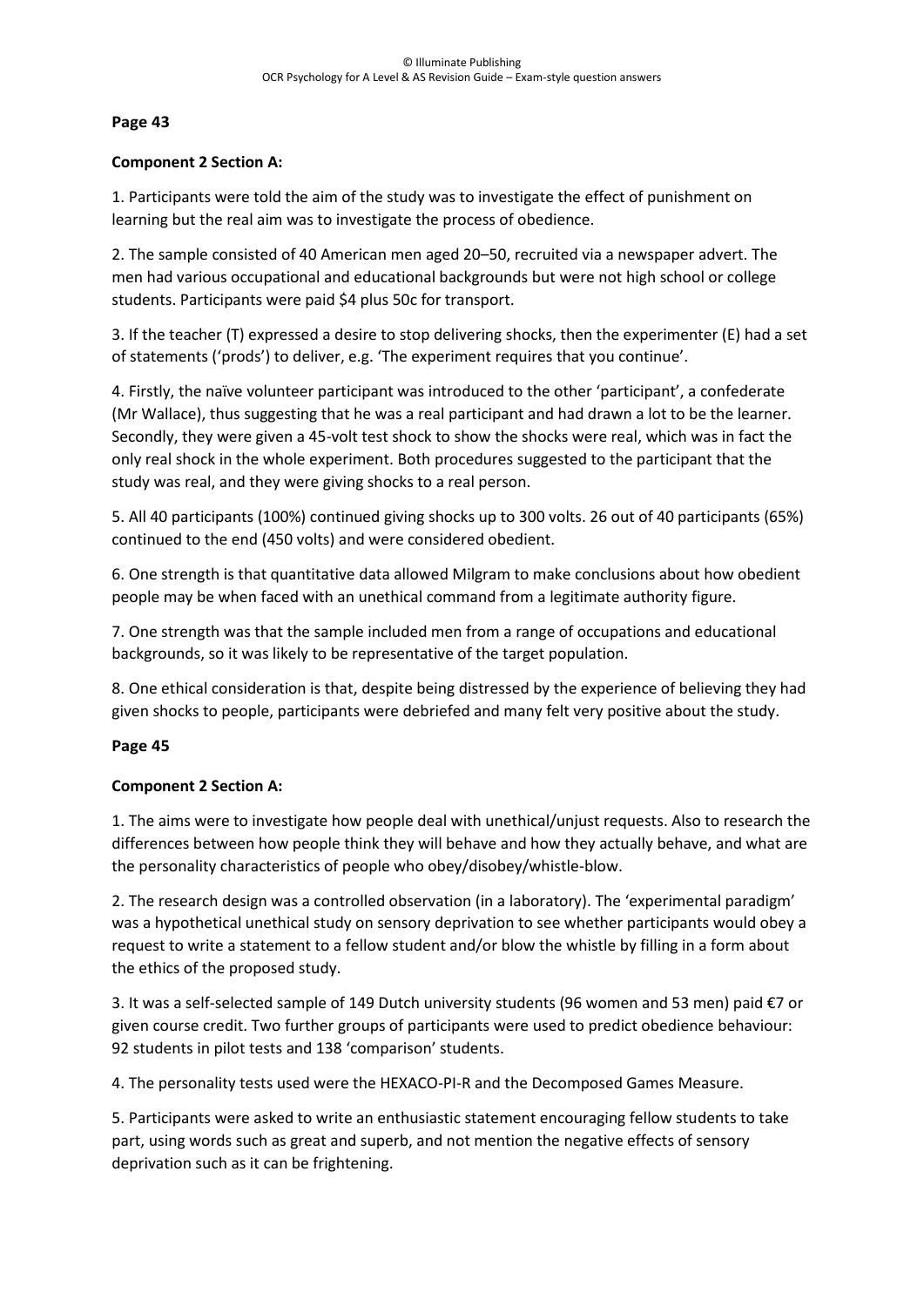6. A strength was that it was standardised, e.g. the paradigm used and the timings and locations were the same for all participants. This is a strength as it means uncontrolled factors were minimised, thereby increasing the validity of the results.

7. Quantitative data provided assessments of levels of obedience and personality traits. A strength of using quantitative data is that it makes it easier to compare levels of obedience and analyse the results. Clear differences can be demonstrated through the use of descriptive and inferential statistics.

8. This study could be considered ethical because participants gave informed consent as they knew what was involved. Though they did not know the true aims in relation to obedience, disobedience and whistle-blowing, participants had the right to withdraw and were debriefed.

# **Page 47**

# **Component 2 Section A:**

1. 'Bystander behaviour' is what people do in an emergency situation when they do not provide help to a person in need. In a large group, each person feels less responsibility, and this explains bystander behaviour.

2. One IV was the type of victim (appearing drunk or appearing disabled with a cane)

3. In the 'drunk' condition, the victim smelled of liquor and carried a liquor bottle.

4. Observer 1 noted: (a) the ethnicity, gender and location (EGL) of people in the critical area, (b) the number of people in the car, (c) the number of people who helped, (d) the EGL of the people who helped. Observer 2 noted: (a) the EGL of people in the adjacent area, (b) how long it took for the first person to help after the victim had collapsed and/or after the model appeared. Both observers recorded comments spontaneously made by nearby passengers.

5. One weakness is that if the train was busy, it might be difficult for the observers to accurately see and hear what was going on because of other passengers being in the way. This would affect the validity of their observations.

6. To reduce sampling bias, they used a very large sample of 4,450 people collected over a period of several months containing a wide cross-section of people, and generalisable to the target population.

7. The study may be considered ethnocentric as it took place in one culture: American. America is an individualist culture which is characterised by people being more concerned with individual gains than the 'common good'. People living in a collectivist culture might show greater willingness to help in an emergency situation, such as helping a drunk individual on the subway, and show greater concern about the costs of not helping.

8. The study may be considered unethical as there was no informed consent or debrief. It is difficult to obtain informed consent in a field experiment. This is particularly important in this study due to the risk of psychological harm from seeing someone collapse on the subway. It is also important for those participants who did not offer help and may have felt bad afterwards.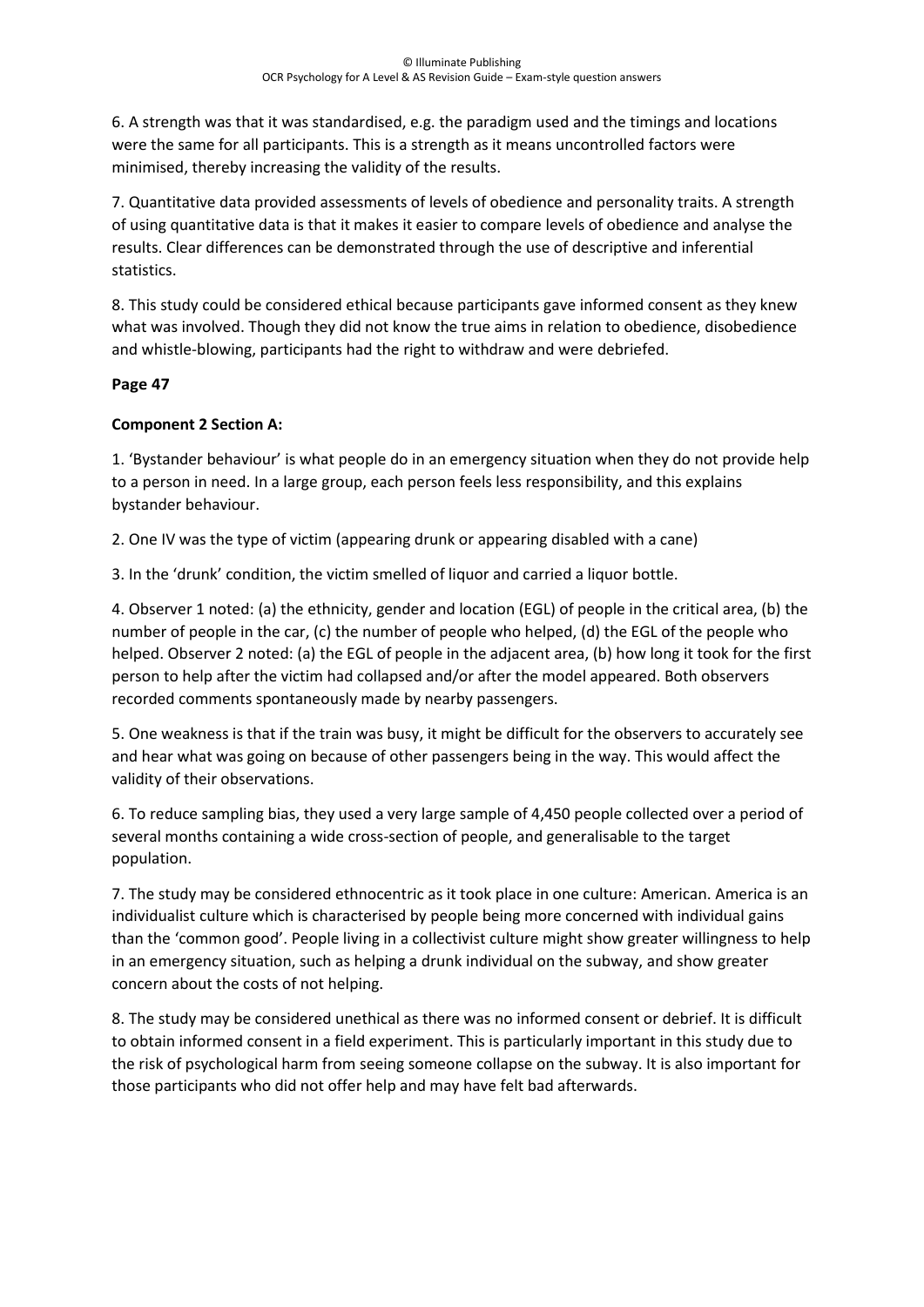## **Component 2 Section A:**

1. Levine *et al*.'s aims were to investigate whether helping strangers is a culturally meaningful characteristic of a place. Also, to investigate whether helping strangers varies across cultures, and to investigate community characteristics associated with helping strangers: economic, cultural and cognitive.

2. Levine *et al.* measured four community variables in the following ways: population size used the United Nations Demographic Yearbook; economic productivity was measured using Purchasing power parity (PPP); cultural values were measured by six experts who rated individualism– collectivism; and pace of life was measured by walking speed between two markers.

3. Levine *et al*. selected the largest city in 23 countries, testing an average of 50 people in each city. Selection criteria for participants was that they must be over the age of 17, not physically disabled, not very old and not carrying heavy objects.

4. The experimenter (E) 'accidentally' dropped a pen 10 feet from a solitary pedestrian and then observed whether or not the pedestrian helped by either picking up the pen and returning it to E, or by telling E they had dropped it.

5. 'Simpatia' cultures (e.g. Brazil, Costa Rica, El Salvador, Mexico and Spain) were significantly more helpful than non-simpatia cultures (*p* < 0.02).

6. A strength of the type of data is that it was quantitative data, and this provided a simple figure, e.g. Costa Rica (1.52) and USA (–1.74). This is a strength as it allowed the researchers to compare helpfulness in different cultures.

7. One weakness is that the sample of 23 countries was considered by the researchers to be small, with many cultures not included – most were from individualist cultures. A second weakness is that a small sample also makes it more difficult to detect trends in behaviour.

8. Although the scripts were standardised, the experimenter was a different person in each country, so may have performed each scenario slightly differently, leading to a lack of consistency and reliability.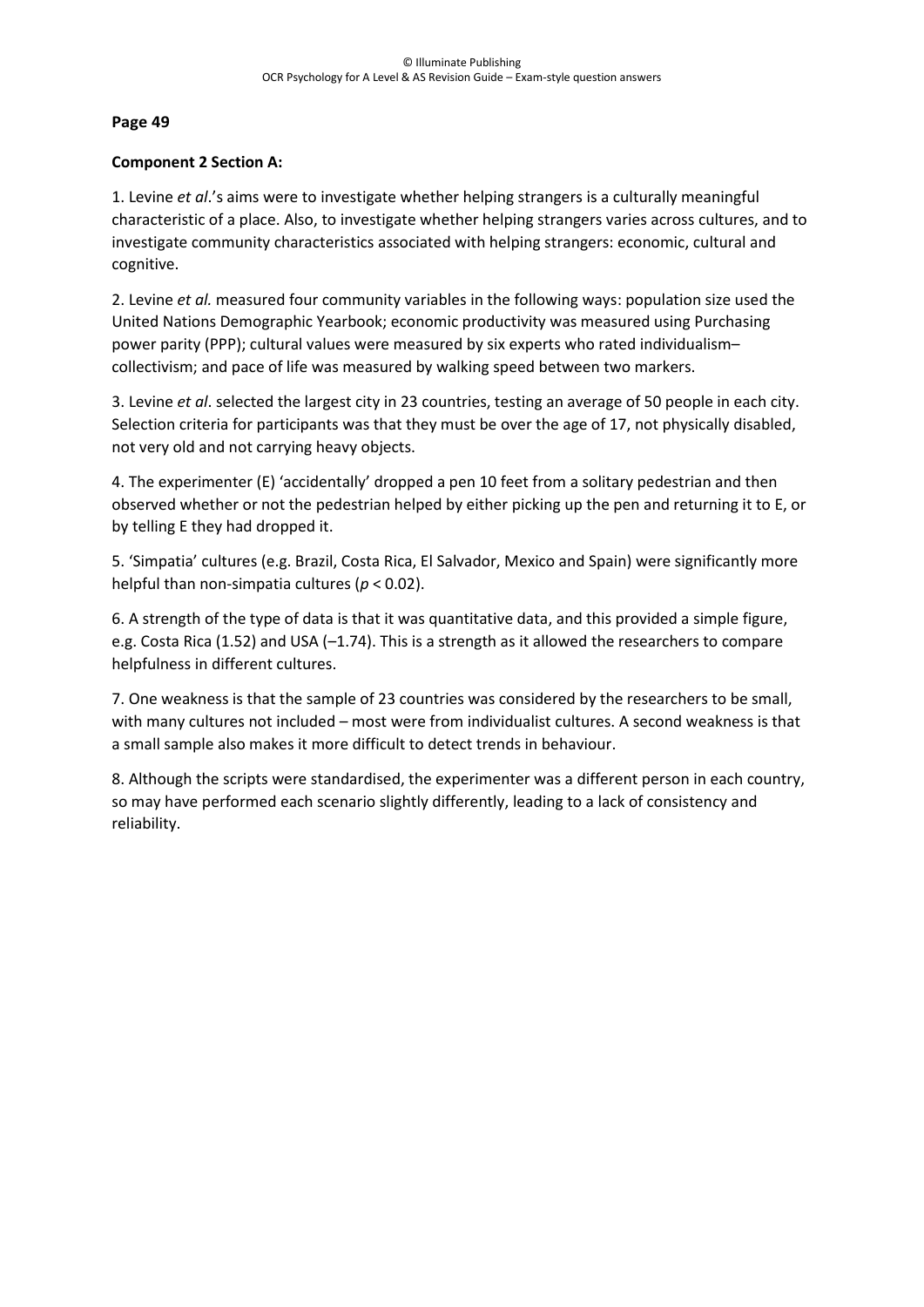## **Component 2 Chapter 3 Cognitive psychology**

## **Page 51**

# **Component 2 Section A**:

1. Loftus and Palmer's study shows us that the input-process-output computer metaphor can be used to explain how eyewitness testimony of an event can be affected by leading questions that lead to a reconstructed memory. The participant sees the video of a car crash (input), the verb given in the leading question reconstructs their memory (process), and this affects their speed estimate (output).

2. Attention is the first link in a chain of cognitive processes such as perception and memory. Moray's study has a theoretical benefit in helping us to understand our wider cognitive systems. His research helped us to better understand how the attentional system processes reject certain messages.

## **Component 2 Section B:**

1. One principle is the computer metaphor. The human mind is studied by comparing it to the processes of machines and information-processing models of cognition. These models are based on computer processes, e.g. input, processing and output.

A second principle is that the cognitive area uses experimentation. Research topics, such as sensory processes and perception, are investigated and also reaction time, learning, attention and emotion.

2. Cognitive psychology lends itself to experiments as single variables can be isolated and tested, e.g. the verb in Loftus and Palmer's study. Identifying single variables enables cause-and-effect conclusions to be drawn. The experimental method is highly controlled and standardised, making it easy to replicate and high in test-retest reliability.

3. a) Research in the cognitive area often lacks mundane realism as the tasks used to test mental abilities are often contrived, e.g. Loftus and Palmer's participants estimated speed from film slides, lacking the emotional involvement.

b) A strength of research in the cognitive area is control of variables which creates high internal validity, e.g. in Grant *et al*. the procedures were standardised, enabling easy replication to confirm the results.

4. One application is through the use of therapy. In cognitive behaviour therapy (CBT), people are taught to think (cognitive) differently about their mental health problems (e.g. depression) and put this into practice (behavioural). CBT is the most commonly used psychological treatment for a range of mental health problems.

Another application is in education, where mnemonics are instructional strategies designed to help students improve their memory of important information. This is based on the psychological understanding of how memory works. For example, contextual cues trigger recall and are used in many memory techniques (e.g. method of loci).

5. Both Simons and Chabris and Moray illustrate how we can investigate internal mental processes in scientific and controlled ways, using the principles of the scientific method, e.g. Simons and Chabris used standardised videos that were the same length, and the unexpected images had the same duration.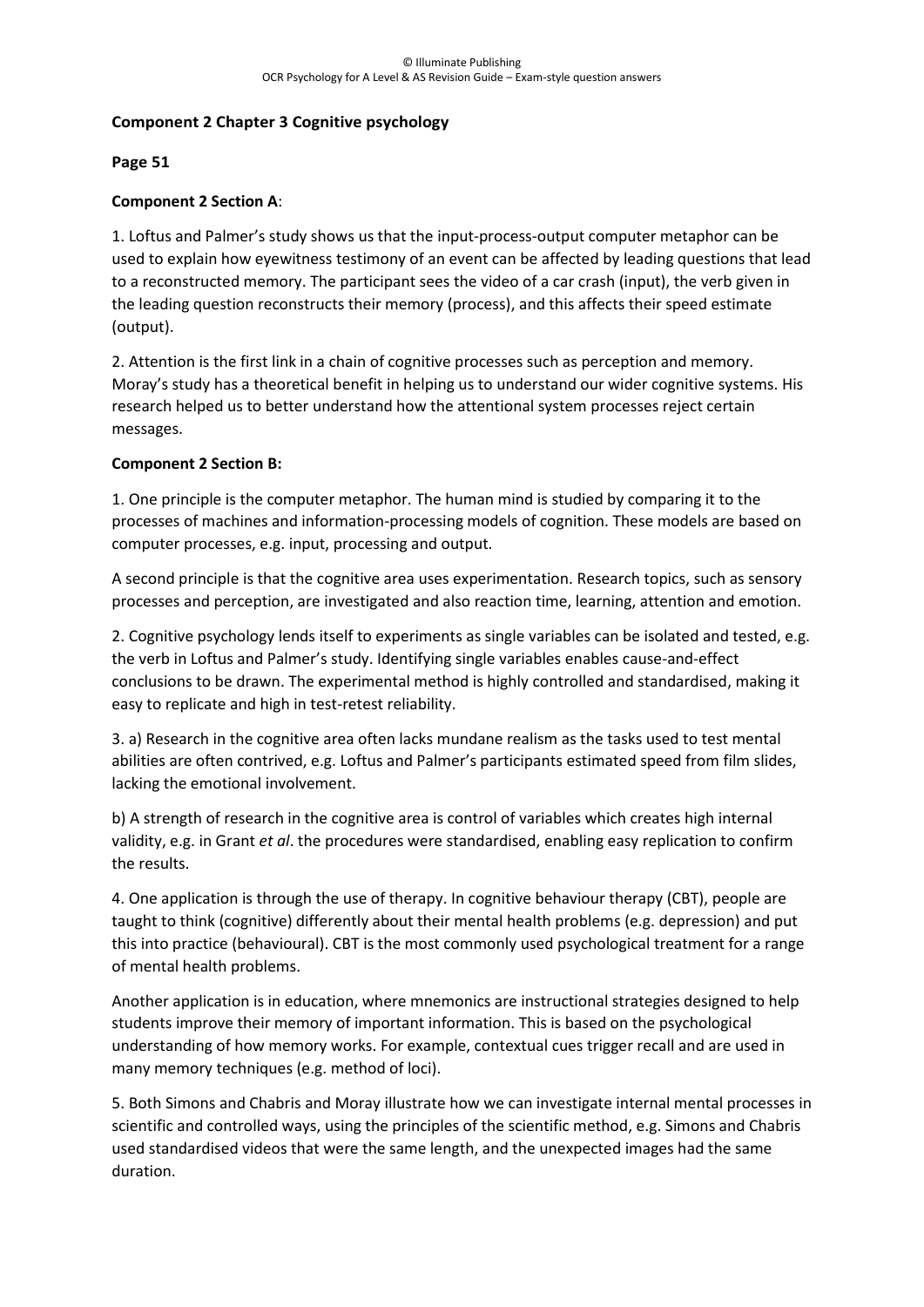#### **Component 2 Section A:**

1. The aim of the second experiment was to see if a leading question changes a person's subsequent memory of the event.

2. The experimental design was an independent measures design with different participants in each of the five groups, e.g. hit, bumped, smashed, collided and contacted.

- 3. The IV was the verb, e.g. 'smashed', 'hit'.
- 4. Smashed and hit.

5. Two types of information make up our memory of a complex event: (1) information from our perception of the event, the crash video; and (2) information we receive after the event, the verb.

6. The findings were in the form of quantitative data. This is relatively straightforward to assess the reliability of the measurements made as Loftus and Palmer could ask the same participants to repeat the task a second time and would expect to get the same speed estimates each time.

7. One strength was that it was carried out under laboratory conditions, which meant that extraneous variables could be controlled, so it has high internal validity, e.g. in 'real life', estimates of speed might be affected by where a person is standing. In a laboratory Loftus and Palmer could ensure that each participant witnessed the accident from the same position.

8. A strength was that they used an opportunity sample of US students on degree courses which meant that participants were easy for Loftus and Palmer to obtain.

## **Page 55**

## **Component 2 Section A:**

1. The aim was to look at environmental context effects with different types of material, specifically the effects of noise.

2. The dependent variable was the number of items correctly recalled on a short-answer and multiple-choice test.

3. The materials used by Grant *et al.* were a passage on psychoimmunology, a 'noisy' tape created by recording students in a cafeteria, headphones, test of recall with 10 short-answer questions and 16 multiple-choice questions.

4. The sample was an opportunity sample of 39 American participants, 17 women and 22 men, aged 17 to 56 years.

5. The lowest score on the multiple-choice test was 79% whereas the highest score on the shortanswer recall test was 67%. Participants got higher test scores on the two matching conditions, i.e. the noisy study–noisy test and silent study–silent test conditions.

6. One weakness is that the sample was made up of students who are not always motivated in research, so some of them may not have tried very hard on the tests they were given.

7. One strength is that the task had mundane realism – reading an article and trying to recall information is similar to what students usually do, so the results of the study can be generalised to the everyday life of students.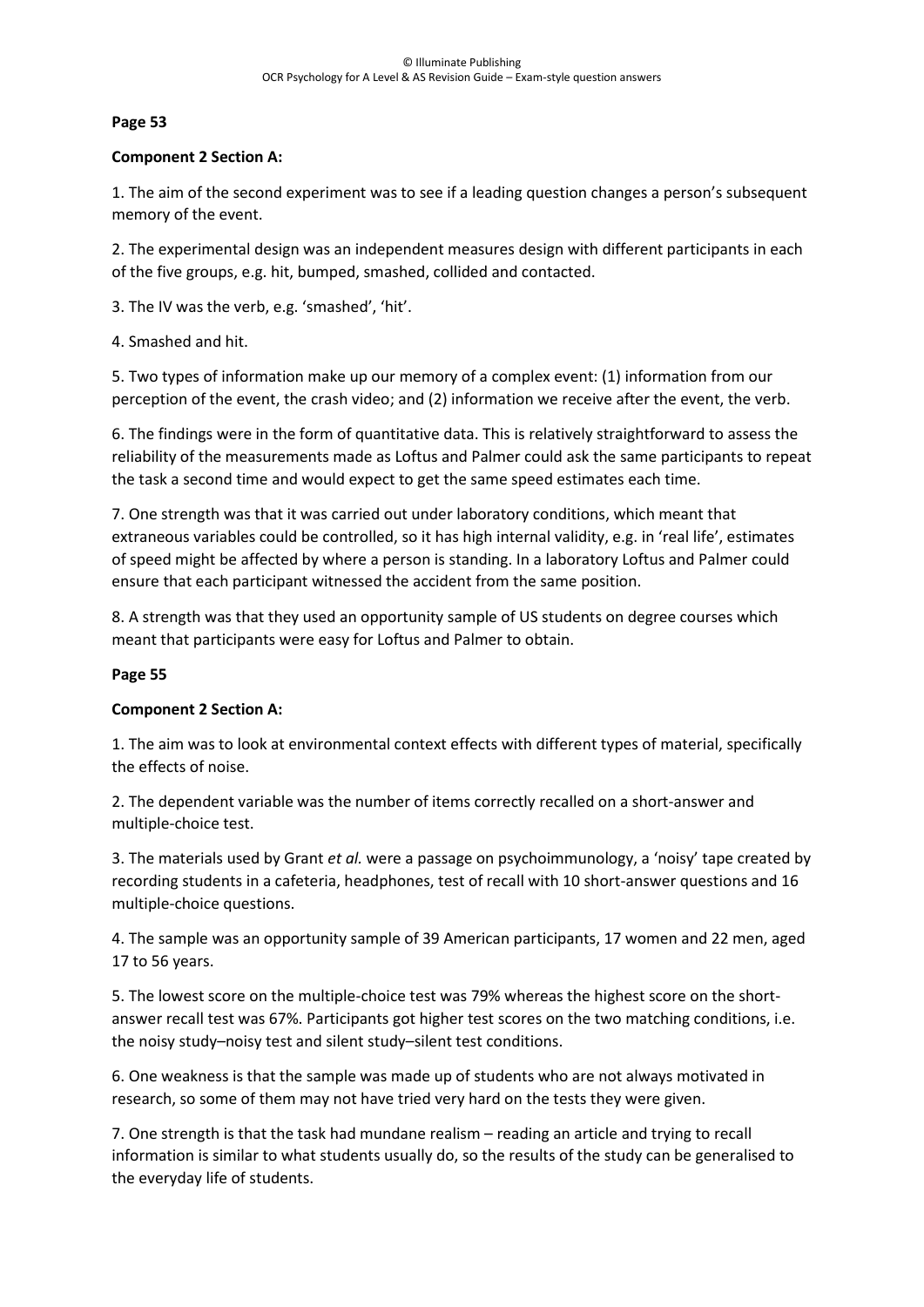8. One ethical consideration is protection from harm which had to be considered as participants may have felt they did not do very well on the test, and this could have caused a loss of confidence in their academic abilities.

#### **Page 57**

#### **Component 2 Section A:**

1. The aims of the first two experiments were: Experiment 1 – to test Cherry's results more rigorously; Experiment 2 – to see if some messages can break through the attentional block.

2. Shadowing involves the listener paying attention to one message (shadowed) but not the other message (rejected).

3. In Moray's first experiment, laboratory conditions meant extraneous variables were controlled, e.g. incoming messages in headphones were precise and sound levels and rate of talking were kept constant.

4. There was no significant difference between the number of digits recalled by either group, i.e. whether participants had been given a warning to remember all the digits or not given a warning.

5. IV 1 was whether digits were inserted into one or two messages. IV 2 was whether participants were told they would be asked questions about the shadowed message or told to remember digits.

6. Using a repeated measures design controlled for individual differences in hearing and attention in the participants. Therefore, we can be sure that any change in the DV is a result of the manipulation of the IV and not participant variables.

7. Moray's procedures were highly standardised, e.g. the way each passage of prose and the word list was presented was the same for every participant. This means that the research could be replicated to check for reliability of results into auditory attention.

8. The sample is likely to be unrepresentative as students and researchers are likely to have high cognitive ability and may perform better on attentional tasks. Therefore, the study lacks population validity.

## **Page 59**

## **Component 2 Section A:**

1. Change blindness is failing to notice large changes from one view to the next, e.g. a gorilla on a basketball court.

2. Simons and Chabris investigated the following factors which may affect visual detection rates: the visual similarity of the unexpected and attended object; and task difficulty.

3. The dependent variable was the percentage of observers noticing the unexpected event.

4. The umbrella woman was noticed more than the gorilla (65% vs. 44%). The unexpected event was noticed more in the opaque rather than transparent condition (67% vs. 42%). The unexpected event was noticed more in the easy rather than hard condition (64% vs. 45%). In the gorilla condition, observers of the black team noticed the gorilla more than observers of the white team (58% vs. 27%). In the umbrella condition, there was little difference between black and white teams (62% vs. 69%).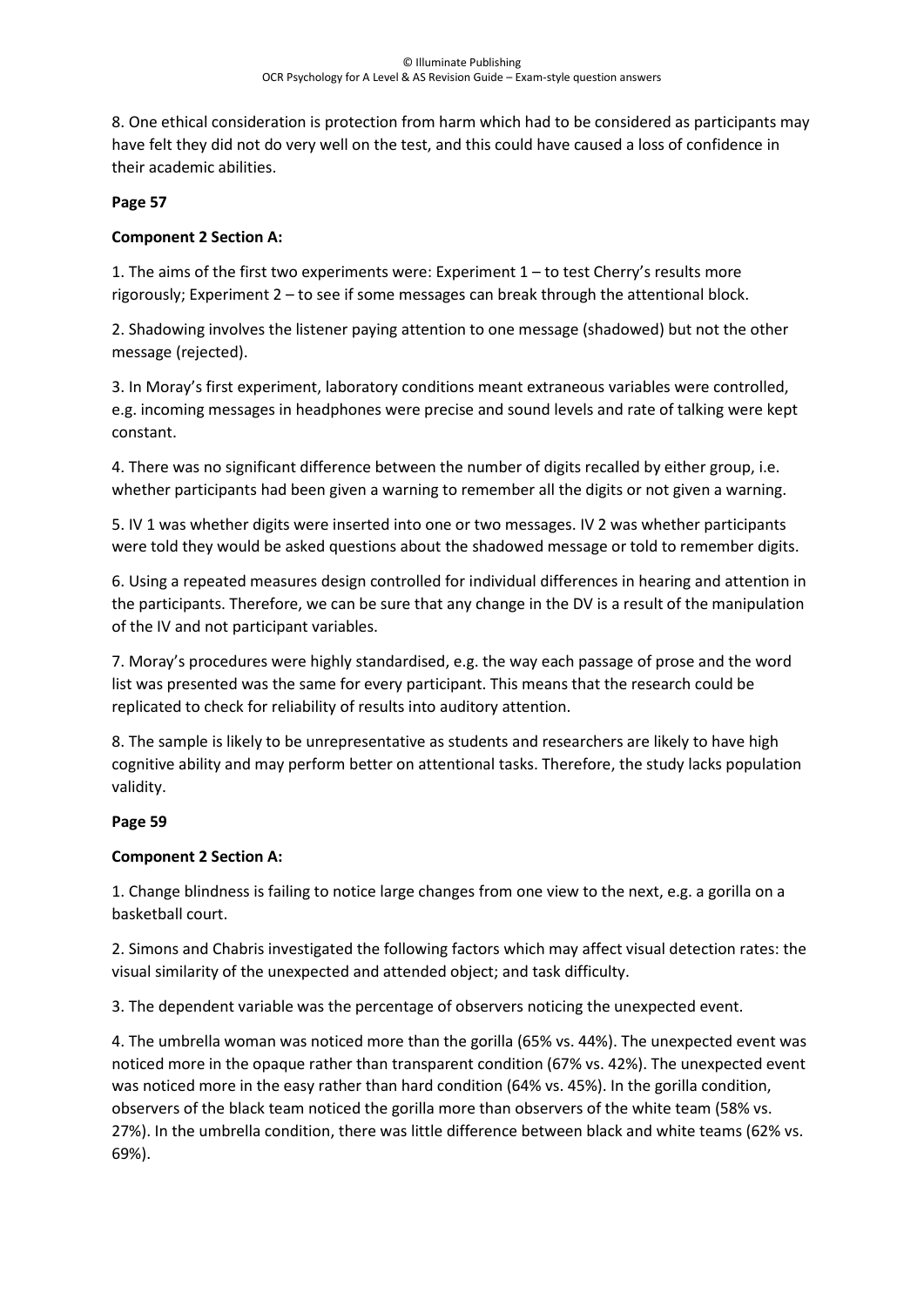5. Observers are less likely to notice unexpected events if they are visually dissimilar to attended events. An unexpected object can be undetected even when it passes through the eyes' area of attentional focus (fovea). This shows there is no conscious perception without attention.

6. The use of a laboratory experiment enabled high control over extraneous variables, e.g. in Simons and Chabris' study, all the videos were the same length (75 secs). This means that the experimental conditions were carefully standardised.

7. One weakness is that laboratory experiments may create demand characteristics. However, one factor that was controlled was excluding data from observers who knew of inattentional blindness as this would have affected their behaviour, leading to demand characteristics.

8. A weakness is that university undergraduates may have higher cognitive abilities and perform better on attention tasks, so the sample may not be representative of everyone. Additionally, as they were self-selected, they may have tried harder on the tasks than other people.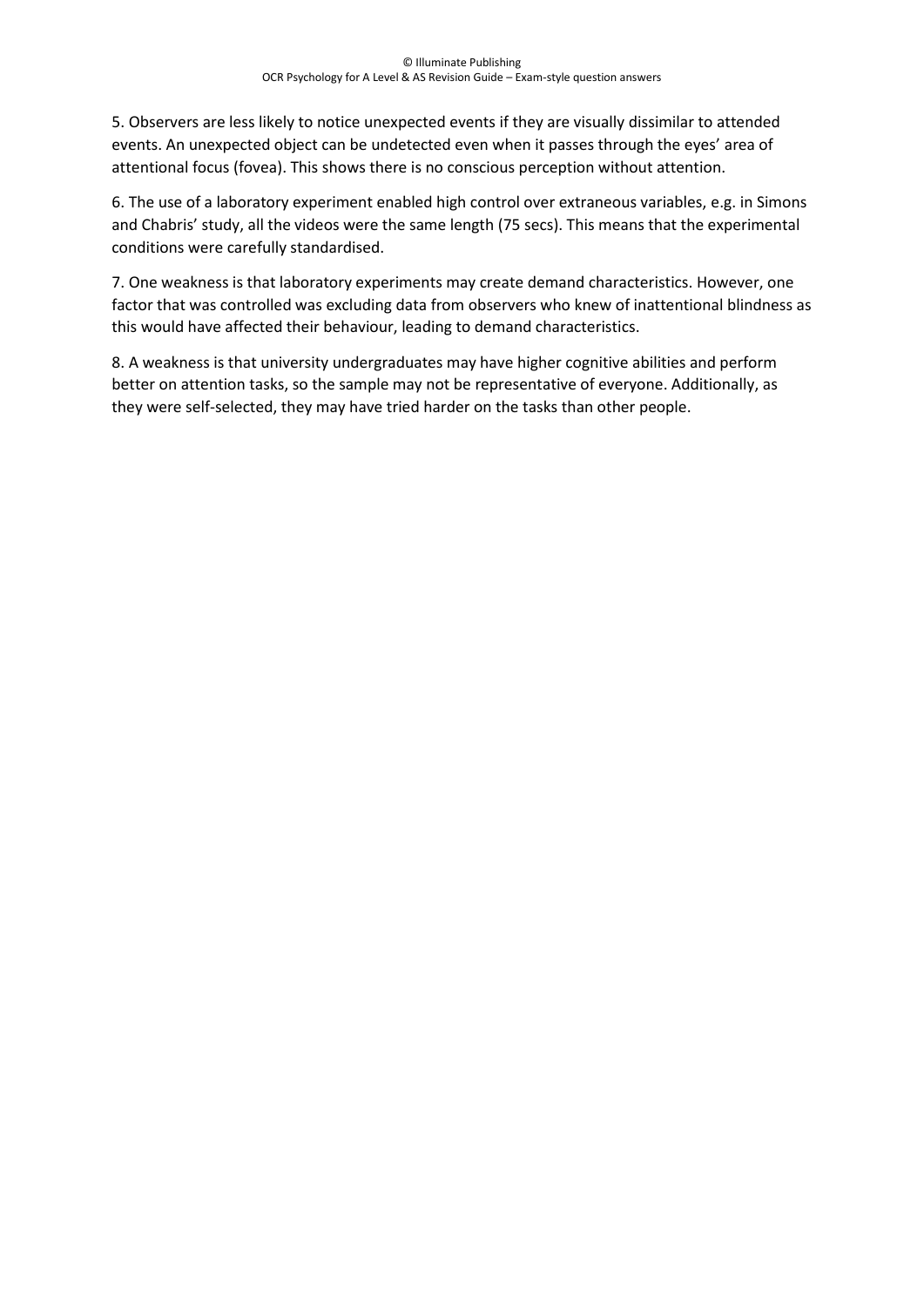## **Component 2 Chapter 4 Developmental psychology**

#### **Page 61**

## **Component 2 Section A:**

1. Chaney *et al.* look at how children can learn to increase compliance to a medical regime for asthma (using an inhaler), using the external influence of a Funhaler. This supports the nurture position in the nature/nurture debate, suggesting that nurture is an important influence on development.

2. Lee *et al.* highlight age-related changes in truth telling, suggesting that continued exposure to the Chinese cultural emphasis on modesty has an impact on moral development. For example, Chinese children in prosocial situations rated truth telling less positively than Canadian children do. This suggests that nurture is an important influence on development.

#### **Component 2 Section B:**

1. One principle is related to the nature/nurture debate. This debate looks at the relative importance of genetics (nature) over experience (nurture). Some behaviours have a strong genetic component, e.g. children crawling and walking. But some characteristics that we share with our parents may be due to being brought up by them (nurture) rather than sharing their genes (nature).

Secondly, if stages of development involve the emergence of new strategies and skills at different times, it is useful to talk about stages of development, by using informal stages (e.g. the 'terrible twos') or more formal ideas (e.g. Freud's stages of psychosexual development). A stage approach helps us to see the sequence of development that occurs in many children.

2. Ethical issues arise when conducting research with children who are unable to give their own consent, e.g. photographs of the participants in Bandura *et al*.'s study continue to circulate without their direct consent. Although parental consent will have been obtained, it remains an issue.

3. a) One weakness is that attrition is an issue in research in the developmental area, as much research is longitudinal, looking at changes over time. Longitudinal research is not always easy because participants drop out over time, leaving a biased sample. This might have happened in Chaney *et al.*'s study if it had continued.

b) A strength is that the interaction between nature and nurture is demonstrated in developmental studies, e.g. Bandura *et al.* showed aggression can be learned by observing role models and suggested that such learning would interact with innate tendencies to be more aggressive.

4. One everyday application is that research could improve the lives of young children, e.g. reducing asthma attacks in young children by increasing their use of a spacer device (the Funhaler in Chaney *et al*.'s study).

A further application is that research could improve parenting. Bandura *et al.* showed that aggression is learned from role models. This highlights the importance of parents being nonaggressive and demonstrating positive behaviours towards their children, e.g. good health routines.

5. Kohlberg argued that moral thinking is determined mostly by innate processes that unfold throughout maturation. Lee *et al.* suggest that social and cultural factors determine how moral development progresses. Neither of these studies consider the role of free will in moral development and decision-making.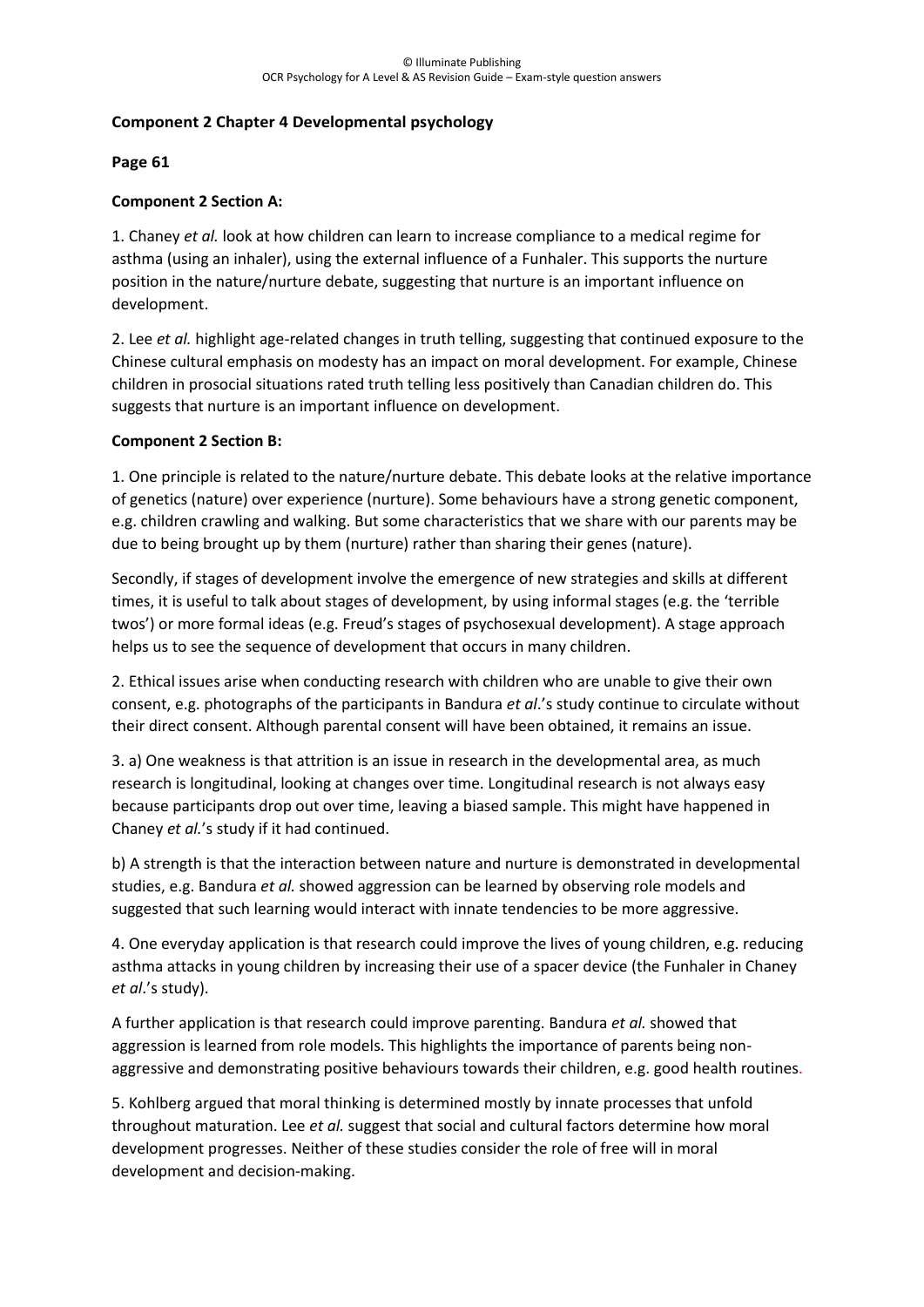#### **Component 2 Section A:**

1. Bandura *et al.* aimed to investigate whether children will imitate specific acts of aggression and behave more aggressively generally and whether participants are more likely to imitate same-gender models and boys more likely than girls to imitate aggression.

2. Bandura *et al.* used an opportunity sample of children from a university nursery school in Stanford, California. 36 boys and 36 girls were in the sample, aged between 37 and 69 months. The mean age was 52 months.

3. The dependent variable was the imitation of aggressive acts observed in the experimental room.

4. In the modelling phase, the model plays with toys including a Bobo doll. The children were placed in one of three groups: experimental group 1 observed an aggressive model who sat on Bobo, punched it, said 'Pow'; experimental group 2 observed a non-aggressive model; the control group had no model present. The children watched either a man or woman model.

5. Children in the aggressive group imitated the model's physical and verbal behaviours, e.g. saying 'Pow', including both aggressive and non-aggressive behaviours. The children in the non-aggressive and control groups displayed very few aggressive behaviours.

6. Bandura suggested that learning also occurs with indirect rewards. His social learning theory proposed that people observe 'role models', e.g. the aggressive and non-aggressive role models, and imitate their behaviour.

7. One weakness is that children were aware their behaviour was being studied. This may lead to demand characteristics – e.g. the Bobo doll 'invited' children to behave aggressively.

8. Parental informed consent is regarded as acceptable, but children should have a say. The intervention of the role model aimed to increase the children's aggressiveness, suggesting a lack of protection from psychological harm. Additionally, there was no attempt to reduce their aggressiveness after the study.

9. A strength was that quantitative data was gathered so that comparisons could be made between counting the number of aggressive behaviours displayed in each condition.

## **Page 65**

## **Component 2 Section A:**

1. The aim of Chaney *et al.*'s study was to see whether a 'Funhaler' would increase medical compliance in young children with asthma.

2. Chaney *et al.* used a field experiment with a repeated measures design where the same children used a conventional asthma spacer device and the Funhaler. Self-report was also used to collect data.

3. The independent variable was the child using the conventional asthma spacer device or the Funhaler.

4. The apparatus included a new spacer designed for children (the Funhaler). It looked like a brightly coloured toy with a spinning disk and whistle activated by the child's breathing pattern. Chaney *et al.* also used two matched questionnaires (of mainly Yes/No questions and fixed-choice questions)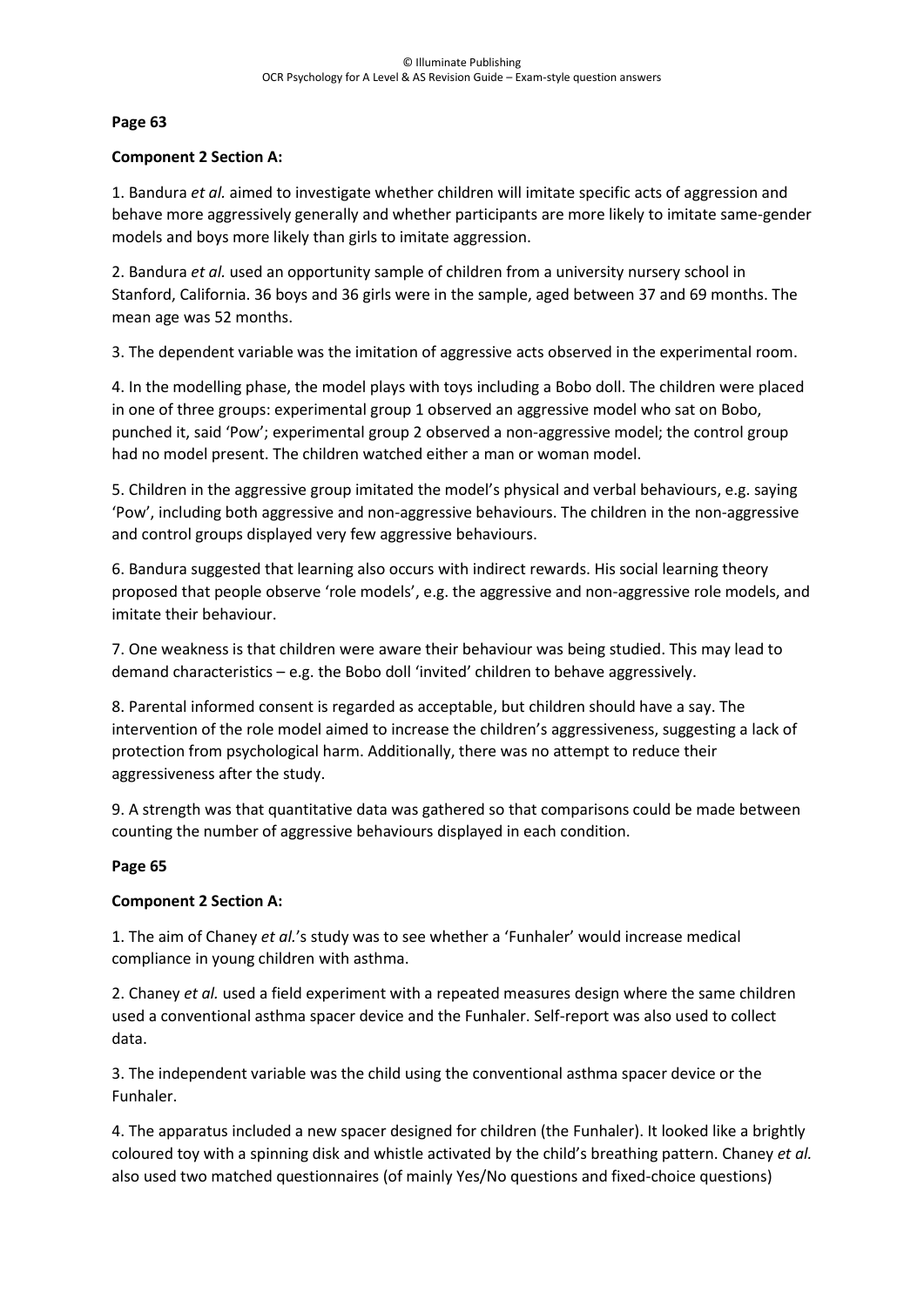before and after the children used the Funhaler. The questionnaires measured attitude to the use of an inhaler and compliance to the medication.

5. Chaney *et al.* used an opportunity sample of 32 children attending clinics within a 51 km radius in Australia, and their parents. The children were aged between 1.5 and 6 years, mean age 3.2 years. Average duration of asthma was 2.2 years. There were 22 boys and 10 girls.

6. An experimental method was used, meaning that causal conclusions can be drawn about the effects of a conventional spacer versus the Funhaler on compliance rates and attitudes towards the spacer device. A repeated measures design controls for the effect of participant variables, e.g. some children may have more severe asthma or be naturally more compliant. This increases the validity of the results.

7. The trials were short-term, lasting only two weeks. The positive attitudes expressed by parents may be related to the novelty of the device. Over a longer period (e.g. six months), use of the Funhaler by parents and children may have less positive attitudes, reducing the validity.

8. Chaney *et al.* used forced-choice questions such as 'always use spacer' versus 'do not always use spacer', which means that finer detail was lost.

# **Page 67**

# **Component 2 Section A:**

1. Kohlberg believed that children's thinking about moral decisions changes with age, as a consequence of maturation. He identified three levels of development: pre-conventional, conventional and post-conventional.

2. Kohlberg used a longitudinal and cross-cultural design, using two quasi-experiments.

3. The independent variable was the age of the boys.

4. The cross-cultural sample included boys from Great Britain, Canada, Mexico and Turkey, plus boys from two villages – Atayal (Malaysian aboriginal) and Taiwanese.

5. The boys' level of moral development was assessed by giving them moral dilemmas, e.g. the Heinz dilemma. The boys were asked open questions about the dilemmas. The questions were adjusted depending on the previous answer. The oral interview took about 45 minutes and covered nine dilemmas.

6. One strength is that longitudinal designs mean that participant variables are controlled, e.g. so that aspects of participants' personality would not affect differences in the development of moral reasoning between boys.

7. Kohlberg's research is biased towards men/boys (i.e. androcentric). The dilemmas were written by a man (Kohlberg), based on a principle of justice favoured by men, and tested on a sample of men/boys only. Thus, Kohlberg's study provides evidence for only one kind of moral reasoning.

8. One strength is that Kohlberg gathered quantitative data so each participant was represented by a number indicating their stage of development, e.g. Richard (aged 16) saw life as important for all humans but dependent on someone else's authority (God) = Stage 4 reasoning. This meant that comparisons could be made. Kohlberg also collected qualitative data which is a strength as it meant the boys were asked to provide reasons for why they made such a decision.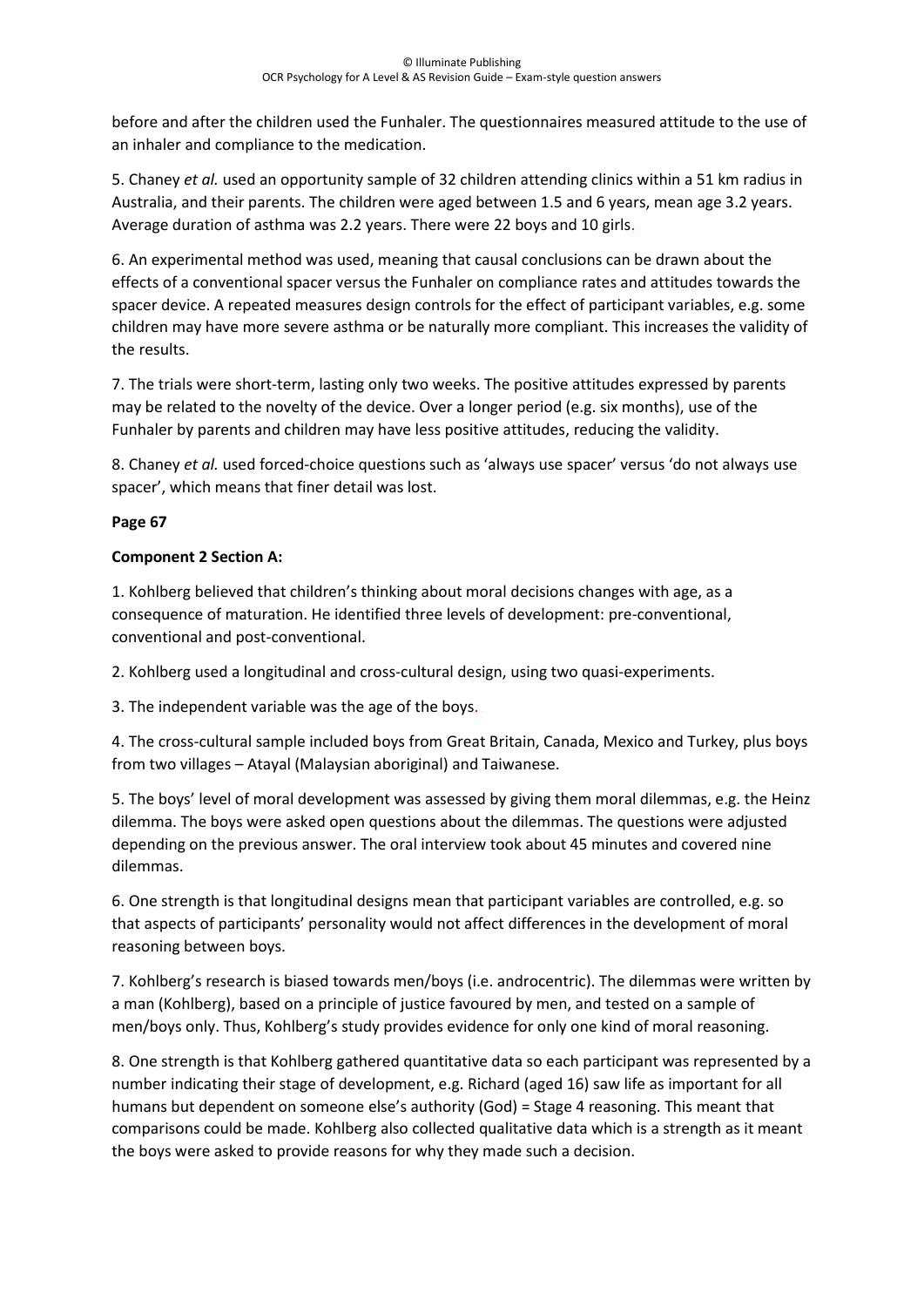## **Component 2 Section A:**

1. The dependent variable was measured by the children rating the story character's deed and what the character said, on a 7-point Likert scale (3 = very, very good, –3 = very, very naughty).

2. The sample consisted of 120 Chinese children (mean ages 7.5, 9.4 and 11.3 years, 20 boys and 20 girls in each age group) and 108 Canadian children (mean ages 7.4, 9.6 and 11.5 years).

3. There were four types of stories: (1) Prosocial + truth telling; (2) Prosocial + lie telling; (3) Antisocial + truth telling; (4) Antisocial + lie telling.

4. The aim was to compare children from individualist and collectivist cultures (Canadian and Chinese respectively), expecting that (1) in prosocial situations, Chinese children would rate truth telling less positively and lie telling less negatively than Canadian children; and (2) this difference would increase with age.

5. Question 1 asked, 'Is what the child did good or naughty?'.

6. A strength of the research method is that the study tested a range of variables, e.g. gender was manipulated across conditions and the researchers were able to show that this was not related to the children's moral judgements.

7. A weakness is that the samples were not representative of all communities as all the children came from urban rather than rural backgrounds.

8. Parents and children would have the right to withdraw if the children felt distressed during questioning.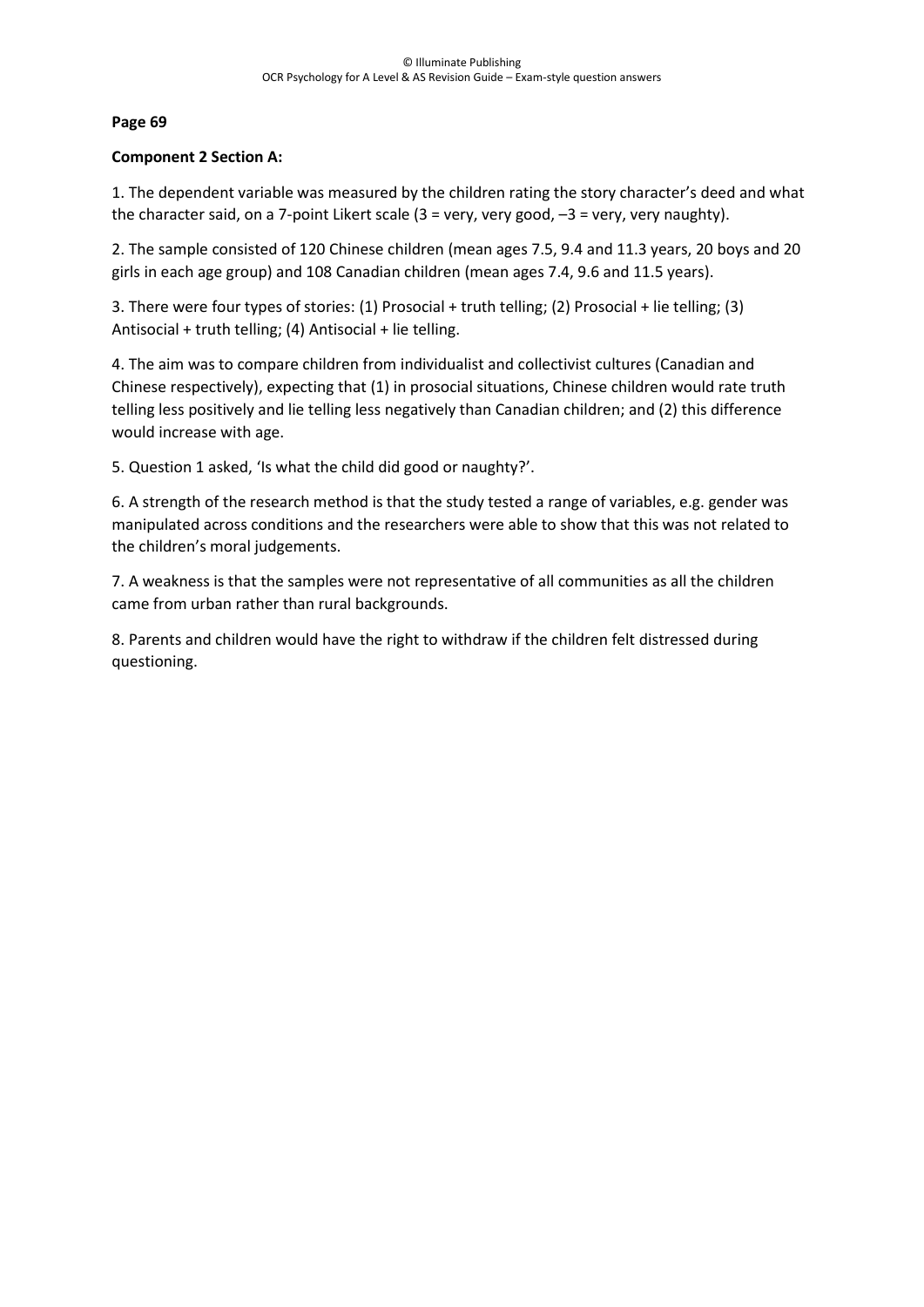## **Component 2 Chapter 5 Biological psychology**

## **Page 71**

# **Component 2 Section A:**

1. Casey *et al.* look at parts of the brain. In particular, they showed how reward centres (e.g. ventral striatum) could be linked to impulse control and delay of gratification.

2. Maguire *et al*.'s research indicates that one brain structure (the hippocampus) is related to spatial memory (navigational skills). The correlation between the size of parts of the hippocampus and experience in taxi drivers confirmed the role of nurture in the development of a biological system.

## **Component 2 Section B:**

1. One principle is that we are biological machines. A machine metaphor can be applied to the brain, i.e. it can be regarded as a machine where the collection of chemicals and cells produce the reflective, thinking, feeling organism that is aware of itself and able to act and make choices.

Another principle is that the brain shows localisation of function. The machine model also conceptualises the brain as a set of components. Researchers have mapped the brain, identifying components of the brain that are responsible for particular tasks, e.g. language.

2. Reliability tends to be high as the biological area tends to use specialist scientific equipment which can measure behaviour precisely and objectively, e.g. Casey *et al.* used fMRI scans to relate delay of gratification to activity in certain brain structures (e.g. right inferior frontal cortex). Other researchers can replicate the research using the same specialist equipment.

3. a) One weakness is that it is a reductionist approach. The focus of biological psychology is on biological/physical processes, e.g. Casey *et al.* suggest that delay of gratification is reduced solely to differences in brain reactivity rather than other factors such as experience.

b) The biological area presents the brain and body as determined by genes. This provides a counterargument to the nurture side of the nature/nurture debate, e.g. Sperry explains how our brains are hardwired as the left hemisphere in most people governs language.

4. The biological area is important for understanding the biological basis of behaviour and practically can give advice to people with brain damage. Casey *et al*. showed that the frontal lobes are important in decision-making. These lobes are also linked to aggressive behaviour.

It is also useful for informing treatment options such as the use of drugs to alter undesirable behaviour. For example, depression can be treated by boosting levels of serotonin using drugs such as SSRIs.

5. Biological psychology presents the brain and body as determined by genes. This supports the nature side of the nature/nurture debate, e.g. Sperry explains how our brains are hardwired as the left hemisphere in most people governs language.

## **Page 73**

## **Component 2 Section A:**

1. The brain has two hemispheres (left and right, LH and RH) joined by the corpus callosum. Hemisphere deconnection (split-brain) involves cutting the connections between the LH and RH.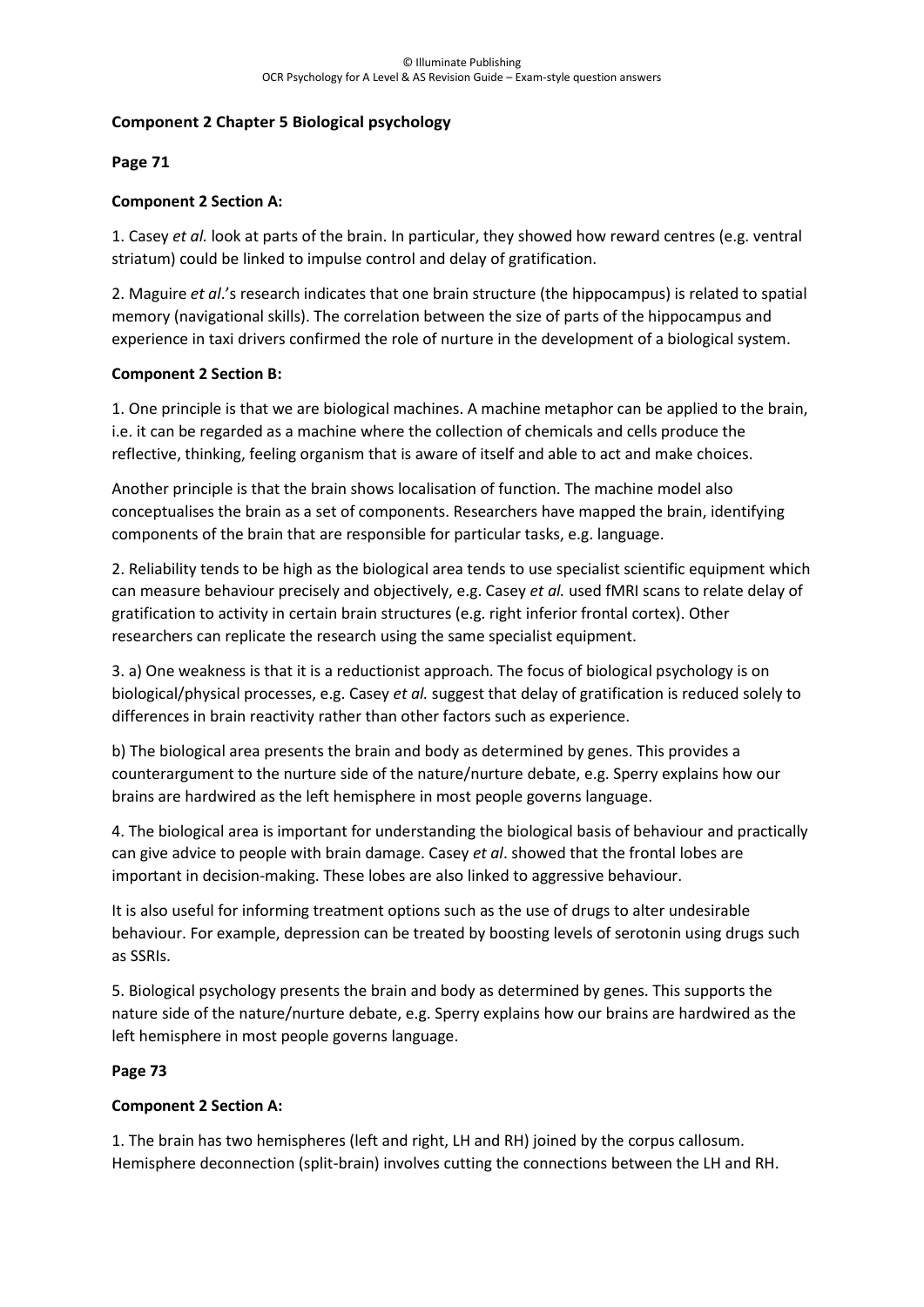Split-brain patients have had this surgery to control their severe epilepsy (if their epilepsy wasn't improved by drugs).

2. The participants were seated in front of a screen and asked to focus on a cross in the middle of the screen. One eye was covered. Images flashed on the screen using a tachistoscope, each for 0.1 seconds, so that the eye only had time to process the image in the visual field where it was placed.

3. One test was the visual and verbal task. Participants were shown an image to the left visual field (LVF) and a different image to the right visual field (RVF). They were asked to say or write what they saw. Another task was the visual and tactile task where participants were asked to select an object from below the screen that matched what they had seen.

4. When information was just presented to the RVF, the participant could describe visual material in speech and writing as normal, as the information from the RVF is processed in the left hemisphere which deals with language. However, when information was just presented to the LVF, the participant could neither describe it in speech nor writing as the information has been sent to the right hemisphere. This is evidence to suggest that language is processed in the left hemisphere of the brain.

5. When information was just presented to the RVF, the participant could describe visual material in speech and writing as normal, as the information from the RVF is processed in the left hemisphere which deals with language.

6. One strength is that Sperry used objective tests to measure the patients' capabilities and this provides an unbiased means of assessing the effects of the operation, so the study had high internal validity. For example, showing \$ and ? signs to different visual fields to see which could be described verbally.

7. A strength of the data was that it was primary, qualitative data, e.g. how a patient responded to a symbol displayed to the RVF. This is a strength because the data specifically focused on the aims of study and gave rich, in-depth detail about the effects of the split-brain operation.

8. A weakness was that the sample size of 11 was relatively small and they all had severe epilepsy, therefore individual differences (e.g. handedness or brain damage from epileptic fits) may have affected the results, meaning we cannot generalise from them.

# **Page 75**

# **Component 2 Section A:**

1. The aims of Casey *et al.*'s study were to see if the ability to delay was a consistent personality trait and to see if this ability could be linked to differences in the way the brain behaves when resisting temptation.

2. One dependent variable from experiment 1 was the reaction time and accuracy on certain go/nogo tasks.

3. In experiment 1, there were 59 participants, 32 high delayers (20 women, 12 men, mean age 44.6 years) and 27 low delayers (16 women, 11 men, mean age 44.3 years).

4. Participants were given a go/nogo task, where a photo of a man's/woman's face is shown, and they had to press a button on any trial where the photo matched the target (= go) and not press the button if the photo did not match the target (= nogo).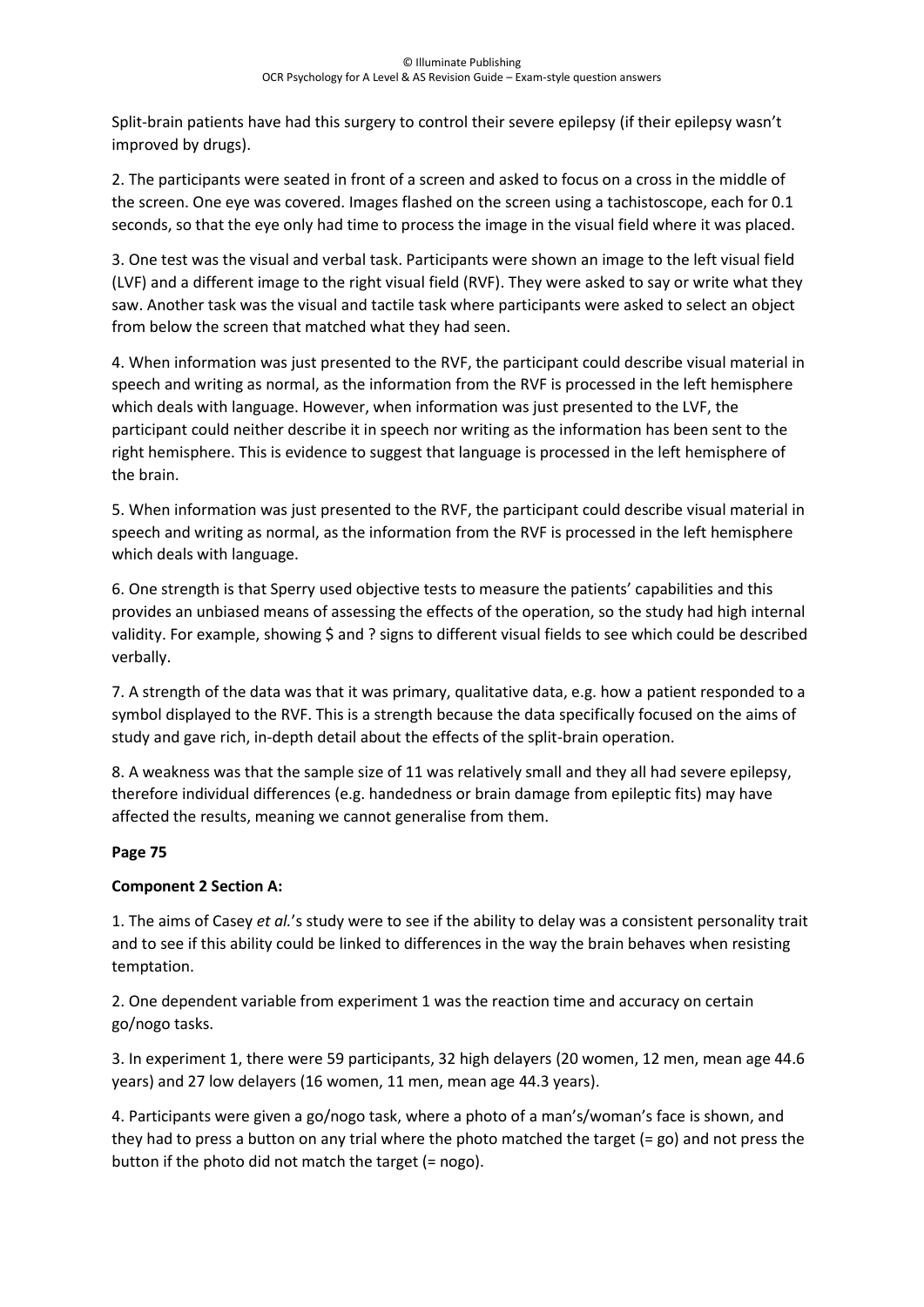5. Low delayers committed more false alarms than high delayers on the nogo trials. Also, on nogo trials, low delayers had (a) reduced activity in the right inferior frontal cortex, and (b) more activity in the ventral striatum when shown a happy face.

6. One weakness was that participants are not randomly allocated to conditions in quasiexperiments so there may be extraneous variables, such as personality differences. For example, people who have more difficulty paying attention may find it difficult to delay gratification.

Another weakness is attrition, i.e. in a longitudinal study, some participants drop out, which in turn biases the sample. For example, the low delayers remaining in experiment 2 may be more aggressive, which would act as an extraneous variable.

7. The sample was unrepresentative, as the study is relevant to certain cultural groups and not others. An American (individualist) bias may overemphasise importance of delay of gratification, which may be less important in collectivist groups.

8. One ethical consideration is that use of fMRI may cause physical harm as it is an unpleasant experience (noisy and claustrophobic) and difficult for participants to withdraw once scanning has started.

# **Page 77**

# **Component 2 Section A:**

1. Blakemore and Cooper aimed to look at physiological and behavioural effects of restricted early visual experience on development of the visual cortex and to consider whether brain plasticity occurs due to nurture rather than nature.

2. The independent variable was whether the kittens' early experience was a horizontal or vertical environment.

3. A special cylinder was constructed with no corners or edges which the kittens were placed in. The kitten stood on a glass plate supported in the middle of the cylinder for five hours a day. The surface of the tube had black and white stripes (vertical or horizontal) of varying widths. The kitten wore a wide black collar to prevent it from seeing its own body.

4. There were permanent deficits in the cats' vision, e.g. the cats often reached out to touch something that was quite far away, suggesting that the experience had affected depth perception.

The difference between 'horizontal' and 'vertical' cats was that, when a long black rod was held vertically and shaken, it was watched and played with by the vertical-environment cat but ignored by the horizontal-environment cat.

5. One extraneous variable controlled by Blakemore and Cooper was that the kittens' first two weeks were spent in a completely dark room.

6. Blakemore and Cooper's study lacks reliability as there was no check on the reliability of the data – for example, it was not possible to see if another cat, reared with horizontal lines only, would respond in the same way to vertical lines.

7. A strength was the research was carried out under laboratory conditions which meant that extraneous variables could be controlled, e.g. the kittens' first two weeks were spent in a completely dark room.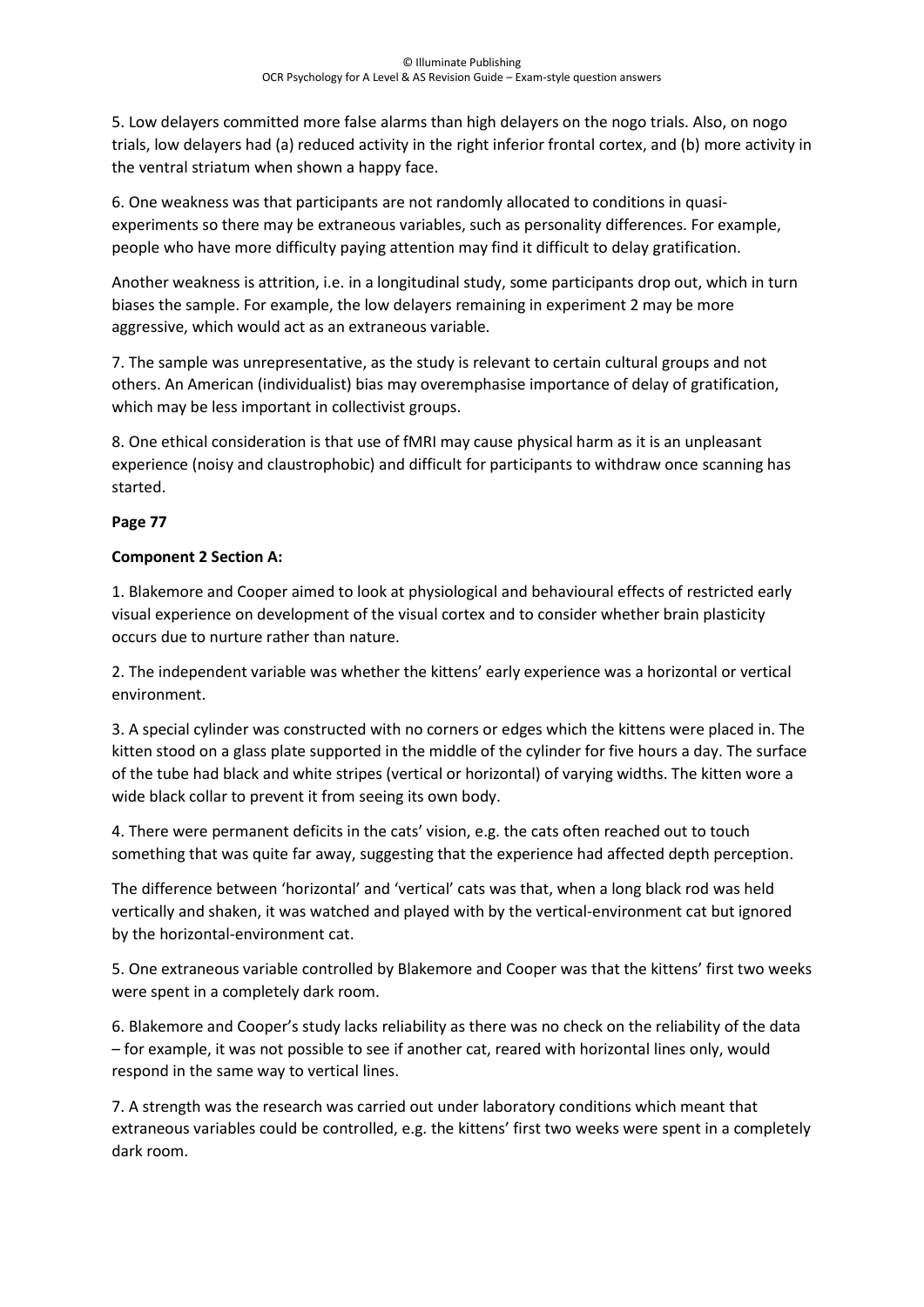8. One strength is that they used quantitative data, e.g. reaction of the neurons to the orientation of the lines, which allowed comparisons between cats.

Secondly, they gathered qualitative data, e.g. observations were made of the cats in a well-lit environment, such as tripping over table legs, which meant that rich, detailed descriptions were collected.

# **Page 79**

# **Component 2 Section A:**

1. Two aims of Maguire *et al.*'s study were to see whether the brain is capable of changing in response to environmental stimulation and to demonstrate structural changes in the human brain in response to behaviour requiring spatial memory.

2. The independent variable was whether a participant was a London taxi driver or not.

3. The dependent variable was the volume of each hippocampus, measured in six areas: right and left, and anterior, body and posterior hippocampi.

4. The sample consisted of 16 right-handed taxi drivers (all men) who had passed 'The Knowledge'. They had a mean age of 44 years (range 32–62 years), mean experience of taxi driving 14.3 years (range 1.5–42 years). The mean training time was 2 years (range 10 months – 3.5 years). All had healthy medical, neurological and psychiatric profiles. There was also a matched control group of non-taxi drivers.

5. The men were matched by health, mean age, age range, gender and handedness.

6. A strength of the way Maguire *et al.* reduced sampling bias was that, by matching participants, it controlled for key variables that might explain differences between taxi drivers and non-taxi drivers (e.g. age and handedness).

7. A weakness was that Maguire *et al.* didn't collect qualitative data. By asking taxi drivers and controls to describe their experiences of using spatial memory, they may have found out explanations for why experienced taxi drivers have good spatial memory.

8. Maguire *et al.* used MRI scanning to measure brain volume. This is a standardised technique conducted in highly controlled conditions. This creates consistency, i.e. reliability and replicability.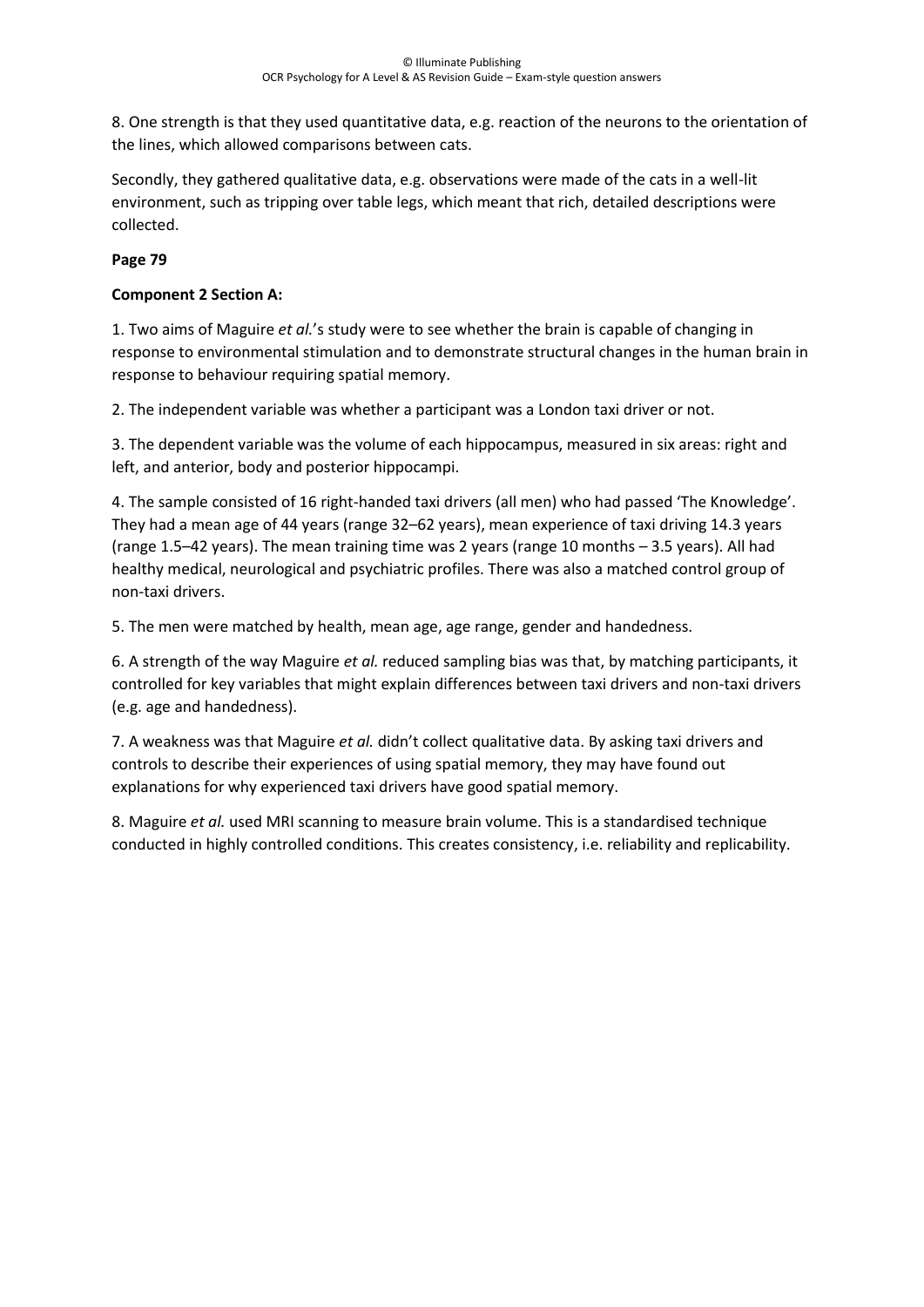## **Component 2 Chapter 6 Individual differences**

#### **Page 81**

## **Component 2 Section A:**

1. Mental health is one way in which people differ, but the differences are not all-or-nothing. In the study by Baron-Cohen *et al*., some people in the autistic group scored quite well on the Eyes Task. This shows a continuum in the Theory of Mind deficit. This study furthers our understanding of autism.

2. Freud's study illustrates the factors that make Little Hans both different and unique, e.g. his experience of phobia. It also tells us the similarities each of us have in the way that the Oedipus complex may be part of typical development.

#### **Component 2 Section B:**

1. The controversial theory of eugenics aims to improve the quality of human beings through selective breeding. Galton collected data about people (e.g. visual acuity) and used this to estimate people's inherited intelligence.

The individual differences area also focuses on differences and commonalities between people. When looking at differences the focus is on the uniqueness of people. This focus uses qualitative methods to build up a picture of subjective experiences. This is an idiographic approach, often used in case studies. When looking at commonalities, there is a focus on characteristics that people share. This is a nomothetic approach and quantitative approach, e.g. psychometric tests.

2. Socially sensitive research refers to research that has the potential to have a negative impact on specific groups of people or society generally. Freud's study might influence the way parents interact with their children and Baron-Cohen *et al.*'s study could mean that employers avoid hiring autistic people because of their apparent deficit.

3. a) One weakness is that ethical issues related to informed consent could arise in some research in the individual differences area, e.g. in Baron-Cohen *et al*.'s study on autism, participants may not have been fully able to give informed consent because their comprehension abilities were poor.

b) One strength is that research on individual differences is useful as it increases understanding of people with psychological disorders and provides insights into everyday experiences, e.g. Freud's case study of Little Hans's phobias can be related to everyday anxieties.

4. One everyday application is the development of effective treatment for psychological disorders, e.g. Freud's research led to the development of psychoanalysis, the beginning of the talking cure.

5. Research in the individual differences area has led to the development of psychometric tests, to assess the differences between people, e.g. different types of personality. These are very useful in assessing people's suitability for certain types of jobs or helping to diagnose educational issues which can then be addressed with suitable interventions.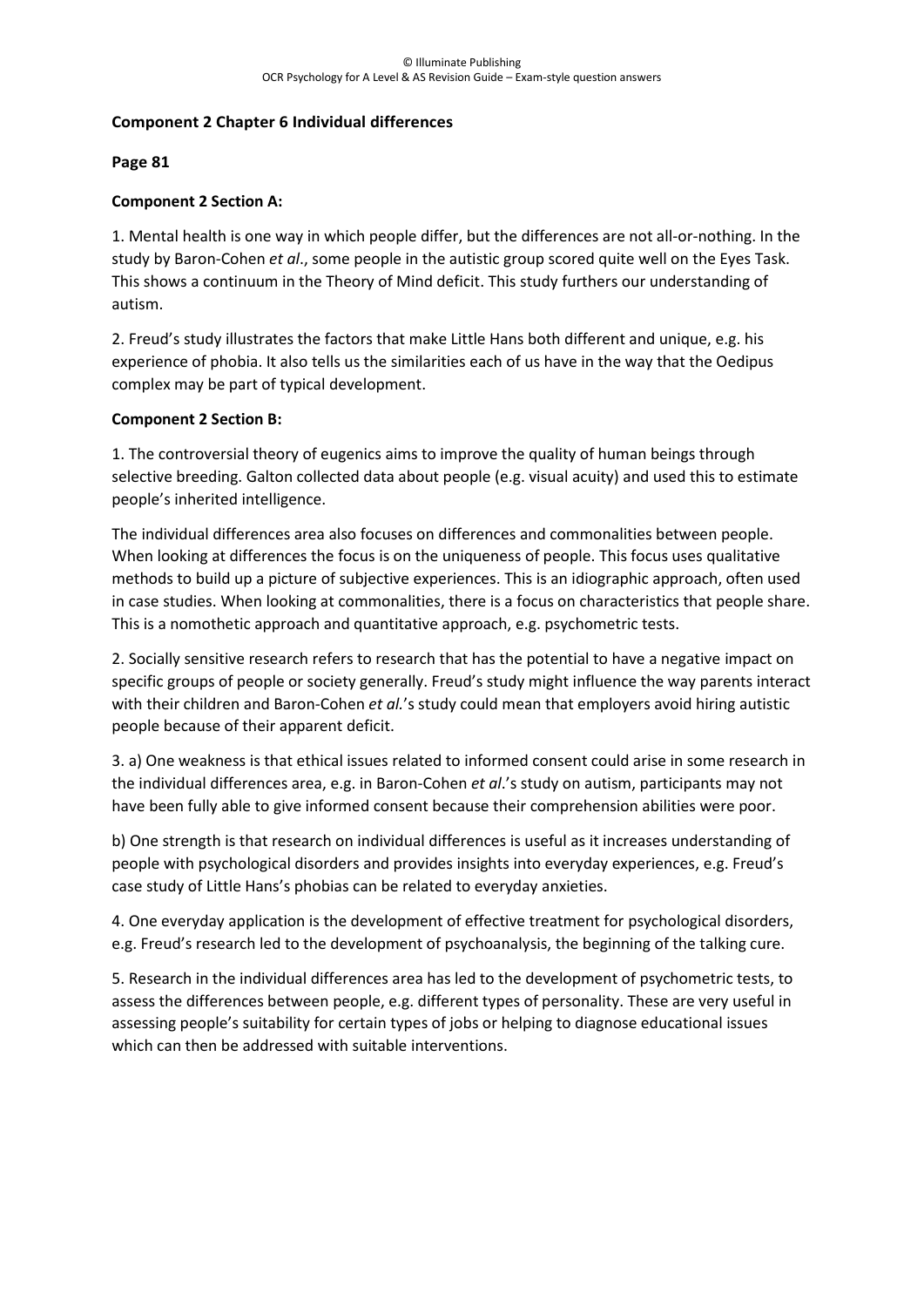#### **Component 2 Section A:**

1. Freud aimed to use a case study to support his ideas about child development and the Oedipus complex. He also wanted to investigate the origins of psychological disorders such as phobias and the value of psychoanalysis for treating psychological disorders.

2. The design was a longitudinal case study, using a boy called Little Hans, spread over two years.

3. Freud used Hans and his family as an example of his theory, because it gave him the opportunity to explore his theories about the origin of phobias and psychosexual development. This was an opportunity sample as Hans's father was interested in Freud's work and wished to give him this opportunity.

4. Data was collected from conversations between father and son. This was then recorded in writing by his father, via a mixture of interview and self-report. His father also recorded the events in Hans's life. This information was then passed on to Freud by Hans's father.

5. Hans experienced the Oedipus complex (a desire for his mother, making his father a rival). A second result was that Hans developed a fascination with his 'widdler' because he was in the phallic stage.

6. This study is considered low in validity because it is a case study focused solely on one child who may not be typical. Hans may not be regarded as representative of other children his age and so any generalisations about typical development should be made with caution. The use of leading questions and the lack of objectivity also reduce validity.

7. One strength of collecting qualitative data was that the conversations and descriptions of events in Hans's life produced rich, in-depth insight into Hans's thoughts, feelings and phobias, which is a strength because it increases our understanding of his experiences thereby increasing the validity of the results.

8. One ethical problem is that, although Hans's father provided informed consent, Hans himself did not and this might have been embarrassing to him as an adult, as the transcript of the father/son conversations represents an intrusion into their privacy. A second ethical problem is that the intensive level of questions about why Hans felt as he did might have been quite stressful, causing him psychological harm.

## **Page 85**

## **Component 2 Section A:**

1. Theory of Mind is the understanding that someone else has a separate mind to your own and therefore does not see or experience the world as you do.

2. The experimental group were 16 self-selected autistic (AS) participants (13 men and 3 women) with no additional learning difficulties.

3. In the Eyes Task, participants were shown pictures of 25 pairs of eyes, each for three seconds. The participants had to select between two mental state terms printed under each picture, e.g. sad/happy.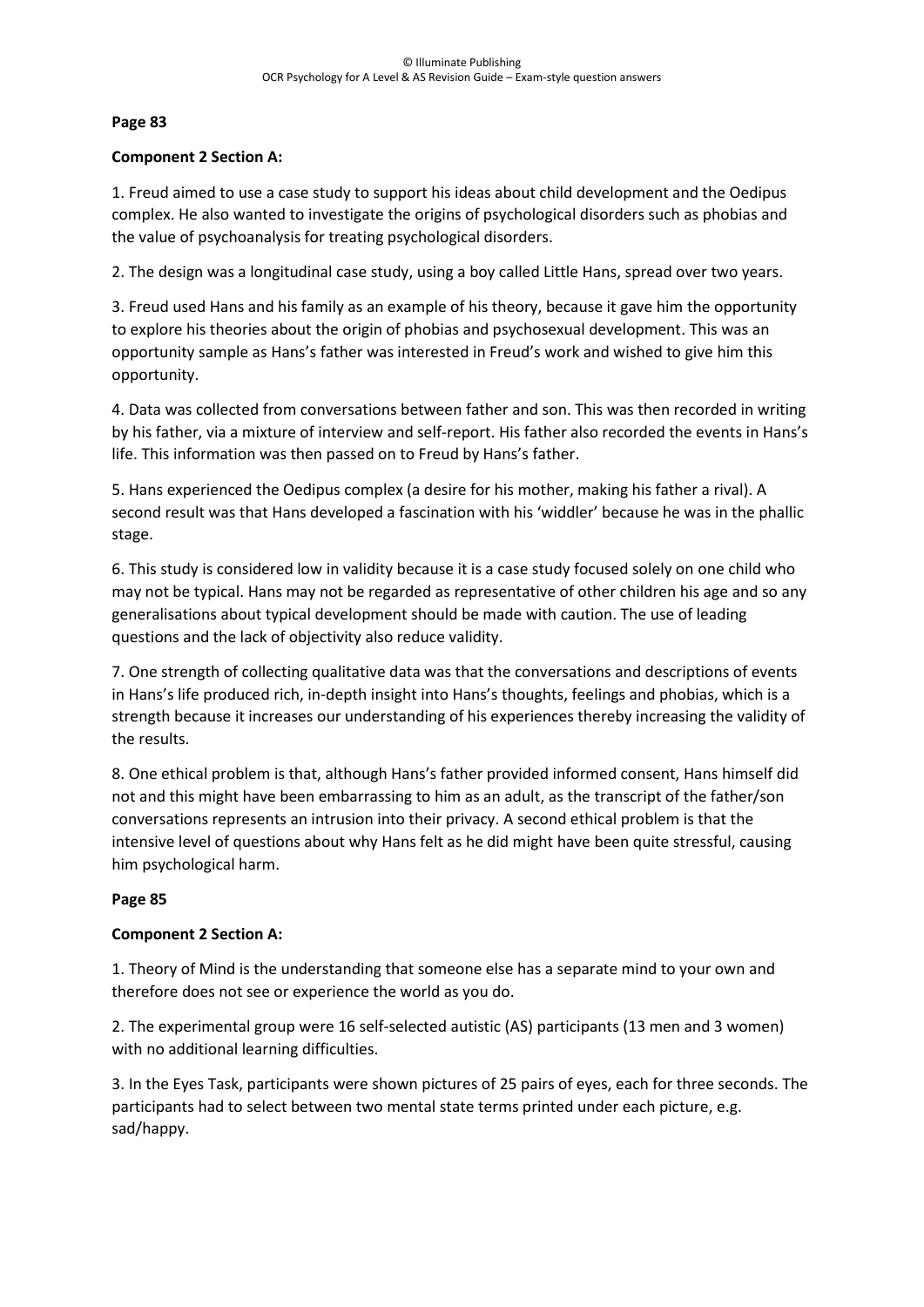4. The AS group did least well on the Eyes Task (mean score 16.3 out of 25). The non-AS and Tourette syndrome (TS) groups scored about the same (mean score 20.3 and 20.4 respectively).

5. Two conclusions from the study are that AS adults may lack a Theory of Mind (ToM) and that this is not due to a lack of intelligence, nor to frontal lobe damage.

6. A strength of using control groups was that it provided a baseline to judge the behaviour of the AS group, e.g. the TS group showed that, even with a neurological deficit, they could perform well on the Eyes Task.

7. Reliability is high as the tasks (e.g. the Eyes Task) are standardised and carried out the same way each time so the results could be interpreted in the same way each time.

8. The sample was British and the approach to understanding autism was from an individualist (ethnocentric) perspective. Symptoms of autism may be viewed more positively in some cultures if lack of social interaction is not seen as a problem to be solved.

# **Page 87**

# **Component 2 Section A:**

1. The sample was an opportunity sample of 1.75 million American Army recruits, all men, ethnically and culturally mixed, including white Americans, black Americans and European immigrants.

2. The 'Army Alpha test' was a written version of Yerkes' intelligence test for literate recruits (those that could read and write).

3. One difficulty was that there were too many illiterate recruits, so the criteria for taking the Alpha test were lowered and criteria varied from camp to camp. This is a difficulty as it reduced the reliability of the procedure.

4. The average 'mental age' of white American Army recruits was equivalent to a 'moron' (less than 13 years of age). Black Americans had the lowest 'mental age' (10.41 years).

5. Two conclusions from the study are that the intelligence tests were culturally biased because they required culturally-based knowledge and skills. Secondly, this explains the inferior score of black Americans and immigrants, and not genetics.

6. Two weaknesses are that the test results may be biased, favouring one cultural group (ethnocentric). Also, the tests may lack construct validity because they do not measure what they aimed to measure, e.g. intelligence.

7. Yerkes' results can be considered ethnocentric as conclusions were drawn from the IQ data about black people and immigrants, based on the ethnocentric views of white American psychologists (the questions and methods of testing people were rooted in white, middle-class American experience).

8. Informed consent was an issue as the Army recruits did not give consent to the data being used in the way that it was. Therefore, they did not really know the true aims of the study and thought it was only being used as part of their Army recruitment process.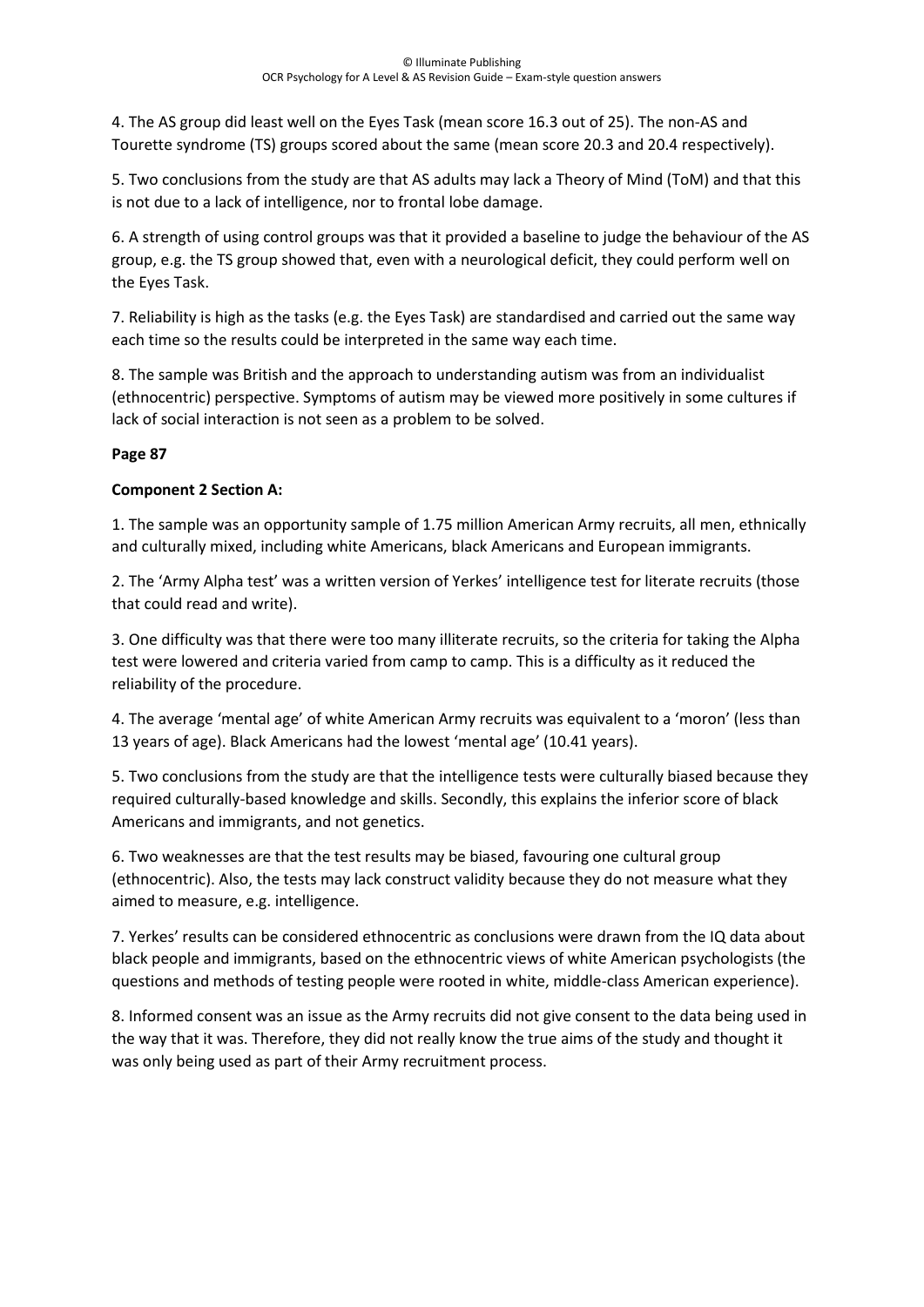#### **Component 2 Section A:**

1. Hancock *et al.* aimed to carry out a text analysis of psychopaths describing their violent crimes, focusing on an instrumental/predatory world view, i.e. that psychopaths are more likely to be motivated by an external goal. They also focused on unique socioemotional needs, i.e. that psychopaths show little need for others, and also poverty of affect, i.e. psychopath's lack of emotional intelligence.

2. The independent variable was whether the participant was a psychopath or not.

3. The sample was 52 murderers in Canadian correctional facilities: 14 psychopaths and 38 nonpsychopaths, all men.

4. Assessment of psychopathology was via a psychometric test. The Psychopathy Checklist-Revised (PCL-R) measured affective/interpersonal traits (e.g. superficial charm) and impulsive/antisocial traits (e.g. criminal versatility). A score of 25 or above indicated psychopathy.

5. The data was analysed using Wmatrix (types of words) and the Dictionary of Affect in Language (DAL) (emotional content). Using Wmatrix, text was classified into parts of speech (e.g. nouns, verbs), semantic categories (e.g. 'money'), and major discourse fields (e.g. social actions). It was then further analysed using the DAL.

6. One strength was that they collected quantitative data. The rich data from the transcripts was reduced to categories of speech, e.g. disfluencies such as 'um' to count occurrences. This is a strength as it allowed comparisons to be made between the psychopaths and non-psychopaths.

A second strength is that the qualitative data (e.g. audiotaped transcripts of what the participants said) provided a rich record of participants' thoughts, feelings and attitudes. In total over 100,000 words were collected.

7. One weakness of the sample is that the behaviours exhibited by the psychopaths who volunteered for the study were perhaps not typical of psychopathic murderers, e.g. they were much prouder of their murder than those who did not volunteer.

8. The study was low in external validity. This is because it is difficult to generalise to other populations, e.g. women, other cultures and non-murderers.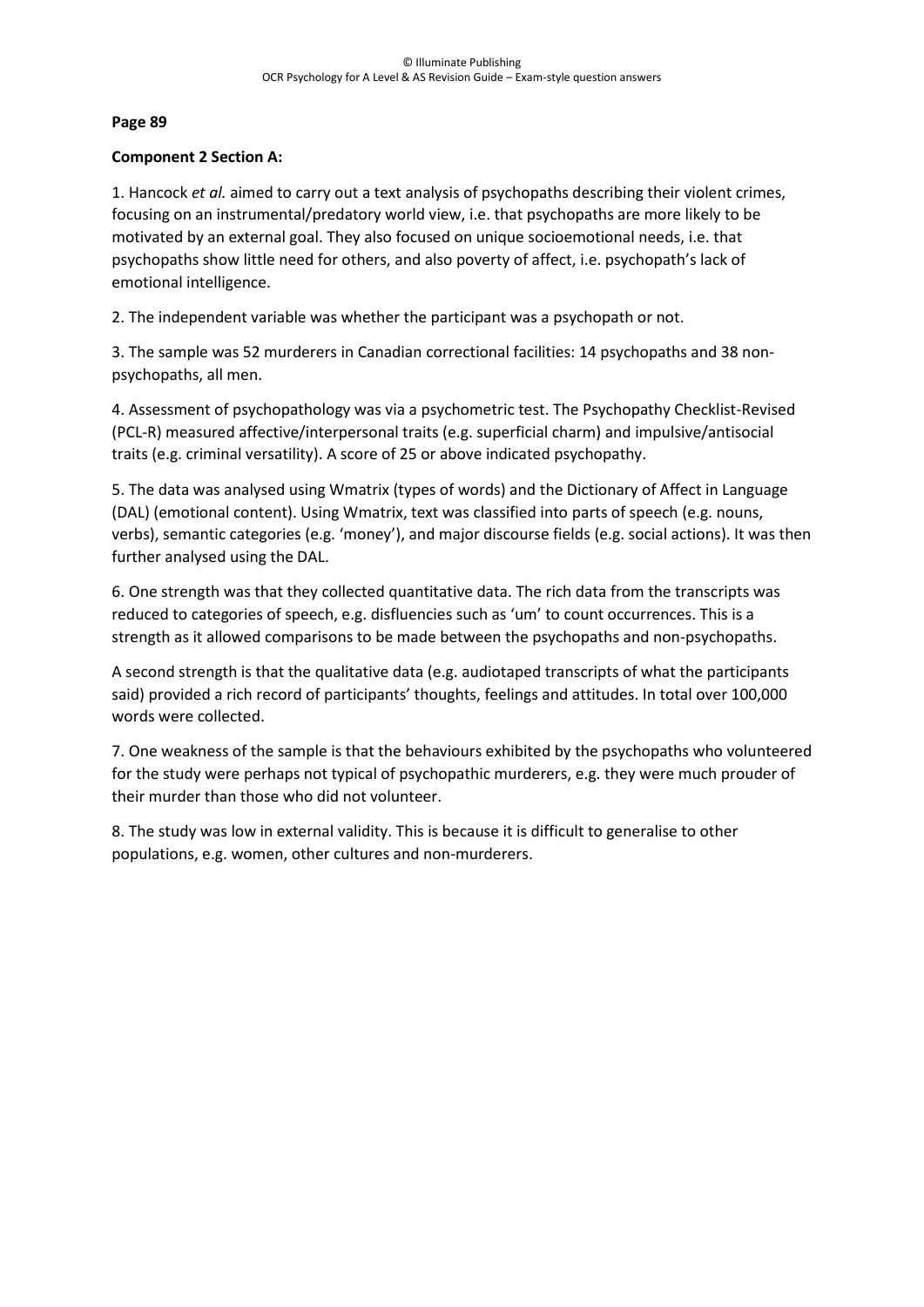#### **Component 2 Chapter 7 Perspectives, debates and methodological issues**

#### **Page 90**

#### **Component 2 Section B, for each perspective:**

#### **Behaviourist perspective**

1. The key concept of the behaviourist perspective is that behaviour is shaped through conditioning. Classical conditioning is learning through association. Pavlov's dogs associated the sound of a bell with the arrival of food, then learned to salivate at the sound of the bell alone. Operant conditioning (Skinner, Bandura) is learning through reinforcement, punishment and vicarious reinforcement.

2. One application of the behaviourist perspective is therapy to overcome psychological disorders. For example, systematic desensitisation uses classical conditioning to overcome phobias as the client learns to associate fear with relaxation.

3. Chaney *et al.* showed that operant conditioning through positive reinforcement increased adherence to asthma medication through the Funhaler. The spinner and whistle provided a reward for the child when they correctly used the Funhaler.

4. The behaviourist perspective is similar to the cognitive area as it excludes emotional influences. It is based solely on observed behaviours and the cognitive area focuses solely on thought processes.

The behaviourist perspective differs from the individual differences area as it focuses on experimentation and direct observation, using the scientific method. On the other hand, the individual differences area often uses case studies and is more subjective in its interpretation of behaviour.

5. One strength of the behaviourist perspective is that it is scientific. This is a strength because it allows for cause and effect to be determined. For example, Bandura *et al.* controlled variables such as the specific types of aggressive behaviour demonstrated by the role models to show that aggressive models increase aggression in young children.

However, a weakness is that it is reductionist. Complex behaviours are represented simply as stimulus–response. For example, Chaney *et al.* showed that the Funhaler creates a reward for the child when they take their medication correctly.

#### **Psychodynamic perspective**

1. The psychodynamic perspective sees the unconscious mind as determining the adult personality. It contains unresolved conflicts that we access through dreams through fulfilment of wishes.

2. An application of the psychodynamic perspective is therapy for psychological disorders, such as psychoanalysis and dream analysis. Unresolved conflicts in the unconscious cause psychological disorders, which can be resolved by therapy.

3. The psychodynamic perspective sees the unconscious mind as determining personality. Freud explains Little Hans's phobias through his unconscious mind and the events of his childhood. Little Hans's phobia of horses was seen as a displaced fear of his father and evidence of an unresolved Oedipus complex.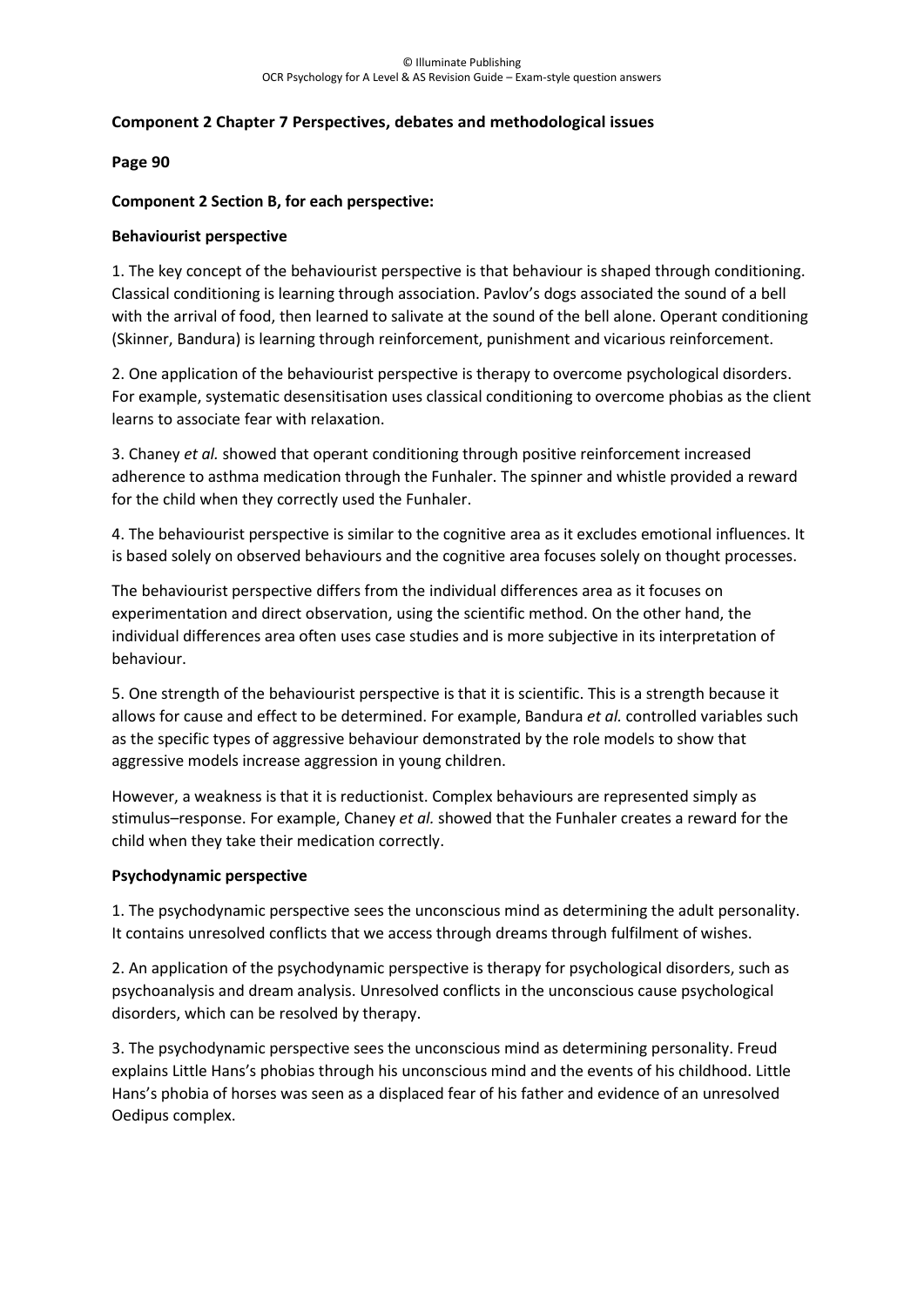4. The psychodynamic perspective is similar to the individual differences area as it uses case studies. For example, in his case study of Little Hans, Freud explains Little Hans's phobias through his unconscious mind and the events of his childhood.

The psychodynamic perspective differs from all other areas as it is more of an ideology than a science. Freud explains behaviour from a viewpoint where he interprets behaviour via the unconscious rather than setting out to show any causal relationships.

5. A strength of the psychodynamic perspective is that it is interactionist. The perspective combines nature and nurture. For example, Freud focuses solely on Little Hans and explains his phobias through his unconscious mind (innate urges) and the events of his childhood (life experiences).

However, a weakness is that it is determinist. It sees people as controlled solely by their unconscious. For example, Freud explains Little Hans's phobias through his unconscious motivations.

# **Page 91**

# **Component 2 Section B:**

1. Nurture suggests that behaviour is learned through experience and interactions with the environment.

2. One application of the nature/nurture debate is Eugenics, which aims to improve the quality of humans through selective breeding. But selective breeding only improves quality if the behaviour (e.g. IQ) is inherited, it only considers the nature side of the debate.

3. Bandura *et al.*'s research poses the question: Are children born to be aggressive (nature) or do they learn it (nurture)? Bandura suggests that aggression is a learned behaviour (nurture) as the children imitated an aggressive role model by hitting the Bobo doll and through imitation of physical aggression such as 'pow'.

4. Nature and nurture are both similar to determinism as they both ignore the role of free will. They suggest that genetic and environmental influences control our behaviour and there is very little we can do about it.

5. A strength of the nature/nurture debate is the concept of interactionism. This makes us consider what makes each of us unique – a mix of our genetic make-up and life experiences.

6. Free will is the idea that we are able to make choices about our behaviour.

7. Determinist research can be useful. For example, brain scanning might be used to identify people for certain jobs or identify criminality (Raine *et al*.).

8. In Milgram's study participants' obedience was determined by the situation of being in a prestigious university and being given 'prods' by a legitimate authority figure rather than their spontaneous choice of giving electric shocks (free will).

9. Free will differs from nature/nurture because it suggests that genes/environment don't determine behaviour because we can make choices. On the other hand, genetic or environmental explanations of behaviour suggest we have no control over how we behave.

10. A weakness of the free will/determinism debate is that it is reductionist. This is a weakness as it suggests that our choices are limited by e.g. biology, thus discouraging people from exercising their free will.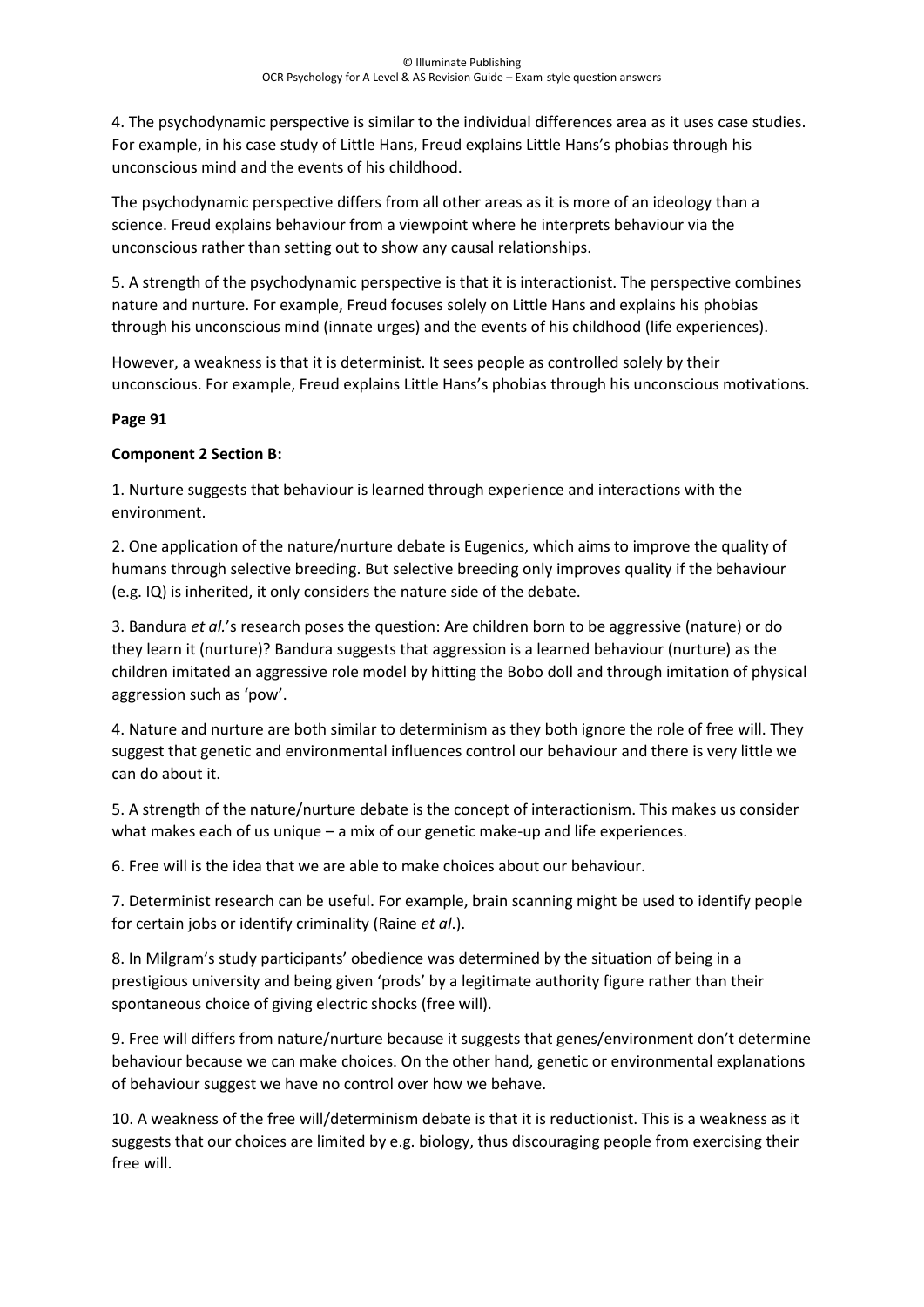#### **Component 2 Section B:**

1. Holism suggests that living matter is made up of unified wholes that are greater than the simple sum of their parts. It is the opposite of reductionism.

2. Reductionist research can be useful because, in the case of medical models, it helps reduce complex psychological disorders to simple chemical changes in the brain leading to psychological disorders (e.g. depression). This can then lead to effective treatments (SSRIs).

3. Baron-Cohen *et al.* reduced explanations of autism spectrum disorder to a lack of Theory of Mind. Their results showed that people with autism spectrum disorder scored lower on the Eyes Task than non-autistic people. This simplifies a very complex disorder, which may actually have multiple complex explanations.

4. Reductionism differs from situational explanations where a more holistic approach is needed because behaviour is harder to quantify, and numerous situational factors may need to be considered.

5. Holism is less scientific than reductionism because breaking complex systems down to lower-level units may enhance understanding. Holism is often too complicated.

6. Individual factors are enduring aspects of an individual – their disposition or personality.

7. IQ tests need to consider people's upbringing (situation) as this may determine how well they can answer the questions. For example, lack of education can explain a poor performance on an IQ test, rather than innate ability.

8. In Sperry's study, the split-brain participants' behaviour was due to an individual influence (severed corpus callosum). This meant that the split-brain patients could not always say what they had seen, e.g. if objects were presented in the left visual field.

9. Individual factors are often similar to nature explanations because they see behaviour as being explained by biology.

10. A strength of the reductionist argument is that it is scientific. This is a strength as it involves breaking complex systems down to lower-level units which may enhance understanding.

#### **Page 93**

## **Component 2 Section B:**

1. 'Usefulness of psychological research' has three dimensions: the moral dimension (who is the research useful for?); the practical dimension (what are the benefits?); and the knowledge dimension (what new insights does research provide?).

2. Research into psychological disorders can have practical implications for treatments and therapies, such as SSRIs or cognitive behaviour therapy.

3. Loftus and Palmer's research is useful because the research can inform court decisions. This is because it highlights potential problems with the reliability of witness memory and therefore improves our understanding of eyewitness testimony.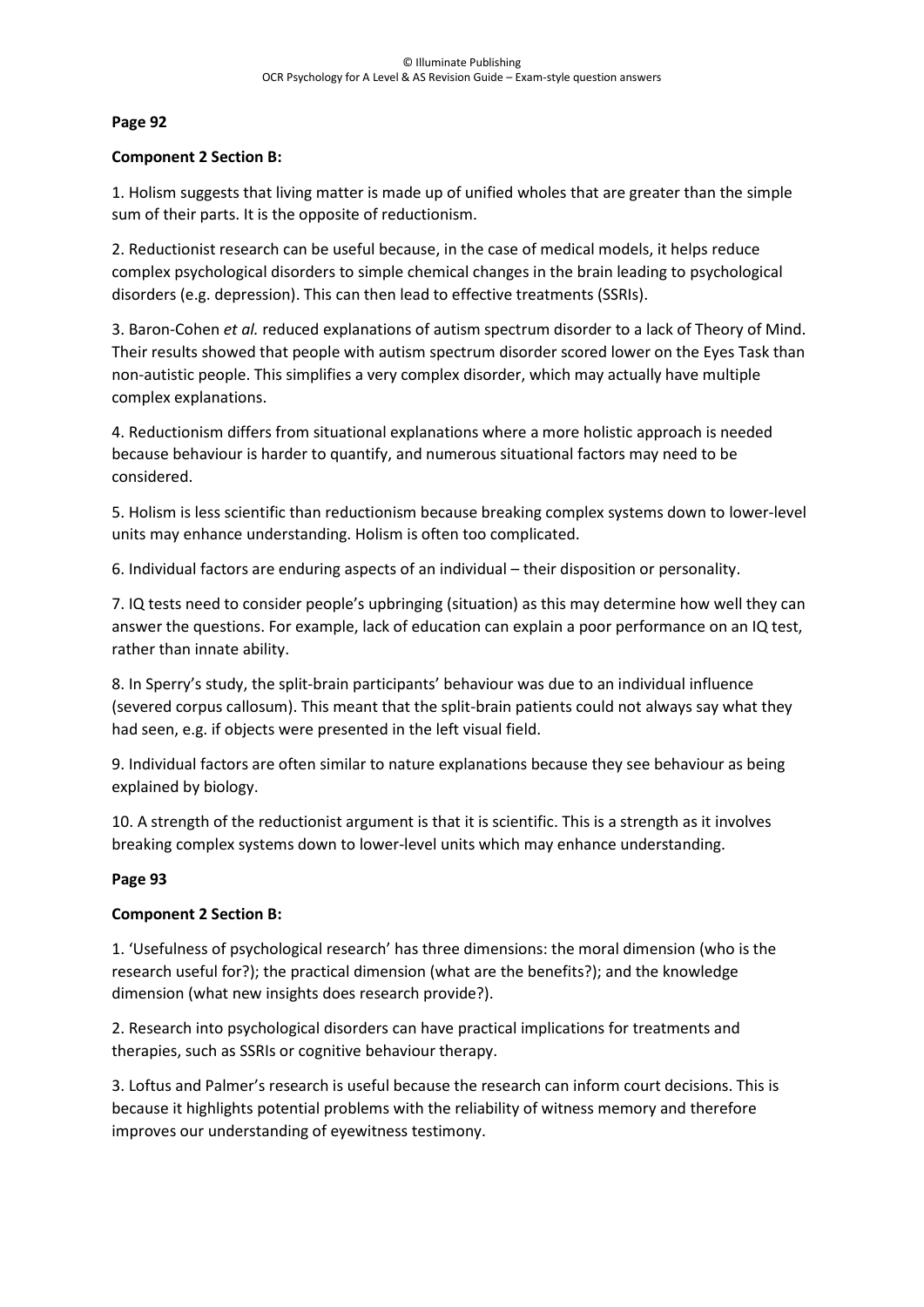4. Behaviourism trains people with rewards and punishments to behave in such a way as to be well and be happy. Therefore, behaviourism is useful as it has implications for treatment and therapy through behaviour modification.

5. The usefulness debate focuses attention, so rather than thinking too much about technical issues (e.g. sample sizes), we can focus on more important questions, e.g. is research useful and what are its implications for society?

6. Ethics are a moral framework that are applied to a narrow group of people, e.g. psychologists. They help psychologists solve moral dilemmas in research.

7. Psychologists should follow the BPS ethical guidelines and try to ensure their results are used to help people rather than to harm them.

8. In Milgram's study, participants experienced a stressful situation that stayed with some of them for the rest of their lives. In this way, they were not protected from harm. Additionally, they had not given informed consent and were deceived about the true aim of the study. However, Milgram did give a detailed debrief and most participants were pleased to have contributed to such important findings, so it could be argued that the ends justified the means.

9. Ethical considerations differ from determinism because the assumption that rewards/ punishments can determine behaviour is unethical.

10. One weakness is the narrow focus of ethical considerations. They tend to be about a limited set of issues, ignoring the broader context of how research is used, which is why we also need to consider socially sensitive research.

## **Page 94**

# **Component 2 Section B:**

1. Socially sensitive research considers the extent to which studies can have a negative impact on specific groups of people or society generally.

2. One application is research into false memory. This research helps clarify the claims surrounding recovered memories of childhood abuse.

3. Loftus and Palmer's research has a social impact with regard to unreliability of memory and eyewitness testimony. This could be socially sensitive as these memories might be linked to socially sensitive issues such as abuse. It also has implications for how juries may reach their decisions in court.

4. Conducting socially sensitive research is similar to ethical considerations as both are about making moral decisions.

5. One strength of conducting socially sensitive research is that it enables a broader approach. This means that it allows for the study of areas that are generally not spoken about or under-researched, e.g. men's health.

6. Science is an approach to study that values systematic observation, identification, description and empirical investigation. This contrasts with approaches that value subjective experience.

7. Scientific research is useful because it enables us to predict future behaviour through the use of objective, verifiable methods that build up coherent theories.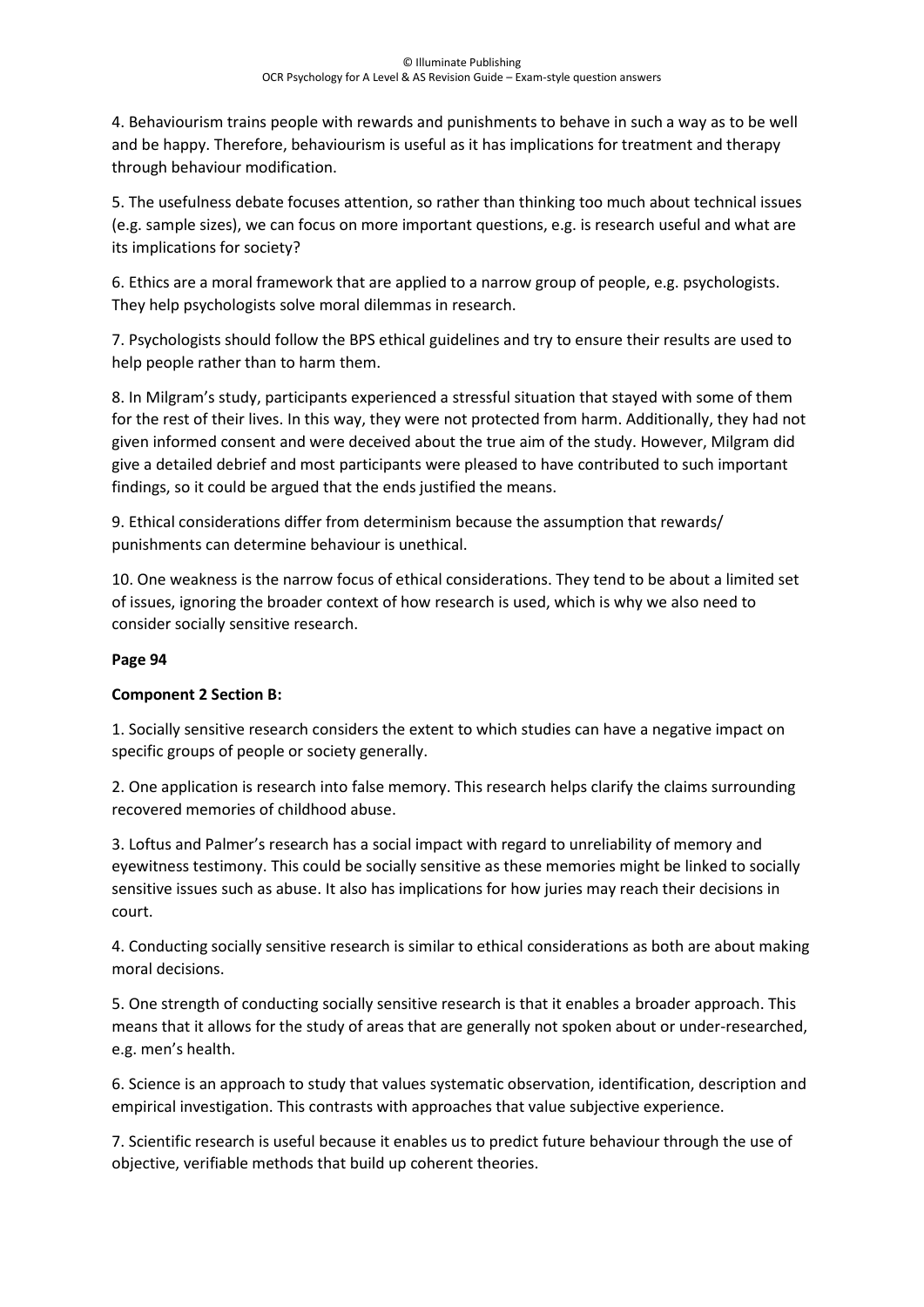8. Bandura *et al.* demonstrated a causal relationship between observation and aggression using the experimental method. For example, children who were exposed to the aggressive role model displayed significantly more aggressive behaviours than the children in the non-aggressive role model condition. This gave empirical support for social learning theory.

9. Psychology as a science is similar to determinism because science aims to discover how behaviour is determined by identified causes.

10. Viewing psychology as a science is useful. This is a strength because it allows us to develop a body of knowledge that can be tested and developed. This means that cause-and-effect relationships can be inferred.

## **Page 95**

## **Component 2 Section B:**

1. Ethnocentrism means using our own cultural (ethnic) groups' beliefs, attitudes and behaviour to judge others.

2. Ethnocentrism is useful when interpreting psychological research as it enables the consideration of potential ethnic biases of researchers.

3. Gould's study links to ethnocentrism as it shows how ethnocentric bias in intelligence tests led to the misapplication of the findings to immigration laws. For example, Gould showed that Army tests were culturally biased because they required culturally-based knowledge and skills. This explains the inferior score of black Americans and immigrants and not genetics.

4. Ethnocentrism is similar to conducting socially sensitive research as both are concerned with ensuring research is unbiased.

5. Spotting ethnocentric bias in psychological research is best done by considering how the results would be different if the study was carried out with different groups.

6. Internal validity refers to whether the researcher is testing what they intended to test.

7. In experiments, extraneous variables mean that changes in a dependent variable may not be due to the independent variable. This means the researcher is measuring the effect of the extraneous variable and not the effect of the independent variable, so the research would lack validity.

8. In Bocchiaro *et al.*'s study, the participants didn't know researchers were noting their ethical behaviour meaning it was high in ecological validity, as the participants were acting naturally when they were being obedient, disobedient or whistle-blowing.

9. Validity differs from reliability because validity is about the accuracy of a measure whereas reliability concerns its consistency.

10. When replications confirm original results, they show external (ecological) validity because the same results are produced in different settings, i.e. are generalisable.

## **Page 96**

## **Component 2 Section B:**

1. Reliability is a measure of consistency in research. If the study were to be repeated would the results be the same?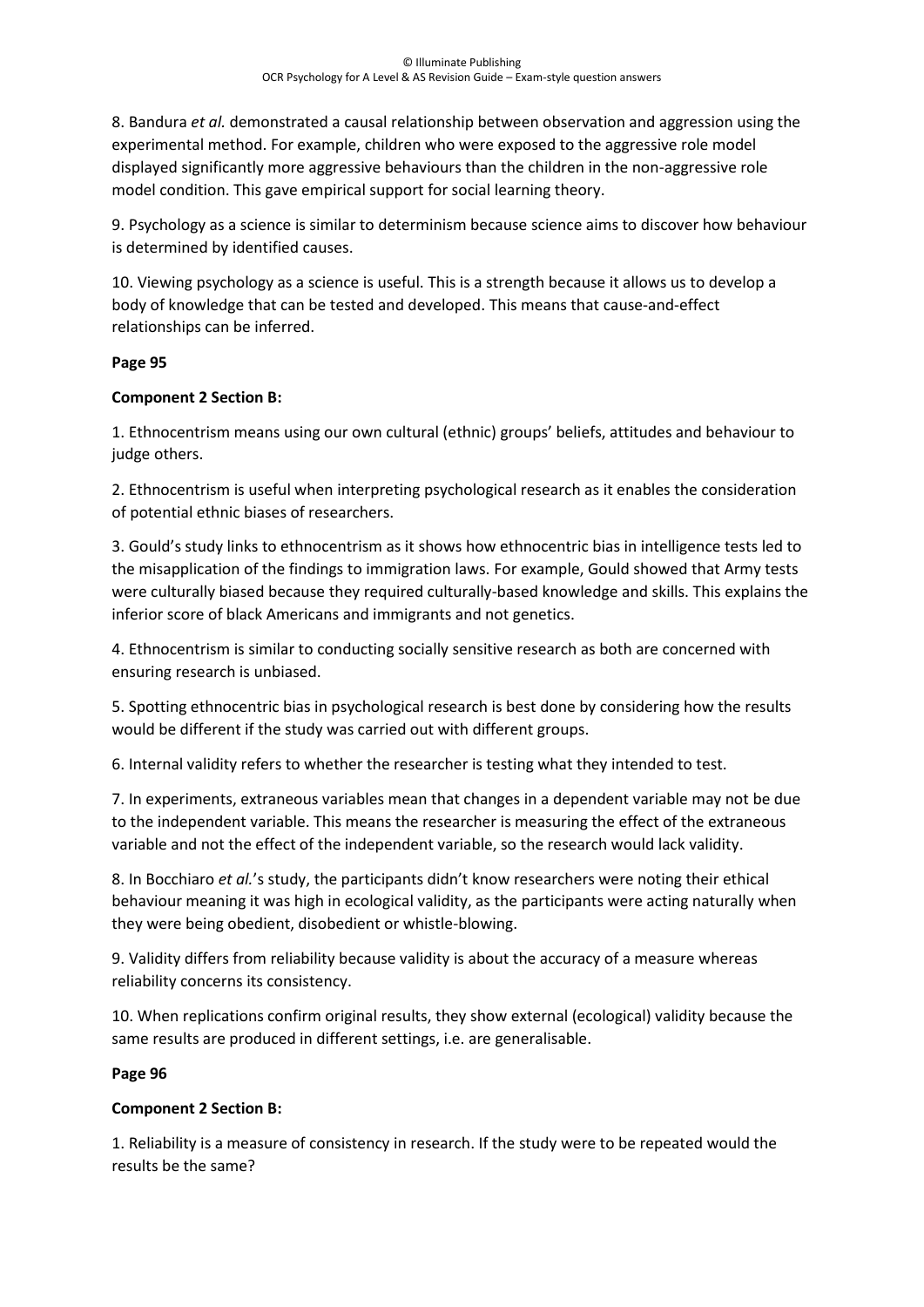2. Good science depends on replication to demonstrate the validity of any results – if we repeat a study and find the same results this suggests the results must be 'real' (valid) rather than just a fluke.

3. In Bandura *et al*.'s study, the dependent variable (aggressiveness) was measured by making observations of the children playing. A second observer checked the observations for half of the participants and inter-rater reliability was reported as high. This means the study is reliable.

4. Reliability is similar to validity because if reliability is low this then threatens the validity of the measure; they are inextricably linked.

5. Reliability in psychological research involves repeating a standardised procedure with each participant to make comparisons between participants.

6. Sampling bias is a systematic error where the sample does not accurately represent the population of interest.

7. Getting a good sample, free from bias, requires balancing costs against using the most representative sampling methods.

8. Grant *et al*.'s sample was free from gender bias as there were men and women, but all were Americans so there was a cultural bias in the sample when investigating context-dependent memory.

9. Ethnocentrism is similar to sampling bias as both are biases related to the group of people studied and restrict how much the sample can be generalised to others.

10. The best psychologists can do is to remove as much bias as possible and try to ensure that some groups of people are neither over- nor under-represented in psychological research.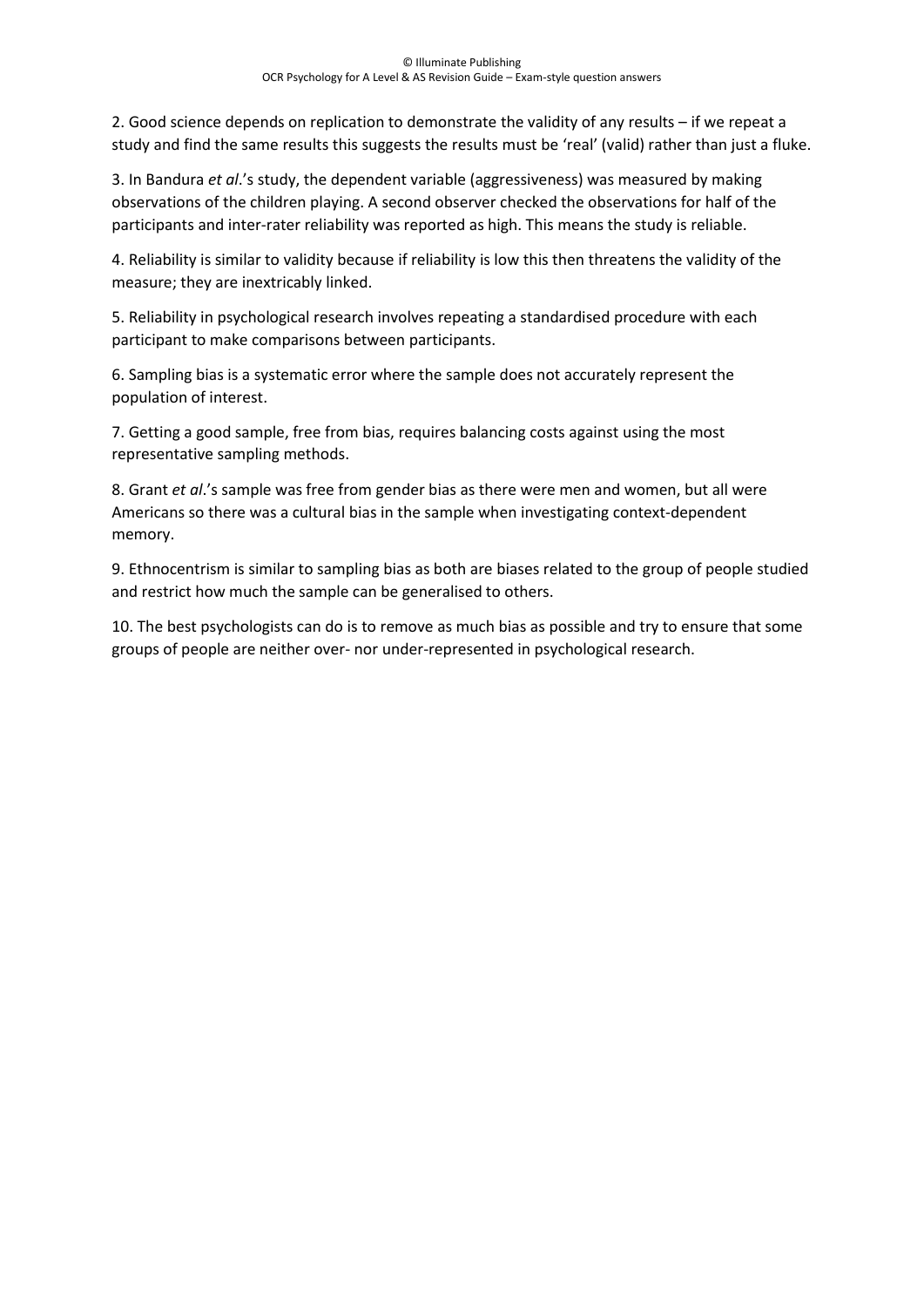#### **Component 3 Chapter 1 Issues in mental health**

#### **Page 98**

#### **Component 3 Section A:**

1. One historical view of 'mental illness' (psychological disorder) is humoral theory. Hippocrates said that the four bodily humours (fluids) each related to a different personality dimension. Black bile related to introversion; yellow bile to impulsiveness; blood to being courageous; and phlegm to being calm. Psychological disorders were due to an imbalance in one of the four humours, e.g. excess yellow bile leads to mania.

2. Whether any behaviour is classed as 'mental illness' (psychological disorder) depends on many factors, e.g. culture, context and historical time period and this explains why there are differing views of 'mental illness'. 'Mental illness' is not like physical illness as there are no medical tests to aid diagnosis, so diagnosis is subjective which further explains the differing views.

3. The humoral view explains 'mental illness' (psychological disorder) as having a biological basis (imbalance of humours), whilst the psychogenic explanation sees it as having a psychological cause, namely unconscious motivations and forces within the mind.

#### **Page 99**

#### **Component 3 Section A:**

1. One definition of 'abnormality' is statistical infrequency. In statistical terms, human behaviour is 'abnormal' if it falls outside the range that is typical for most people, in other words the average is 'normal'. Things such as height, weight and intelligence fall within fairly broad areas. People outside these areas might be considered 'abnormally' tall or short, fat or thin, clever or unintelligent, etc. Therefore, psychological disorders such as schizophrenia might be considered 'abnormal' because most people do not have schizophrenia.

2. Both statistical infrequency and deviation from social norms suggest that 'abnormality' is behaviour that is in some way different from what most people do and not in line with society's expectations. However, deviation from social norms does distinguish between desirable and undesirable behaviour. For example, an IQ below 70 is statistically infrequent and undesirable, however, an IQ above 130 is also statistically infrequent, but wouldn't be considered a problem in the same way that a low IQ would be.

3. One way of categorising psychological disorders is the *Diagnostic and Statistical Manual of Mental Disorders* (DSM-5). DSM-5 is used in the USA and lists around 300 disorders that are divided into three sections, e.g. Section II includes 20 categories of disorders, such as depressive disorders.

#### **Page 101**

#### **Component 3 Section A:**

1. One way in which the hospitals failed to diagnosis the pseudo-patients as sane was that 'normal' behaviours were interpreted as symptoms of their disorder, e.g. queueing early for lunch was seen as pathological behaviour.

2. All but one of the patients was discharged with a diagnosis of schizophrenia in remission, suggesting that their disorder could reappear at any time, highlighting that a diagnosis of a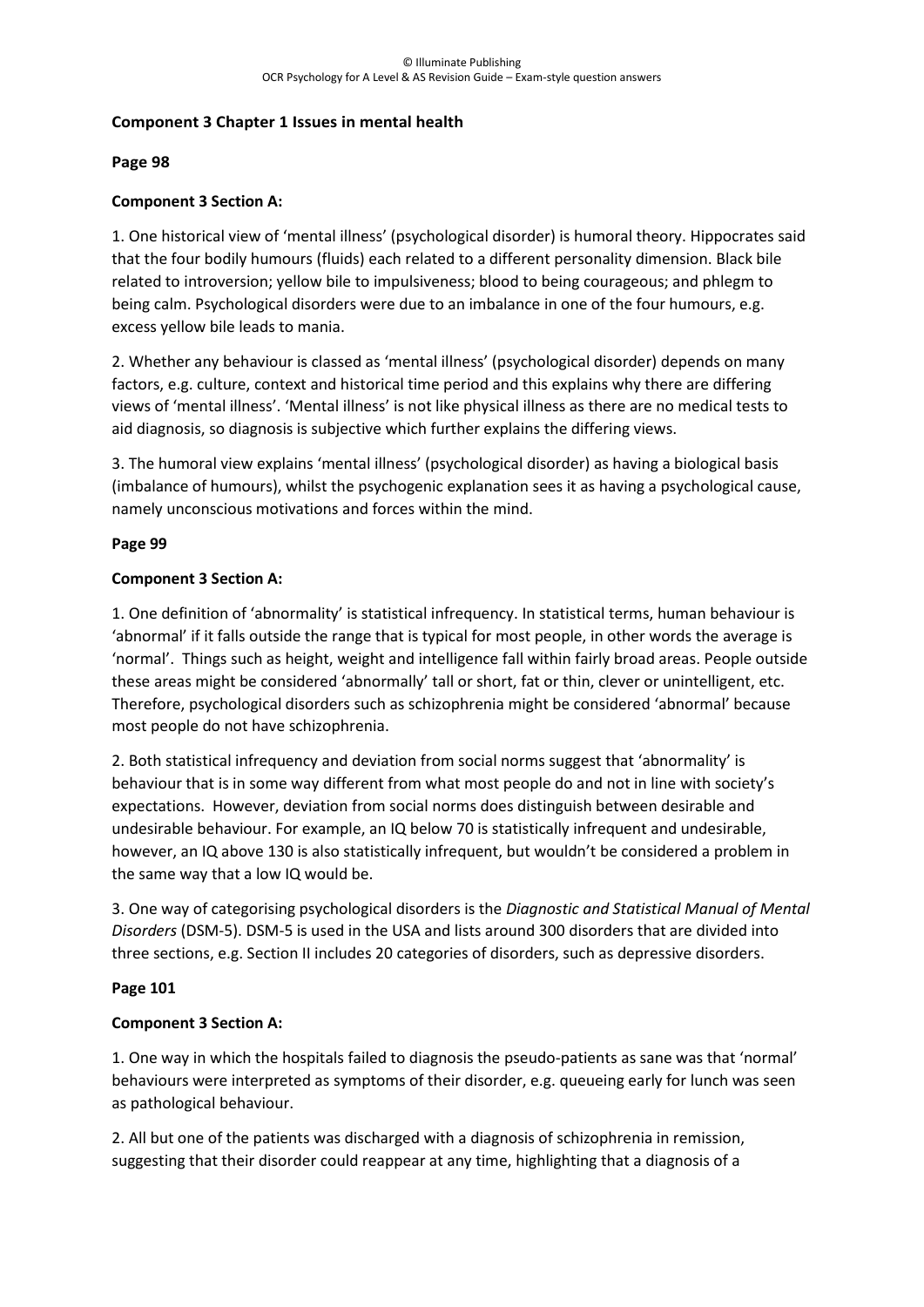psychological disorder is hard to shake off. Rosenhan noted the 'stickiness of psychiatric labels' as all the patient behaviours were interpreted according to a label of 'abnormality'.

3. Reliability is the extent to which findings are consistent which, in this context, is the extent to which the psychiatrists agreed on the same diagnosis when assessing patients. In Study 1, no pseudo-patient was suspected by staff, and all but one were diagnosed with schizophrenia. This suggests 88% consistency and reliability of the initial diagnosis.

All the observations were consistent with each other, with all pseudo-patients reporting similar experiences. However, there were no direct comparison of observations between the pseudopatients in different hospitals, which questions inter-observer reliability.

4. In Rosenhan's study, psychiatrists were deceived as they were told the pseudo-patients were hearing voices and that they were real patients. None of the medical staff were able to provide informed consent nor did they have the right to withdraw from the study. Additionally, the pseudopatients may have experienced stress and so were not protected from harm as they did not know when they would be released. Many nurses complained that Rosenhan's study made their profession look bad but overall the benefit to society has been enormous. The study raised awareness of the flaws in psychiatric diagnosis and treatment. As a consequence, diagnostic systems became more stringent.

# **Page 103**

## **Component 3 Section A:**

1. Sarah would need to explain the characteristics of a psychotic disorder to her client using clientfriendly language and explaining that they will not necessarily experience all of these symptoms, all of the time. Sarah would explain that psychotic disorders are when there is a split between the mind and reality – therefore they may experience positive symptoms such as hallucinations, delusions, catatonic behaviours etc.

Sarah could also explain that they may well experience negative symptoms, which is an impairment in typical behaviour, such as poverty of speech, lessening fluency, and being emotionally flat. Additionally, cognitive deficits can occur where mental processes are affected, e.g. disorganised thought or speech. This will help Sarah's client to understand the characteristics of their psychotic disorder.

2. The doctor would need to explain the characteristics of an affective disorder to Pete and Louise using client-friendly language and explaining that their son will not necessarily experience all of these symptoms, all of the time. The doctor could bring out the DSM/ICD and allow Pete and Louise to read about it first.

The doctor could explain that affective disorders such as major depression are typically categorised by low mood, loss of interest or pleasure in everyday activities and reduced energy levels. They might also notice changes in sleep patterns, appetite, self-confidence and concentration levels. This will help Pete and Louise to understand the characteristics of their son's affective disorder.

3. The main similarity between the characteristics of a psychotic disorder and an anxiety disorder is irrational thought processes. In a psychotic disorder these often take the form of delusions and in an anxiety disorder, such as phobias, an irrational fear. Also, both disorders can interfere with normal functioning in everyday life.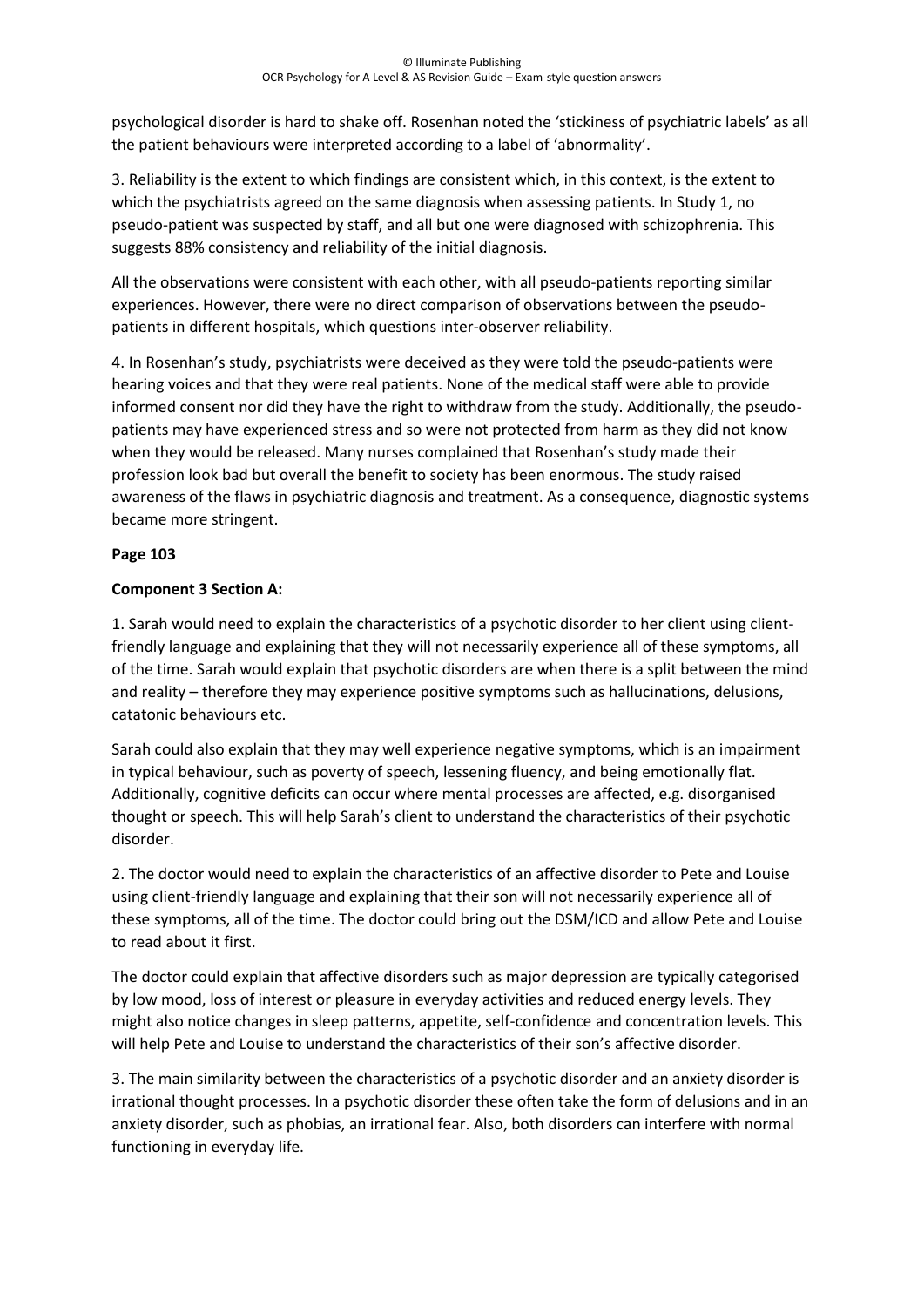A main difference is that a characteristic of a psychotic disorder is sensory hallucinations, which are not a feature of anxiety disorders. Other characteristics of a psychotic disorder such as speech poverty (alogia) and disorganised thought or speech, e.g. jumping between thoughts due to 'loose associations' between concepts or words are also not seen in anxiety disorders.

#### **Page 105**

### **Component 3 Section A:**

1. Major depression can be explained by the monoamine hypothesis, which is a biochemical explanation. Low levels of monoamines such as serotonin (which regulates monoamine neurotransmitters) are related to low mood and erratic thinking. Noradrenaline is involved in the regulation of heart rate and alertness, and deficiencies lead to a lack of energy. Dopamine regulates motivation, and deficiencies relate to a lack of interest in pleasure and reward. These are all characteristics of major depression.

2. Differences in the amount of grey matter and the levels of activity in the limbic system are linked to major depression. The amygdala (which regulates emotions) is disrupted in people with major depression, e.g. increases in activity have been found when depressed people are presented with negative stimuli such as a sad face. The hippocampus is significantly smaller in people with major depression and the more severe the depression, the more severe the loss of grey matter in the hippocampus. This may explain why people with major depression process emotionally-charged memories in dysfunctional ways.

3. Specific phobias can be explained by Gamma-aminobutyric acid (GABA) deficiencies. GABA is responsible for counterbalancing the excitatory action of the neurotransmitter glutamate. Decreased levels of GABA means that neuronal firing in the glutamate pathways is higher, leading to the feelings of anxiety commonly associated with a phobia.

4. It has been suggested that specific phobias could be genetic. Kendler *et al*. (1992) found concordance rates for animal-type specific phobias (anxiety disorder) were 25.9% for MZ twins and 11% for DZs, implying genetic causation. However, they found no significant differences in concordance rates for blood–injection–injury or situation-specific phobias.

5. The enlarged ventricles explanation is where some people with schizophrenia (a psychotic disorder) have enlarged ventricles (spaces) in their brain. These spaces contain cerebrospinal fluid which provides nutrients to the brain and protects the brain from damage. The enlarged ventricles lead to a reduction in the total amount of grey matter in the brain, e.g. in the temporal lobes which are involved in acoustic memory and this may explain auditory hallucinations.

6. It has been suggested that schizophrenia may be genetic. Glatt (2008) found that the concordance rate for schizophrenia in MZ twins is about 50% (range of 46–53%). In other words, if one MZ twin develops schizophrenia the other has about a 50% chance of developing it. The concordance rate in DZ twins is about 15%. The greater concordance for MZs strongly implies a substantial genetic component to schizophrenia.

7. Both the brain abnormality explanation and the genetic explanation of schizophrenia provide physiological explanations. For example, the genetic explanation suggests that the genes we inherit from our parents determine whether or not we display the characteristics of schizophrenia, e.g. hallucinations. Similarly, the brain abnormality explanation proposes that enlarged ventricles in the brain lead to a reduction in the total amount of grey matter in the brain, e.g. temporal lobes involved in acoustic memory that may explain auditory hallucinations.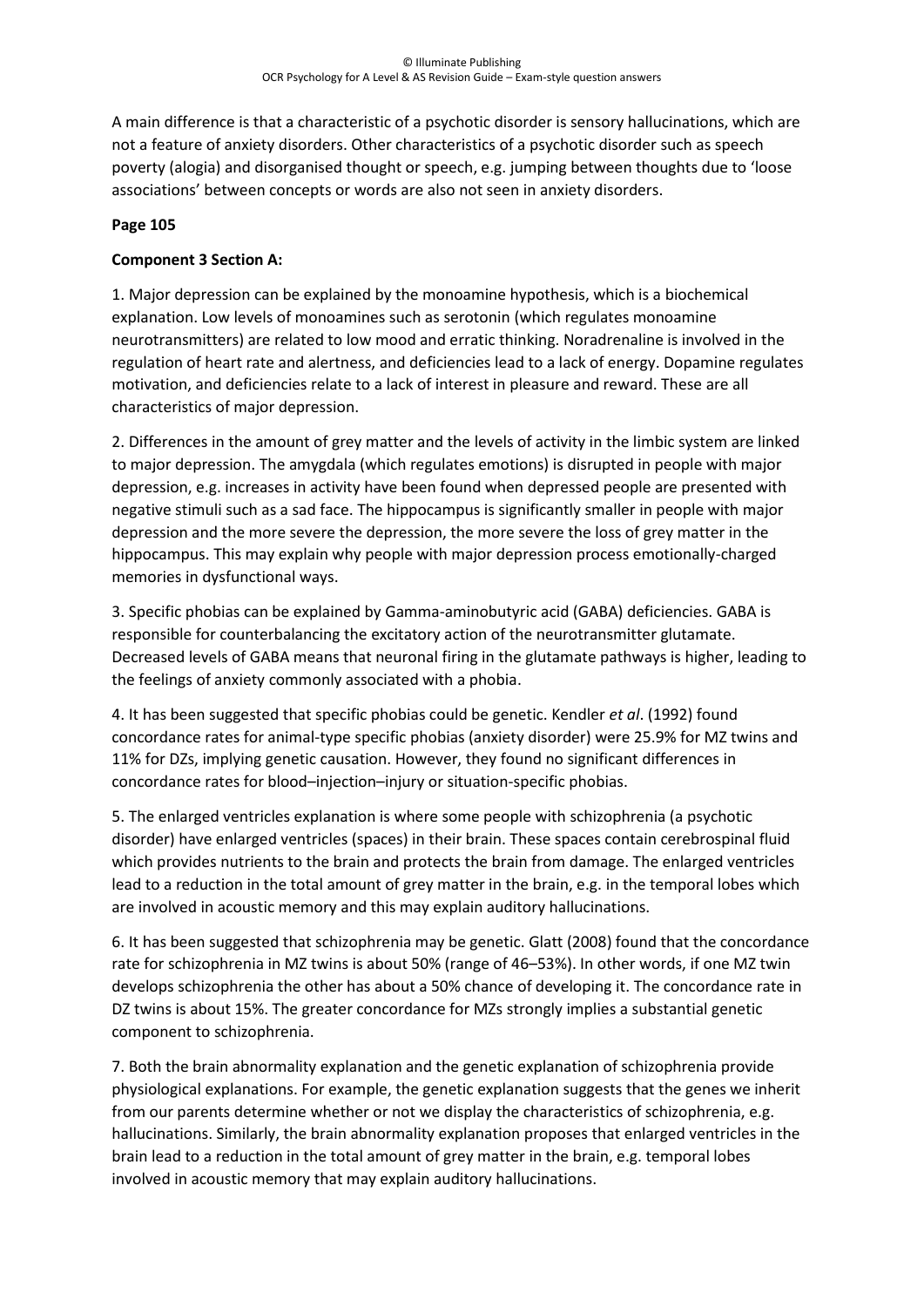Additionally, both the brain abnormality explanation and the genetic explanation for schizophrenia support a determinist viewpoint. Differences in the brain and genetics are beyond the control of people with schizophrenia and therefore it can be argued that they cannot exert any control over their behaviour, e.g. hallucinations.

#### **Page 107**

## **Component 3 Section A:**

1. The key research by Gottesman *et al*. is a family study which investigates the heritability of disorders and therefore supports the medical model of 'mental illness' (psychological disorder), in particular genetic explanations. It found that having one parent with a disorder increases the likelihood of their offspring being diagnosed with that or any other disorder. This increase is even more marked when both parents have the disorder. A child with one parent with schizophrenia has a 7% risk of diagnosis of schizophrenia, compared with a 1.12% risk for the general population of a diagnosis of schizophrenia. If both parents have schizophrenia this increases their child's chances of getting schizophrenia to 27.3%, and even higher for any psychological disorder. This shows that psychological disorders have a genetic component and supports the medical model of 'mental illness' (psychological disorder).

2. Gottesman *et al*.'s sample was very large so the conclusions in relation to psychological disorders can be generalised to the target population of Danish citizens. However, Gottesman *et al.* only included people with hospital admissions for schizophrenia and bipolar disorder, excluding those with less severe characteristics. The conclusions about genetic explanations for psychological disorders may only apply to severe cases and to those people in Denmark.

3. The genetic explanation of psychological disorder predominantly supports the nature side of the debate. It suggests that we are born with certain characteristics which underlie psychological disorders. Family, twin and adoption studies show that the closer two individuals are genetically, the more likely it is that both will develop the same behaviours. For example, concordance rates for schizophrenia are about 50% for MZ twins and 15% for DZ twins (Glatt 2008). Therefore, this shows that nature has a major contribution to the disorder.

The research by Gottesman *et al.* suggests that psychological disorders have a genetic cause. An issue with family studies such as this is that they fail to take account of the nurture side of the debate. Family members are brought up in the same environment, so it could be that the behaviour is learned or influenced by environmental factors.

Nurture is the opposite view and argues that all behaviour is learned and influenced by external factors such as the environment. This includes both the physical and the social world and may be more widely referred to as 'experience'. It includes the effects on an infant before birth, e.g. a mother who smokes. Supporters of the nurture view hold the view that all knowledge is gained through experience.

The biochemical explanation suggests that major depression can be explained by the monoamine hypothesis, where low levels of monoamines (such as serotonin which regulates monoamine neurotransmitters) are related to low mood and erratic thinking. Brain abnormality and biochemical explanations support nurture as they take into account the role of events that occur after birth, e.g. brain damage (as the result of an accident) or use of drugs (using cannabis).

The truth is that behaviour is the result of a complex interaction between both nature and nurture. People may inherit a predisposition to schizophrenia, but some sort of environmental stressor is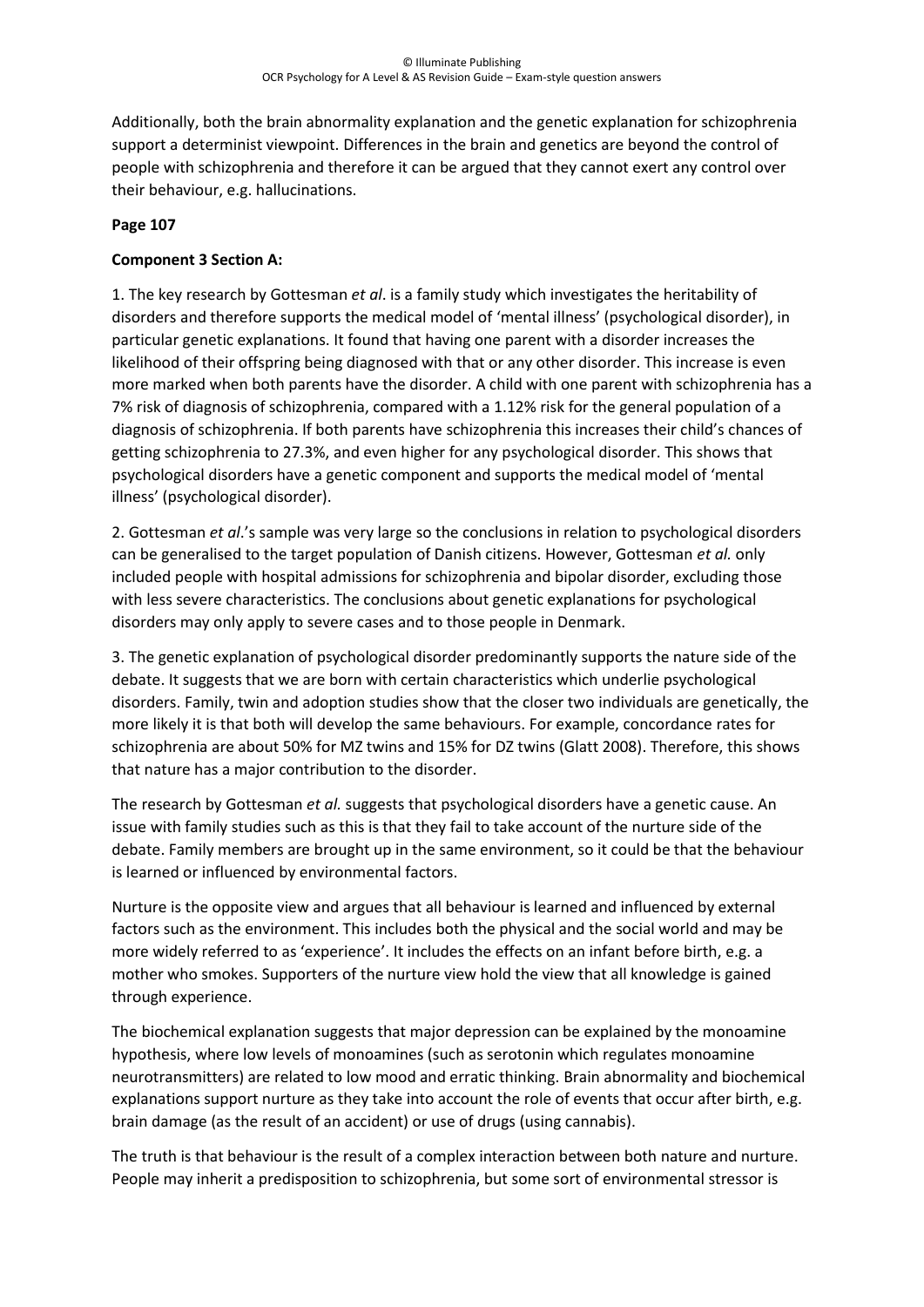required to develop the disorder. This may explain why schizophrenia emerges in late teens or early adulthood, as these are times of considerable upheaval and stress, e.g. leaving home, starting work, forging new relationships. Therefore, psychological disorders may be explained by nature and nurture.

#### **Page 109**

## **Component 3 Section A:**

1. A biological treatment for schizophrenia is antipsychotics. The drug blocks dopamine by occupying postsynaptic receptor sites, particularly D2 receptors. This reduces activity in postsynaptic neurons resulting in less activity in the mesolimbic pathway and a decrease in positive symptoms of schizophrenia.

'Typical' ('first generation') antipsychotics (e.g. chlorpromazine and haloperidol) were introduced in the 1950s as a tranquiliser to calm people with schizophrenia. Typical antipsychotics are effective at reducing the positive symptoms of schizophrenia but they do not reduce the negative symptoms.

'Atypical' ('second generation') antipsychotics (e.g. clozapine and risperidone) are newer and are more widely used. They still work by blocking dopamine receptors, but in a more gradual way. They tend to also reduce the negative symptoms.

2. A strength is that antipsychotics are an effective treatment for schizophrenia. Clozapine is the most effective antipsychotic in terms of reducing hospital admissions and reducing the use of other medications (Stroup *et al.* 2015). It has also been found to be effective for people who have found other antipsychotic medications ineffective.

However, side effects are a weakness of typical antipsychotics, particularly when a person experiences tremors, spasms, jerky movements, slow movements or restlessness. In many cases the severity of the side effects can lead to reduced adherence to the medication, which of course makes the medication become less effective and may raise ethical concerns in relation to protection from harm.

3. Drug treatments for schizophrenia raise ethical issues. It may be that if someone has a psychological disorder they do not have the capacity to give informed consent for their treatment and might therefore be given drug treatments without their consent or understanding. This also means that they might not have the right to withdraw from the treatment either. Many patients are given drugs as a way of controlling what is seen as unacceptable behaviour in society. This raises the question of whether or not they should be given drugs simply so that their behaviour conforms to societal norms, especially if their behaviour is not upsetting them.

Antipsychotic drugs can have serious side effects and this raises the issue of protection from harm, especially if the patient lacks the capacity to give informed consent. However, antipsychotic drugs are an effective treatment for schizophrenia, so a cost–benefit analysis needs to be carried out to see if any potential ethical concerns are outweighed by the benefits of alleviating the symptoms of the disorder.

4. Antipsychotics are useful. A strength of antipsychotic medications is that they have benefits in reducing symptoms. Leucht *et al.* (2012) found that antipsychotic medication reduces both the relapse rate of schizophrenia and hospital readmissions. It creates a better quality of life for people with schizophrenia and reduces aggressive acts. It may even mean that people are able to hold a job and this is of benefit to society and the economy as well as the individual's well-being. However, this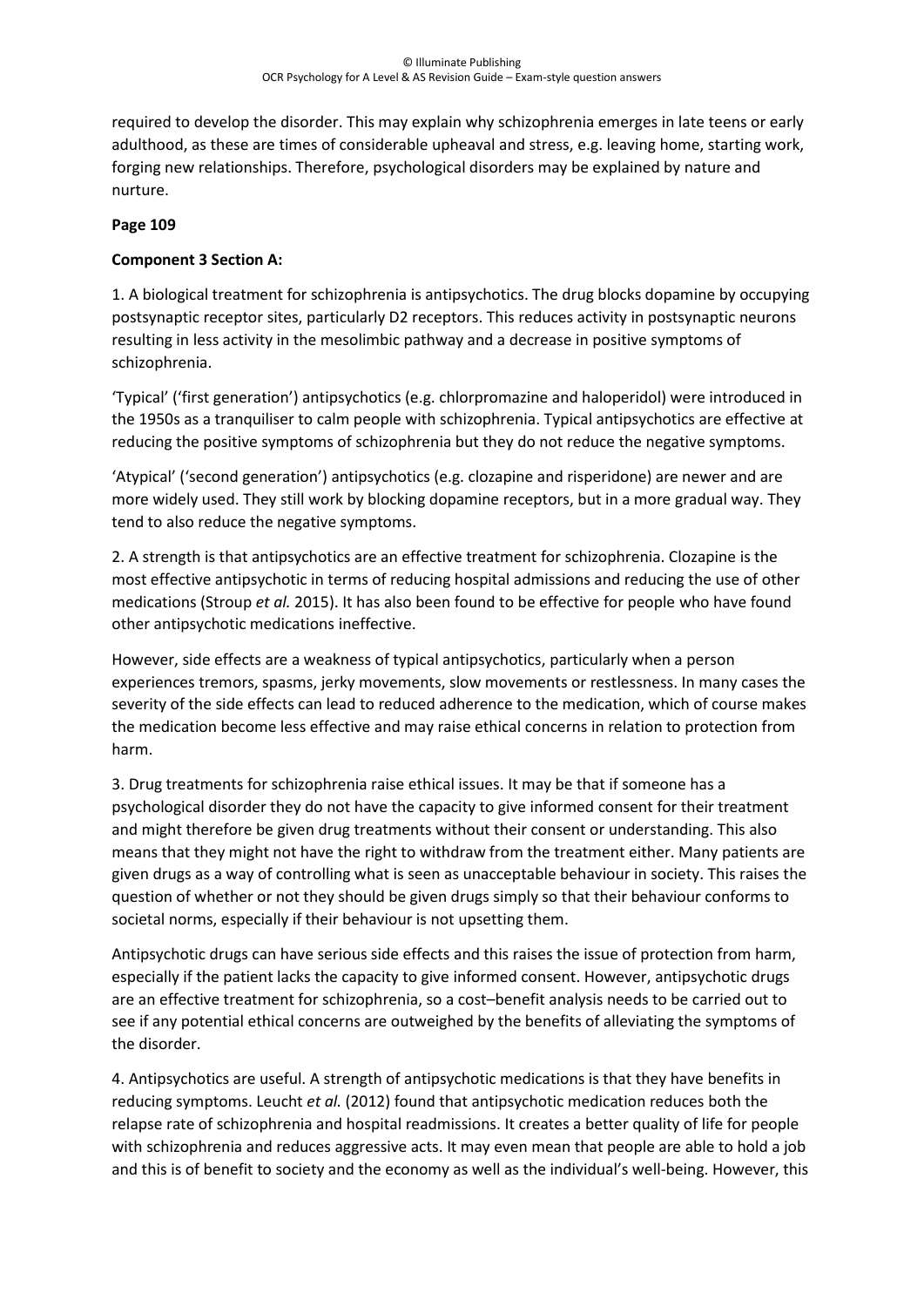usefulness has to be balanced against potential side effects which may reduce the usefulness as the side effects can lead to reduced adherence to the medication.

## **Page 111**

### **Component 3 Section A:**

1. The behaviourist explanation of 'mental illness' (psychological disorder) suggests it is learned and is determined by external events. It is driven by past experiences and anticipation of future outcomes.

The main ways in which psychological disorders are learned is via classical and operant conditioning and social learning theory. For example, a phobia could be learned via classical conditioning (associating the feared object with unpleasant emotions) and maintained via operant conditioning (avoidance behaviour is reinforced as fear is not experienced). A phobia could also be learned via social learning theory, for example, a child learns a fear of blood and needles from watching their parent's reaction.

2. The cognitive approach to 'mental illness' (psychological disorder) focuses on faulty (maladaptive) thinking. For example, Beck explains depression through the cognitive triad.

The 'self' aspect of the triad is where the person believes that they are worthless, e.g. they feel unattractive or not likeable. The 'future' aspect means the person thinks the future is going be negative, e.g. they will never find a job. The 'world' aspect is where the person thinks that everyone around them, and every situation, is negative, e.g. a friend cancelling a get-together means no one likes them. These three negative cognitive schemas mean the person expects situations to be negative and therefore interprets them in this way (known as a 'systematic negative cognitive bias'). The negative schemas stem from criticism and rejection early in life from parents or teachers, and may also come from over-expectations in childhood.

3. A similarity between the behaviourist and the cognitive explanation of 'mental illness' (psychological disorder) is that both support the nurture side of the nature/nurture debate. Both explanations see psychological disorders as being caused by learning and environmental factors. For cognitive explanations, psychological disorders are the result of irrational thought processes which are caused by schemas which are learned through experiences. For example, Beck explains depression through the cognitive triad such as the self where the person believes that they are worthless. For the behaviourist perspective, psychological disorders are learned via classical conditioning, operant conditioning or social learning (imitation). For example, Watson and Rayner conditioned 11-month-old Albert to develop a fear of white furry objects through association with a loud noise.

A difference between the behaviourist and cognitive explanations of 'mental illness' (psychological disorder) is their approach to research. Whilst the behaviourist explanation focuses on observable and measurable behaviour (e.g. Albert's development of a fear of white furry objects), cognitive processes cannot be observed, but rather they have to be inferred from behaviour or self-report of patients which may not be reliable or valid. The behaviourist approach is therefore much more objective, whilst the cognitive approach is more subjective.

4. An alternative to the medical model is the behaviourist explanation, which assumes that we are born with a blank slate and that 'mental illness' (psychological disorder) is learned from the environment and the result of nurture. The behaviourist approach is scientific to a large extent due to the use of laboratory experiments, which allow for high levels of control meaning that the effect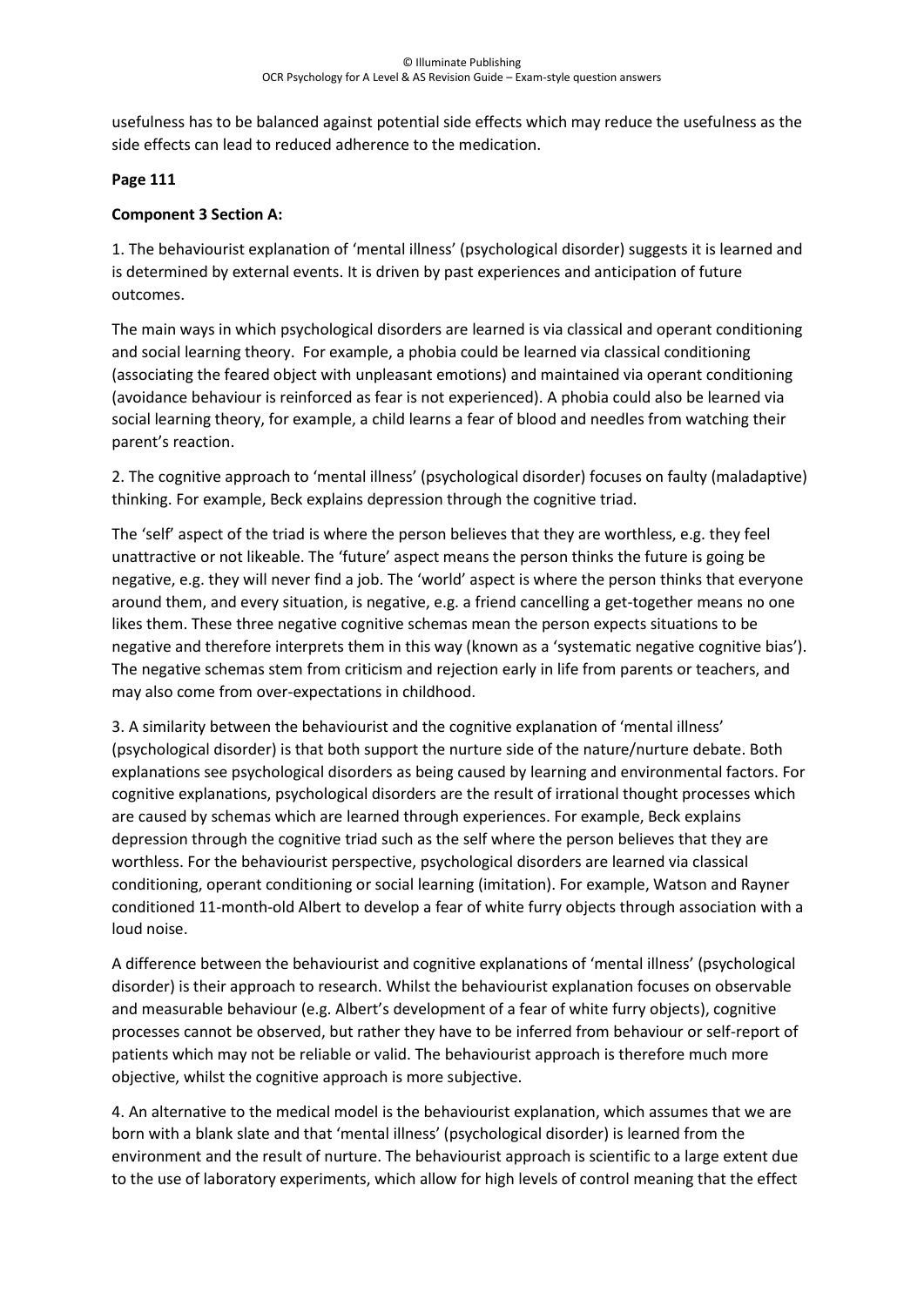of the IV on the DV is clearly measured. An example would be Little Albert – using the concept of classical conditioning, a little boy learned to fear white furry objects due to an association between a white rat and a loud noise, which then generalised to other white objects leading to his phobia (anxiety disorder). Thus, through the laboratory-controlled condition, the behaviourist approach is scientific to a large extent. The behaviourist perspective is also scientific because it is objective. It is free from bias and this is shown through the Little Albert study again, as the concept of classical conditioning to see the effects of a conditioned stimulus and a conditioned response was objective.

Another alternative would be the psychodynamic perspective, which assumes that 'mental illness' (psychological disorder) is caused by unconscious conflicts, which manifest themselves into our behaviour – leading to psychological disorders. This alternative is less scientific as it is unfalsifiable – it cannot be proven wrong. For example, Little Hans's phobia of horses was explained to be a result of his unconscious conflicts which resulted in the Oedipus complex – but this cannot be proven wrong as the psychosexual stages of development and the ego and superego are theories and cannot be tested. The psychodynamic perspective is also less scientific as it is subjective, dreams and psycho-analysis differ, and this lowers its reliability. For example, Freud interpreted Hans's phobia through his dreams, such as the parenting fantasy where he was married to his mother, and his father was elevated to grandfather, which was seen by Freud as Hans's resolved conflict, thus meaning his phobia would stop. This is highly subjective and open to interpretation.

In conclusion, the behaviourist approach is scientific as it uses laboratory experiments and objective methods to gather research about psychological disorders. However, the psychodynamic perspective is less scientific due to unfalsifiable explanations of psychological disorders. Thus, alternatives to the medical model vary in terms of the extent to which they are scientific.

5. Cognitive neuroscience takes an individual (dispositional) approach to explaining 'mental illness' (psychological disorders). It explains psychological disorders by taking a biological approach, looking at the structure and function of the brain. The focus is on individual case studies and what their brains tell us about their psychological disorders. For example, it has been shown via brain scanning techniques that some people with schizophrenia have enlarged ventricles in their brain.

In contrast, the behaviourist explanation takes a situational approach. This explains psychological disorders as behaviour which is learned from the wider context of the environment (e.g. upbringing, poverty, peer group). For example, a phobia could be learned from imitating a parent or through a negative experience, e.g. being bitten by a dog.

A strength of taking an individual/situational approach to the study of psychological disorders is it is useful to discover which behaviour is individually determined and which is situationally determined, as this can influence treatments. Furthermore, it can direct further study by discovery of complex interactions between individual and situational factors.

However, a limitation is that it is difficult to separate out effects of a situation and disposition of a participant. Furthermore, taking either an individual or situational viewpoint is reductionist – it is far too simplistic. Psychological disorders are usually a result of the complex interaction between the two. In conclusion, to explain psychological disorders both individual and situational factors need to be considered.

6. A similarity between the medical model and the behaviourist explanation of 'mental illness' (psychological disorders) is that they both use a scientific approach. For example, the key research by Gottesman *et al.* is a family study which investigates the heritability of disorders and therefore supports the medical model of 'mental illness' (psychological disorder), in particular genetic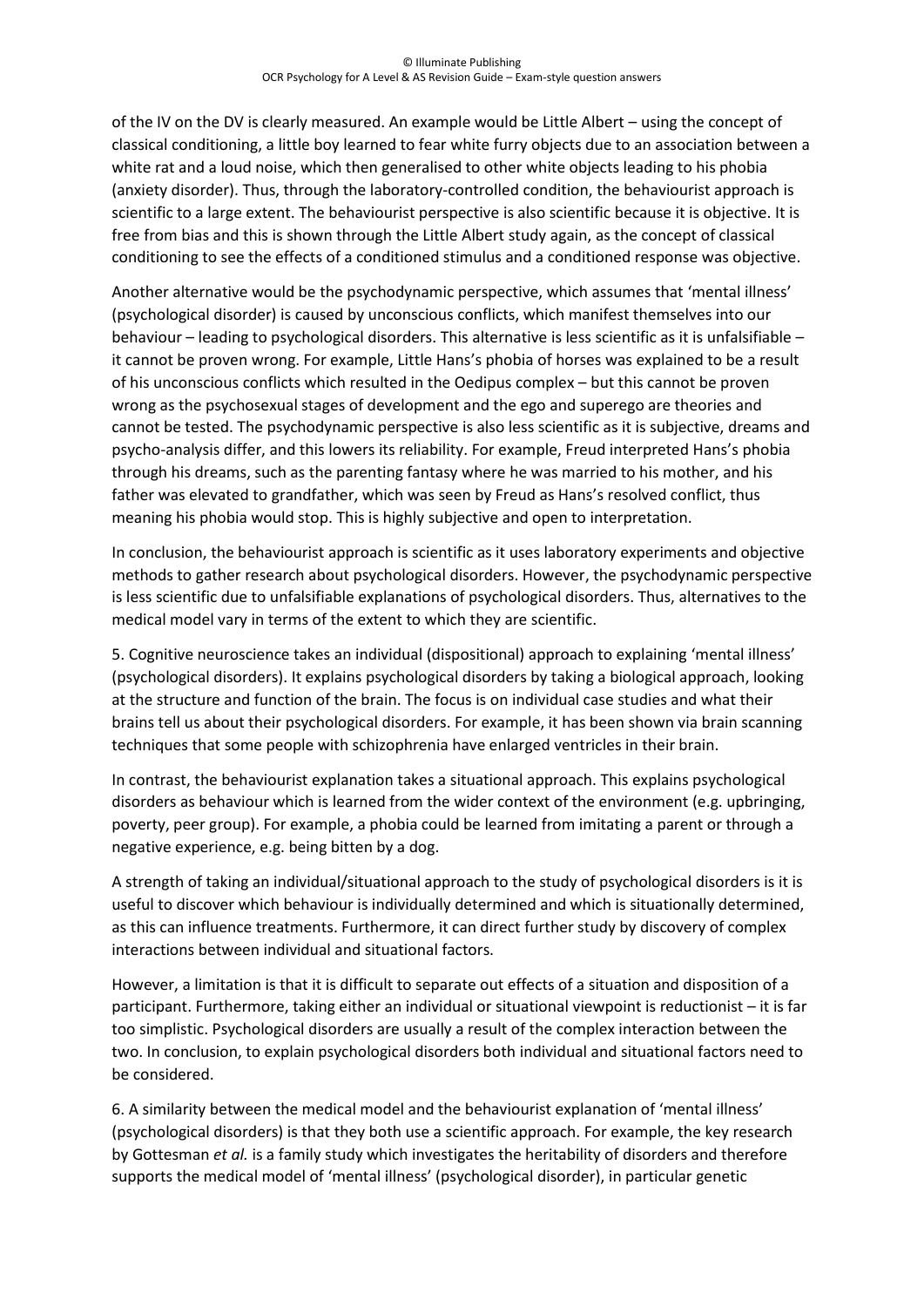explanations. Gottesman *et al.* found that having one parent with a disorder increases the likelihood of their offspring being diagnosed with that or any other disorder. Similarly, in Watson and Rayner's research using Little Albert and classical conditioning, the little boy learned to fear white objects due to an association between a white rat and a loud noise, which then generalised to other white objects leading to his phobia (anxiety disorder). Thus, through the laboratory-controlled conditions, the behaviourist approach is scientific to a large extent. Both explanations are concerned with objective evidence, observable and measurable characteristics and behaviour. Both try to establish causal relationships in order to explain psychological disorders.

A difference between the medical model and the behaviourist explanation of psychological disorders is that the medical model firmly supports the nature side of the nature/nurture debate and the behaviourist supports the nurture side of the debate. The medical model sees psychological disorders as having a physical, biological cause such as genetics, neurochemical imbalances and brain structures whereas the behaviourist approach sees psychological disorders as behaviour which is learned via environmental factors. Both are seen as deterministic: for the medical model, biological determinism; and the behaviourist explanation, environmental determinism. Both also deny the role of free will in psychological disorders.

## **Page 113**

#### **Component 3 Section A:**

1. Psychodynamic explanations of 'mental illness' (psychological disorders) focus on unconscious forces, conflicts and motivations. These stem from childhood experiences, e.g. of loss and failed attachments. For example, depression occurs in adulthood when an adult experiences a loss (real or symbolic) and they experience repressed unconscious feelings of self-directed anger and loss from childhood. Freud suggested that adults with schizophrenia had coped with a harsh childhood (e.g. cold, rejecting parenting) by regressing to an earlier state of development, called primary narcissism. The child can no longer distinguish between fantasy and reality and their only concern is to meet their own needs. Freud believed this infantile state could be detected in the symptoms of schizophrenia (e.g. delusions of grandeur), triggered by extreme stress.

2. A similarity between the cognitive explanation of 'mental illness' (psychological disorders) and the psychodynamic explanation is that both are subjective approaches to studying disorders. Freud suggested that adults with schizophrenia had coped with a harsh childhood by regressing to an earlier stage in development, which he called primary narcissism. Unconscious motivations cannot be observed or tested, but neither can thought processes. The cognitive approach to psychological disorders focuses on faulty thinking. For example, Beck's cognitive triad explains how the person thinks that everyone around them, and every situation, is negative, e.g. the world is a cold, hard place with no hope. Both explanations focus on the importance of the mind, rather than physical factors when explaining psychological disorders, so both are on the nurture side of the nature/nurture debate.

A difference between the cognitive explanation of psychological disorders and the psychodynamic explanation is that, for the psychodynamic perspective, disorders are the result of unresolved childhood conflicts, whereas for the cognitive approach, disorders are the result of irrational thought patterns which arise from negative cognitive schemas. A further difference is that the psychodynamic perspective is much more deterministic than the cognitive approach. The cognitive approach sees individuals as active participants in their own recovery and embraces the idea of free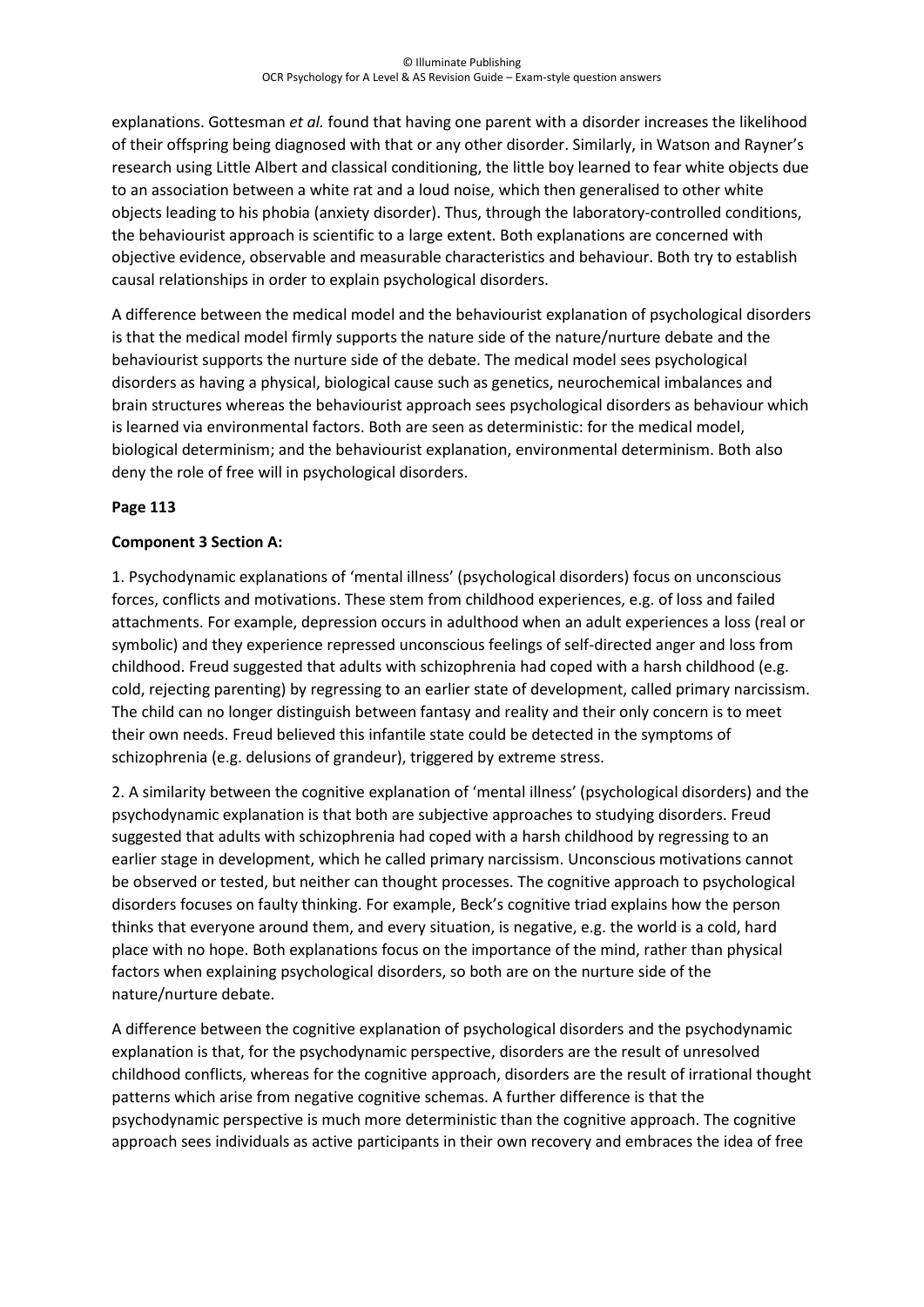will whereas the psychodynamic perspective relies on unconscious thoughts as an explanation for psychological disorders.

3. A similarity between the behaviourist explanation of 'mental illness' (psychological disorders) and the psychodynamic explanation is they both view environmental factors as a cause of disorders. For example, Watson and Rayner used classical conditioning to induce a phobia of white rats in Little Albert. By pairing a loud noise with a white rat, they were eventually able to elicit the fear response from Little Albert in response to the rat alone. Similarly, Freud saw early childhood experiences as a cause of psychological disorders. Little Hans developed a phobia of horses after seeing one fall over in the street. However, the explanations here are different as Freud did not believe that Little Hans had learned a phobia in the way that a behaviourist would. For Freud, the phobia of the horse was actually a displaced fear of his father, caused by an unresolved Oedipus complex.

A major difference between the two explanations is that behaviourism can be considered to be a scientific approach to explaining psychological disorders as classical and operant conditioning is testable. Experiments, such as the one carried out by Watson and Rayner produce evidence to support the theory. However, the psychodynamic perspective, with its emphasis on the unconscious, is untestable and therefore unfalsifiable, making it much less scientific.

A further similarity is that both explanations have practical applications for treating psychological disorders. For example, phobias can be treated by flooding or systematic desensitisation through behaviourism. The concept is that if a behaviour has been learned it can be unlearned. In the psychodynamic perspective, psychotherapy and dream analysis can be used to uncover traumatic childhood experiences with an aim to resolving them.

4. The medical model is largely determinist as 'mental illness' (psychological disorder) is explained by neurotransmitters, genes and brain structure, which are factors beyond personal control. This is known as biological determinism. Cognitive neuroscience is also biologically determinist as it sees the causes of psychological disorder as being due to structures and processes within the brain.

The behaviourist explanation is also determinist as it suggests that psychological disorders are due to conditioning experiences, showing environmental determinism. Behaviourists believe that all behaviour is caused by previous experiences through the processes of classical and operant conditioning, e.g. phobias are acquired through conditioning (learning a conditioned response to a previously neutral stimulus). But you can also 'unlearn' that response to cure phobias (through systematic desensitisation).

The psychodynamic perspective is also determinist. Freud believed that childhood experiences and unconscious motivations govern behaviour. Freud's psychoanalytic theory of personality suggests that adult behaviour is a mix of innate drives and early experiences, i.e. both internal and external forces. Behaviour is driven by the libido (internal force), which focuses on erogenous zones, such as the mouth or anus. If a child is frustrated or overindulged (external forces) at any stage during development, then the libido remains tied to that erogenous zone and fixation occurs. The method of obtaining satisfaction in that stage will dominate their adult life.

However, the humanistic explanation supports free will as it explains how our choices reduce the gap between the real and ideal self. Humanists believe that incongruence can be a major factor in depression. Client centred therapy requires people to take control and responsibility for their own recovery.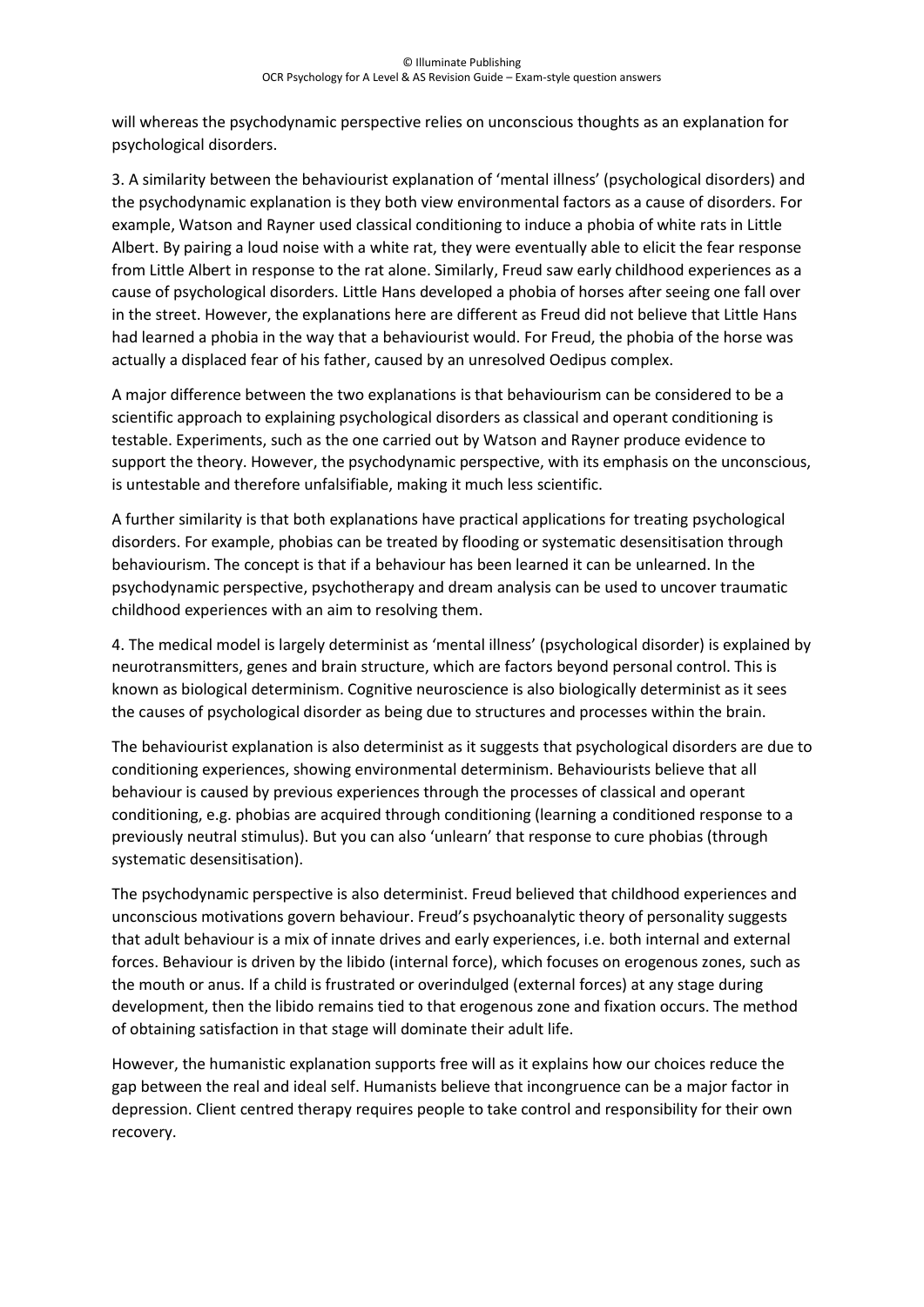In conclusion, people do not actively choose to have psychological disorders, so the concept of free will in relation to disorders makes little sense. However, soft determinism offers a better explanation. Although, people may not have a choice about whether or not they develop a disorder, they do have a choice about how they deal with it and the treatments they seek out. Individuals should be active participants in their own treatment and recovery.

### **Page 115**

### **Component 3 Section A:**

1. Szasz's view is that there is no such thing as 'mental illness' – which he argues is a myth – and that it should just be seen as behaviours that disturb others. He suggests that 'mental illness' is defined by political and economic criteria. Many so-called disorders, e.g. homosexuality, are no longer considered disorders. If psychological disorders were a real phenomenon, they could not change so readily. He also sees disorders as a metaphor for an undiagnosed physical illness.

2. Szasz's claim that 'mental illness' is a myth and is in the eye of the beholder could be seen as useful as it may lead to more ethical treatment of people with psychological disorders. Szasz argues that disorders are a construction and a label for behaviour that society finds unacceptable. This concept is backed up with evidence of cultural variations in what is considered to be a disorder. Fifty years ago, when Szasz's original essay was published, it was common practice for people with psychological disorders to be incarcerated in hospitals, often against their will and forced to undergo what would now be considered extreme and unethical treatments, such as lobotomies. Szasz's essay did raise awareness and led to a focus on more humane treatments and care in the community.

However, arguing that psychological disorders are a myth is not useful and could lead to some people being denied treatment. Not all disorders have a clear biological cause and therefore do not respond to biological treatments, such as drugs. Szasz's argument could lead, for example, to depressed people being expected to just pull themselves together and being deemed unworthy of medical treatment.

3. A weakness of the validity of Szasz's essay is that it is based on his own opinion and attitudes and not on empirical research. This reduces validity as his argument that 'mental illness' (psychological disorder) is a myth is not based on objectively gathered data. On the other hand, the research by Watson and Rayner with Little Albert is more valid as it uses classical conditioning. Albert learned to fear white objects due to an association between a white rat and a loud noise, which then generalised to other white objects leading to his phobia (anxiety disorder). Thus, due to the laboratory-controlled conditions, the behaviourist explanation is scientific to a large extent. It is concerned with objective evidence, observable and measurable characteristics and behaviour and tries to establish causal relationships in order to explain psychological disorders.

fMRI scans can be used to study brain function (e.g. in schizophrenia), but the reliability of the results of such scans can be variable, e.g. it depends on tasks being undertaken. However, fMRI scans do use a standardised procedure and so there is an element of reliability present.

Sampling bias is a weakness of research into alternative explanations. Case studies are often used which means the research tends to focus on just one individual, e.g. Little Albert and Little Hans. Each child is from culturally distinct backgrounds and it may be wrong to assume that we can generalise about the different explanations for psychological disorders from such restricted and unique samples.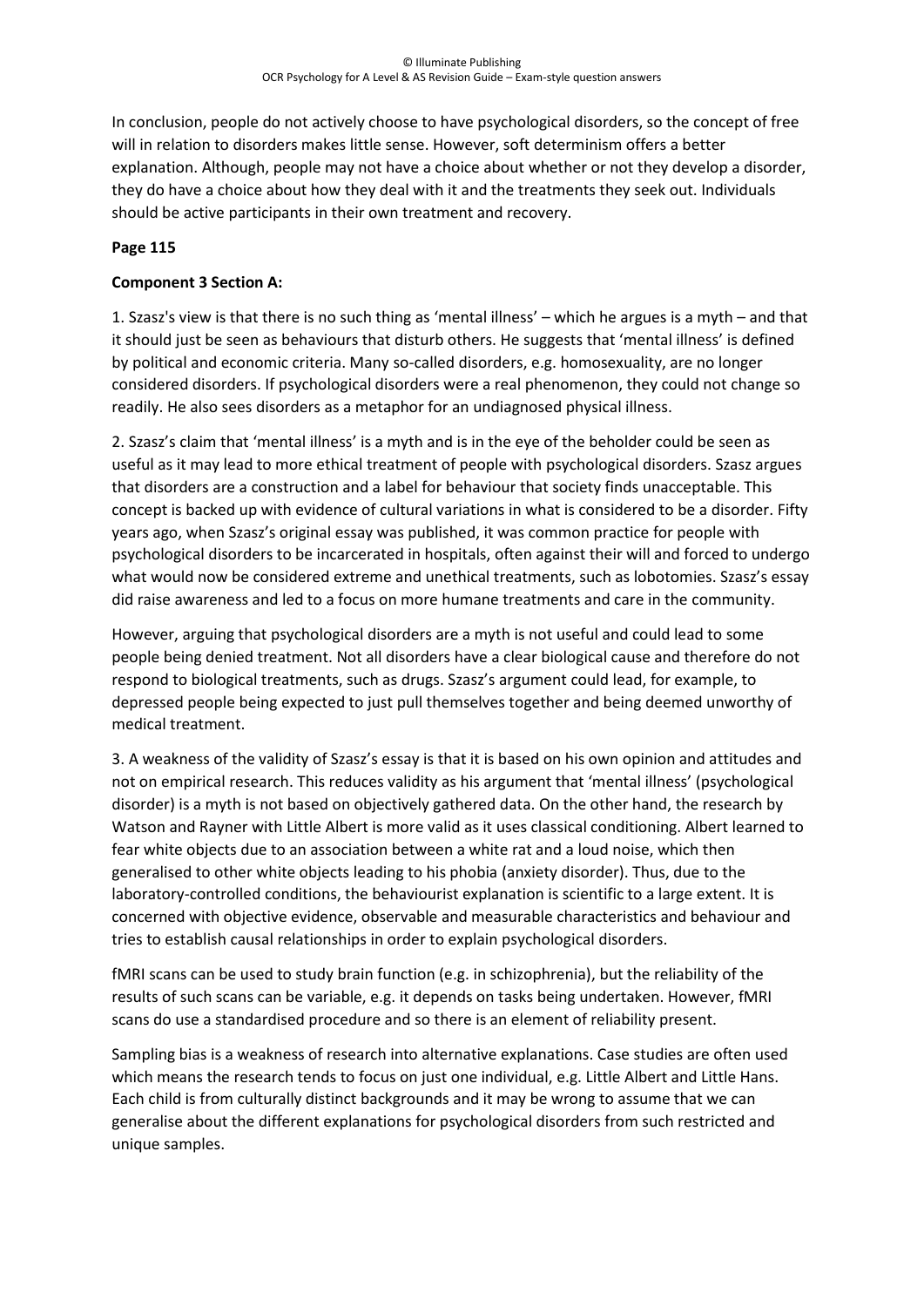With regard to ethnocentrism, a weakness is that Szasz (2011) talks about the 'politicalisation of mental illness' in the USA, suggesting that the view of 'mental illness' is affected by the assumptions of the dominant political groups at the time.

4. Nature refers to the biological and physiological processes that determine our behaviour whereas nurture explains behaviour as being learned from the environment. The cognitive neuroscience explanations of 'mental illness' (psychological disorder) predominantly support the nature side of the debate. It has been argued that genes may underlie the faulty neural circuits implicated in some psychological disorders. However, differences within the brain can also be caused by trauma or disease, supporting the nurture side of the debate.

The behaviourist explanation of 'mental illness' (psychological disorder) supports the nurture side of the debate. Psychological disorders such as phobias are likely to be learned behaviours. We acquire phobias through classical conditioning (association), and phobias are maintained through operant conditioning as avoidance behaviours are reinforcing. However, biological preparedness suggests we are biologically programmed to learn some behaviours more easily. This may explain why phobias of snakes, spider and heights are easier to learn. These things are inherently dangerous, and we may have evolved to fear them.

The psychodynamic perspective can be seen to explain psychological disorders from both a nature and nurture viewpoint. Freud believed childhood experiences and unconscious motivations governed behaviour. Freud's psychoanalytic theory of personality suggests that psychological disorders stem from a mix of innate drives and early experiences, i.e. both internal and external forces.

Therefore, perhaps a stronger explanation is that behaviour is the result of a complex interaction between both nature and nurture. Although people may inherit a predisposition to schizophrenia, some sort of environmental stressor is required to develop the disease. This may explain why schizophrenia starts in late teens or early adulthood, times of considerable upheaval and stress in people's lives, e.g. leaving home for the first time.

#### **Page 117**

#### **Component 3 Section A:**

1. A non-biological treatment for phobias is systematic desensitisation (SD). SD is based on the principle of classical conditioning, so it is a behaviourist therapy. It is often used to help overcome phobias and other anxiety disorders.

There are four main stages to SD. Functional analysis is the first stage during which the therapist and client discuss reasons for the phobia, how the client responds to the phobic stimulus and feared scenarios. The second stage is the construction of an anxiety hierarchy. The therapist and client develop a hierarchy of phobic situations, from the least to the most fearful situations. The third stage involves relaxation training where the client is taught relaxation techniques, e.g. breathing exercises. In the final stage, the client is ready for gradual exposure to the phobic object, e.g. a feather. Starting with the least phobic situation, e.g. seeing a picture of a feather, the client experiences the fear response and practises relaxation in the presence of the phobic stimulus. When the client is coping and reports no anxiety, they move to a slightly more anxiety-provoking phobic situation, e.g. having a feather on the table next to them.

Treatment usually takes place over a number of sessions, depending on the severity of the phobia and the client's ability to relax.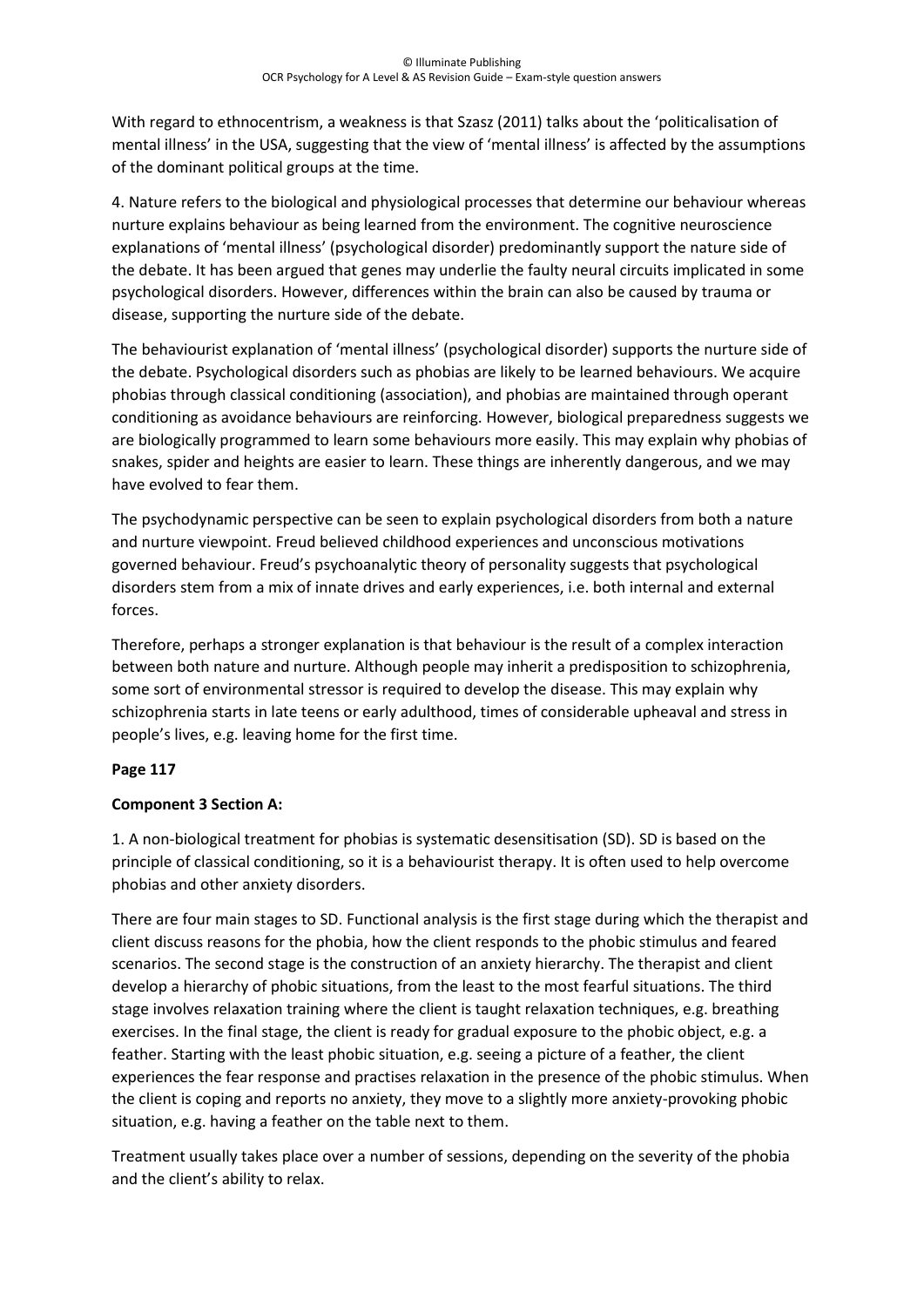2. A strength of systematic desensitisation is that it is effective. Lang and Lazovik (1963) found that people with snake phobias who had undergone SD, displayed less avoidance of snakes when presented with them and reported fewer phobic behaviours, even up to six months later.

However, although symptoms of the phobia may appear to have reduced, such treatments may not address the root cause of the phobia and therefore the phobia may reappear in a different form. Other forms of therapy, such as psychoanalysis, focus on the underlying cause.

3. Non-biological treatments such as systematic desensitisation (SD) can contribute to the success of the economy and society because finding successful ways to alleviate the distress experienced by people with psychological disorders is a key feature of any successful society. Furthermore, psychological disorders can cause problems for the economy through absence from work and costs to the NHS, so treatments can enable people to regain their health and return to work and contribute to society via taxation.

4. Systematic desensitisation (SD) is generally seen as a more ethical treatment for phobias than flooding, which exposes the client to their phobic object or situation very quickly. SD is a much more gradual and gentle process. Therefore, SD protects the client from psychological harm. However, the therapist must ensure that the client has given fully informed consent and understands exactly what the treatment entails as the process can still be very upsetting and stressful. As the process is stressful, the client must have the right to withdraw at any time and the therapist must take things very slowly to protect the client from psychological harm.

A further consideration is that SD can be time-consuming. This means that the client may continue to experience phobic responses to objects (such as feathers) for some time, and thus still be exposed to psychological harm.

However, SD is an effective treatment for phobias, so a cost–benefit analysis needs to be carried out to see if any potential ethical concerns are outweighed by the benefits of alleviating the characteristics of the disorder.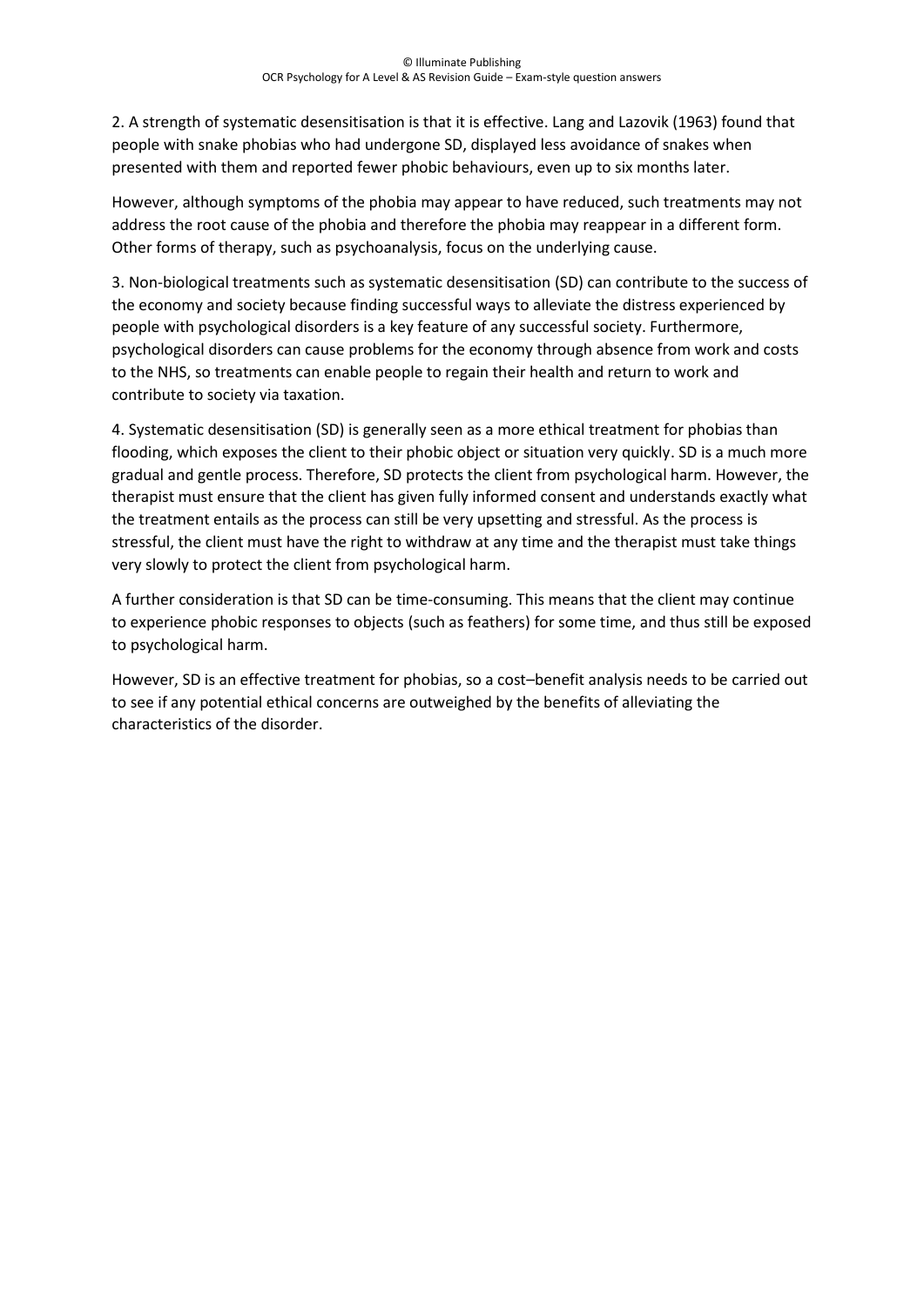## **Component 3 Chapter 2 Child psychology**

#### **Page 119**

### **Component 3 Section B part (c):**

(c) The educational psychologist could use the Wechsler intelligence scale for children (WISC) to test Pooja's intelligence. WISC is the most widely used intelligence test in the USA (and other countries) for children aged six to 16. It has been revised five times since first being introduced in 1950.

WISC measures five main forms of intellectual functioning (the primary indexes, assessed by two subtests, so ten tests in total). There are five ancillary indexes. The test can also give complementary index scores which can be useful in diagnosing learning-related difficulties.

The educational psychologist could use trained testers to administer the test face-to-face with Pooja in a session lasting between 15 minutes and three hours. The WISC can also be administered and scored online. It provides lots of scores from many subtests, which can be used in different ways depending on Pooja's particular needs. However, the use of lots of subtests also means the test can be difficult to interpret and therefore the educational psychologist would need to be trained in using this test.

The WISC could be used to identify the areas where Pooja is particularly struggling and then an appropriate intervention strategy could be devised to help Pooja do better in school. For example, Pooja might have a specific learning difficulty such as dyslexia or she might have a more generalised global developmental delay. The psychologist could then liaise with Pooja's teachers and parents to discuss the best strategies for helping Pooja achieve her full potential at school.

(c) Celine might choose to use a battery of intelligence tests to help her assess the cognitive strengths and weaknesses of her clients. Celine could use the Wechsler intelligence scale for children (WISC) to test their intelligence. WISC is the most widely used intelligence test in the USA for children aged six to 16. WISC measures five main forms of intellectual functioning; these primary indexes are assessed by two subtests each. There are five other indexes. The test can also give complementary index scores which can be useful in diagnosing learning-related difficulties. This test could be used to identify the cognitive strengths and weaknesses of Celine's clients.

Celine could also use Raven's test which assesses fluid intelligence. It is a nonverbal tests and therefore considered to be 'culture-fair'. The standard progressive matrices (SPM), which is used for children, has 60 tasks arranged into five sets (A to E) each with 12 tasks which are progressively more difficult. Each item has a matrix of six or nine items, where one item is missing, and the person being tested has to select the appropriate item from a set of usually six or eight alternatives. The SPM would take between 15 and 45 minutes for Celine to administer. The test produces a standard IQ score for comparison with the wider population.

Using both these tests should give Celine a clear idea of the cognitive strengths and weaknesses of her clients.

#### **Page 121**

#### **Component 3 Section B part (a):**

(a) Van Leeuwen *et al.* (2008) aimed to separate genetic and environmental effects on IQ and to investigate why spouses have similar intelligence scores. They did through conducting a series of mini-case studies. The sample included twins, siblings and parents from 112 Dutch families. Van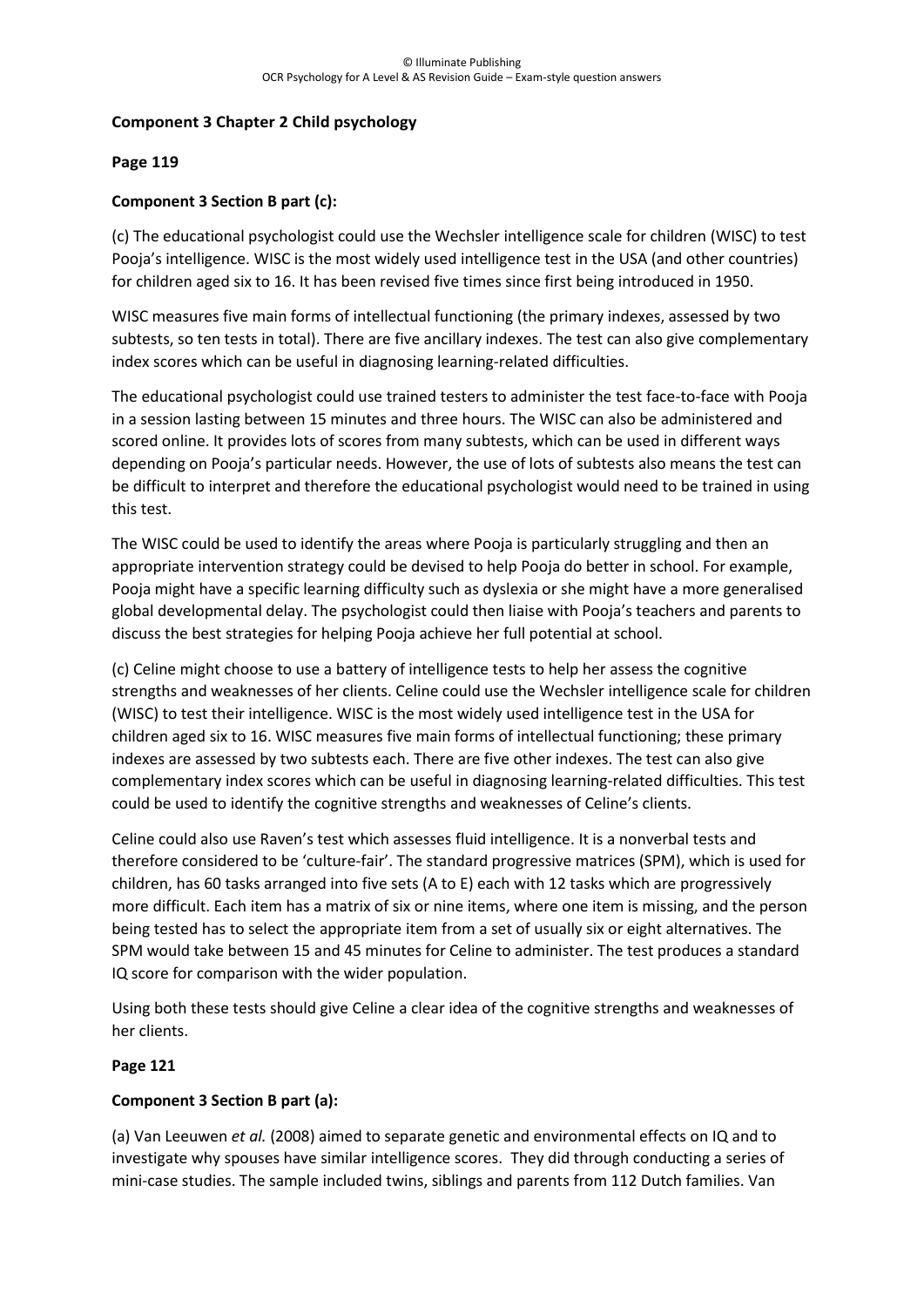Leeuwen *et al.* collected cognitive behaviour and hormonal data, pubertal status and MRI brain data on two different days, then cheek swabs for DNA collected at home. Children were tested for cognitive ability in separate rooms using a cognitive test battery with the Raven's standard progressive matrices (SPM) and the parents used Raven's advanced progressive matrices (APM).

They found no significant sex differences in IQ scores, and IQ correlations were higher in MZ twins than the other relatives. The mean IQ score was higher in older siblings and there was also more variance in siblings than twins. There was high spousal correlation due to phenotypic assortment, and inherited genetic factors influenced children's intelligence. The environment was more important in explaining individual differences for low-IQ groups than for high-IQ groups.

They concluded that individual differences were largely accounted for by genetic differences, and parental influence on offspring's IQ was explained by gene transmissions, not cultural transmission, e.g. education. Environmental factors were more important in children with a genetic predisposition for low IQ.

This study shows that when psychologists are discussing intelligence, they are mostly referring to IQ scores measured on a psychometric test. They use this as an operationalised definition of IQ as it is easy to quantify and measure. However, most would argue that intelligence is much wider than this and cannot be reduced to a score on a psychometric test. But other definitions of intelligence are much more subjective.

## **Component 3 Section B part (b):**

(b) Reliability refers to the consistency of a test or procedure. It is important to establish reliability when undertaking research. One aspect of reliability involves assessing the consistency of measurement between different observers – this is called inter-rater reliability. Another aspect of reliability involves researchers being able to achieve consistent measures when developing psychometric tests.

Research is reliable as Van Leeuwen *et al.* used reliable tests to measure IQ, e.g. the Raven SPM and APM tests which have good internal and external reliability. For example, the IQ tests used by Van Leeuwen *et al.* are reliable, with test-retest reliability of 0.88 for the child's version and 0.91 for the adult version. This means that if the test was taken again a similar score would be achieved, showing consistency. Zygosity was also tested by taking DNA from cheek swabs, which is a method consistently used within science and is also reliable. However, it must be noted that not all participants took their IQ tests at the same time. They were done on two separate days, raising the possibility that the test conditions may not have been the same, which could reduce reliability. However, this is unlikely as Van Leeuwen *et al.* are likely to have carried out these tests under controlled conditions with a standardised procedure.

However, Gardner (1983) argued that we all have eight independent intelligences but each of us blends them differently, e.g. a person may have moderate logical-mathematical intelligence, but little musical intelligence. Therefore, different types of IQ test may be measuring different types of intelligence and therefore would not give consistent results. For example, the same person could score highly on one IQ test but lower on another. This would reduce the reliability of the findings. Furthermore, when Van Leeuwen *et al*. discuss intelligence, they are mostly referring to IQ scores measured on a psychometric test. They use this as an operationalised definition of IQ as it is easy to quantify and measure. However, most would argue that intelligence is much wider than this and cannot be reduced to a score on a psychometric test. But other definitions of intelligence are much more subjective.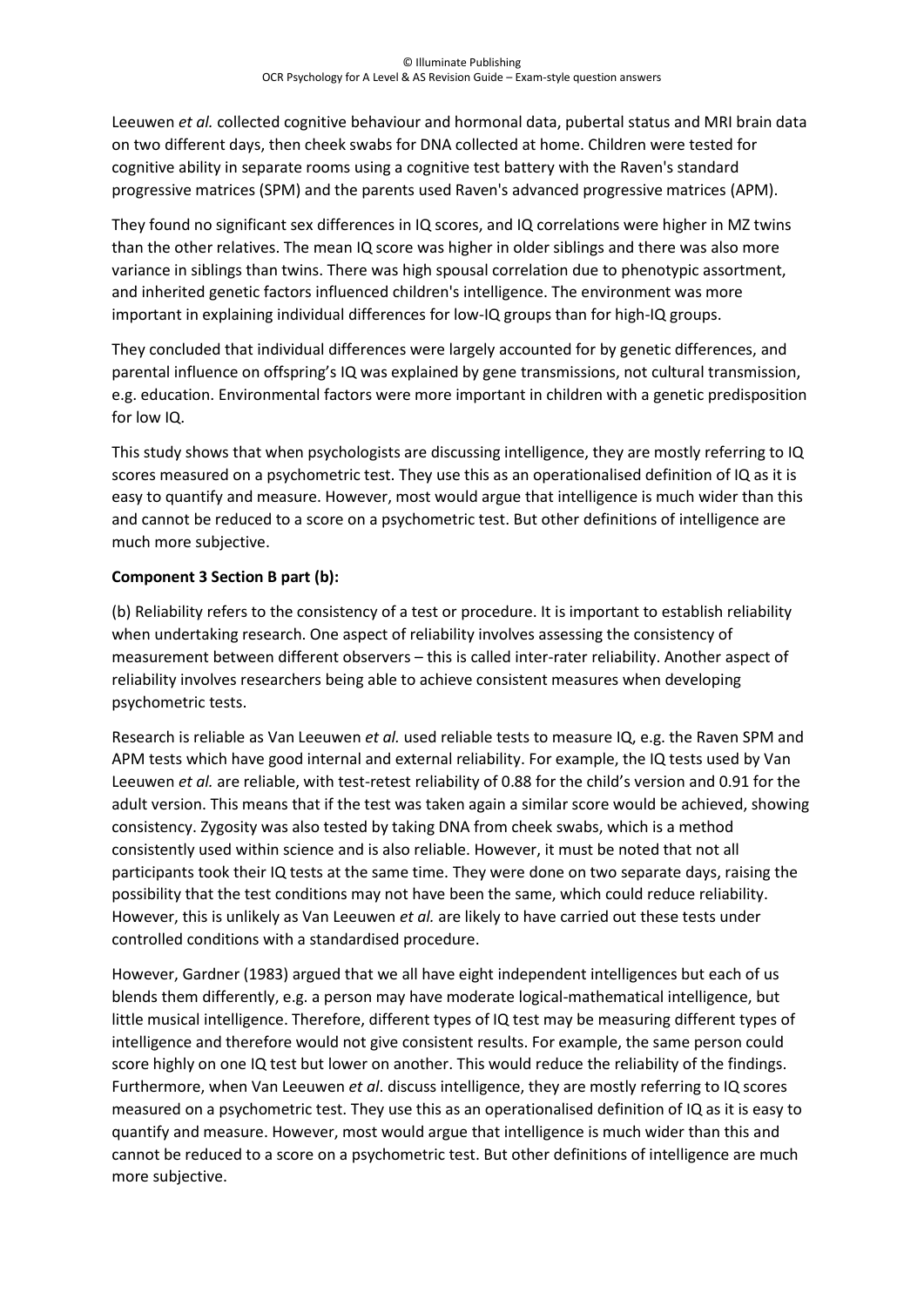In conclusion, research into intelligence does tend to have high test-retest reliability, but results may not be consistent across time, situations and different types of IQ test.

(b) Van Leeuwen *et al*.'s findings support the genetic explanation of intelligence and therefore the nature side of the nature/nurture debate. 67% of intelligence was found to be due to genetics and parental influence is due to genes. However, although the nature argument is stronger, 33% of intelligence is due to environmental factors and those who are biologically more likely to have a low IQ are more heavily influenced by nurture. In further support of the nature argument, the research by Plomin and Defries (1998) found that intelligence scores of identical (MZ) twins raised in shared environments were significantly more similar than scores of non-identical (DZ) twins raised in shared environments.

However, Van Leeuwen *et al*. do not account for how genes and environment interact. For example, a parent's reaction to their child's play behaviour is an environmental influence that develops intelligence. It is possible that MZ twins are treated much more similarly than DZ twins or siblings and it is this environmental influence which explains their similar IQs. This shows the importance of nurture in developing intelligence.

Van Leeuwen *et al*. provide support for the heritability of intelligence. Although they do conclude that genetics have a larger influence, they admit that environmental factors do play a smaller role. This suggests that there is an interaction between nature and nurture. Flynn (1987) points out that there is scope for intelligence scores to improve over time, therefore suggesting environmental influences. Our brains benefit from key micronutrients (e.g. neurons become more efficient), so people are performing better on IQ tests now than they did 50 years ago. This supports the idea of nurture and intelligence. Intelligence tests will always be questioned on their ability to measure innate intelligence, in fact intelligence in general.

In conclusion, it is likely that intelligence is best explained by the interaction between nature and nurture. Bartels *et al*. (2002) argues that intelligence may be more an interaction between nature and nurture: the genetic effects of the variability in intelligence are between 25% and 50%, while part of the remaining variance results from the nurture of children brought up in the same family.

# **Page 123**

# **Component 3 Section B part (c):**

(c) A psychologist might suggest to Nadine a nurse visitation programme (NVP) which would reduce her stress and reduce the risk of her harming her baby. The principle behind the NVP intervention is to reduce stress in parents. A nurse visits the parent(s)-to-be at home before childbirth and for some time afterwards. The programme trains parents to cope with stressors that could provoke mistreatment and they are put in touch with health services and social support, e.g. friends. Such stress reduction will have a long-term effect on reducing risk-taking later in life.

The NVP would work for Nadine because preventing child mistreatment avoids the risk of damaging brain structures and processes at a sensitive period in development. We know that early stressful experiences can damage the prefrontal cortex, limiting its influence on the ventral striatum (VS) later in life. This can lead to more impulsive behaviour and greater risk-taking. The intervention stimulates brain development by encouraging Nadine to provide better nurturing care for her child. As long as Nadine agrees to this and takes on board the advice she is offered, this should reduce the chance of her baby suffering stress early in life which we know can have life-long negative effects.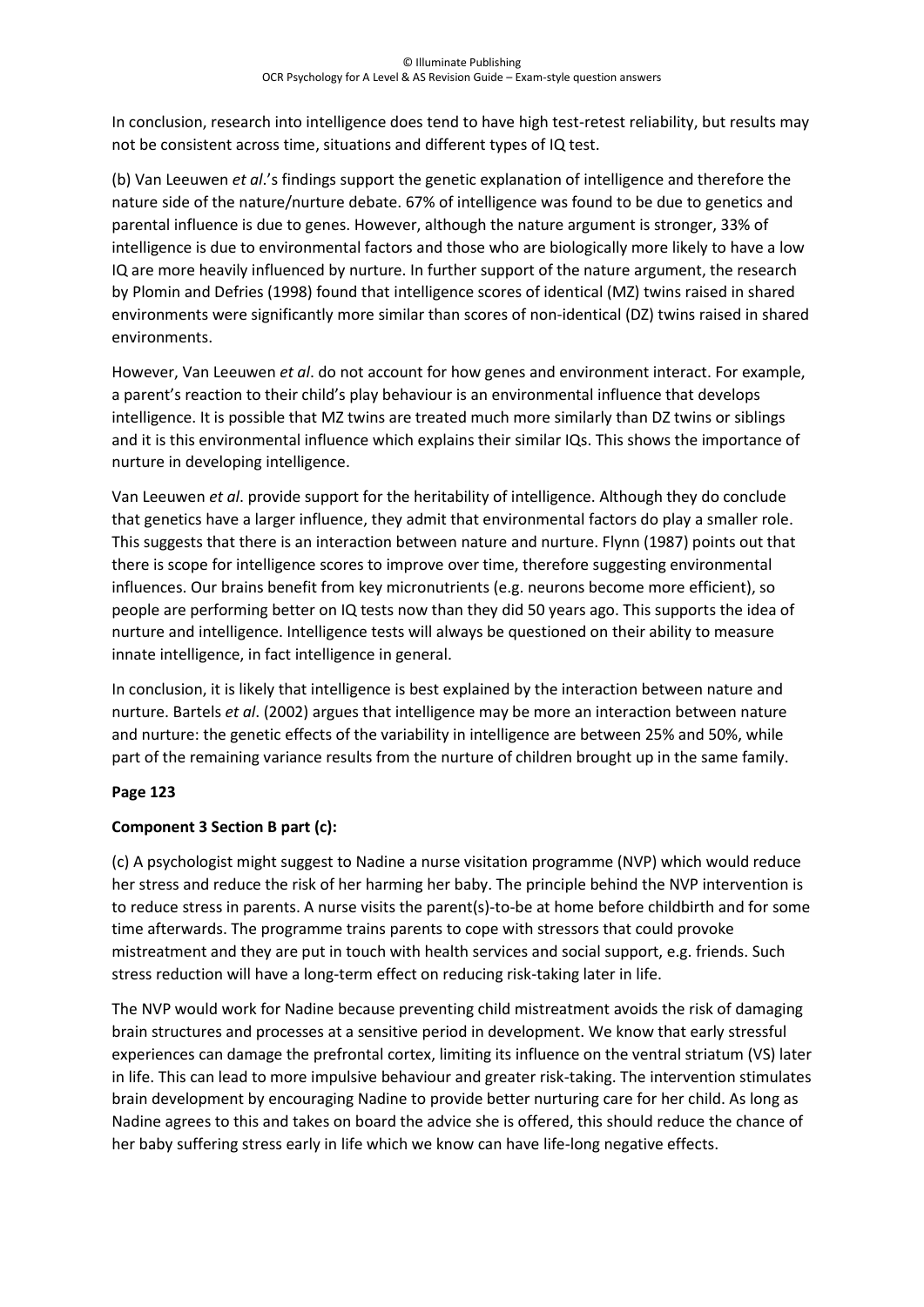(c) A psychologist might suggest that Devon takes a graduated driver programme. This is an intervention that directly targets risky driver behaviours. Adolescents are frequently involved in driving accidents, and this is possibly due to the delay in the maturation of the cognitive control system relative to the emotion regulation system (which matures earlier). This imbalance leads to an underdevelopment of cognitive skills that are in fact crucial to driving, e.g. distance judgement. This makes the programme an ideal way to help ensure Devon remains safe on the roads with his friends.

Graduated driver programmes are designed to reduce the impact of arousal and make driving safer. Driving with friends in the car is likely to produce high arousal for Devon. Interventions during adolescence have been devised to reduce the impact of arousal on behaviour. This programme is available for inexperienced drivers like Devon. In the 'learner' stage, Devon would always be supervised. In the second 'intermediate' stage, Devon can drive unsupervised but only during daylight. Devon can only reach stage 3 ('full privileges') after passing stage 2 and reaching the age of 18. If Devon takes part in this programme, he will become more aware of the dangers of his risky driving behaviour and hopefully learn to drive in a more responsible manner.

## **Page 125**

## **Component 3 Section B part (a):**

(a) Barkley-Levenson and Galván investigated the influence of brain development on risk-taking behaviour. They compared the risk-taking of 19 adults and 22 adolescents on a gambling task while having an fMRI scan. Participants detailed their monthly spending money and where it came from. The researchers gave participants a number of different gambles which had a 50% chance of gaining the amount shown on one side of a spinner and a 50% probability of losing the amount shown on the other side. On each trial, participants had to decide whether or not they would accept the gamble for real money.

When there was no risk involved, they found no difference between rates of acceptance for adolescents or adults. This was for both gain-only and loss-only trials, suggesting that adolescent brains are no different from adult brains when *not* taking a risk. However, the higher the Expected Value (EV) of the win, the more likely adolescents were to gamble compared to adults. Barkley-Levenson and Galván found that these results correlated with greater activation of part of the brain called the ventral striatum, which is sensitive to rewards, in the adolescents. As the EV increased, activation in the superior medial prefrontal cortex (PFC) also increased. This shows that the adolescent brain has a uniquely heightened sensitivity to rewards and that the brain's 'valuation system' is located in the medial PFC.

It can also be concluded that the ventral striatum is important in representing valuation in adolescents which is not true in adults. The research shows that there is neural sensitivity to rewards. Adolescent risk-taking is therefore underpinned by biological processes that occur in a specific part of the brain.

# **Component 3 Section B part (b):**

(b) The research by Barkley-Levenson and Galván clearly supports the nature side of the debate in that biological features cause us to behave in certain ways, i.e. a hyperactive ventral striatum causes risk-taking behaviour. For example, Barkley-Levenson and Galván found that their results correlated with greater activation of part of the brain called the ventral striatum, which is sensitive to rewards, in adolescents. As the EV increased, activation in the superior medial prefrontal cortex (PFC) also increased. This shows that the adolescent brain has a uniquely heightened sensitivity to rewards and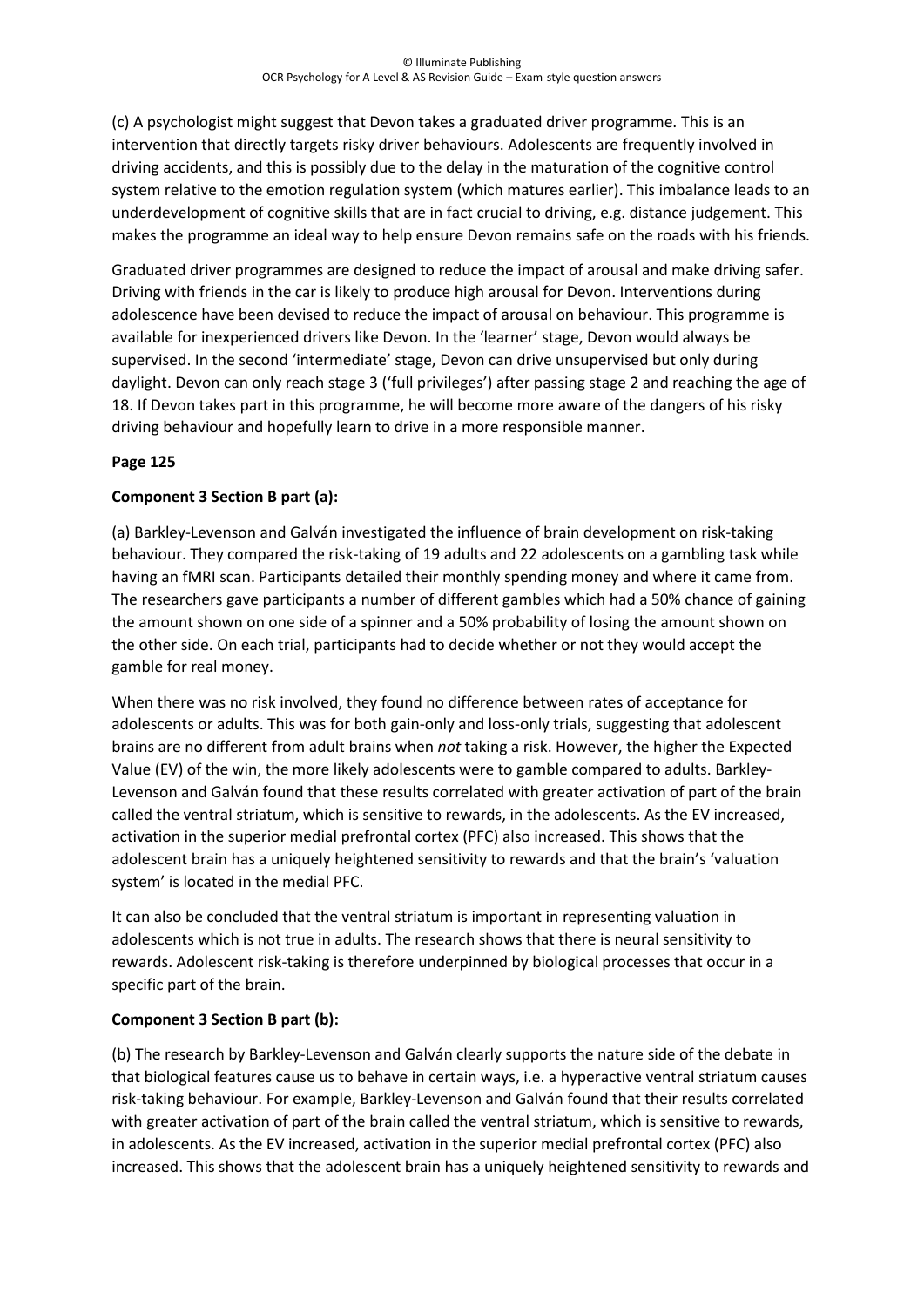that the brain's 'valuation system' is located in the medial PFC. Furthermore, it is argued that the process of synaptic pruning is innate, based on a genetically-determined blueprint. This research suggests that risky behaviour in adolescents is innate as their brains have yet to fully develop. This further supports the nature argument.

However, synapses that are underused are removed, showing environmental stimulation. This supports the nurture side of the argument. Those on the nurture side of the argument would argue that processes such as education can reduce such behaviour. Risky behaviour could also be a learned behaviour, as adolescents are very susceptible to peer pressure. For example, the risky behaviour of teenage drivers could be explained by a need to impress others to increase self-esteem, rather than by biological processes. Therefore, education programmes such as graduated driver programmes are interventions which target risk-taking driver behaviours directly through the learning process of nurture. Additionally, it is also possible that certain substances such as drugs and alcohol can make risky behaviour more likely. Although these substances have physical effects that would support nature, the choice to take them and the influences on those decisions are environmental, e.g. the behaviour of peers and role models. This therefore supports the nurture argument.

(b) Reliability refers to the consistency of a test or procedure carried out in psychological research. The research by Barkley-Levenson and Galván can be said to be highly reliable as it used scientific techniques, which are objective and produce consistent results which can be replicated. For example, the researchers used standardised procedures, e.g. the gambling task was the same for everyone. Furthermore, the fMRI scanning followed an established protocol, so it was conducted and analysed consistently. This would suggest that their findings in relation to pre-adult brain development and risk-taking behaviour are reliable. This is important as it means that the results can be generalised to other groups of adolescents and not just to the sample that was used by Barkley-Levenson and Galván. Therefore, applications of the research, e.g. the introduction of graduated driver programmes, can be made.

Previous research by Steinberg (2008) suggests that risk-taking in adolescence, e.g. drug-taking, is directed by the interaction of two brain systems that mature at different times. The ventral striatum (VS) is an emotion-regulating system and matures in response to changes in the VS resulting from increased dopamine activity in early adolescence. The VS is involved in sensation-seeking behaviour and addiction and has greater sensitivity in adolescence to rewards than at any other age.

The prefrontal cortex (PFC) is a cognitive control system. It matures later than the emotionregulating system and cannot exert control over risk-taking behaviours. This imbalance during adolescence results in more impulsive behaviour than in childhood or adulthood. As Barkley-Levenson and Galván's research supports these theories, this also shows reliability in the findings.

Therefore, the fact that research into pre-adult brain development tends to follow scientific procedures would suggest that it is likely to be reliable as it follows standardised procedures. This is beneficial as research can be replicated and findings can be investigated for consistency.

#### **Page 127**

# **Component 3 Section B part (c):**

(c) A psychologist might suggest sensory integration therapy (SIT) to Esther to help her daughter with her difficulties processing sensory information. SIT can be used to aid all children, but specifically those who have difficulties processing sensory information – some children are hyposensitive to sensory stimuli (e.g. they don't feel pain), whereas others are hypersensitive, (e.g.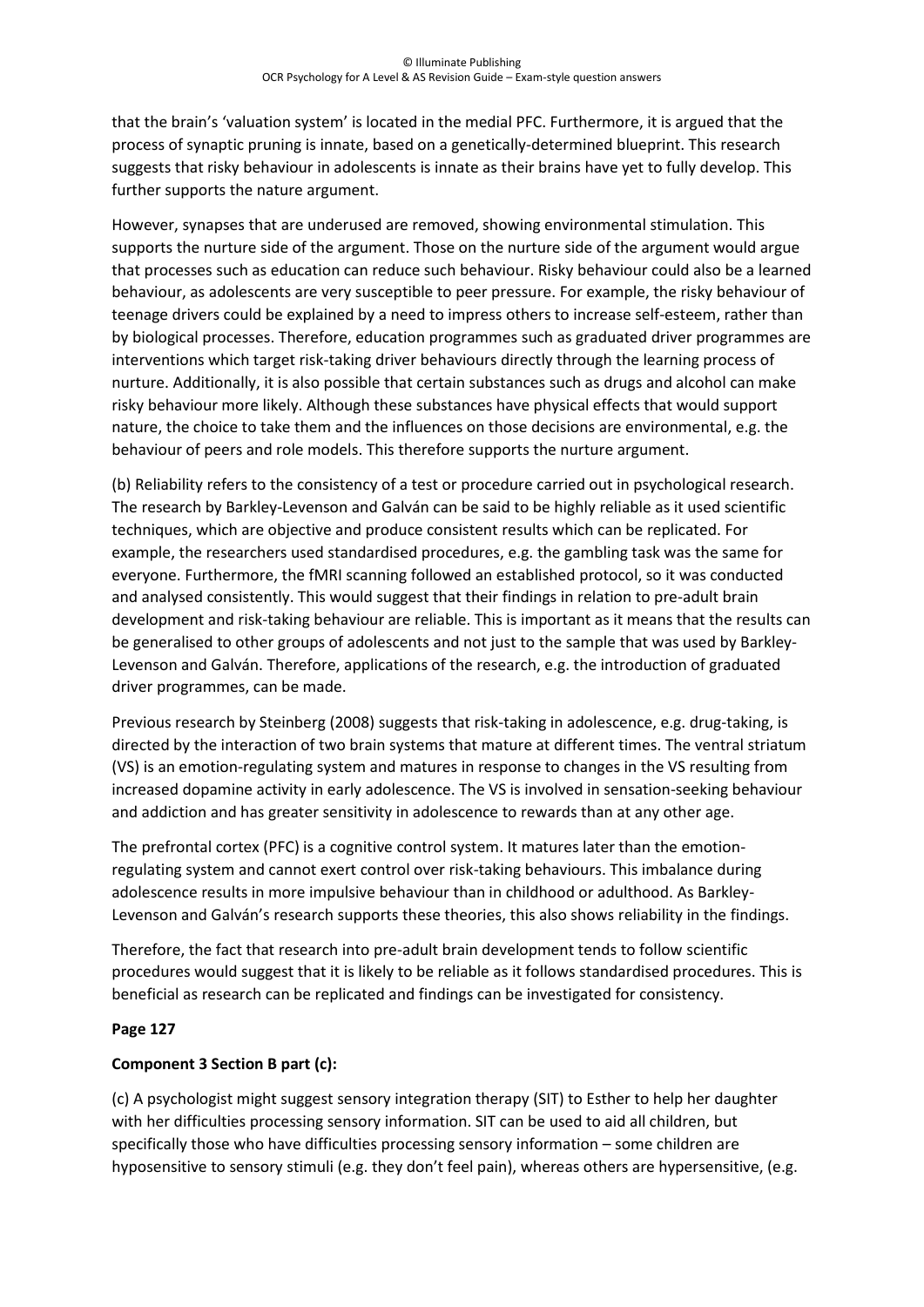they are overwhelmed by sounds). Therefore, this therapy would be suitable for Esther's daughter as she is concerned that sensory overload in school is leading to her daughter's 'temper-tantrums'.

Esther's daughter would firstly be observed by an occupational therapist in school, who would use checklists to diagnose sensory problems. A structured programme of sensory experiences would then be tailored to the daughter's needs. This would be her 'sensory diet' and would include play activities, e.g. messy play. Activities would become more challenging over time. The programme involves accommodations, which are adjustments in Esther's daughter's environment. For example, schools provide sensory-friendly classrooms with reduced lighting and glare, and also offer special training for teachers.

The SIT programme would be useful for Esther's daughter as the sensory diet can become a daily home routine, and one that fits into her and her family's schedule. SIT is flexible and realistic about what her parents can achieve. If this programme is successful, it should help reduce Esther's daughter's temper-tantrums.

(c) The psychologist might advise Malcolm to use form constancy to improve the speech of the children in his nursery. 'Form constancy' refers to how our perceptual system 'knows' the properties of an object, e.g. shape does not change even when viewed from a different angle. The aim of the application is to develop those constancies that are essential for functioning in everyday life, e.g. through play. The psychologist would suggest that Malcolm uses activities to develop shape constancy with the children in his nursery school. Activities can use household objects or toys that are familiar to the children. The child identifies all the rectangular shapes in a room. Then he or she stands in a different place and repeats the activity. Form constancy is useful because it is fundamental to reading, writing and speech. For example, in whatever way the letter 'L' is represented, it is still the letter 'L' even though the projection of it on our retinas varies.

The psychologist would also suggest activities to develop auditory perceptual constancy. Malcolm could introduce games that involve saying the same words but in high and low pitches. This helps the child understand that speech sounds are the same no matter who says them. This would help the children to distinguish between similar sounds in speech, such as 's' and 'f'. Listening to music is beneficial for understanding that sounds remain constant under changing conditions because an instrument, e.g. a guitar, remains that instrument even if its tone or pitch changes.

#### **Page 129**

#### **Component 3 Section B part (a):**

(a) Gibson and Walk tested whether youngsters would crawl over an apparent cliff – if the neonates did it could be assumed that the ability to see depth is not innate. Their apparatus consisted of a 'centreboard', either side of which was a sturdy glass platform. One side of this had a chequered pattern immediately under the glass (the 'shallow side'). On the other side of the centreboard was a visual 'cliff' – here, the chequered pattern was beneath a vertical drop. The sample was 36 human babies ranging in age from six months to 14 months. The mothers of the babies also participated in the experiment. The independent variable (IV) was whether the infant was called by its mother from the cliff side or the shallow side (of the visual cliff apparatus). The dependent variable (DV) was whether or not the baby crawled to its mother. This was a repeated measures design because the baby was called from both the cliff side and the shallow side of the apparatus.

Gibson and Walk found that, even when encouraged to do so by their mothers, 92% of the babies refused to cross the cliff – even if they patted the glass. This experiment was repeated with chicks,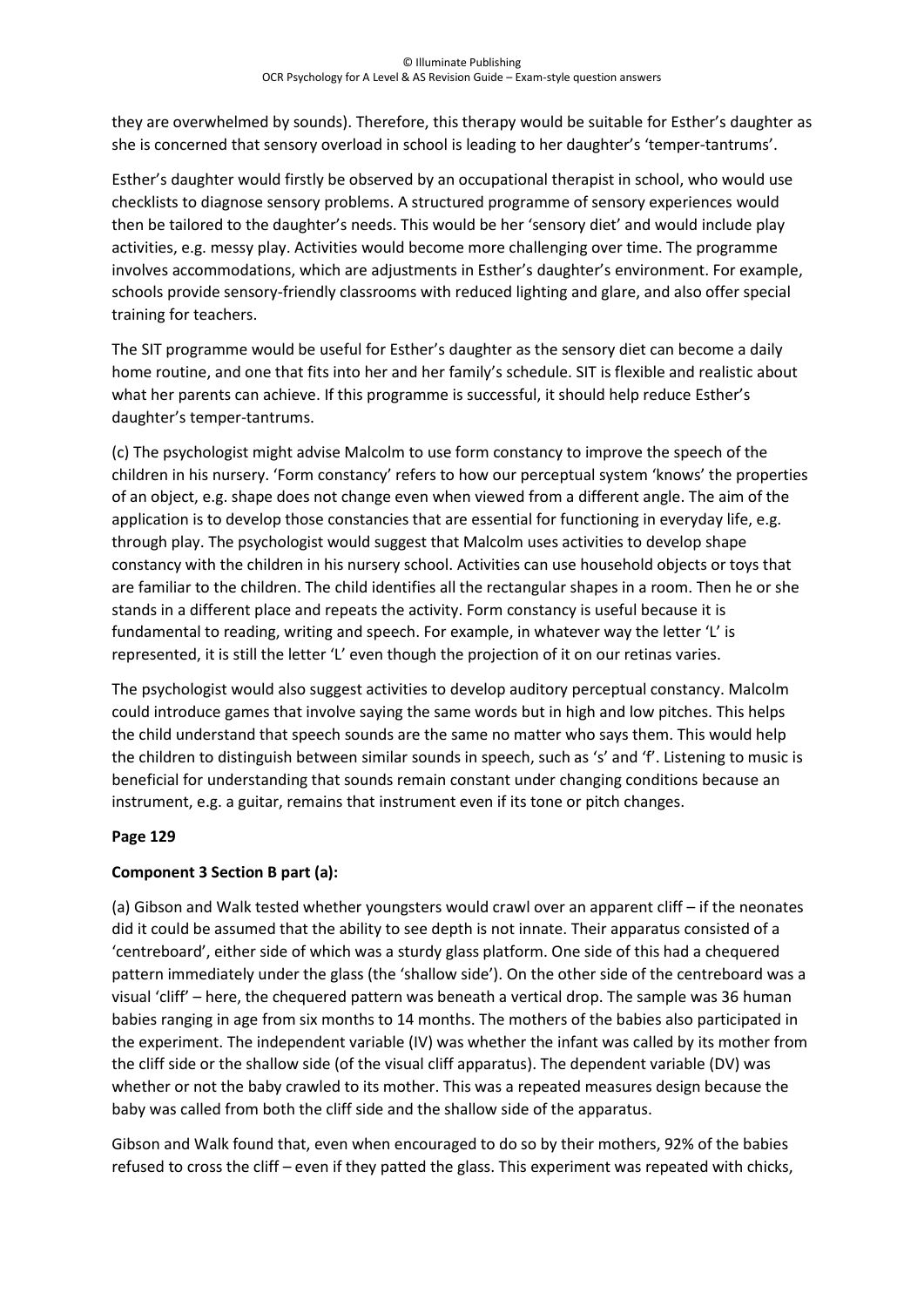lambs and kids (baby goats) and none of them would cross to the deep side. As the infants were able to detect the danger from the 'cliff' side, Gibson and Walk concluded that depth perception might be innate – it was at least present as soon as they could crawl. However, as human infants take several months to crawl it is possible that they had learned their ability to perceive depth during this time.

Together, the findings suggest that depth perception is an innate process. The survival of any species has evolutionary value. In order to survive, animals develop depth perception by the time they can move independently. In humans this seems to be an innate predisposition to learn at a certain time rather than an innate ability.

## **Component 3 Section B part (b):**

(b) The nature argument suggests that our behaviour is due to innate, biological and genetic factors whereas the nurture argument explains behaviour from an environmental and learned perspective. Gibson and Walk may be seen as supporting the nature argument as they provide an innate explanation of depth perception. This is due to the fact that the participants were so young that it is presumed their perceptual development is mainly biological. Similarly, Bower *et al*. (1971) tested depth perception in 8- to 17-day-old babies. Babies raised their arms defensively when shown a smaller object 8 cm away heading towards them, but not a larger object 20 cm away heading towards them. This suggests the babies had some depth perception only days after birth and supports a nature argument.

However, on the other hand, Hudson (1960) showed two-dimensional drawings to South African children and adults who were schooled or unschooled. The unschooled participants could not correctly interpret the depth cues in the image in the way the schooled participants could. This implies that depth perception is at least partly learned through experience of drawings that represent three dimensions. This means that perceptual development in these participants would appear to support the nurture argument.

However, we are aware that depth perception changes extremely quickly after birth, and this would imply environmental influences. The human babies in Gibson and Walk's study were old enough so that environmental influences on depth perception cannot be ruled out which is evidence for the nurture argument. For example, cliff avoidance in humans appears to develop by six months. In that time, babies have had opportunities to acquire depth perception through experience, suggesting that depth perception might not be innate in humans.

In conclusion, to fully explain the development of depth perception we need to consider the interaction between nature and nurture – biology and environment.

(b) One methodological issue with Gibson and Walk's research into perceptual development is one of sampling bias. As the sample size was small, it limits how much the results can be generalised to the wider population of all children. For example, the sample consisted of just 36 infants aged between 6 and 14 months and this does not necessarily mean that perceptual development found in this sample would be the same for all children. Additionally, as the research took place at Cornell University it is likely that the sample was biased in terms of white, middle-class Americans, which further limits the generalisability of the findings concerning perceptual development. However, if a nature argument is to be followed, then the demographic nature of the sample should not influence the findings into perceptual development. The demographic nature of the sample could influence the findings if it was found that, for example, white, middle-class Americans provide a particularly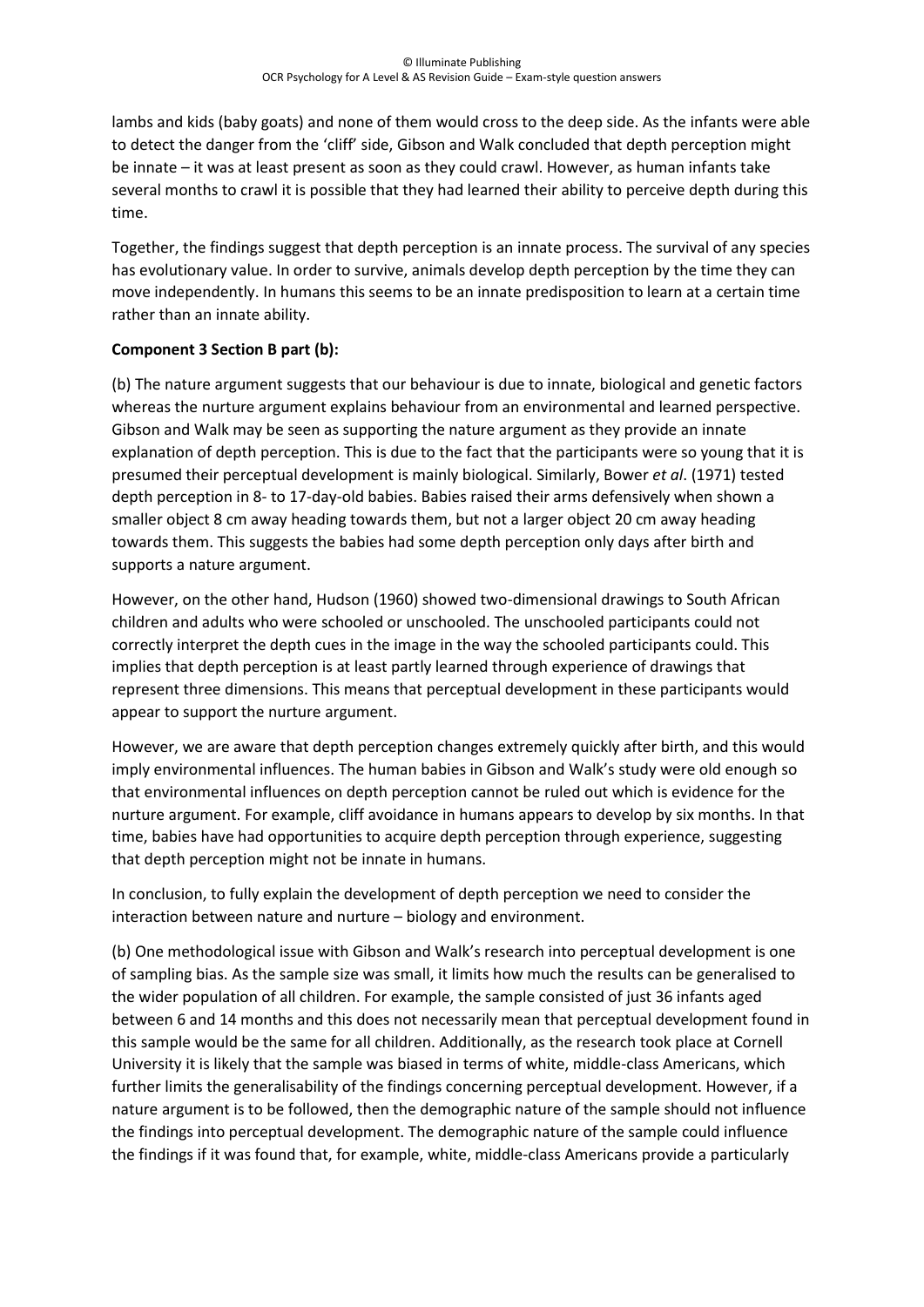stimulating nurturing environment in which to raise their children. However, this assumption is something of an overgeneralisation and one that it difficult to support.

Looking at perceptual processes using the visual cliff apparatus involves inferring meaning from the babies' behaviour. In this way, Gibson and Walk made certain assumptions about what the babies were thinking. These assumptions may not necessarily be valid – especially when there is no verbal communication to support the assumptions made. Therefore, it could be argued that their findings are based on subjective interpretation of behaviours. This limits the validity of the research as there is little objective evidence to support the findings. Although the procedures and instructions were highly standardised and provided a high control of variables, it is possible that the verbal cues provided by mothers may have changed when calling the child from the shallow side compared to the cliff side. For example, the mothers knew the aim of the research and may have unconsciously communicated this to their babies. Therefore, demand characteristics could be a confounding variable in this research thus further limiting the validity.

However, Gibson and Walk did control many potentially extraneous variables, enhancing internal validity, e.g. the two sides of the visual cliff were identical in every way except the appearance of depth. Moreover, Gibson and Walk's methodology is reliable as they used standardised procedures, e.g. the starting position for each baby or young animal was exactly the same for each trial. It also meant that the procedure was easily replicated.

#### **Page 131**

# **Component 3 Section B part (c):**

(c) Martin might recommend memory strategies to the year 11 pupils to improve their exam revision because there is a lot of content to revise for GCSE exams. This works on the basis of contextdependent memory. Cues or 'triggers' can be powerful aids that can help when trying to recall information, especially for year 11 pupils in exams. A cue can help pupils remember something if it is present at encoding (when we learn material) and at retrieval (when we recall it). Therefore, Martin might suggest that the pupils use mnemonics or make up rhymes or stories to make the content more memorable.

Another strategy he could teach them would be the memory palace. He would ask the year 11 pupils to select somewhere that is really familiar, e.g. inside a building (hence 'palace') or a street they often walk down. He would ask them to form mental images of everything they want to remember and 'place' these images in various locations in their 'palace'. To recall the items, the year 11 pupils can take a mental walk through their 'palace'. Each location acts as a cue to trigger their memory of the item placed at the location.

These techniques would improve pupils' memory and help enormously with their revision for GCSEs.

(c) Jhumpa could use mind-mapping to help her prepare effectively for her psychology exam. A mind map has a central element, which is the main concept, e.g. Milgram's core study, and several lines branch out from it to sub-elements. Each different aspect of the main concept should be positioned at the end of each branch in the mind map. There could be further lines or twigs leading to lesser elements of the core study, that, while still important, are less central to understanding the study. A complex mind map could include other lines connecting related concepts, using different colours and images.

Mind maps work as they help structure knowledge in a meaningful way and creating a mind map will force Jhumpa to process material meaningfully. This means that information for Jhumpa's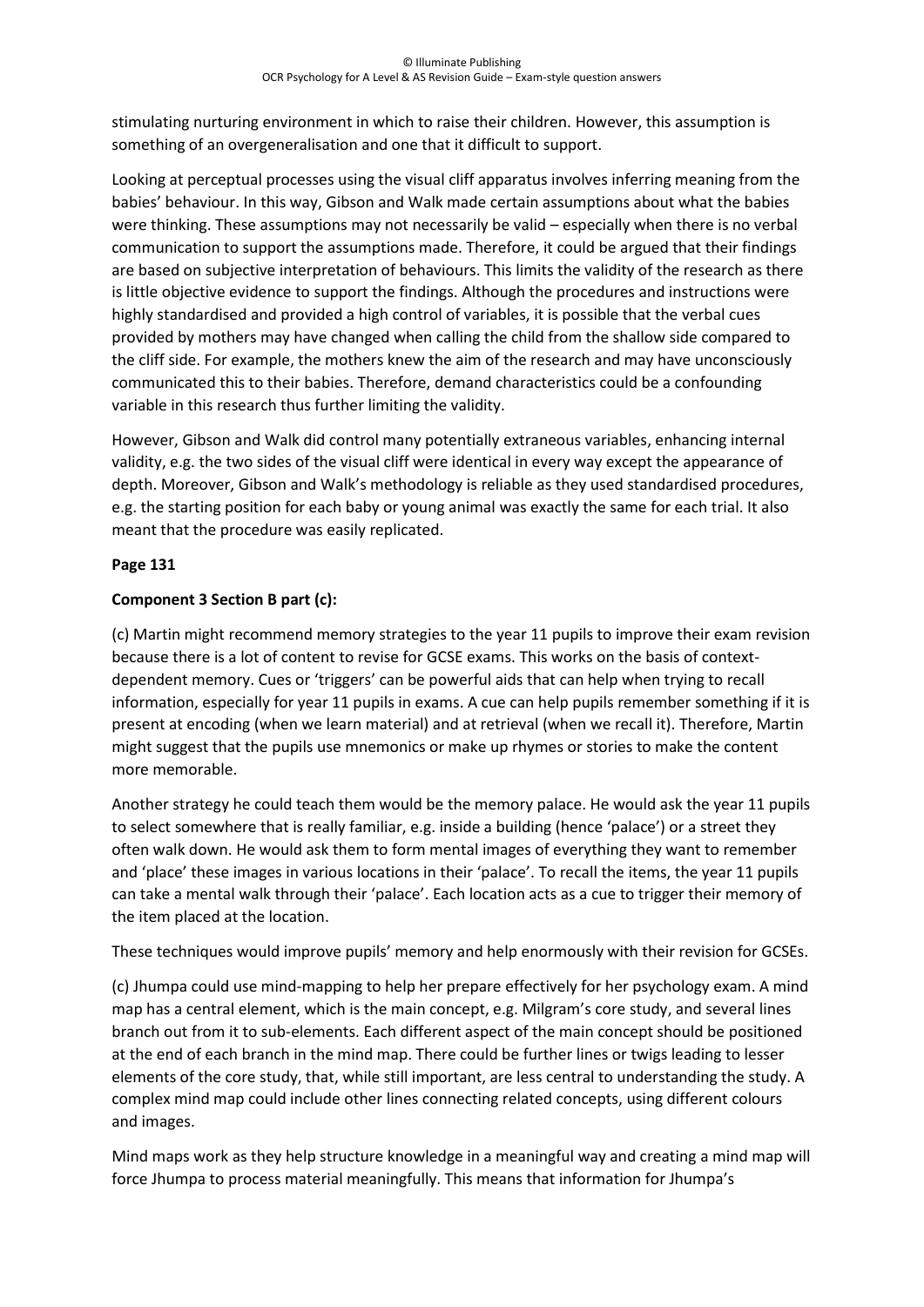psychology exam is easier to recall, so the *process* of producing a mind map may be more beneficial than the end result. Therefore, a mind map will enable Jhumpa to see the connections between different areas of psychology and the process of creating it will help her to remember.

#### **Page 133**

### **Component 3 Section B part (a):**

(a) Wood *et al.* investigated how children of different ages respond to tutoring when they have a problem to solve. Children of 3, 4 and 5 years of age were given a pyramid task to solve. They were tested individually for between 20 minutes and an hour and were asked to put together a wooden pyramid made up of 21 blocks that interlock together. The task was designed so that children could understand it, but it was too difficult for them to complete on their own.

Results were scored in many ways, including how well the children put together the pyramid. Wood *et al.* found that the youngest children (3-year-olds) needed the most help, with the tutor having to show them how to complete the task rather than learning by verbal instruction. They were also the group most likely to go off task and needed the tutor to keep them motivated. The middle age group (4-year-olds) needed the tutor to prompt and correct mistakes they made. The eldest group (5-yearolds) needed the least amount of help. These children were the most independent and only really needed the tutor to confirm whether what they were doing was correct.

Wood *et al.* concluded that this is the action of 'scaffolding', with the study demonstrating how younger children need more direct support, while older children need less. Wood *et al.* identified several key ideas for teachers and tutors to help scaffold effectively. For example, reduction in degrees of freedom which help the learners eliminate the number of things they can do wrong, leaving them with the solution. This shows that children need help in the form of scaffolding to successfully problem solve, but this help needs to be tailored to the child's age and ability in order to be successful.

#### **Component 3 Section B part (b):**

(b) The research by Wood *et al*. has high internal validity. This means they were able to measure what they set out to measure. For example, the task of constructing a pyramid had high validity as it was appealing and similar to the kind of activity children would engage in either at home or at school. However, children reason in a different way from adults which could have made briefing the child about the study quite difficult. Additionally, it can also make collecting and interpreting the behaviour difficult as adults may have a biased view of the behaviour. Therefore, this may limit the validity of their research.

On the other hand, there may be low validity as Wood *et al.*'s study was a controlled observation in a laboratory setting so children may not have behaved naturally. For example, each child was tutored individually and sat at a small table with the 21 blocks spread out on it. This learning environment would not necessarily be the same as the environment in schools. However, Wood *et al.*'s procedure was flexible in order to fit in with the child's responses, which increases the ecologically validity of the research. The reliability of the key research may be good as Wood *et al.* used a standardised tutoring procedure, e.g. five minutes' free play for all children. Therefore, this is likely to produce consistent results regarding the children's cognitive development. On the other hand, it may lack reliability as the procedure was flexible in order to fit in with the child's responses and would be difficult to replicate and create comparison data.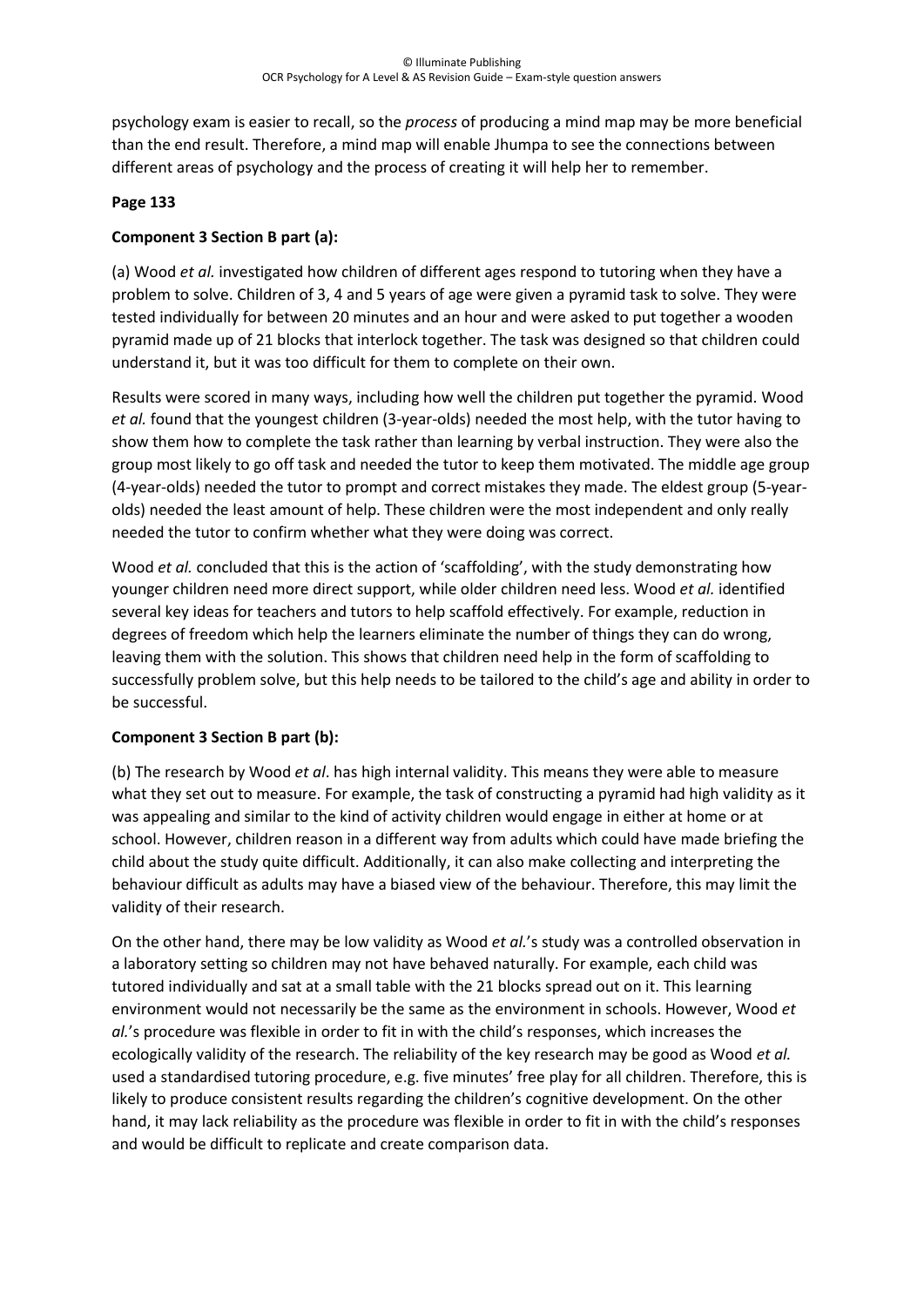Wood *et al*.'s sample of children was limited because it was drawn from a very narrow geographical area and socioeconomic grouping (middle class). For example, they used 30 children aged 3-, 4-, or 5-years-old from families living within a five-mile radius of Cambridge, Massachusetts, USA. This limits how far the results can be generalised to other children from different backgrounds.

(b) Determinism is the concept that all human behaviour results from either internal or external causes that are not under our conscious control or free will. This philosophy suggests our behaviour is the result of a chain of consequences. Piaget's research into cognitive development and education is seen as deterministic due to the fixed stages of cognitive development. For example, the preoperational stage (approximately 2 to 7 years) is where children lack consistent logic and make reasoning errors. However, the concrete operational stage (approximately 7 to 11 years) uses logical reasoning with physical objects only. This means that a child is capable of conservation (understanding that quantity stays constant even if its appearance changes), and that is determined by their age-related stage of development. As the stages are linked to biological development of the brain, e.g. a child can't learn until it is ready, it is biologically determinist.

Similarly, Vygotsky saw the scaffolding of a task as the responsibility of the tutor which could be seen a form of environmental determinism. For example, children learn in a sociocultural context. Experts (either adults or peers) pass on knowledge, skills and cultural values and so language is crucial in learning. Additionally, Vygotsky's zone of proximal development (ZPD) suggests that cognitive development occurs in the gap (ZPD) between what a child understands on their own and what they could understand in collaboration with an expert. This again highlights environmental determinism.

However, the idea of discovery learning puts some free will element into the argument as the child is choosing what parts of the environment to engage with, out of curiosity. Wood *et al.* show that interactions between tutor and child are individualised and moderated by other factors within the child's control. These might include their choice of behaviour, for example how polite they are to the tutor. Children learn best when they are active, but they have to choose to be active learners, i.e. they have to exercise their free will.

Therefore, cognitive development and education are best seen as the product of soft determinism. There is an element of biological preparedness and innate ability, but learning takes place through interaction with the environment, discovery and active learning.

#### **Page 135**

#### **Component 3 Section B part (c):**

(c) A psychologist would suggest that Mercedes should look for high-quality childcare provision for her baby. The features she should look for are a low number of children per caregiver as this is better for the care of her child. Mercedes should look for staff to be well-qualified, experienced and knowledgeable about child development. Clearly this would be important so that Mercedes feels reassured that her child will be looked after properly when she is at work. Staff turnover should be as low as possible as this indicates a successful day care nursery, and the staff should be responsive and sensitive to the emotional needs of Mercedes' baby.

The psychologist would stress to Mercedes that consistency of care is a feature of high-quality day nurseries and this contributes to an attachment-friendly environment. Her baby should be allocated a key worker. The 'key person approach' assigns each child (and family) a specific member of staff who cultivates an attachment bond with the child by being approachable, warm, sensitive and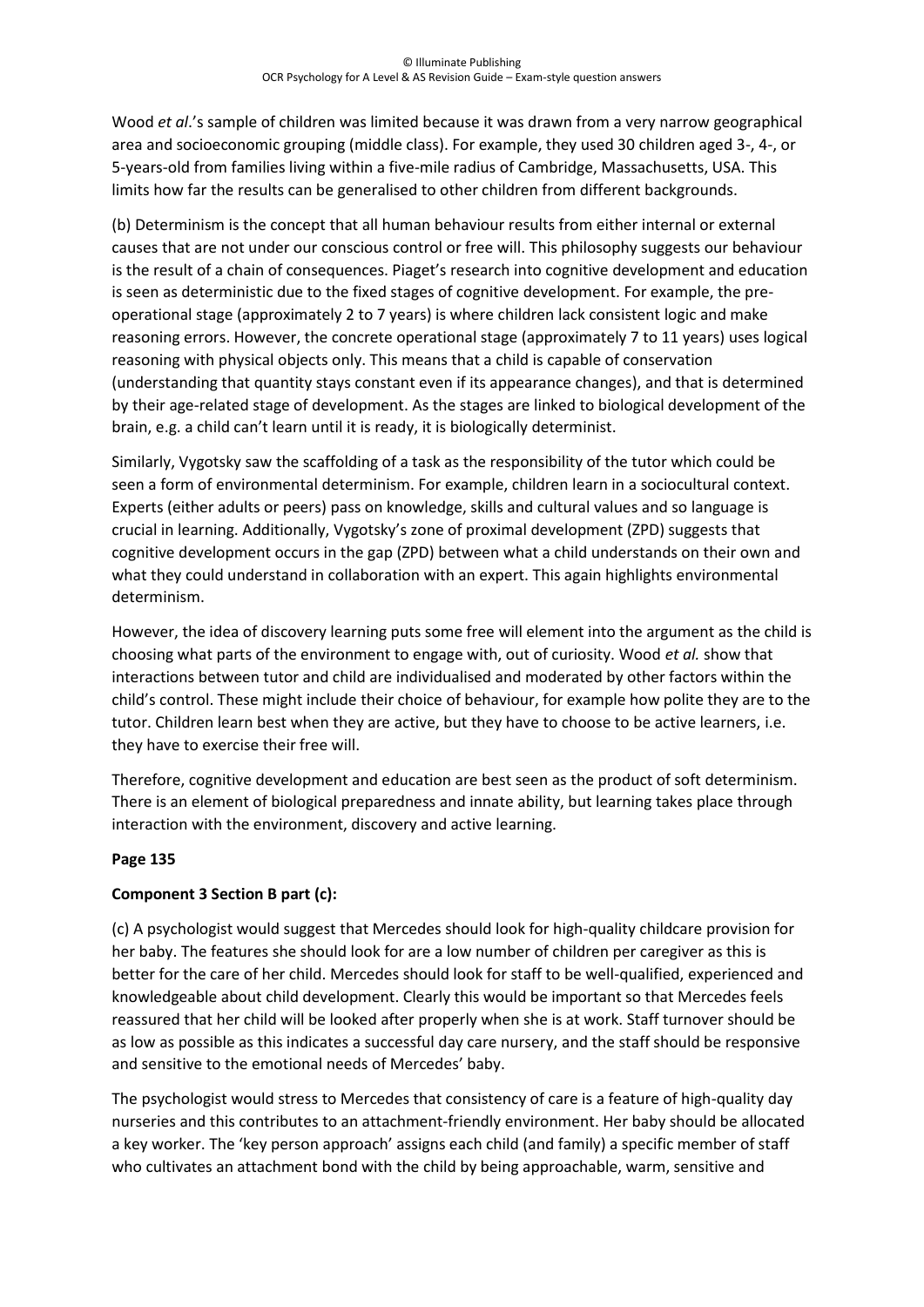responsive. Mercedes can be reassured that consistency of care and affection can provide an attachment that is not identical to the bond between baby and main caregiver (e.g. mother) but is good enough to be beneficial.

(c) In order to improve Florence's experience of hospitalisation, the hospital should maximise family contact. Parents and children should be able to stay with each other on hospital wards so that Florence and her mother can still be together. Charities have built houses or rooms near to children's hospitals so families can remain close, so this may be a possibility for Florence's mother. With this 'rooming-in', families can remain in close proximity, meaning the bond between primary caregiver (Florence's mother) and child (Florence) is maintained.

The hospital should also provide suitable substitute emotional care when Florence's mother cannot be there. Substitute carers in hospitals should be sensitive and responsive to Florence's emotional needs. They should maintain Florence's typical routines as much as possible. Other caregivers in Florence's life, e.g. her grandparents, should also be encouraged to visit regularly to maintain an emotional connection with the family. In this way, if the hospital stay is well managed, then the three weeks of care should not have any effect on Florence's attachment with her parents.

#### **Page 137**

#### **Component 3 Section B part (a):**

(a) Ainsworth and Bell's 'Strange Situation' was a controlled observation in which one-year-old babies and their mothers were observed through a variety of different situations. They tested 56 babies (aged between 49 and 51 weeks old), all from white, middle-class families. The Strange Situation has eight episodes which are designed to test different things: how the baby uses their mother as a secure base from which to explore the unfamiliar surroundings; how the baby acts when separated from their mother; how the baby reacts to the stranger; and how the baby reacts on reunion with their mother. For example, episode 1 included the mother, baby and observer.

Observations were made through a one-way observation window. Behaviour was classified by how the babies interacted with mother and stranger, e.g. proximity- and contact-seeking behaviours such as approaching, reaching. Exploration was found to be at its lowest in episode 7, when it was just the baby and the stranger in the room, and the baby's crying increased in episode 4, again when just the baby and stranger were present.

It can be concluded that attachment and attachment behaviours are not identical – the predisposition to seek proximity is the attachment. Also, attachment behaviour increases in threatening situations of danger or separation from the mother. Strong attachment behaviour, e.g. seeking proximity, cannot co-exist with exploratory behaviour, but the mother overcomes this by acting as a safe base from which the baby can explore. Attachment behaviours are often stronger after separation and there are individual differences in the quality of attachments.

This research would help parents planning to use day care or a childminder as they could ensure that they allow the child time to get to know the caregivers in their presence, in order to build confidence and prevent stranger anxiety.

#### **Component 3 Section B part (b):**

(b) The Strange Situation was a controlled observation with a standardised procedure, with all participants being exposed to the eight episodes. For example, mother, baby, observer in episode 1. This meant that extraneous variables were minimised and internal validity was high. However, on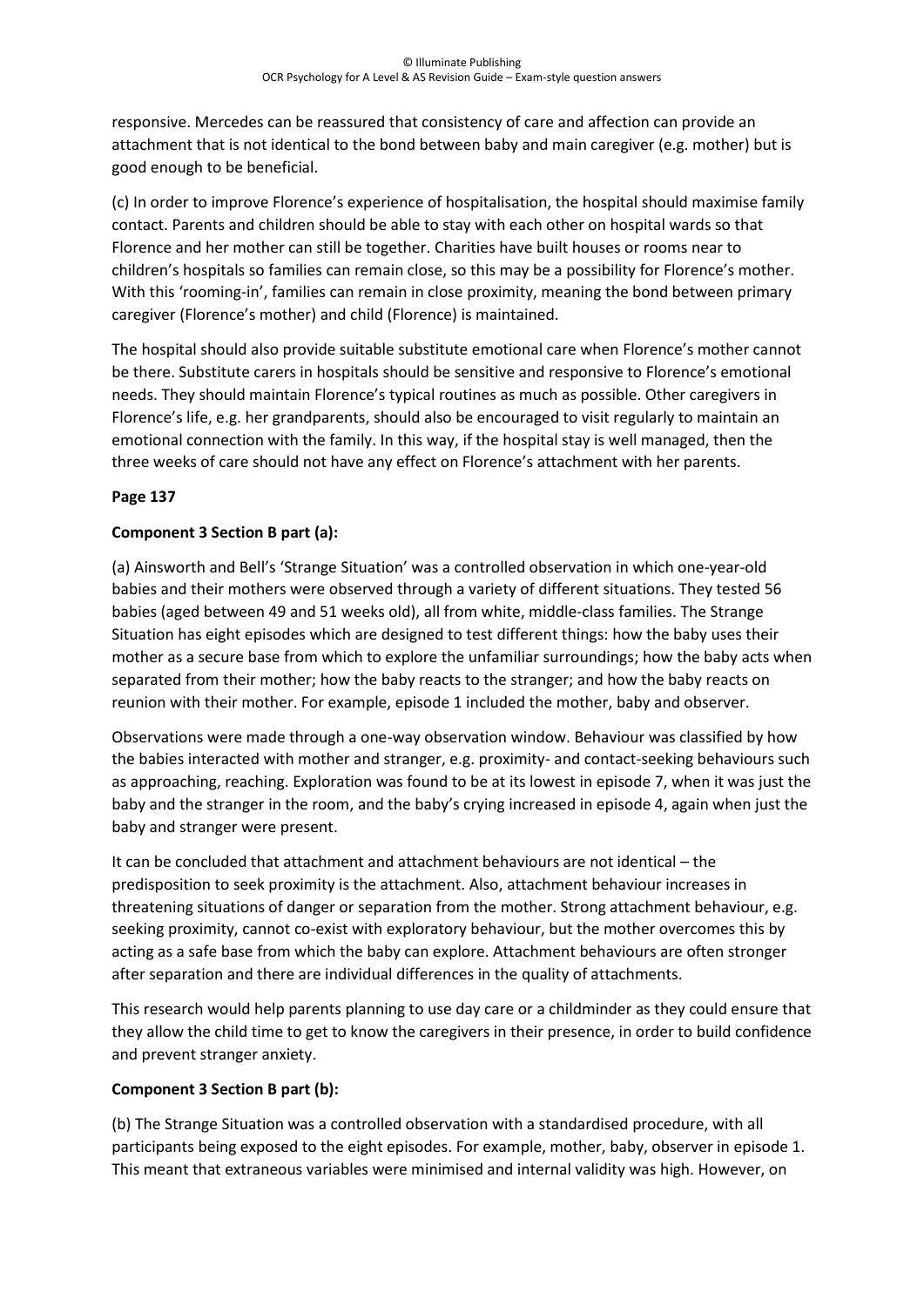the other hand, the Strange Situation was artificial. This means that a mother might behave differently towards her child than she would at home, so the study is low in external validity. Although babies are exposed to strangers in everyday life (e.g. childcare nursery), which would suggest that ecological validity is high, the artificial nature of the Strange Situation means we can question the ecological validity of the research.

Reliability of Ainsworth and Bell's research was high as observations were standardised using five behavioural categories. For example, proximity- and contact-seeking behaviours, e.g. approaching, reaching. Additionally, inter-rater reliability of four babies in the Strange Situation was very high, e.g. +.99 for exploration. However, some mothers diverged from the Strange Situation 'script' so Strange Situation experiences may not have been consistent from one infant–mother pair to the next. This would limit the reliability of the research findings.

Ainsworth and Bell's research demonstrates sampling bias as the sample used was 56 white middleclass children and their mothers. This means that generalisations about attachment and exploration are questionable. It may be that parenting styles and attachment is substantially different in working-class families who would most likely have to work very long hours and not be able to afford high quality childcare. Also, the fact that these mothers volunteered to take part in this study also suggests that they didn't have any worries about attachment issues. This might explain why Ainsworth and Bell found that 70% of their sample had a secure attachment.

(b) In the sample from Ainsworth and Bell's research, all parents had given informed consent for their children to take part in the Strange Situation study. They formed a volunteer sample and were not deceived about the aims such as how much the one-year-old babies use their mother as a secure base for exploration. The parents could withdraw themselves and their child at any time and stop participating in the study if they felt uncomfortable. In these ways, the study can be seen as extremely ethical.

However, it seems ethically questionable to design the Strange Situation to cause distress. The study was upsetting for the children – being left alone and being separated from their mothers did cause them distress. This suggests that the participants were not really protected from harm as the BPS guidelines for responsibility suggest that participants should be in the same 'state' at the end of research as they were in at the beginning. It could be argued that Ainsworth and Bell could have foreseen the distress the babies experienced. On the other hand, the mothers were only outside the door and could easily have been reunited with their child if the child became too distressed.

The research by Ainsworth and Bell is socially sensitive because it has important implications for parents who work away from the home. This research could help parents planning to use day care or a childminder as they could ensure they allow enough time for the child to get to know the caregiver, while in their presence, in order to build confidence and prevent stranger anxiety. Therefore, Ainsworth and Bell's research has broader implications beyond the study itself.

In conclusion, overall the research by Ainsworth and Bell was ethical and any distress caused was very minor and short. The ends did justify the means.

#### **Page 139**

# **Component 3 Section B part (c):**

(c) Shirley might suggest that the government regulates the advertising industry more tightly to reduce the impact of advertising on children under 12 years old. There are a number of ways that the government could do this. The Campaign for a Commercial-Free Childhood (CCFC) have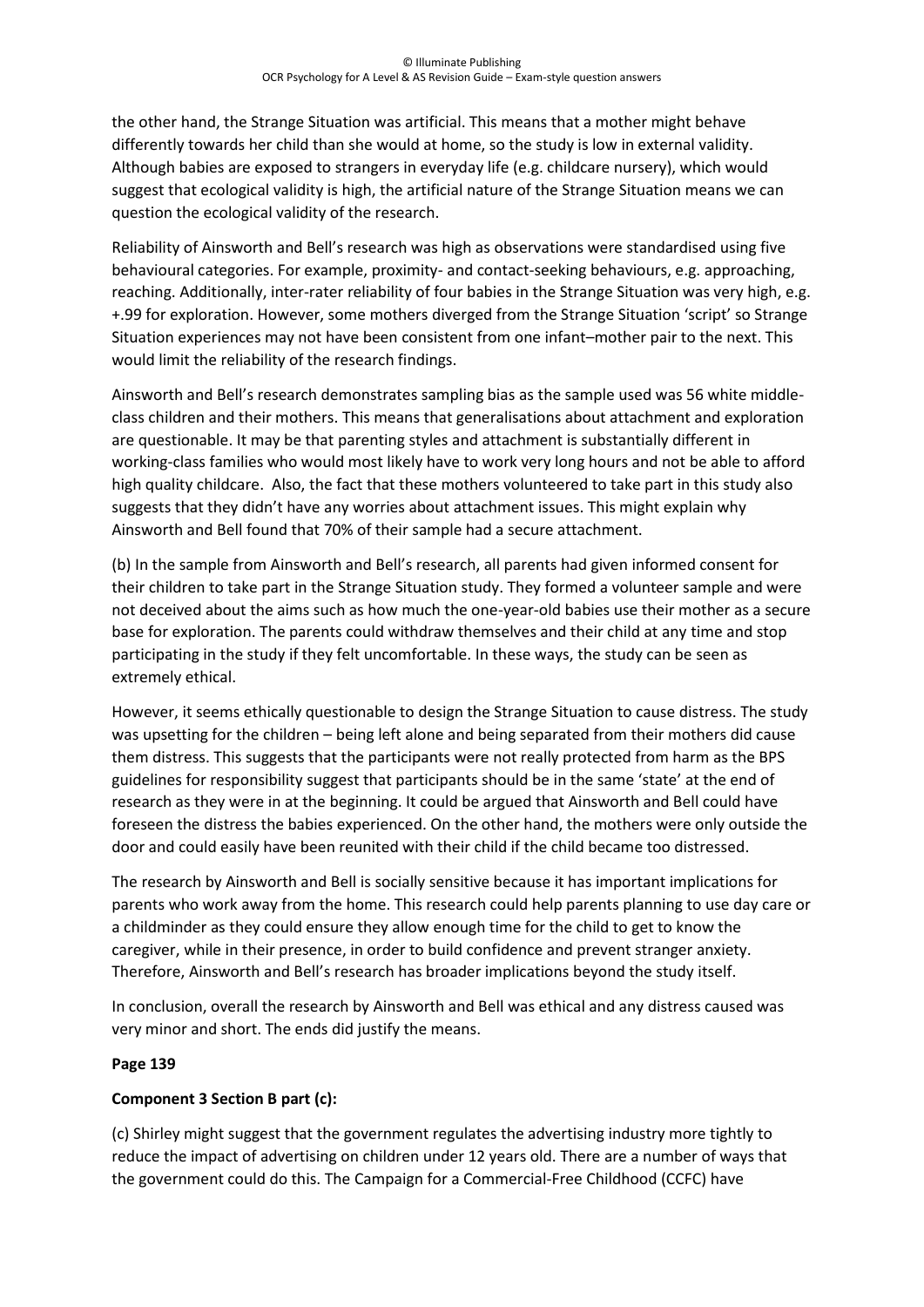proposed a total ban on advertising to children under 12 years in the US. However, this is not very likely to happen as children are an important consumer market. A more realistic approach is to selectively ban certain types of adverts, for example junk food.

The UK Code of Broadcast Advertising bans the advertising of products that appeal to children during children's programmes. The advertising industry could also be encouraged, by government, to selfregulate and ensure advertisements are ethical and do not promote gender stereotypes or antisocial behaviour. These types of partial or selective bans have proven useful in reducing the impact on children and are the type of strategy that Shirley might recommend. For example, interventions to restrict advertising have been closely linked to preventing and reducing childhood obesity, with economic and health benefits to individual children and their families.

(c) Ramone could increase the children's awareness of the effects of advertising by employing media literacy interventions. Cognitive defence is a strategy that involves teaching children directly about the purpose of adverts and ways of thinking critically about advertising, marketing and consumer culture. Ramone could speak to children in school to make them more aware of the effects of advertising and perhaps hand out leaflets for the children to take home so they can discuss the issue with their parents.

Ramone could also use 'affective defence' as a further strategy. 'Affective' in this context refers to 'emotion-based'. Ramone should encourage the children to develop critical attitudes towards advertising, especially advertisements that appeal to their emotions. The more cynical children's attitudes towards TV in general are, the less vulnerable they are to the persuasive intent of advertisements. A complete intervention strengthens both of these cognitive and affective defences.

These types of strategies are useful interventions to avoid the negative consequences of advertising, such as parent–child conflict over buying advertised products. The strategies will also decrease the dissatisfaction and unhappiness that children experience when they are unable to fulfil their high expectations. Raising the children's awareness of the effects of advertising using educational strategies should enable them to think more critically about advertisements and be less influenced by them.

#### **Page 141**

# **Component 3 Section B part (a):**

(a) Johnson and Young aimed to investigate the themes and styles that contribute to what children learn about gender from television commercials. Specifically, whether the language of ads aimed at preschool/early elementary school children is scripted differently for boys and girls and how gender is used as a discourse code to link products to gender roles.

They analysed 478 advertisements broadcast during cartoon programmes in New England, USA, recorded from 1996, 1997 and 1999. Advertisements showed toys, food, educational announcements, recreational facilities, video and film trailers or other. They then categorised the adverts into boys' toys, girls' toys, toys for both genders, or toys with no specific gender shown.

They found that there were significant differences in the language used. The names of the toys in the ad reinforced gender stereotypes (e.g. boys' toys were names like 'Beast Wars Transformers', while girls' toys were called 'Friend Link and Tea Bunnies'. Voiceovers also differed according to gender. In ads for both boys' and gender-neutral toys, a man's voice was used. In ads for girls' toys, a woman's voice was used 89% of the time but these could have man's voices with them. This shows that advertisements are promoting the difference between genders through use of stereotypes.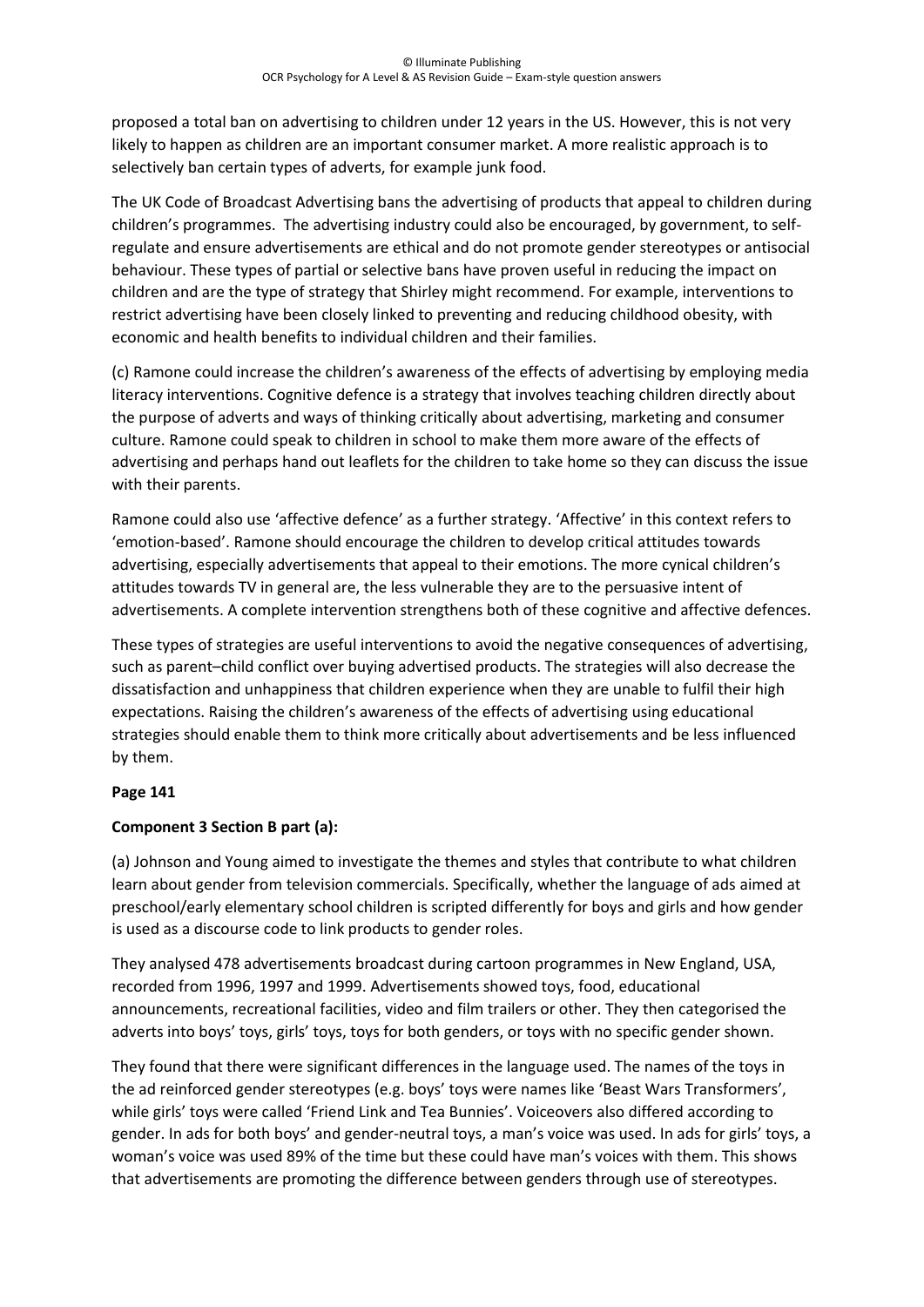Johnson and Young concluded that language that polarises gender continues to be presented in consumer culture for children to model. Also, ads present children with stereotypical language which communicates that boys prefer action and girls like to talk. The research suggest that children tend to play in different ways that match their gender and that gendered language of ads provides models for children.

### **Component 3 Section B part (b):**

(b) Validity refers to the extent to which a study actually measures what it sets out to measure. Johnson and Young's categories for 'gendered voice' of ads (e.g. use of the word 'power') is relevant to gender stereotyping in children's advertising, so the study has high internal validity. Johnson and Young used a systematic coding method. Ads were classified into verbs that were related to action (e.g. fly) and competition/destruction (e.g. crush). The results supported the impact of advertising as boy-oriented ads had over 12 times more competition/destruction verb elements than girl-oriented ads, thereby indicating validity.

Johnson and Young's research used a sample of advertisements that were aired in New England, USA, therefore their research lacks population validity. It may not be possible to extrapolate the results about the impact of advertising to other cultures or places. This also limits the external validity of the research findings.

They found that 80% of voices in boy-oriented ads were gender-exaggerated and 87% of voices in girl-oriented ads were gender-exaggerated. However, the extent of 'gender exaggeration' is likely to be a matter of interpretation (i.e. is more subjective). It is possible that the researchers' own stereotypes and preconceptions on gender made their interpretation subjective, which makes their findings less valid.

Bandura's research into social learning theory does show that children are influenced more by samegender role models and do imitate what they see. For example, girls who watch ads where girl or women characters are rewarded (e.g. for passivity) are more likely to imitate this. Moreover, this also suggests that Johnson and Young's findings have concurrent validity.

In conclusion, it is clear that advertising does have the potential to influence children, therefore the research can be seen to have validity.

(b) The nurture side of the nature/nurture debate suggests that behaviour is learned and influenced by the environment that surrounds us. Bandura showed that children learn via social learning theory and will imitate behaviour performed by role models, especially if they identify with these role models (e.g. are of the same gender). Children learn gender roles from the language and behaviour that is presented to them in ads, supporting nurture. Johnson and Young imply that advertisements reflect cultural gender stereotypes that define a woman's role as caring and a man's role as aggressive and dominant, all of which suggests environmental effects, providing support for the nurture argument.

Nature, on the other hand, explains behaviour from the point of view of inherited characteristics via genetics and biology. If children are born predisposed to behave in gender-stereotyped ways, e.g. aggression due to hormones, it would be as a result of nature. It might be that children choose which advertisements to imitate due to their biological predispositions, e.g. someone with a biological predisposition to aggression would be more influenced by advertisements for toy soldiers or tanks. Some children are naturally more easily led and more likely to copy other people's behaviour, whereas other children are more independent free thinkers. Furthermore, as we learned from Bandura, boys were more aggressive than girls which may suggest a genetic explanation.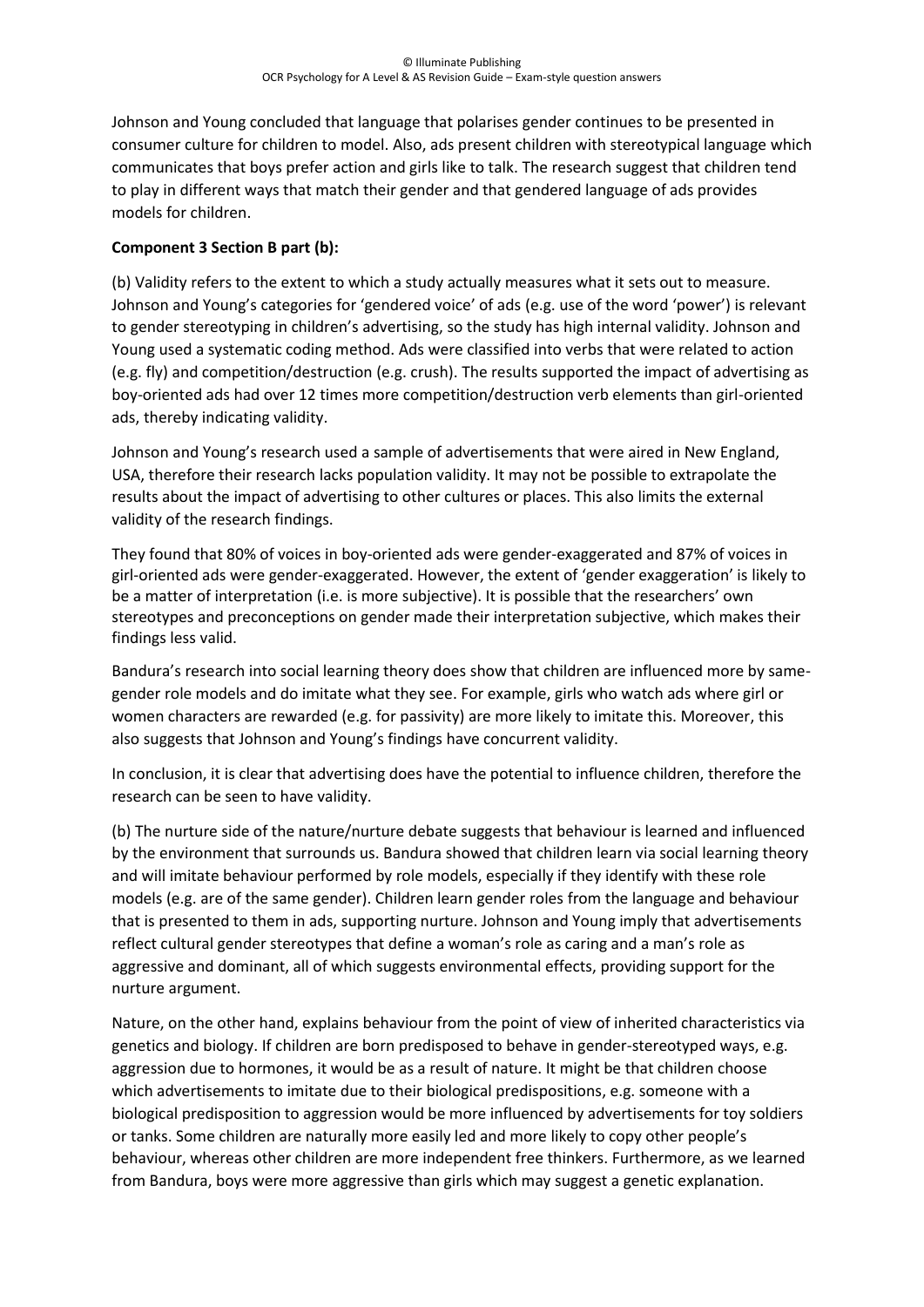In conclusion, we need to consider the impact of both nature and nurture when considering the impact of advertising on children. Some children are more susceptible to the influence than others and this may be genetic, but it is clear that children do learn through observation.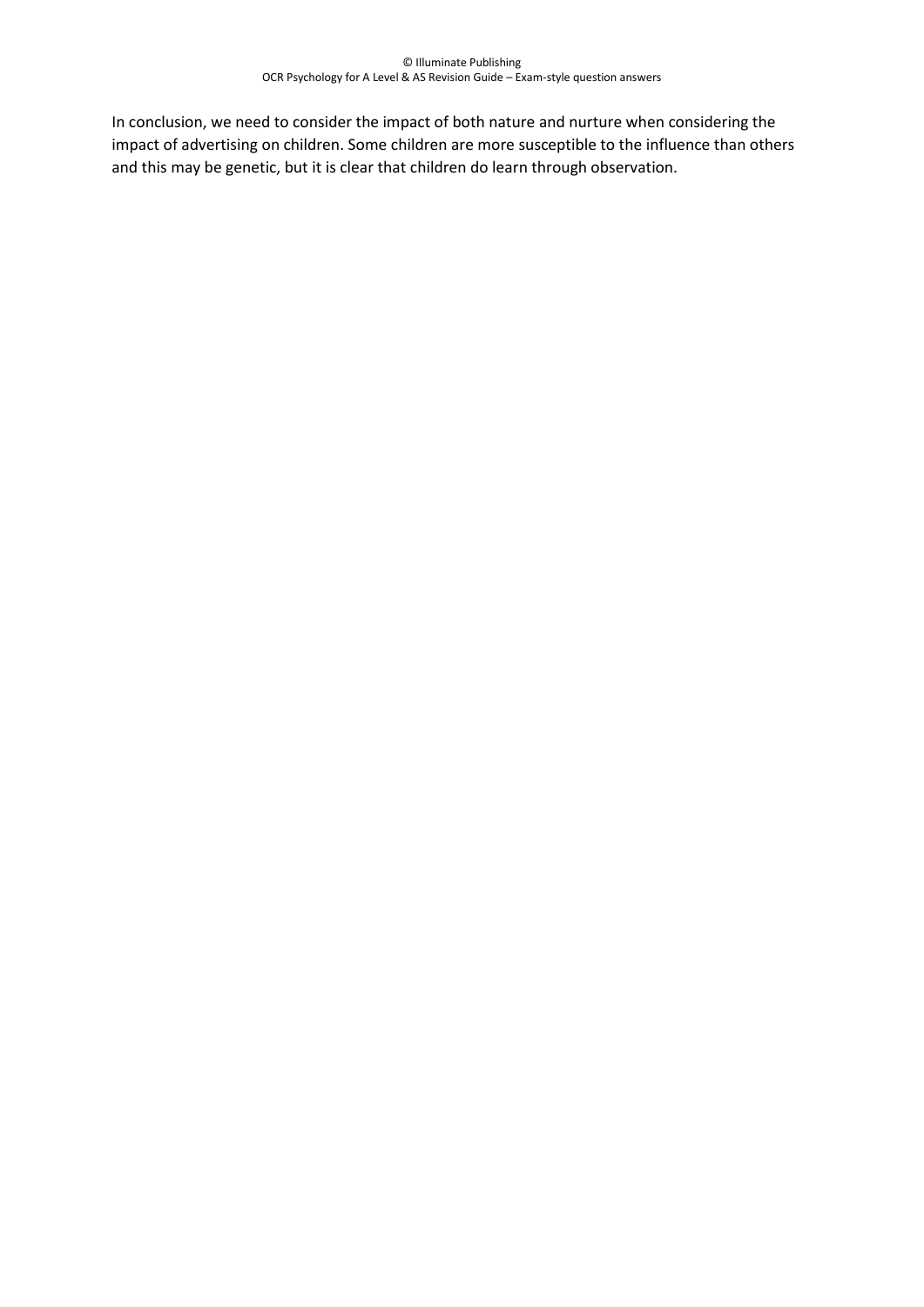### **Component 3 Chapter 3 Criminal psychology**

#### **Page 143**

### **Component 3 Section B part (c):**

(c) A biological strategy that a criminal psychologist might recommend to Andrew is to use dietary supplements. Supplements are useful to HM Prison Service as a strategy to reduce disruption in prisons or to prevent recidivism if combined with a nutrition education programme that prisoners follow after their release. Omega-3 deficiencies may result in self-control problems and aggressive behaviour. Antisocial behaviour in prisons, including violence, is effectively reduced by supplementing young offenders' diets with vitamins, minerals and essential fatty acids e.g. omega-3 found in salmon.

An example of a nutritional supplement regime for prisoners comes from Gesch *et al*. 2002. Nutritional supplements are packed into blister packs labelled with the prisoner's name, cell and prison number. An omega-3 capsule is taken four times per day and a vitamin or mineral capsule at lunchtime. The omega-3 and vitamin or mineral supplement dosages should equal the recommended daily intake and be taken every day for a month. Supplements are consumed under the watch of prison guards to ensure compliance.

This strategy will be effective in reducing the risk of criminal behaviour, because omega-3 improves regulation of the limbic system by the frontal cortex resulting in reduced self-control problems and reduced aggressive behaviour. Therefore, if Andrew provides this strategy for the offenders in his prison, it may help to reduce recidivism.

(c) A strategy that a psychologist might recommend to Seemab to use as part of the Troubled Families Programme is dietary supplements. These supplements would form part of a nutrition education programme that Seemab would introduce to the families of criminals. Omega-3 deficiencies may result in self-control problems and aggressive behaviour and so providing these supplements and a diet that contains omega-3, such as salmon, would help to alleviate these problems.

This strategy would involve Seemab providing weekly menus with suggested meals that could be cooked by the family to support them not engaging in future criminal behaviour. The Troubled Families Programme could support families by providing these supplements and a suggested programme. The families could be given nutritional supplements that are packed into blister packs labelled with the instructions to take an omega-3 capsule four times per day and a vitamin or mineral capsule at lunchtime. The omega-3 and vitamin or mineral supplement dosages should equal the recommended daily intake and be taken every day for a month. If Seemab works with the family and provides this strategy for them, it may help to reduce the chances of them engaging in criminal behaviour. This is because omega-3 improves regulation of the limbic system by the frontal cortex and the result is reduced self-control problems and reduced aggressive behaviour.

#### **Page 145**

#### **Component 3 Section B part (a):**

(a) Raine *et al*.'s research looked into understanding how the criminal behaviour of murderers pleading not guilty by reason of insanity (NGRI) can be explained to a certain extent by brain dysfunction in specific areas. This quasi-experiment involved 39 men and 2 women who were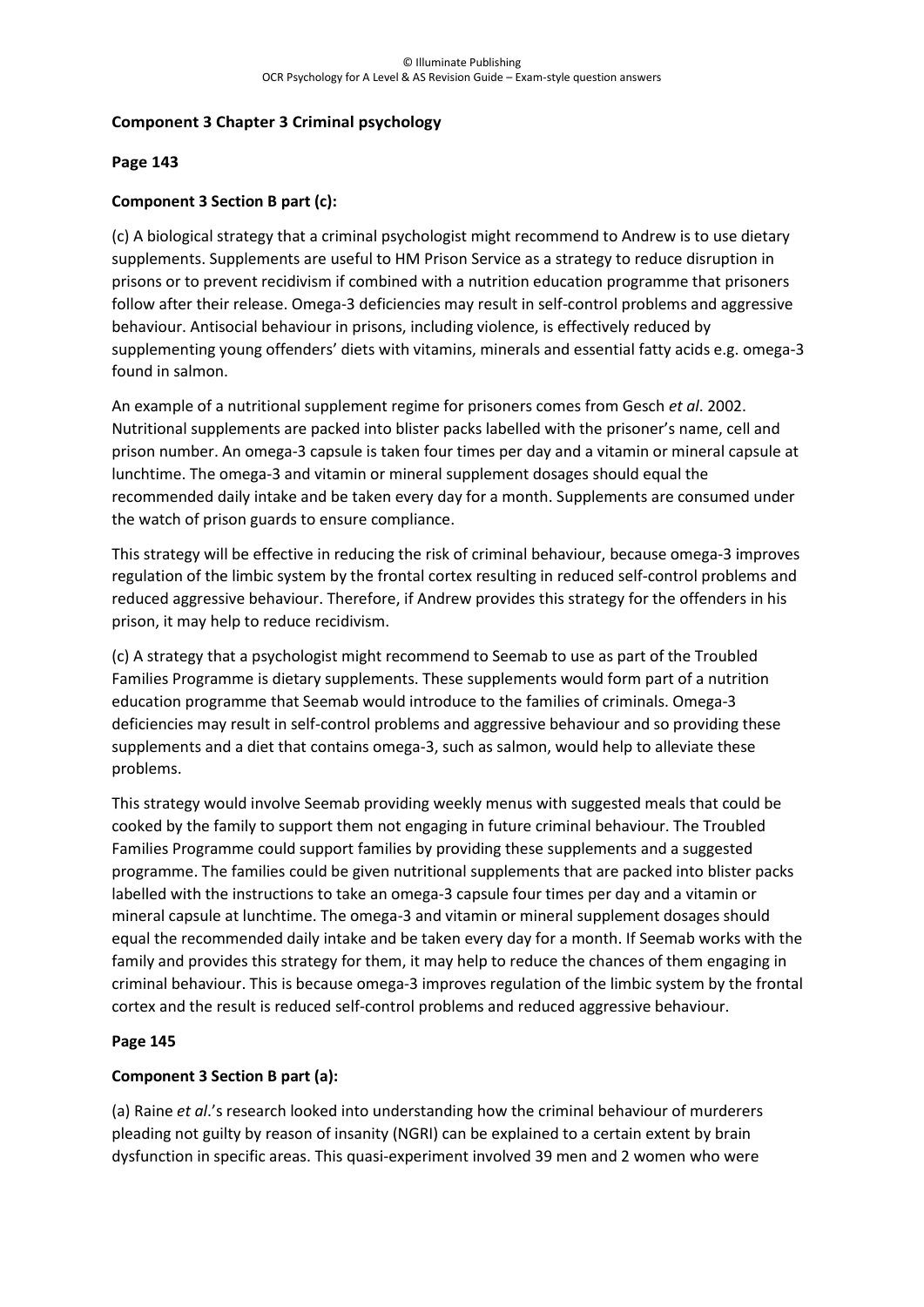accused of murder and who pleaded NGRI. They were matched to a control group by age and sex, with no convictions and no history of psychological disorder.

All participants completed a continuous performance task (CPT) based on target recognition. 30 seconds after starting the CPT, the participants were injected with an FDG glucose tracer, which shows levels of activity in the areas of the brain being exercised. After 32 minutes of working on the CPT, the participants had a PET scan.

Raine *et al.*'s research found that, in the murderers' minds, there was a lower activity level in the prefrontal cortex, corpus callosum and left angular gyrus compared to the control group. As well as this, in the left hemisphere there was reduced activity in the hippocampus, thalamus and amygdala for the murderer group compared to the control group.

As all of these areas of the brain link to violent behaviour, Raine *et al*. concluded that criminal behaviour can be explained to a certain degree by brain dysfunction. Specifically, there appears to be lower function in the prefrontal cortex, corpus callosum and left angular gyrus – areas that are linked to emotional processing, communication within the brain and rational thinking. As well as this, within the murderers there was lower activity in the hippocampus, thalamus and amygdala within the left hemisphere, areas linked to memory, reaction to threatening stimuli and emotional processing. Lower levels of activity in these areas mean that these behaviours are not as apparent for criminals compared to non-criminals, meaning they may be more inclined to commit criminal behaviour such as murder. However, Raine *et al.* emphasise that other factors will affect criminal behaviour, such as the environment, and that their results should not be used to support the argument that murderers pleading NGRI should not be held responsible for their actions.

#### **Component 3 Section B part (b):**

(b) Research into what makes a criminal will have high population validity if the sample being studied truly represents the intended target population. It can be argued that the research into brain dysfunction and aggression in murderers by Raine *et al.* has good population validity as the sample consisted of 41 murderers who had pleaded not guilty by reason of insanity (NGRI). This means that the study shows brain dysfunction in real murderers' brains. However, because the murderers were all pleading NGRI, the sample does not represent murderers who plead not guilty in general. Similarly, the sample were only from California, USA which means we cannot be sure that these murderers are typical of murderers across all the USA or in other areas of the world. Therefore, we can conclude that Raine *et al*.'s research into what makes a criminal demonstrates both good and limited population validity.

The internal validity of Raine *et al.*'s research is high as it can be seen to be free from biases that could affect the results. One way to ensure good internal validity is to objectively measure the dependent variable. For example, in their study on brain dysfunction in murderer's brains, Raine *et al*. measured their DV using standardised PET scans. This is objective as it could not be biased by the participants or researchers. This gives the study good internal validity. On the other hand, some studies into what makes a criminal have to rely on self-report data gathering techniques.

Self-reports can be biased as respondents can be subject to demand characteristics or social desirability bias. This means that the study may have low internal validity. For example, Palmer and Hollin conducted a study to see if young offenders had immature moral reasoning. To investigate this, they used two questionnaires. It is possible that the participants could have lied on these questionnaires. This means that Palmer and Hollin's study may have problems with internal validity.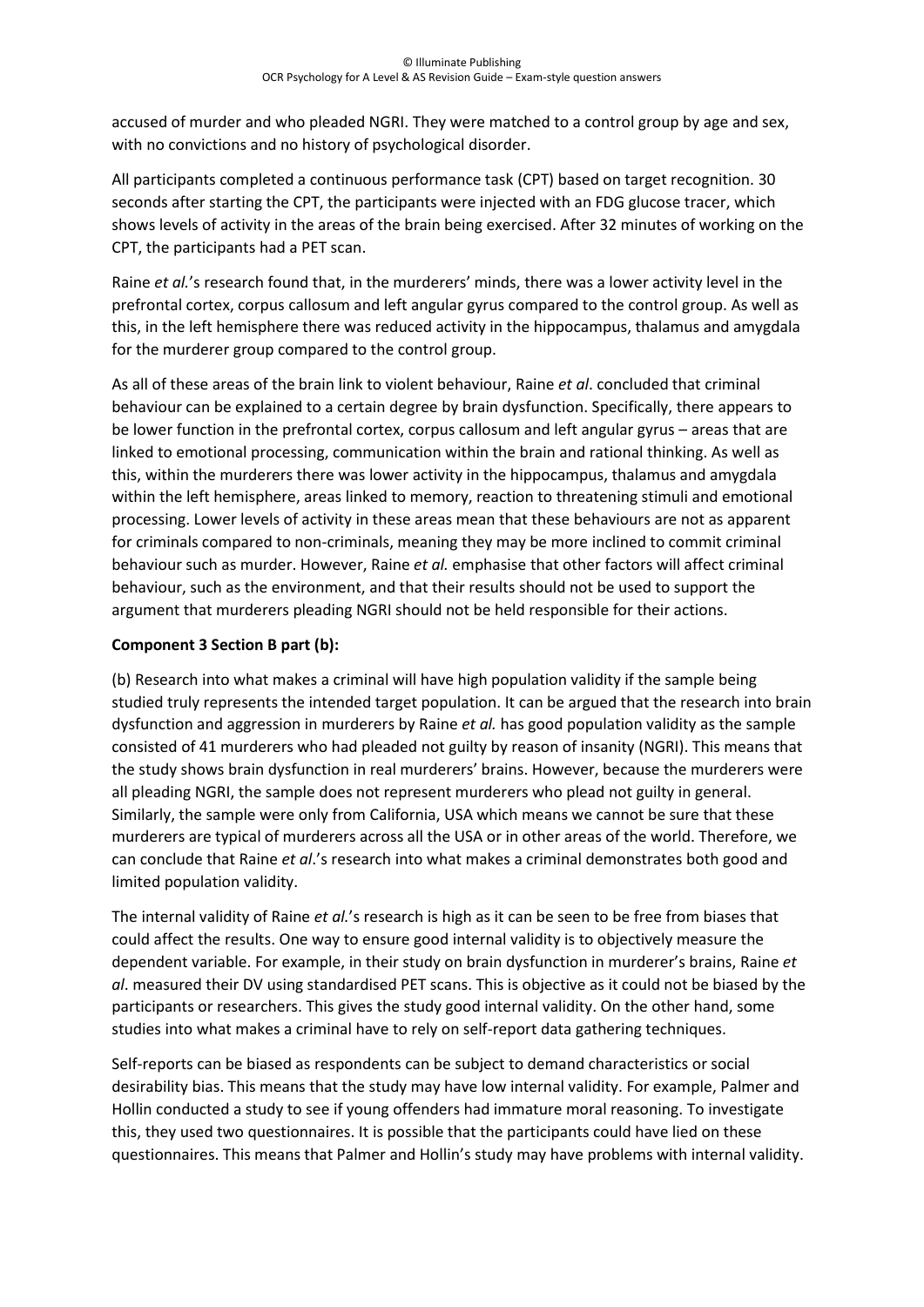In conclusion, some studies into what makes a criminal have high control and high internal validity as they study participants objectively, whereas some studies have to rely on self-report which means their internal validity can be questioned.

(b) The idea of determinism is that all behaviours are causally determined by factors not under our control. The research by Raine *et al.* could be considered to be determinist to an extent as it suggests that brain dysfunction is related to violence. For example, low activity in the left amygdala has been linked to aggressive behaviour and fearlessness and so is related to violent behaviour. However, Raine *et al*. suggest that brain dysfunction alone does not determine violent behaviour but rather it is a contributory factor. It may be that there are other social factors that may interact with the brain dysfunction that determine criminal behaviour.

Furthermore, other physiological explanations can also be seen to be determinist. For example, Brunner *et al.* (1993) used a case study of a violent Dutch family to identify a mutation in the MAOA gene (called the 'warrior gene'). This further supports a determinist point of view because the family have no control over their genetic inheritance and therefore their predisposition to be aggressive.

Similarly, non-physiological explanations can also be seen to be environmentally determinist. For example, a social explanation regarding family relationships was put forward by Farrington *et al.* (2006). They conducted longitudinal research, interviewing 411 boys/men periodically from the age of eight up to 48 years of age. Criminal records and data about aggressive behaviour was collected from teachers. Results suggested that criminal behaviour is influenced by risk factors such as having a single parent. However, the strong evidence for the role of brain dysfunction and genetics in criminal behaviour also indicates that non-physiological explanations such as upbringing or lack of moral reasoning cannot solely determine criminal behaviour. However, it could be argued that people can exert self-control (free will) over their behaviour. For example, people who grow up in a criminal family do not always become criminals. Similarly, some ex-offenders consciously decide to stop their criminal behaviour.

#### **Page 147**

# **Component 3 Section B part (c):**

(c) One way that Michelle could reduce the potential for bias is to use the ACE-V technique. This involves four stages of analysis, comparison, evaluation and verification (ACE-V) and is a structured approach to fingerprint identification which can be useful in minimising the effects of bias.

Michelle's first step is to analyse and make a thorough examination of the unknown evidence from the door handle. In the case of the fingerprints on the door handle, the latent print is examined to determine the overall pattern of the ridges. Michelle can then look for more detailed features such as the size of a ridge width. Another part of the analysis of a latent print is the assessment of all the various causes of distortion and their effect upon the clarity of the print.

During the comparison phase, Michelle must concentrate primarily on the known, inked prints taken from the suspect. Each inked print is examined to see if it is consistent with the detail found in the latent door handle print during its analysis. In the evaluation phase, Michelle will examine the two prints together, side by side. She will find features in the unknown print first, then in the known print. Corresponding features are then evaluated to determine if they are within tolerance for the level of clarity that exists in the images.

All positive identification opinions must be verified by a second qualified expert. The second expert may repeat the entire process which is best carried out blind. That is, the second expert does not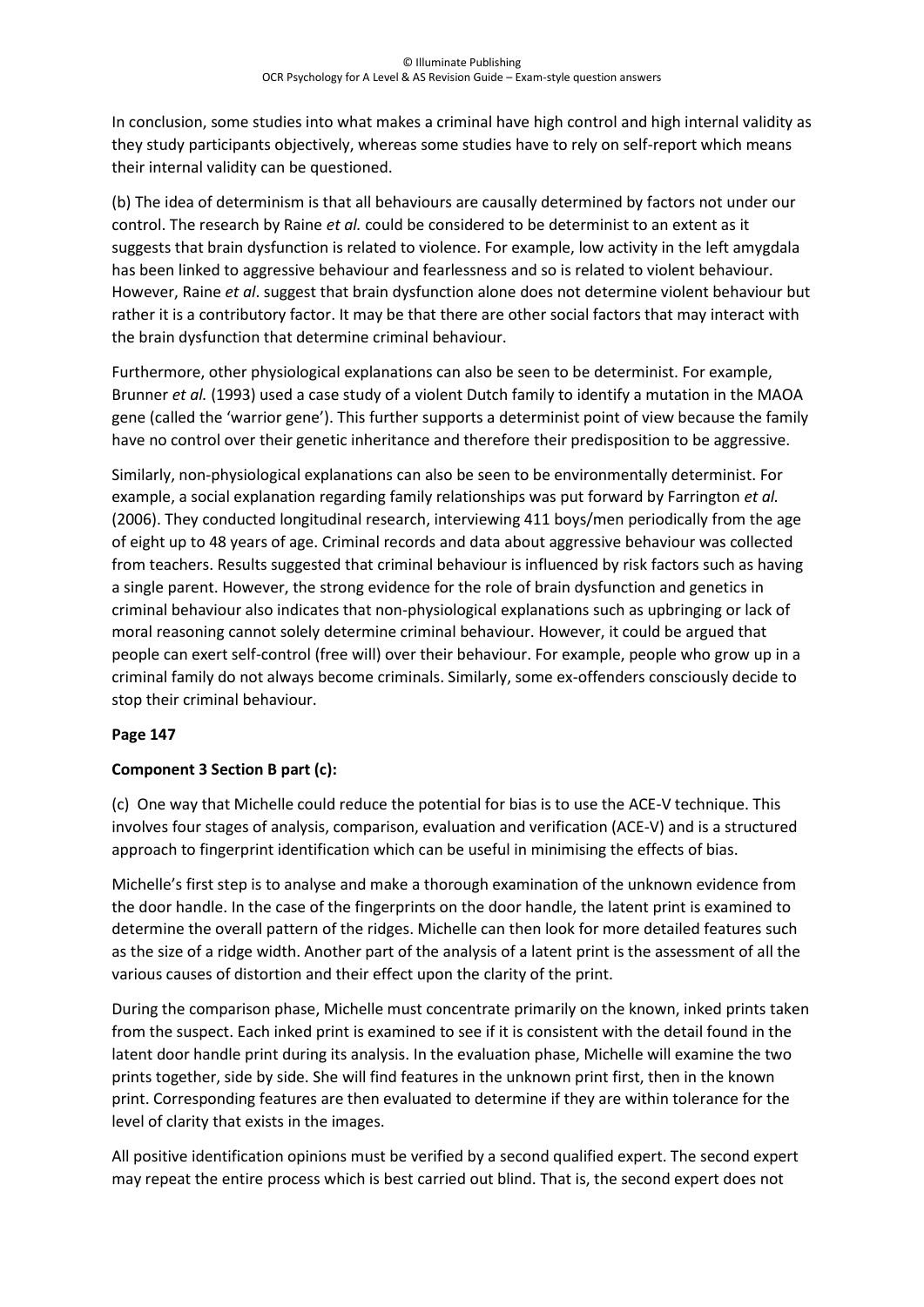know from the outset that Michelle has already made the positive identification regarding fingerprints from the drug-related crime.

(c) A criminal psychologist should recommend that Celine works in a linear rather than circular line of reasoning in order to prevent bias in the processing of forensic evidence. This means that the reasoning process works from the evidence to the suspect, rather than from the suspect to the evidence, thereby preventing confirmation bias. Linear sequential unmasking (LSU) is a technique that adopts this linear line of reasoning. A vital element of linear sequential unmasking is that Celine must first examine and document the trace evidence from the crime scene before being exposed to the known reference material such as a case report.

The process of LSU means that following the initial analysis of the trace evidence, the sequential unmasking approach ensures that other case information is presented as late as possible in the examination process and only when it is necessary. It is gradually unmasked to Celine in sequence of importance to the case. For example, Celine may make an initial analysis of a fingerprint. She may then be given a case report to read which provides her with details of the crime such as whether it involved violence, e.g. gun crime. Information may also be given about the complexity of the crime. The information should only be given to Celine in order to help her make an identification. In this way, it is less likely that Celine will be influenced by the case reports and more likely to make an objective identification.

#### **Page 149**

# **Component 3 Section B part (a):**

(a) Hall and Player tested the effect of context on fingerprint identification by fingerprint experts. The aims were to see if the written report of a crime affects a fingerprint expert's interpretation of a poor-quality mark. They also investigated whether fingerprint experts are emotionally affected by the circumstances of the case. An independent measures design was used with participants randomly assigned into an IV of low-emotional context or high-emotional context. The DVs were whether the mark was a match or not, whether or not they had referred to the crime scene examination report and if the information contained in the report had affected their analysis.

A volunteer sample of 70 fingerprint experts was used from the Metropolitan Police Fingerprint Bureau. The low-emotional context (LEC) group was given an examination report referring to an allegation of forgery. The high-emotional context (HEC) group was given an examination report referring to an allegation of murder. Experts were asked whether or not they had referred to the crime scene examination report and if the information had affected their analysis.

The results showed that 57 of the 70 participants had read the crime scene examination report, 30 of whom were in the HEC group. 52% of the HEC participants who had read the report felt that they were affected by the information given on the examination report, which is significantly higher than the 6% in the LEC scenario. This suggests that fingerprint experts believe they are open to the effects of cognitive bias. However, the final decisions made by the experts were very similar regardless of the emotional context. This suggests that bias can be reduced if experts are aware that bias exists and if they are trained to recognise possible occasions when bias may exist.

#### **Component 3 Section B part (b):**

(b) Research by Hall and Player has good external validity as it has real-world applications. For example, it shows that even if experts think that a serious crime-type has affected their analysis, the final outcome is not affected. Fingerprint experts are adept at dealing with fingerprint analysis in a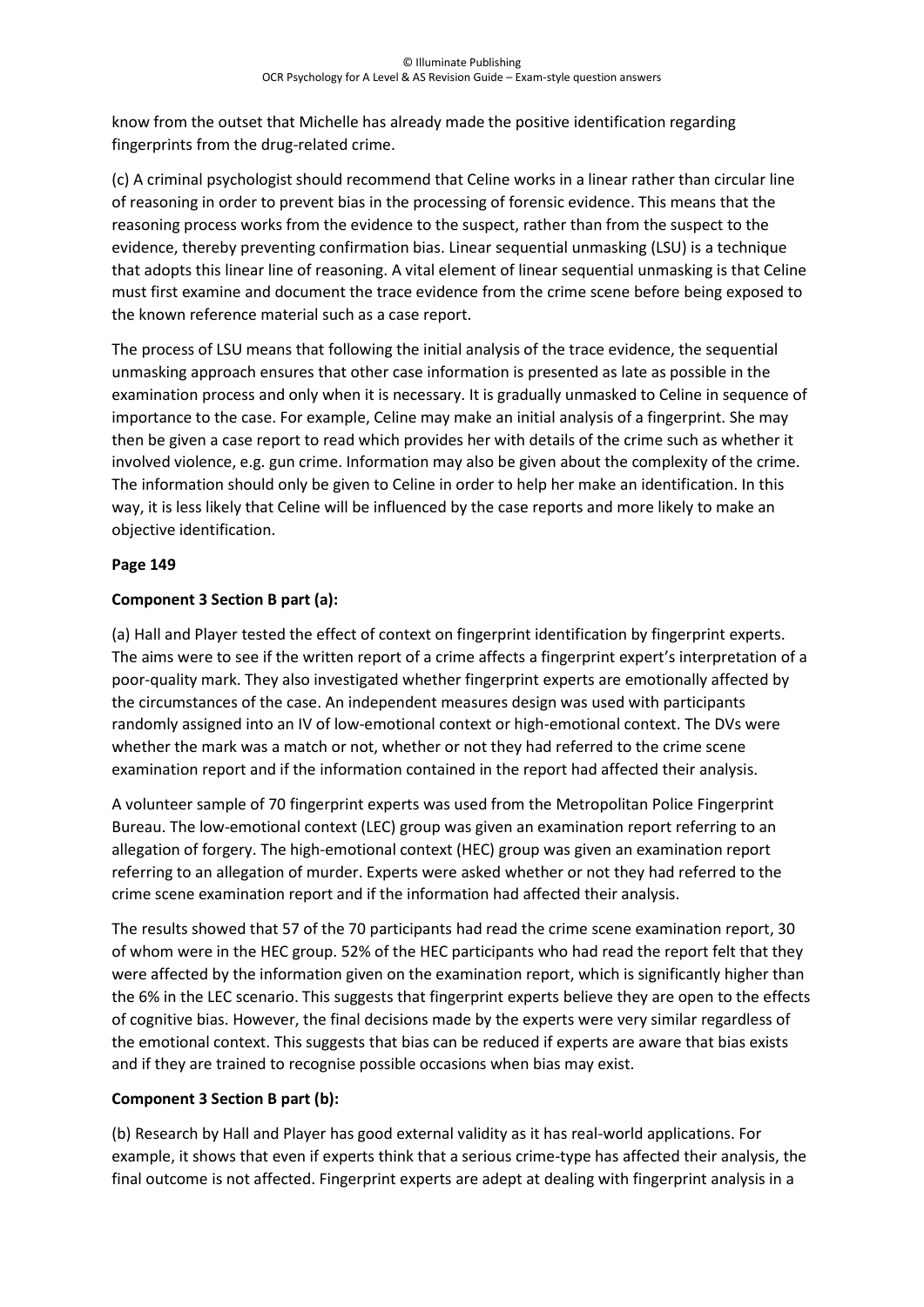non-emotional manner. This is useful as it indicates that fingerprint evidence in courts of law is likely to be valid. Additionally, the population validity of the research is high to an extent. It could be argued that Hall and Player's research has greater population validity than that of Dror *et al*. (2005), as it involved fingerprint experts and not untrained students. This increases the population validity of the research and means that the results are more generalisable to other fingerprint experts.

The research by Hall and Player is valid as it used standardised procedures with control over extraneous variables. For example, all participants were given the same forefinger impression that was used as the fingerprint for the research. Similarly, participants in each condition received the same contextual report (either murder or forgery). This suggests that the findings about the effects of cognitive bias are likely to be valid and can be generalised to the wider legal process.

Despite having standardised procedures and controls, Hall and Player's research can be seen to have high ecological validity. In order to create an environment that was as naturalistic as possible for the experts, they were all asked to participate in work time, and a typical fingerprint examination room within the New Scotland Yard Fingerprint Bureau was used for the experiment. The volunteers were asked to treat the experiment as they would a typical day. This means that the findings can be considered true to real life and have useful applications for police forces in training their experts to be aware of the effects of cognitive biases.

(b) The term 'social sensitivity' is used to describe research where there may be social consequences for the participants or the group of people represented by the research. The results from research into the collection and processing of forensic evidence, in particular fingerprint analysis, have very important real-life implications for suspects in criminal cases. For example, Charlton *et al.* (2010) used semi-structured interviews with 13 experienced fingerprint experts. They concluded that experts are influenced by psychological factors, e.g. job satisfaction and emotional rewards associated with catching criminals, emotions linked to making mistakes and finding identification matches. This means that erroneous conclusions can be made if the context and the motivation is strong enough.

Similarly, Hall and Player (2008) found that even if experts think that a serious crime-type, e.g. murder, has influenced their analysis, the final outcome is not affected. This suggests that experienced fingerprint experts are rarely affected by cognitive bias. This is reassuring for the public that any fingerprint or forensic evidence produced in courts is valid so that there is confidence in the judicial process. This means that further public money should be spent on training fingerprint experts so that their analysis is sufficiently reliable in courts of law and that any miscarriages of justice will be minimised.

Research can also be seen to be socially sensitive due to its ethics. Hall and Player's research can be seen to be ethically sound as the experts provided informed consent and there was little scope for psychological harm. The experts carried out the identifications as they would on a typical day at work and without any time pressure so it is unlikely that they were placed under any undue stress, though they might have been anxious if they felt they were being judged. It is possible that the highemotional context experts may have experienced some distress due to the murder scenario. However, this type of scenario would be unfortunately commonplace for a fingerprint expert and so the participants were not exposed to any more stress than they would be normally. As such there would be minimal ethical consequences beyond the research ensuring the research is socially sensitive.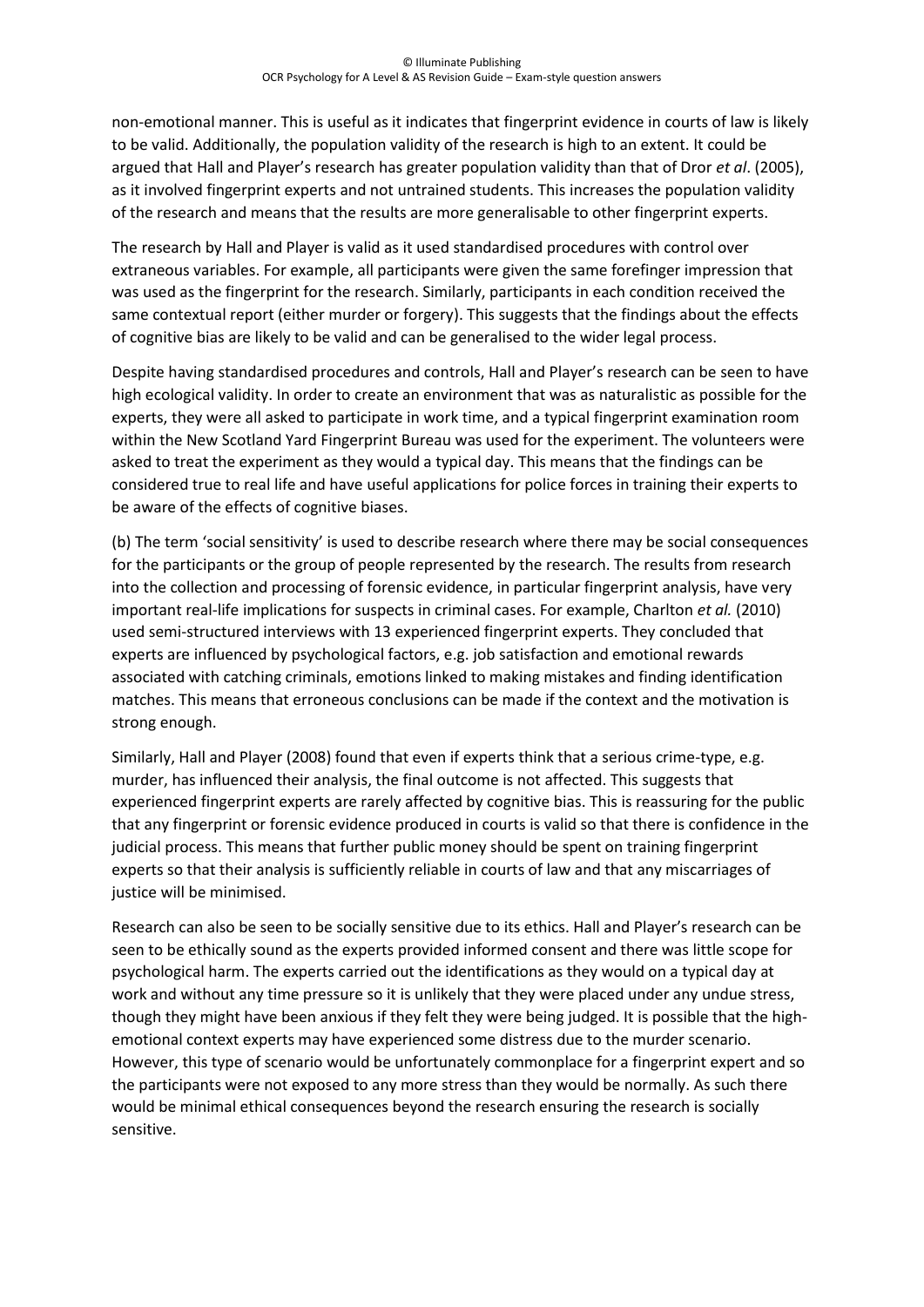#### **Page 151**

#### **Component 3 Section B part (c):**

(c) The police should use the PEACE Model in their interview with Bernice as it has been developed to produce reliable evidence to be used in court. Initially the police would plan and prepare the interview with Bernice by creating and recording a written interview plan, including characteristics of Bernice and practical arrangements for the interview. The second stage of the interview would be to engage and explain the process to Bernice (e.g. to explain that the interview will be recorded). Interviewers establish a rapport with witnesses to encourage conversation and, in this way, use of the principles of the cognitive interview will help to collect evidence from Bernice.

The next stage of the PEACE process is account, clarification and challenge. Here the police would use open-ended prompts to initiate Bernice's account of the crime, e.g. 'Tell me what happened'. Permitting Bernice to pause and reflect is important. The interviewer also clarifies and expands on Bernice's account of the cybercrimes to ensure everything is covered. Once the police have collected all their evidence, closure of the interview should be planned and the interviewer should announce the date and time before turning the recording equipment off. Finally, the police should evaluate how Bernice's account fits in with the rest of the investigation.

(c) Mirka could advise the police to use the principles of the Cognitive Interview. Memon and Higham reviewed the four components of the CI and found that it was effective in helping police to collect evidence from witnesses and suspects. The first principle the police could use is context reinstatement. This is where the interviewers help witnesses recreate the context of the crime scene, creating images of the original scene, e.g. location of objects in a room.

The second principle that can be used is for the police to encourage the witness or suspect to report everything. In this way, witnesses are encouraged to report any detail that they can remember regardless of how trivial. It is valuable to combine details from different witnesses to the same crime.

A further technique that is used, though less frequently, is to change perspective. Witnesses are encouraged to view the scene as others may have seen it, e.g. the victim (though this may confuse witnesses).

Finally, the police could ask witnesses and suspects to change the order of how they recall the events of the crime, e.g. starting halfway through a sequence of events and then working backwards. Using these techniques suggested by Mirka will help the police to maximise the evidence they collect from witnesses and suspects.

#### **Page 153**

#### **Component 3 Section B part (a):**

(a) Memon and Higham's research reviewed the use of the components of the Cognitive Interview. Firstly, the use of context reinstatement (CR). The witness mentally reconstructs the physical (external) and personal (internal) contexts which existed at the time of the crime. The interviewer can help witnesses recreate context by asking them to form an image or impression of the environmental aspects of the original scene (e.g. the location of objects in a room), to comment on their emotional reactions and feelings at the time (e.g. surprise, anger, etc.), and to describe any sounds, smells and physical conditions that were present (e.g. hot, humid, smoky, etc.). This is based on the concept of cue dependent memory.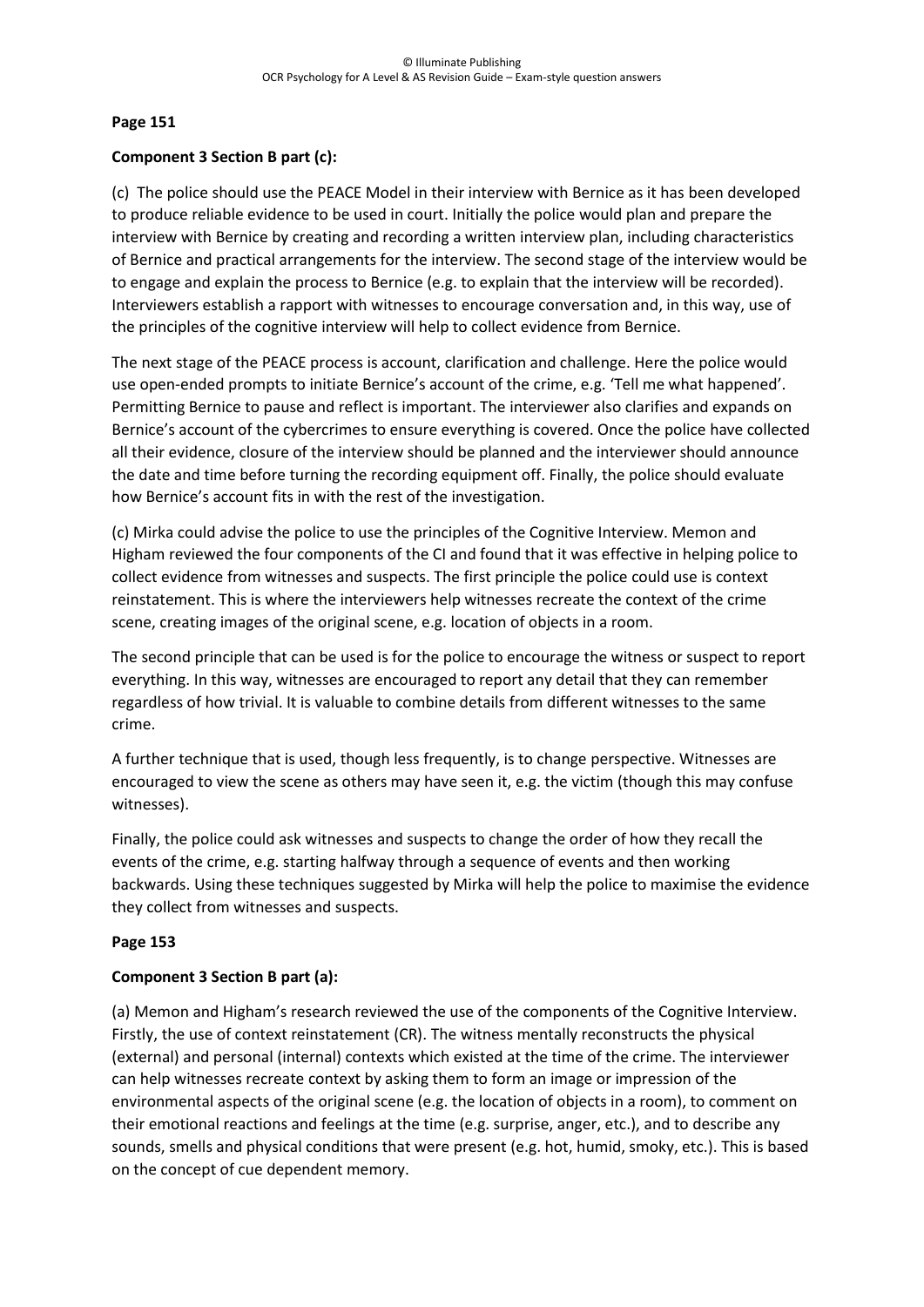The second component of the Cognitive Interview is to report everything (RE). It encourages witnesses to report all detail that they can remember regardless of how trivial it may appear. This aids the recall of additional information as witnesses are encouraged to report in full without screening out anything they consider to be irrelevant or for which they have only partial recall (Fisher and Geiselman 1992). This technique may provide information that helps combine details from different witnesses to the same crime.

The third component is to ask witnesses to recall from a changed perspective (CP). Witnesses are encouraged to view the scene as others who were also present may have seen it (e.g. other witnesses, the survivor/victim or the perpetrator). The aim is to use a number of pathways to increase the retrieval of detail from the witness about the crime. However, there have been concerns that it could lead to fabricated details and also confuse the witness.

The fourth component is to ask interviewees to recall using a changed order (CO). Witnesses are encouraged to recall events in different orders, for example starting halfway through a sequence of events and then working backwards or from the most memorable event. This technique can result in the recall of additional details and help police to collect evidence.

#### **Component 3 Section B part (b):**

(b) The research by Memon and Higham is very useful as it increases our understanding of the ways in which police interviewers can collect evidence from witnesses using the Cognitive Interview (CI). For example, the CI has been shown to increase the amount of information recalled. Memon and Higham's research recommended the use of context reinstatement (CR) where the witness mentally reconstructs the physical and personal contexts of the crime. The interviewer can help witnesses recreate context by asking them to form an image or impression of the environmental aspects of the original scene, e.g. the location of objects in a room. This is based on the concept of cue dependent memory and is useful to the police in collecting evidence. Not only is this useful to the police but it is also useful to the Crown Prosecution Service as it helps them put forward a more compelling case.

Additionally, Memon and Higham's critique shows how the CI can be used to help child witnesses retrieve information about crimes. This is particularly important as children can understandably find the experience of a police interview very stressful and any technique that will help children must be welcomed. In contrast it could be argued that the Reid Technique is less useful because it focuses on the aggressive interrogation of a suspect in order to obtain a confession. This means that the Reid Technique may lead to false confessions, which certainly doesn't facilitate justice and may result in wasting time and money. For this reason, the Reid Technique is not used in the UK, which reinforces the fact that it has limited usefulness.

The Memon and Higham review is also useful as it highlights that police interviewers should be given adequate training in CI techniques for them to be most effective. For example, they recommend a two-day training programme. However, the effectiveness of training programmes depends on their quality and this may be governed by the resources that can be allocated to the training.

(b) Determinism follows the argument that our behaviour is beyond our control and we have no choice in the way we behave. It could be argued that the retrieval of information from witnesses and suspects is determined by others. For example, Memon and Higham's research recommended the use of context reinstatement where the witness mentally reconstructs the physical and personal contexts of the crime. In this context it is the interviewer who can help witnesses recall information by asking them to form an image of the environmental aspects of the original scene, e.g. the location of objects in a room. Additionally, using techniques such as the Cognitive Interview results in a much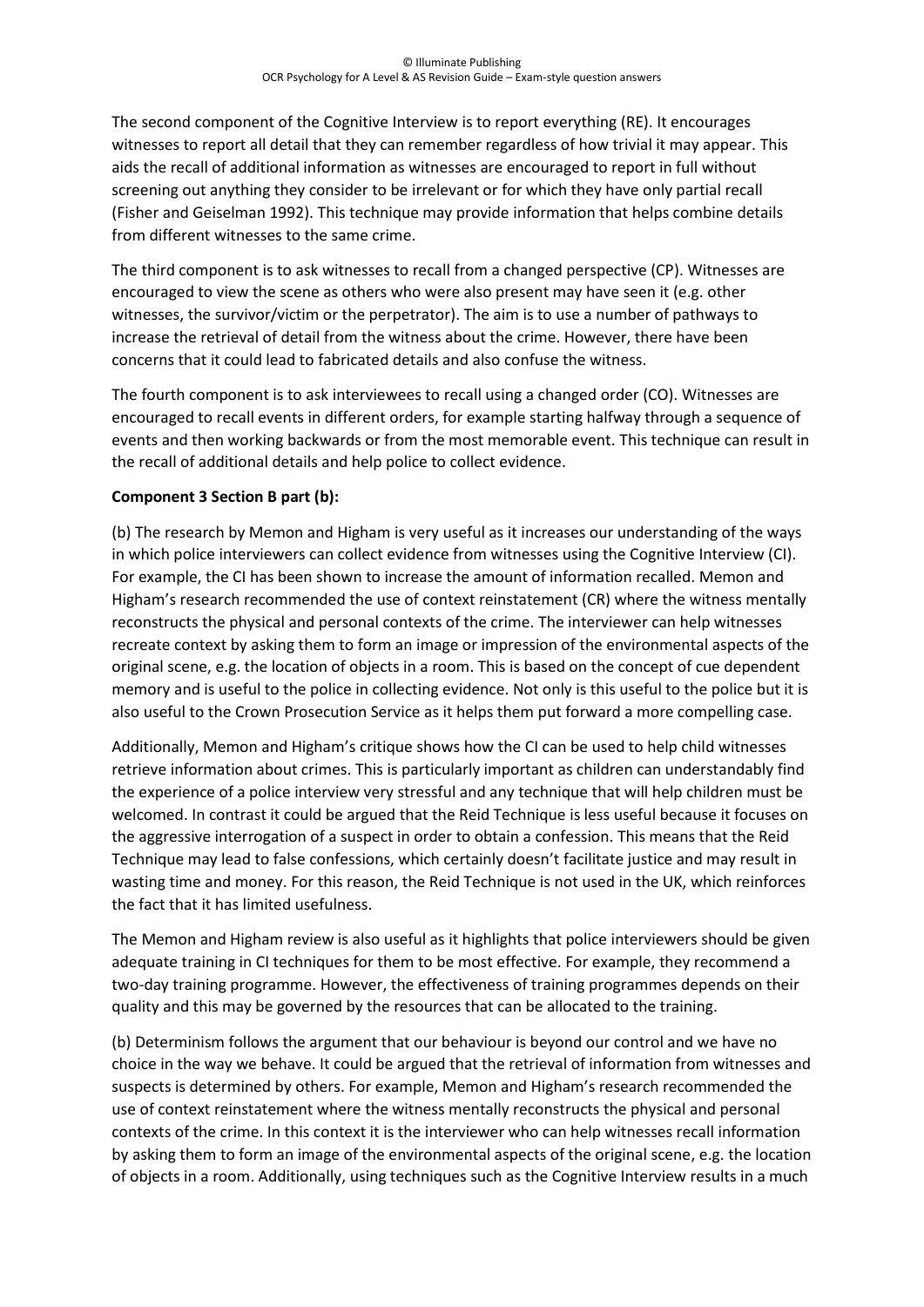higher level of information being collected. For example, Fisher *et al.* (1989) found that 63% more information was obtained by detectives trained in using the CI than those who were untrained. This would suggest that information recalled by a witness is determined by an effective CI.

Similarly, it could be argued that the Reid Technique is also determinist. The argument is supported by the coercive, interrogative nature of the Reid Technique being responsible for confessions from a suspect rather than a suspect deciding to confess out of free will. This may be more the case for vulnerable adults, e.g. those with learning difficulties, or for youths who are more likely to be influenced by these interrogative techniques. On the other hand, the CI instruction to report everything would suggest that there is an element of free will on behalf of the witness to report as much information as they wish about a crime. Indeed, any suspect has the right to remain silent and in such cases this choice demonstrates free will too.

#### **Page 155**

## **Component 3 Section B part (c):**

(c) A psychologist might suggest the use of expert witnesses to the Justice Secretary. Expert evidence can be used to interpret and present evidence in the case so that specialist information is clearly explained. For example, Elizabeth Loftus is frequently called upon to provide expert testimony when it comes to matters of memory or indeed a witness perhaps recalling false memories. Therefore, the use of expert witnesses provides an effective safeguard against jurors' over-reliance on witness confidence when assessing the evidence. The evidence that expert witnesses provide is independent, impartial and unbiased to assist a court in reaching its decision where there is a specialised area that needs explaining. This means that the jury should be better able to make an informed decision with less chance of it being overturned later on appeal. Expert witnesses must have detailed knowledge of their subject and the ability to communicate opinions clearly so that jurors can understand.

Evidence for using expert psychological witnesses comes from Cutler *et al*. (1989) who found expert psychological testimony improved juror sensitivity to eyewitness evidence, meaning jurors had improved knowledge of factors influencing memory. In this way, the Justice Secretary should be reassured that jury decision-making will be improved by the use of expert testimony.

(c) Nigel could use the strategy put forward by Pennington and Hastie (1992) who proposed that both prosecution and defence lawyers should present their evidence in chronological order to help juries in decision-making. In doing so, lawyers create a timeline and evidence is organised and presented in what is called 'story order'. As a defence lawyer, it is Nigel's job to allow jurors to develop a coherent story. Nigel should present his evidence so that the jurors can make sense of the trial information by making their own story based on their knowledge of the events given to them by Nigel at the trial. Once Nigel has presented his evidence and told his 'story of events', the judge sums up the evidence at the end of the trial and advises the jury on how to come to a verdict. The jurors then match the story portrayed by Nigel to the possible verdicts given to them by the judge. It is thought that those lawyers, like Nigel, who create clear timelines are more likely to be believed.

# **Page 157**

# **Component 3 Section B part (a):**

(a) The aim of Dixon *et al.*'s study was to test the hypothesis that a suspect with a 'Brummie' accent would receive a higher rating of guilt than a suspect with a standard accent. Also, whether ethnicity or type of crime would have an effect on the judgement. The study compared a Brummie-accented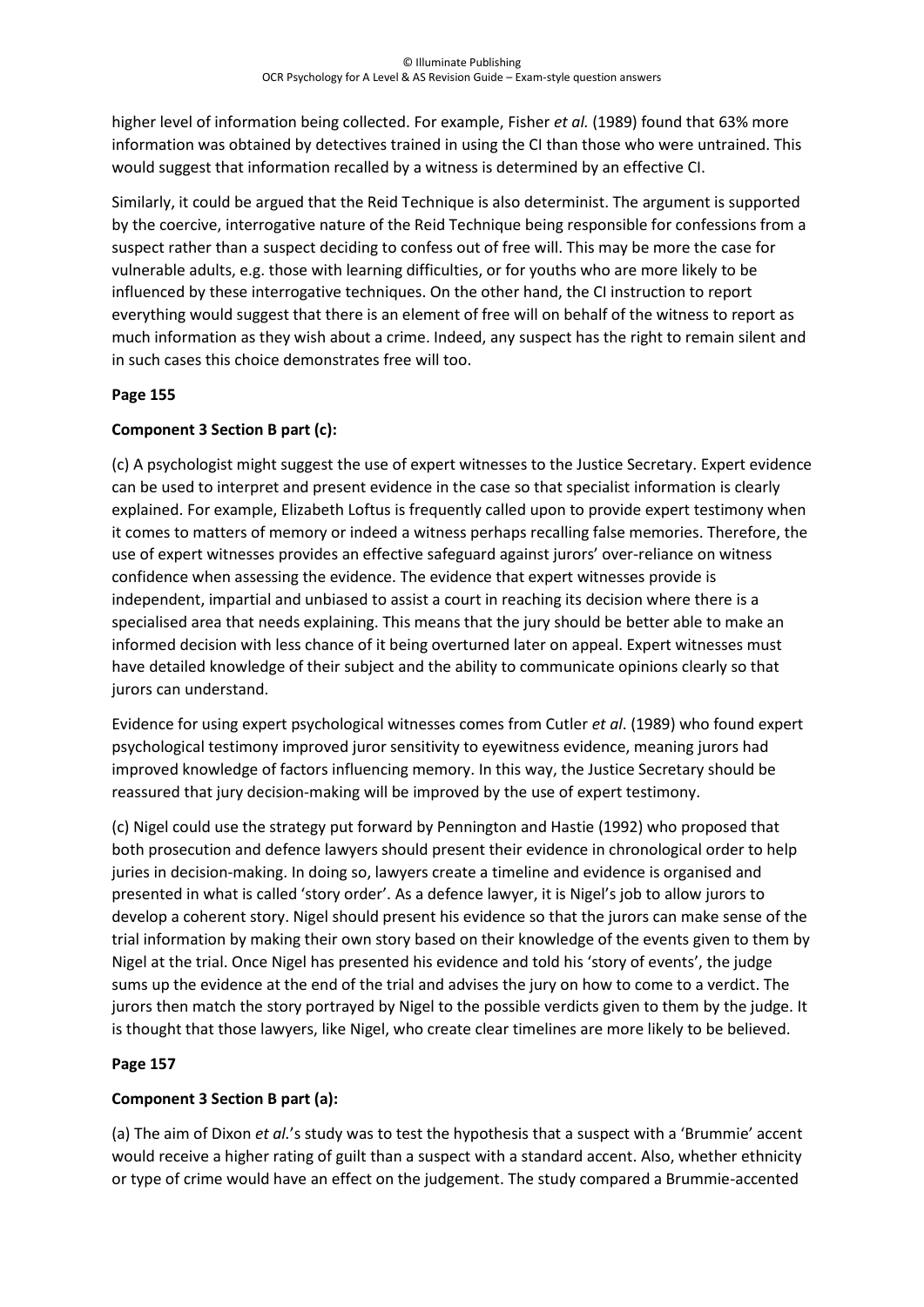suspect with a standard-accented suspect, and compared black and white suspects, as well as blueand white-collar crimes. The sample were 119 white undergraduates, excluding any participants who grew up in Birmingham. The participants listened to a two-minute tape recording based on an interview in Birmingham. The police officer had a standard accent. The suspect was in his 20s and was a code-switcher who could switch between a brummie and a standard accent. The suspect was described as black or white and was pleading his innocence of either a white-collar or a blue-collar crime.

The participants completed a 7-point Likert scale measuring guilt. The results showed that the suspect with the Brummie accent received a higher guilt rating than the suspect with the standard accent. In addition, the participant in the black, Brummie-accent, blue-collar crime condition received the highest guilt rating. This shows that suspects speaking with a Brummie accent are more likely to be perceived as guilty of an offence than standard English-speaking suspects. Suspects accused of a blue-collar crime who are black and speak with a Brummie accent are likely to be perceived as most guilty. Dixon *et al.* suggest this is because the accent indicates the speaker is working class and arouses the stereotype that this person is more likely to be a criminal. This research shows how the characteristics of a defendant can affect whether they are found guilty.

#### **Component 3 Section B part (b):**

(b) Ecological validity refers to the extent to which research tasks or the setting relates to real life. The ecological validity of research using mock trials (e.g. Penrod and Cutler) or mock interviews (e.g. Dixon *et al*.) can be questioned. Mock trials and videotaped interviews have to be used, otherwise the research would be unethical due to its social sensitivity. However, playing a tape recording of a police interview in which the ethnicity of the suspect is suggested does not represent what would happen in a real courtroom. Similarly, a videotaped trial does not have the same impact on jurors with regard to the responsibility of their role. It is difficult therefore to generalise the results from mock trials to how jurors are presented with evidence and make their decisions in real trials.

However, the methodologies used in these artificial environments assist the internal validity because a high level of control is possible. For example, when Dixon *et al.* tested the validity of the Brummie and standard English accents, more than 95% of people were able to identify the region of the Brummie accent. In addition, the accents were matched by judges who rated the accents to be a similar level of loudness.

On the other hand, there are problems with external validity as it is difficult to generalise the perceptions of Brummie accents to other accents of England such as Mancunian (Manchester), because people may not view them as being negative. Additionally, Dixon *et al.* only look at accents in England and it may be that other countries also do not view accents negatively, further reducing the external validity.

The population validity of the research is low. The sample used by Dixon *et al.* consisted of white psychology undergraduates and we might question the representative nature of this sample. For example, people other than students (such as hospital workers) may perceive accents differently because they are exposed to a greater variety of accents. This has real-life implications because juries are not solely made up of students and so this makes it difficult to generalise attributions of guilt due to accents from this sample.

(b) The research into psychology and the courtroom can be considered useful for judges and juries. This is because they need to be aware that physical attraction, accent, ethnicity and type of crime committed impact on jurors' perceptions of guilt. For example, Dixon *et al*. found that suspects with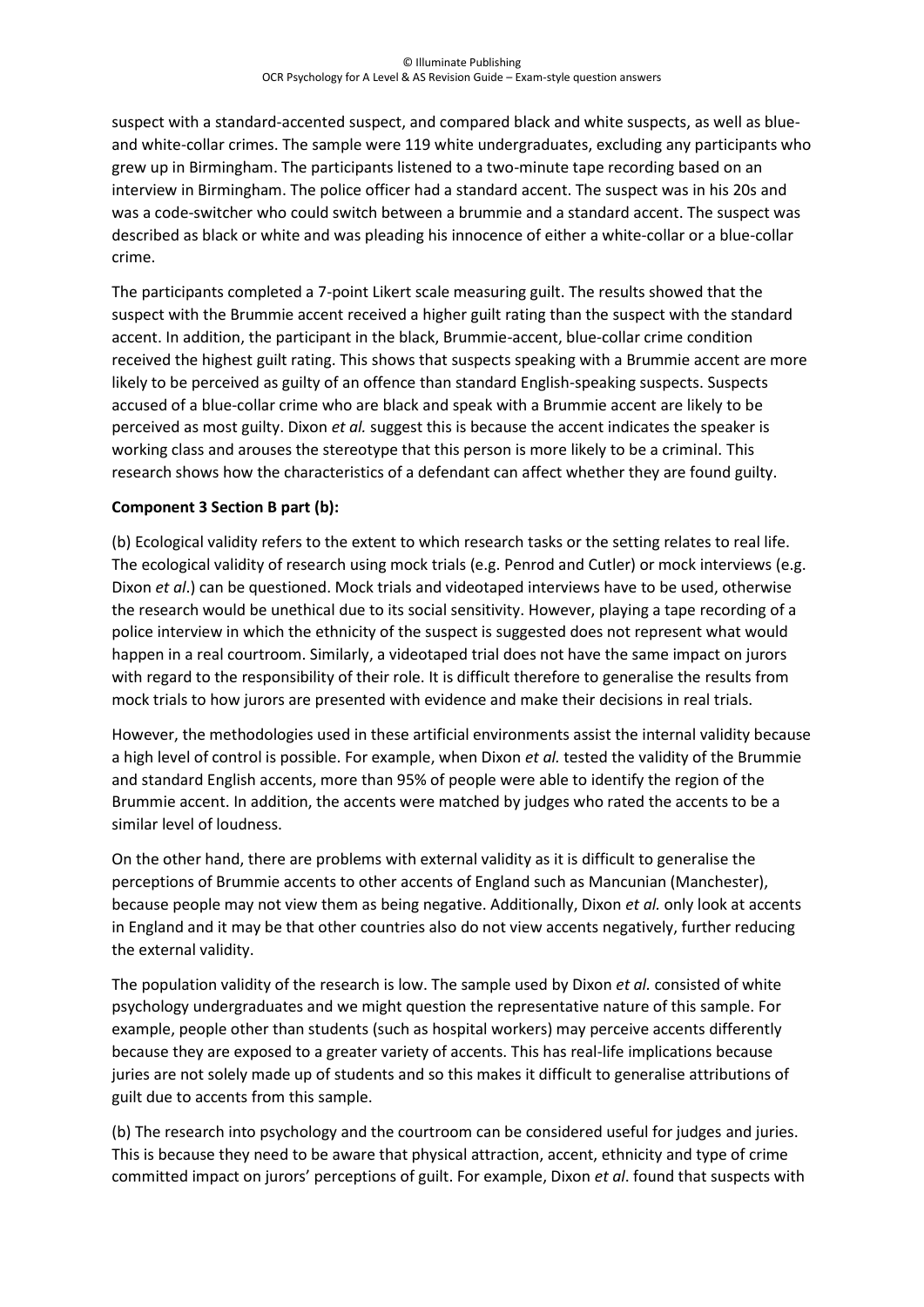a Brummie accent were more likely to be perceived as guilty than people with a standard English accent. Similarly, Castellow *et al*. (1990) found that when the defendant was rated as attractive, guilty verdicts were found 56% of the time, compared to 76% for an unattractive defendant. Therefore, judges and juries should be made aware of this so that they are not affected by these factors when making their decision. Moreover, this has consequences for defendants who may be falsely convicted based on faulty decision-making.

The results from Castellow *et al*. are also useful for lawyers, who should emphasise to their clients the importance of appearance and the way they speak in court if they wish to attempt to positively influence a jury. However, the research only looked at photographs of people and not real people, and also jurors are not asked to rate the attractiveness of defendants in real court cases. This reduces the usefulness of the research as it lacks ecological validity. Other research by Pennington and Hastie is also useful for lawyers as it provides them with a story order strategy to influence the decision-making of jurors to the benefit of their client. It also helps jurors to understand information at the trial.

Research into psychology and the courtroom is useful because psychologists can be called to court as expert witnesses to advise jurors about the results of their research – though it is not clear to what extent this actually can control people's inherent biases.

## **Page 159**

## **Component 3 Section B part (c):**

(c) Simon could adapt the strategy of Newman's defensible space. The first principle that Simon could adopt is to create territoriality. He could do this by creating zones within his shop that provide boundary markers, e.g. using aisles and displays. This provides Simon's shop with a sense of ownership. Also, by using signage and colours that identify the shop and its displays as belonging to the retail store, Simon will create a sense of territoriality.

The next thing Simon could do is to create natural surveillance by providing unobstructed views of areas where there are displays of trainers. He could also improve lighting in the store so there are spotlights focused on the trainers. This will provide shop staff with a clear view of any potential shoplifters and make them feel as if they are being watched.

Simon should make sure the store looks good with regular maintenance and improved appearance, which increases the perception that Simon's shop is well looked after. Additionally, by making sure the entryways to the shop are clearly visible from the road or mall improves surveillance. If Simon uses these strategies, he should hopefully be able to reduce the theft of trainers from his shop.

(c) Elizabeth could suggest that the police use a strategy called 'pulling levers'. This works as it increases the benefits of not being involved in crime and acts as a driver for crime prevention by reducing the opportunities for crime. The pulling levers deterrence framework involves selecting a particular crime problem, e.g. targeting street drug dealing and pulling together a law enforcement group to deal with it. This group might include police, probation services and community groups who are experienced in dealing with and preventing drug crime.

The police use their records and intelligence networks to identify key offenders in the drug rings and a law enforcement operation is directed at offenders by using any and all legal 'levers' to sanction those who commit serious drug crime. By identifying and removing the key offenders, the police reduce the opportunity for others to be drawn into drug crime. Additionally, the police communicate directly with offenders to let them know they are under scrutiny and how they can avoid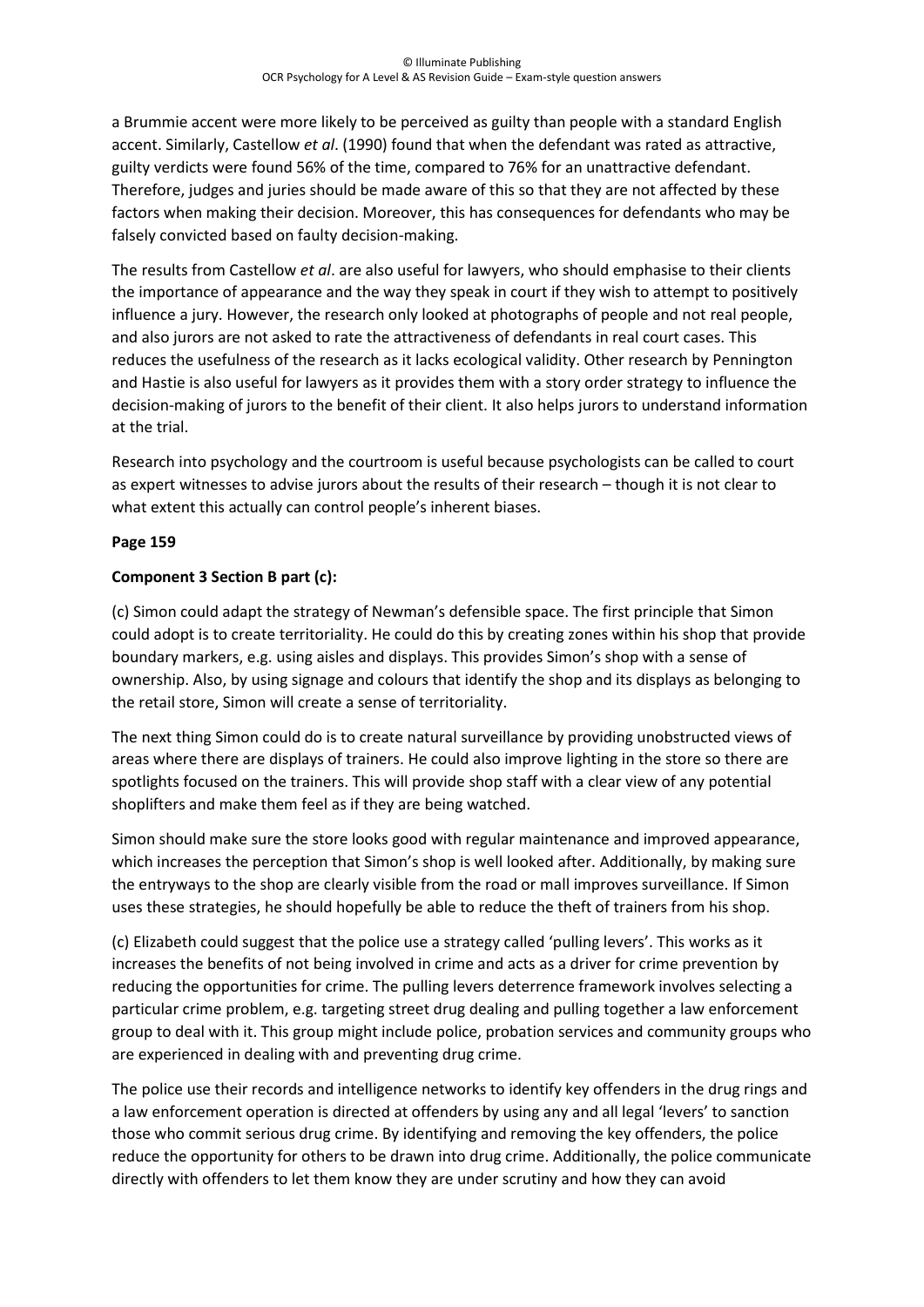enforcement action for being involved in drug crime. For example, offenders are directed to attend face-to-face meetings with law enforcement officials. In this way, criminals are deterred from committing future crime as they become aware that the costs outweigh the benefits.

#### **Page 161**

#### **Component 3 Section B part (a):**

(a) In their article, Wilson and Kelling outline how the police in Newark implemented the Safe and Clean Neighborhoods Program. This involved moving police out of patrol cars and onto the streets. As a result, residents felt more secure and believed that crime had been reduced, so took fewer steps to protect themselves from crime. They had a more favourable opinion of the police compared with people living elsewhere, and the officers walking beats had greater job satisfaction.

People are scared of violent attackers but the fear of being bothered by disorderly people (such as drunks) is often overlooked. The police should enforce the law and keep an eye on strangers, and make sure regulars observe the rules. Wilson and Kelling highlight what they called a 'broken windows' policy. When there is a neglected property, e.g. with broken windows, it is a fair target for disorder. This breakdown of community controls leads to crime. Because residents believe crime is on the rise, they keep off the streets and choose to move away from areas which then become vulnerable to criminal invasion.

The role of the police changed from maintaining order to one of detecting and apprehending criminals. The key to the police maintaining order is to employ their resources effectively. To do this, they need to identify neighbourhoods at the tipping point where public order is deteriorating, and deal with (would-be) offenders to prevent crime escalating. This can involve using a zero-tolerance policy. Wilson and Kelling suggest the use of private security guards or off-duty police officers to patrol properties. They conclude that, as well as high-crime areas, policing should also focus on the value of maintaining intact communities without broken windows.

#### **Component 3 Section B part (b):**

(b) The situational explanation of crime shows how the environment affects criminal behaviour rather than any individual, dispositional explanation. Research into crime prevention supports the situational explanation as we are explaining why people commit crime from the point of view of the neighbourhoods in which they live. For example, Wilson and Kelling use their observations from accompanying foot-patrol officers to show that features of neighbourhoods, such as run-down areas with 'broken windows', influence crime rates. Areas with a high number of derelict buildings further attract crime and residents move away as the area becomes undesirable. Lack of community care also leads to breakdown of community controls and this makes areas vulnerable to crime. This would suggest that the zero-tolerance policing introduced by the New York Police Department achieved success because of its situational approach to crime prevention.

Further research that supports a situational explanation is Newman's idea of defensible space. Territoriality creates zones where residents have a sense of ownership. This can be achieved by providing boundary markers such as fences and changes in paving that indicate zones of territory and privacy. Additionally, the milieu or surroundings involve making the most of a property's location close to heavily used communal areas. The use of entryways that are visible from the road helps improve surveillance and allows tenants to identify strangers more easily. This clearly supports the idea that crime prevention has a situational explanation.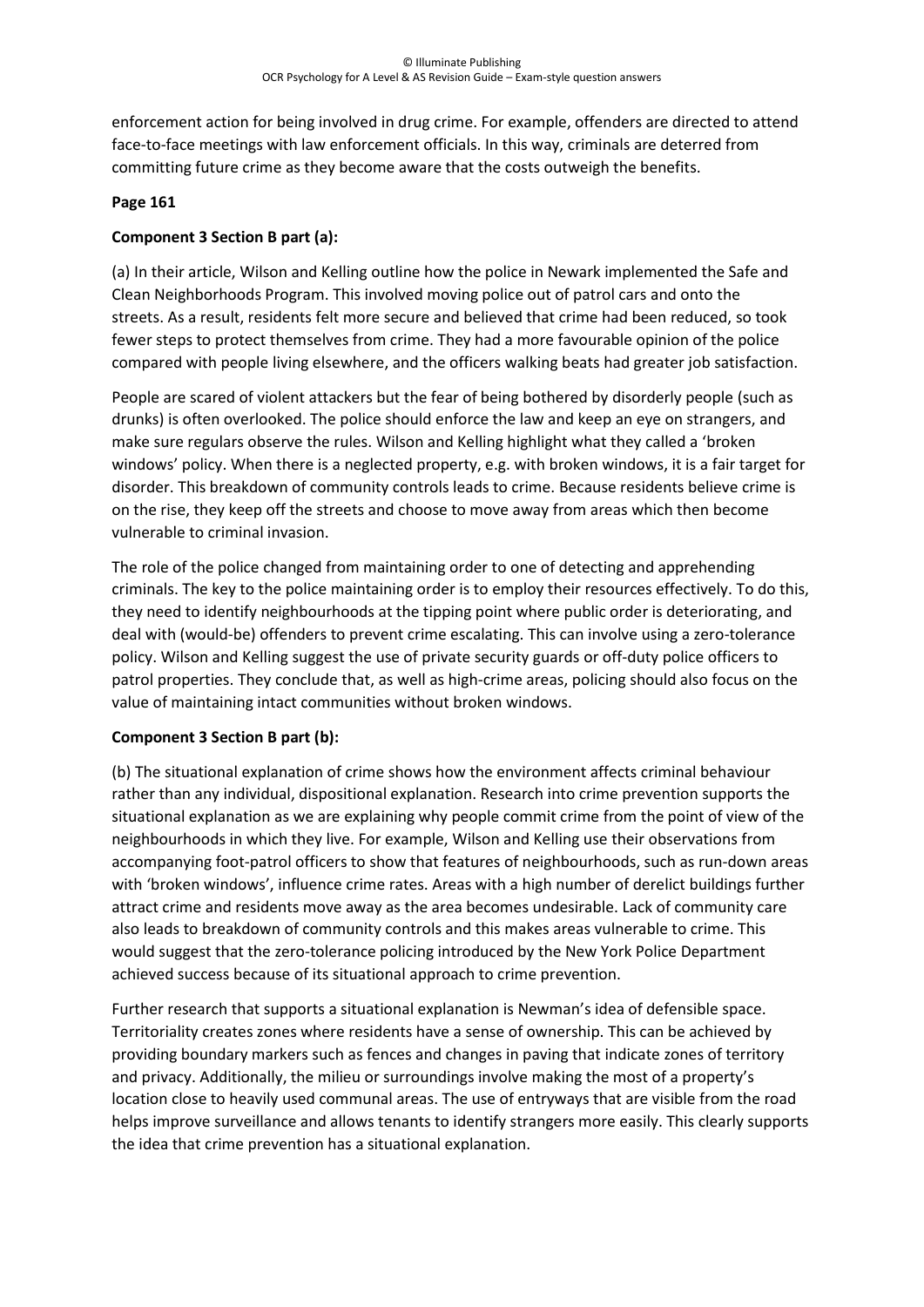On the other hand, it may be that there is an individual explanation for how crime can be prevented. For example, it may be that residents of Newark exerted an element of self-restraint in committing crime and this led to the reduction in crime in the neighbourhoods. This is supported by falling crime rates during the early 1990s due to a reduction in people using crack cocaine.

(b) Research into crime prevention can be regarded as useful because of the social benefits it brings to neighbourhoods. For example, Newman (1973) argued that where neighbourhoods and residential areas have little or no defensible space, residents will be less satisfied with their neighbourhood, and there will be more crime and fear of crime than in residential areas where architectural design creates more space. By setting out to create defensible space in housing projects, Newman suggests that crime prevention can occur simply through architectural design.

Similarly, the article by Wilson and Kelling is useful because it highlights the important role the police have in crime reduction. For example, the people of Newark clearly believed the police were the key to maintaining order and therefore central to crime prevention. They did this by moving police out of patrol cars and onto the beat. This meant that, although crime rates did not fall, the residents of Newark felt safer and the police had greater job satisfaction. Wilson and Kelling report how the police should enforce the law and keep an eye on strangers, whilst making sure that regulars observe the rules. Wilson and Kelling highlight what they called a 'broken windows' policy. Moreover, the article by Wilson and Kelling is useful because it highlights the need for a changing role for police and how they should target communities at a tipping point so that community controls are maintained.

The article by Wilson and Kelling was used as support for zero-tolerance policing. A zero-tolerance policing strategy involves relentless order maintenance and aggressive law enforcement. This was employed in New York and other American cities throughout the 1990s and it can be argued was responsible for a reduction in violent crime. On the other hand, the anecdotal evidence from Kelling lacks validity and therefore his observations should be applied cautiously – though they are supported by the crime statistics that between 1990 and 2009, the murder rate reduced by 82 percent in New York.

## **Page 163**

## **Component 3 Section B part (c):**

(c) Cognitive behaviour therapy programmes such as JETS (Juvenile Estate Thinking Skills) are a powerful means of changing behaviour patterns in young offenders. JETS is based on Ellis's ABC model of irrational beliefs where A is the activating event (e.g. situations that led to the crime), B is the negative beliefs attached to the crime, C is the negative consequences that happen as a result of negative beliefs. Sara could introduce a JETS programme into a young offender institution, and this would involve 25 sessions of two-and-a-half hours.

Firstly, Sara would work with the young offenders completing exercises in a workbook, followed by a group session that focuses on support in the community. JETS focuses on the offenders' families and the Young Offending Team that attempts to reduce youth recidivism. JETS reduces reoffending in the short and long term for 14- to 17-year-old offenders. It can also be tailored to the specific needs of each offender. Research using JETS shows positive results in terms of recidivism after 12 months. Therefore, JETS would be a suitable strategy for Sara to introduce into a young offender institution.

(c) One way that Aleema could reduce Ellie's risk of reoffending is to use the idea of restorative justice (RJ). RJ is a process which will help Ellie and Aleema work together to deal with past offences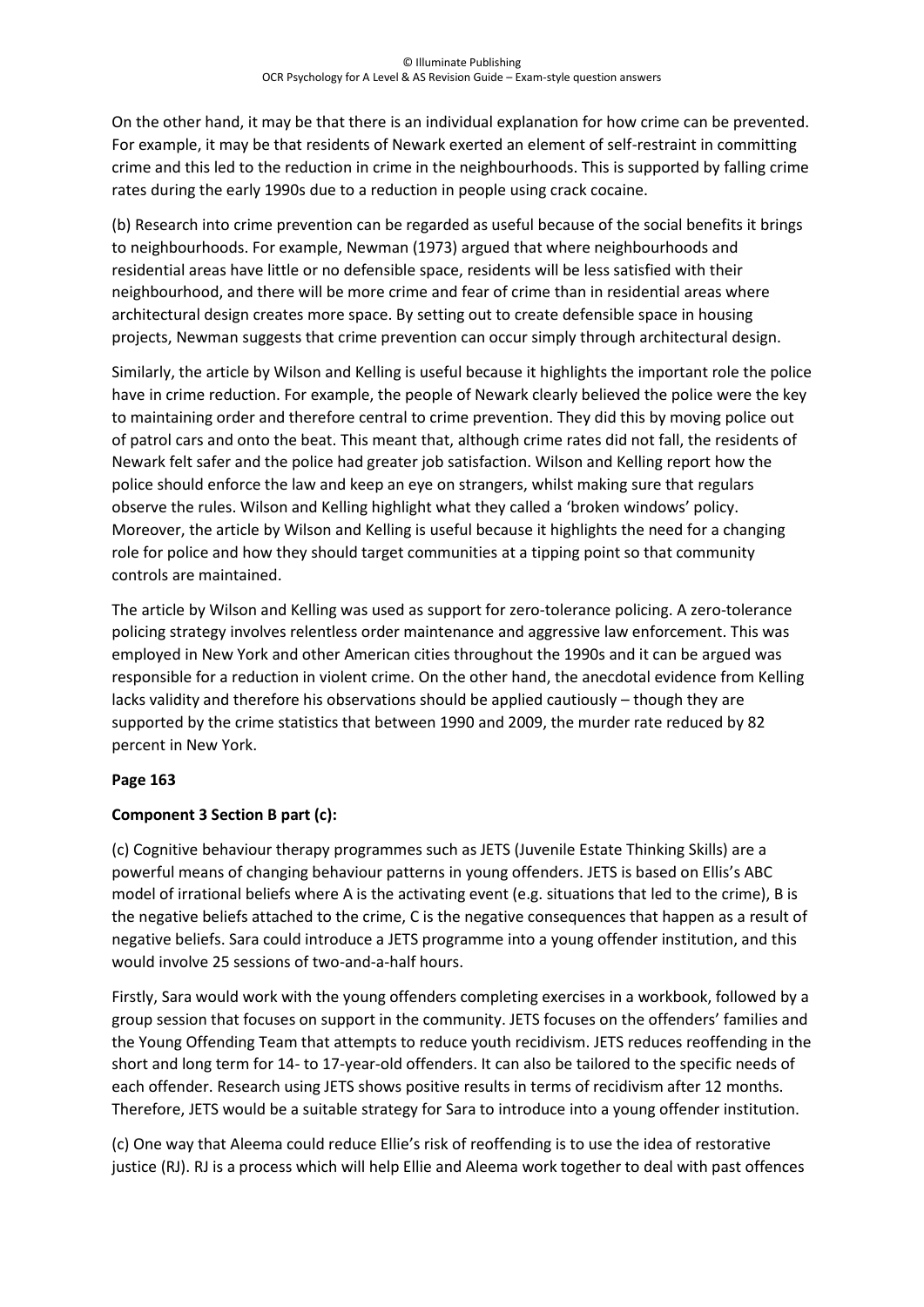and their implications for the future. RJ would involve Aleema making herself familiar with each of the six principles and how she might apply them in her day-to-day work with Ellie. During the restoration stage, Aleema should aim to ensure that the harm that has been caused is repaired. It is essential that Ellie comes to a restorative intervention of her own free will. Aleema must be neutral so that neither Ellie nor the crime survivor feels disadvantaged or discriminated against during the RJ process.

Aleema should be appropriately trained to carry out risk assessments to ensure the safety of all parties. The process must be done with the consent of all parties and where it is safe to do so. And finally, it is important that Aleema shows respect towards both parties and indeed both parties are respectful of each other. RJ is often a highly emotional process that needs to be administered by Aleema in a neutral and measured fashion. By using RJ, Aleema can work with Ellie to ensure that she does not return to prison.

## **Page 165**

# **Component 3 Section B part (a):**

(a) The aim of Haney *et al*.'s study was to create a 'mock' prison which was a functional representation of a real prison. Participants were allocated to the role of prisoner or guard. All were college students, largely middle-class and strangers to each other. Guards and prisoners were issued with uniforms in order to promote feelings of anonymity. On arrival at the mock prison, prisoners were stripped naked, sprayed with delousing fluid and made to stand naked in the yard. The guards only referred to the prisoners by number, to further dehumanise them.

They found that the guards and prisoners showed increasingly negative feelings towards each other and towards themselves as the study went on. Prisoners expressed more intentions to harm others. Guards were prevented from using physical abuse but often expressed aggression using verbal affronts. When the experiment ended, the guards seemed distressed at the suffering of the prisoners; five prisoners had to be released early because of extreme emotional depression, crying, rage and acute anxiety. Some guards were fair and relatively passive, whereas others went far beyond the rules to engage in creative cruelty and harassment – for example, making prisoners clean toilets with their bare hands.

Haney *et al*. concluded that being confined within a prison environment can have great, negative effects on the feelings of both guards and prisoners. Prison guards can develop a pathology of power where they gradually begin to misuse the power they are given. Prisoners also develop pathological prisoner syndrome in response to the guards' behaviour. This research showed that ordinary individuals can play roles they are given to extremes and that there are individual differences in the way people cope with new experiences. Additionally, the study also demonstrates that prison is a stressful place.

## **Component 3 Section B part (b):**

(b) Haney *et al.'*s. study has been criticised for low ecological validity because, for practical and ethical reasons, the simulated prison could not be completely realistic. For example, there were many unpleasant parts of prison life that were absent, such as racism and threats to life. This suggests that the study does not provide a meaningful comparison to real prison environments.

On the other hand, there is considerable evidence that the participants did react to the situation as though it was real. For example, 90% of the prisoners' private conversations (as monitored by the researchers) were about conditions in the prison, and only 10% of the time were their conversations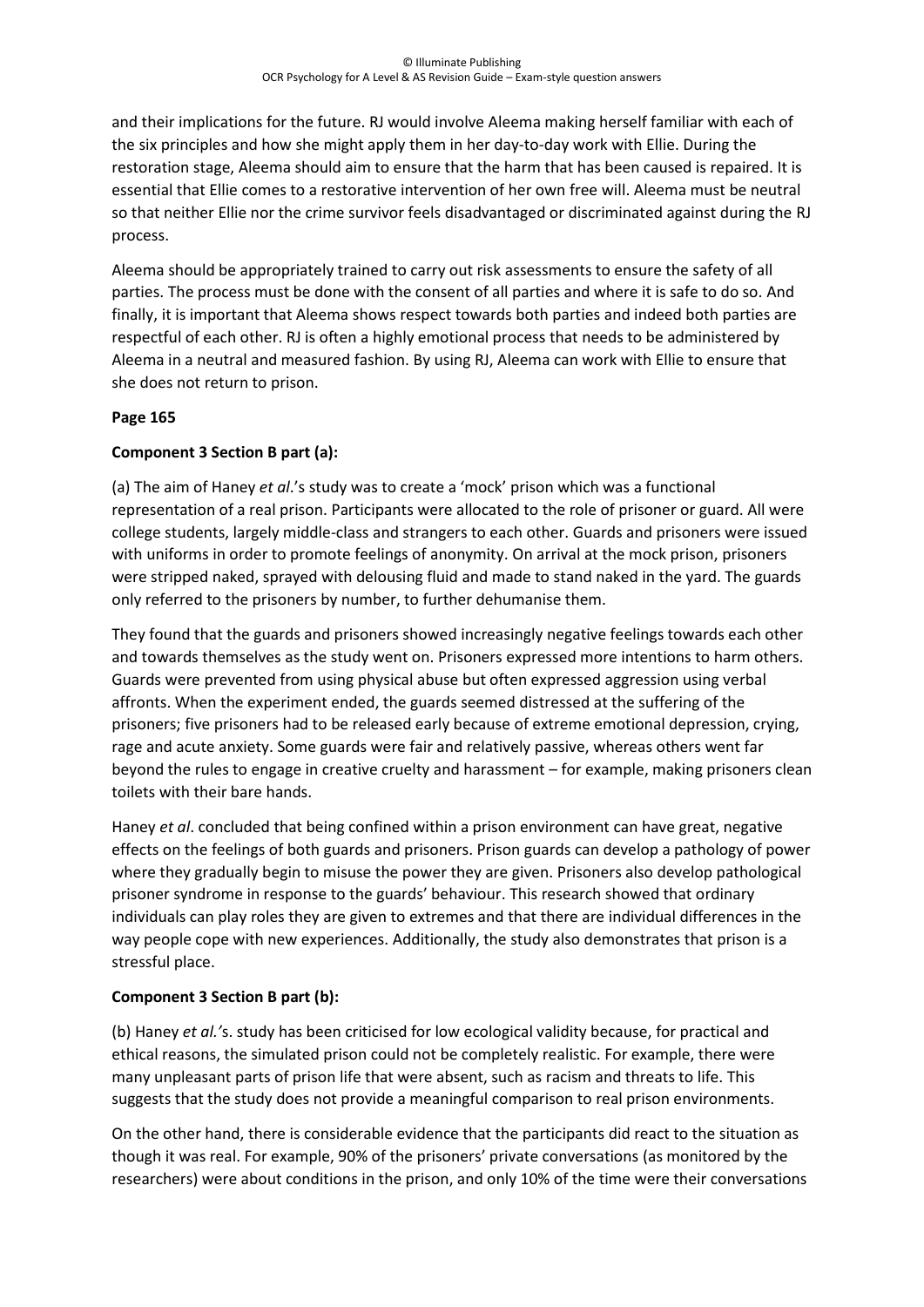about life outside the prison. This suggests that the study did sufficiently represent imprisonment and had high ecological validity.

Further criticism of the ecological validity of the study concerns the fact that neither prisoners nor guards were acting on the basis of their real morals. They were acting a 'part' which may have been derived from how they imagined prisoners and guards should behave. If they were actual prisoners or guards, they might have behaved quite differently.

Furthermore, the research can be seen to be low in population validity. Both the guards and the prisoners were college students and not real criminals or prison guards. It could be argued that it is difficult to generalise the findings regarding the effects of imprisonment to real prisoners who may have spent years in prison previously and may be less affected by the conditions in prison. For example, they may find the prison conditions less stressful. Moreover, they may be used to the dehumanisation and power displayed by the guards. Therefore, the external validity of the research can be questioned.

(b) Ethnocentrism means evaluating other cultures according to preconceptions originating in the standards and customs of one's own culture. Using prison as an effective punishment can be viewed as an individualist response to criminal behaviour. For example, psychologists believe that punishment serves to reduce crime rates either by acting as a deterrent or by having a reforming effect. However, some cultures view imprisonment as a less effective means of punishment and may focus on delivering programmes aimed at reforming offender behaviour rather than punishing it. For example, countries such as Sweden, Japan and India have fewer prisoners in the population compared to England and Wales and the US.

The research by Haney *et al*. may be considered ethnocentric as it follows the principle that imprisonment is the most effective way to punish offenders. On arrival at the mock prison, the prisoners were stripped naked and the guards only referred to the prisoners by number. This type of dehumanising behaviour may not be present in other cultures and so can be seen as ethnocentric. Similarly, the conditions in which the prisoners were kept are only reflective of prisons in the US. It may be that prisoners in other cultures have more (or indeed less) room or different accommodation arrangements from those in the mock prison at Stanford. This further highlights the ethnocentric nature of the results.

The nature of imprisonment in an individualist culture led to very specific responses by both guards and prisoners. For example, extreme emotional depression, crying, rage and acute anxiety in the prisoners. Cultures where imprisonment is less dehumanising, or where guards do not exert pathological power, may present less extreme effects of imprisonment.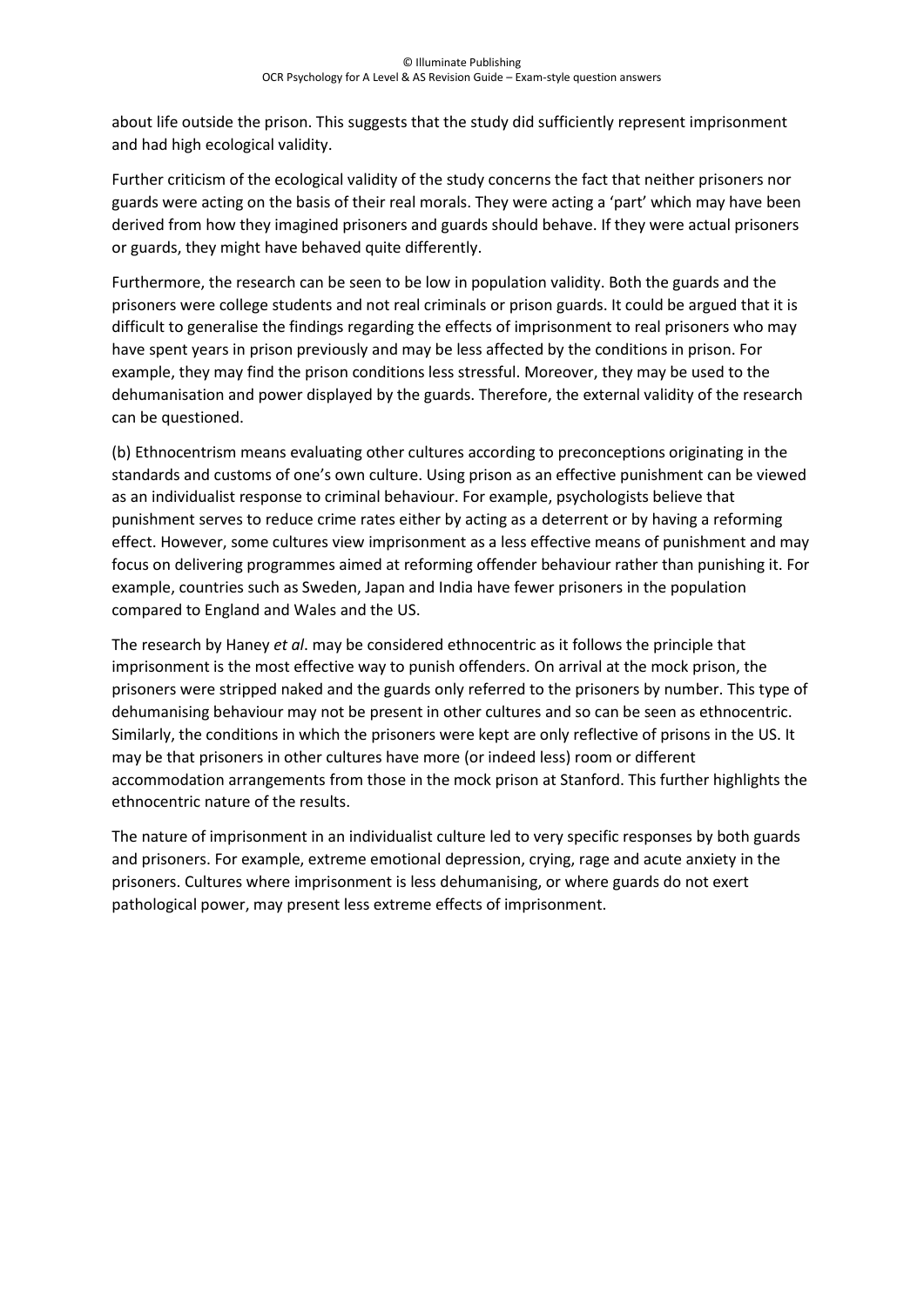## **Component 3 Chapter 4 Environmental psychology**

#### **Page 167**

## **Component 3 Section B part (c):**

(c) A psychologist might suggest mindfulness to Mirka as a strategy to reduce her stress levels due to traffic noise. This would focus Mirka on the present situation rather than thinking of the past where she used to live, the future or where other people live. Mindfulness would involve Mirka concentrating on her own breathing and feelings at a particular moment and not letting external distractions, such as traffic noise from the road, interfere. Mirka could attend local mindfulness classes that are usually taught in an eight-week programme. These classes may involve group sessions of two to three hours a week.

Mirka would be encouraged to practise meditation and awareness techniques between her classes, so she can then easily use the breathing and relaxation techniques when a real stressor, e.g. traffic noise, occurs. Mirka would be told to practise mindfulness whenever she felt stressed and use it to effectively block out the traffic noise. After a while, the mindfulness activities would become second nature and Mirka could use them whenever the noise from the road becomes too loud. This would mean that Mirka would no longer notice the traffic noise or it would not cause her the level of stress that it does currently as she would have a strategy to deal with it.

(c) The psychologist might suggest stress inoculation therapy (SIT) to the residents to enable them to cope with the increased aircraft noise. SIT is a form of cognitive behaviour therapy (CBT). SIT would involve changing the thought processes of the residents so that they no longer perceive the aircraft noise as stressful. SIT has three main phases that the residents would be taught. In the conceptualisation phase, the aim is for the residents to understand that stressors (e.g. aircraft noise) are challenges that can be overcome. It allows them to recognise that the problems created by the airport can be successfully managed.

The next phase is the skills acquisition and rehearsal phase, in which the local residents would learn skills needed to cope with stress, tailored to their specific needs. An example is relaxation, which could be carried out whenever the aircraft noise is too loud. The final stage is the real-life application and follow-through phase. Here, therapists create opportunities for the residents to try out their skills in a safe environment, e.g. role play where the residents imagine the aircraft coming in to land, with the associated noise. The skills can then be gradually transferred to everyday life at home with the aircraft noise. This means the residents can practise SIT in their own homes to help them cope with the increased aircraft noise.

#### **Page 169**

#### **Component 3 Section B part (a):**

(a) Black *et al.* carried out research on two groups of residents in Sydney, Australia: one group living close to the airport and affected by aircraft noise; and a control group not living close and not exposed to aircraft noise. They gave the participants a questionnaire, which measured seven factors such as health-related quality of life (HRQoL), hypertension condition, noise stress and noise sensitivity.

They found that those living closest to the airport rated their physical and mental health lower than the control group. The noise-exposure group also reported higher levels of stress and hypertension. Participants chronically exposed to high aircraft noise levels were 2.61 times more likely to report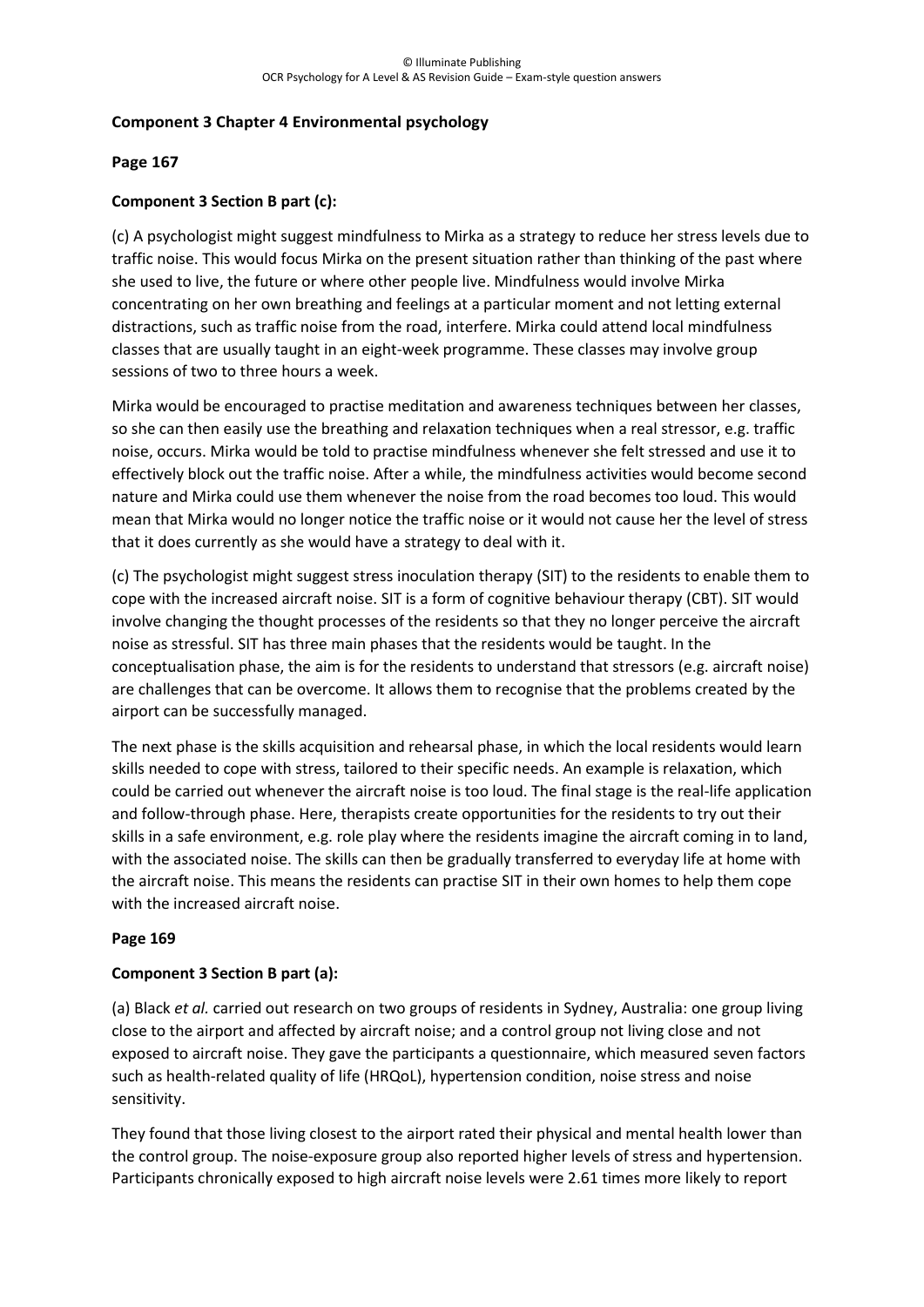chronic noise stress. Chronic noise stress participants were 2.74 times more likely to report hypertension compared to those without chronic noise stress.

The research by Black *et al* showed the negative impact and health implications of environmental stressors such as aircraft noise. Environmental stressors influence biological responses which cause illness. It is clear there are negative health effects from exposure to aircraft noise. Individuals who are exposed long-term to high levels of aircraft noise are more likely to report stress and hypertension compared to those not exposed. This demonstrates the physical effects of stress. These individuals are also more annoyed by aircraft noise than individuals who do not live in such areas. Noise exposure reduced their levels of mental health suggesting that there were also psychological effects on health. Therefore, practical noise management possibilities should be considered to improve resident well-being in areas exposed to aircraft noise, but this may prove difficult.

# **Component 3 Section B part (b):**

(b) Determinism is the concept that all human behaviour results from either internal or external causes that are not under our conscious control or free will. With this philosophy, our behaviour is the result of a chain of consequences. Stress arises when individuals cannot adequately cope with the demands made on them. As the stress response is biological, it is an example of biological determinism.

Cannon (1932) suggests a fight-or-flight model for stressful situations. This short-term response is controlled by the SAM system which is an inevitable reaction to a short-term stressor. The SAM system is where a stressor is perceived which then links to the sympathetic nervous system becoming aroused. Adrenaline is released from the adrenal medulla which causes increased heart rate and blood pressure leading to an instantaneous response. Short-term stress links to cardiovascular problems because sympathetic arousal leads to high blood pressure. Long-term stress can have immunosuppressive effects, making us more susceptible to illnesses, e.g. colds. Additionally, it is unlikely that people would choose to experience stress or related ill-health, so the role of free will seems irrelevant.

The research by Black *et al*. could be seen as determinist as it showed the negative impacts and health implications of environmental stressors such as aircraft noise. This is an example of environmental determinism where people have no control over the environment in which they live and the stress that it causes them. For example, Black *et al*. found that those living closest to the airport rated their physical and mental health lower. They also reported higher levels of stress and hypertension than those living further away from the airport. This would suggest that the airport determined the stress levels experienced by the residents.

However, individuals do have free will to choose how they deal with stress and can make positive steps to reduce the amount of stress in their lives. For example, people could choose to move away from environments with high levels of noise pollution, e.g. airports, if they found it stressful. However, things are rarely that simple as the ability to move away can be constrained by financial and practical considerations.

Overall, it can be considered that research into stressors in the environment is determinist as the stress response is biological and people are unable to choose *not* to respond. However, they can make active decisions about how to manage and minimise environmental stress, so free will is a factor too.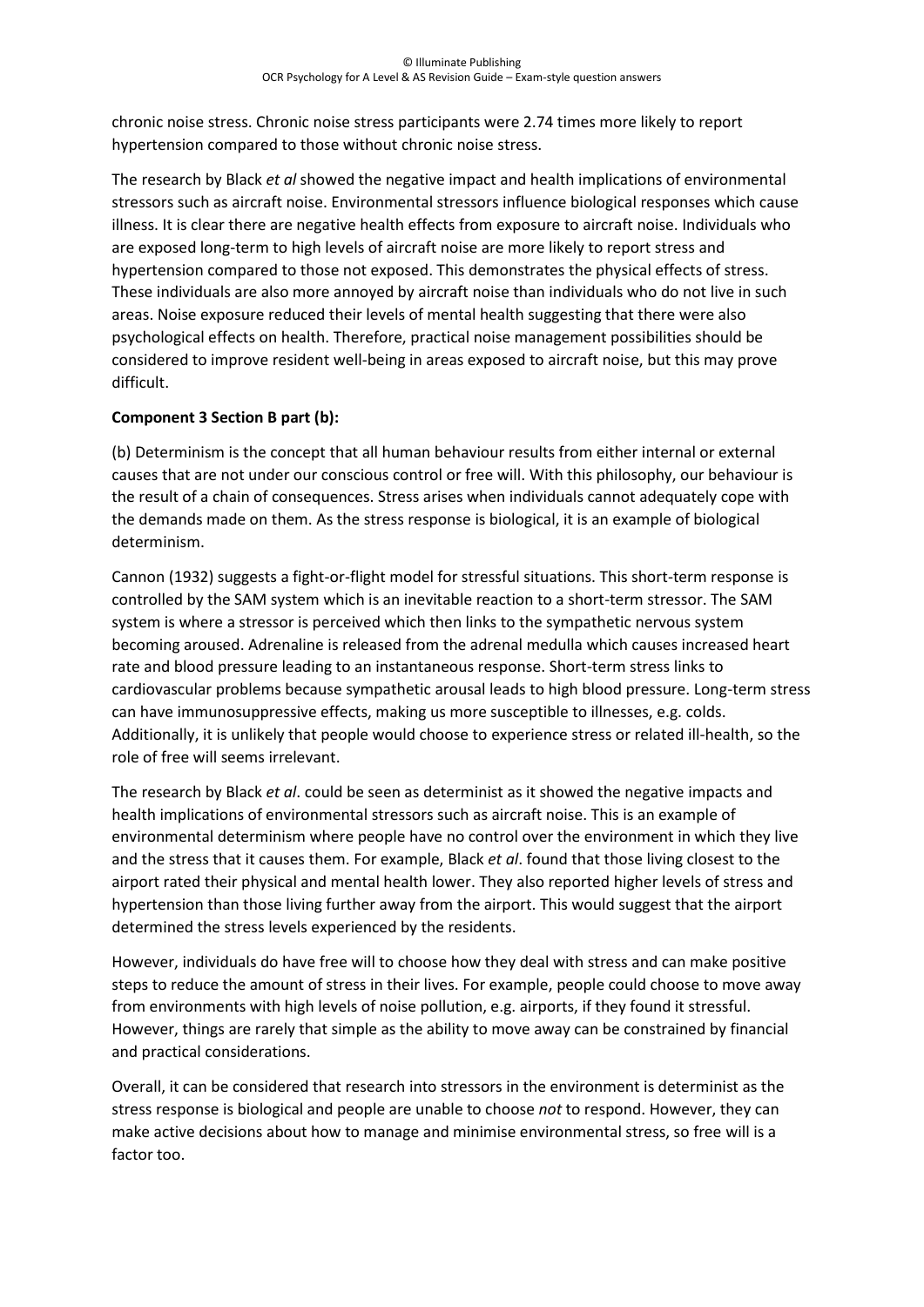(b) Measurements and findings from research into stressors in the environment are valid if they are accurate and measure what they set out to measure. Black *et al*.'s use of self-reports was a useful way to gather information on how residents felt, but self-reports are subject to truth distortions such as social desirability bias, which could reduce the validity of the responses about environmental stressors. Participants were aware of the aim of the research, so demand characteristics could also be an issue. The residents would know that the researchers were expecting them to report the negative impact of aircraft noise and would respond by providing answers that gave lower scores for mental health and higher scores for stress. This reduces the validity of the findings as it suggests there may be other causes of the increased stress that the residents reported or that the stress was not as high as reported.

However, the research does have face validity. This means the findings agree with what we already know about the impact of aircraft noise on residents. This suggests it also has concurrent validity. Research by Stansfeld *et al.* (2000) found that environmental noise is associated with increased anxiety in adults. This supports the findings of Black *et al.* that showed the negative impacts and health implications of environmental stressors such as aircraft noise. Additionally, Lundberg and Frankenhaeuser (1978) revealed increased levels of stress in those participants who were not in control of noise played during a mental arithmetic task. This shows that the findings have construct validity.

The research by Black *et al.* is high in population validity as they wanted to investigate the effects of noise on people living with aircraft noise. For example, they used residents living in highly exposed, noise-affected areas near Sydney Airport, experiencing more than 50 aircraft per day. Their results were compared with people living 55 km away from the airport. This suggests the findings were valid as the respondents were people who lived in areas affected by aircraft noise and their responses reflected their levels of stress, both physical and psychological.

In conclusion, although self-reports methods can be low in validity, the research does have high population validity, suggesting that noise pollution does have negative effects on people.

## **Page 171**

## **Component 3 Section B part (c):**

(c) I might suggest to Elaine that she takes melatonin supplements to help with the jet lag she experiences from such a long flight. Travelling east to west is easier because we can stay up later (phase delay), but getting up earlier (phase advance) is harder to do. Phase advance travel (17 hours to Perth) might mean Elaine is not ready for sleep on arrival, but taking melatonin supplements can help to induce sleep.

Melatonin supplements are taken orally after dark on the day that Elaine arrives in Perth and may help her sleep and settle into the new time zone more quickly. This is particularly important when travelling east (phase advance travel) as taking the melatonin may help to induce sleep in people who are not yet ready to sleep. Once Elaine has had a good night's sleep, she should be ready to enjoy the visit to her sister in Perth without suffering the effects of jet lag.

(c) A psychologist might suggest to Lenka that she can reduce the effects of shift work by designing the new night shifts with the following in mind. If she is planning to change shift patterns (i.e. her staff will work different shifts at different times), she should ensure that shift patterns are rotated by phase delay rather than phase advance, so that workers stay up later each time their shift changes. A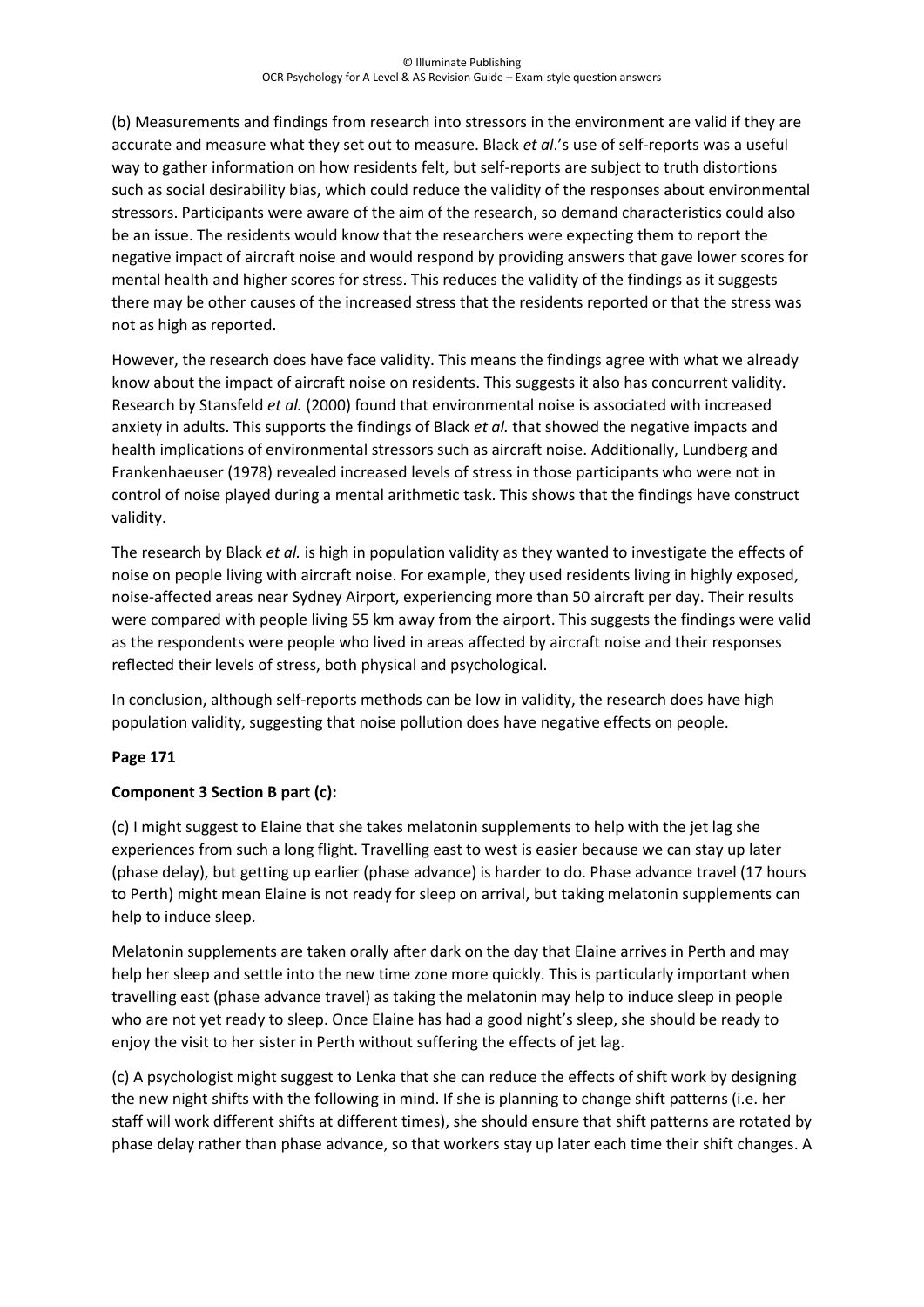psychologist could also advise that Lenka changes the shifts less frequently, to give workers' body clocks time to adjust. For example, she could change shift patterns every 21 days, instead of weekly.

Lenka could also attempt to use continuous shifts, where employees complete the same shift permanently rather than rotating between shift patterns. This also enables workers to adjust their body clocks and means they don't suffer the ill effects of constantly changing their body clocks. However, this may affect job satisfaction if employees are unable to have their choice of shift pattern and it may interfere with their family or social life.

These suggestions should decrease the ill effects of shift work on Lenka's employees, which will hopefully lead to increased productivity and job satisfaction.

# **Page 173**

# **Component 3 Section B part (a):**

(a) Czeisler *et al*. carried out a quasi-experiment. The IV was the shift pattern of the workers and the DVs were sleep attitudes and behaviours, and job satisfaction, measured by questionnaire. The participants were 85 men, aged 19–68 years, who worked on rotating shifts at the Great Salt Lake Minerals and Chemicals Corporation in the USA. There was also a control group of 68 men working on non-rotating shifts at the same plant, aged 19–56 years. All workers were asked to complete a questionnaire which included questions on their sleep–wake preference, schedule preference (shift rotation), job descriptive index and health index.

Before the study, workers were on a phase advance programme. The second stage of the study involved workers and managers attending a presentation on the sleep–wake cycle and they were given an information booklet on circadian rhythms. As a result, the experimental group had their rotating shifts changed to a 21-day phase-delay schedule. Initially, in stage 1, Czeisler *et al.* found that participants on phase advance rotating shifts reported significantly more problems with insomnia than the control group.

However, in stage 2, complaints about frequent shift changes dropped from 90% to 20% of workers on the 21-day phase-delay schedule. There was also a significant increase in satisfaction at work and an improvement in health measures for the 21-day schedule, and a reduction in staff turnover and a significant increase in productivity. This shows that the 21-day phase-delay schedule was better than the traditional rotating shift pattern.

Czeisler *et al.*'s research has been very useful as it has improved our understanding of the impact of shift work on biological rhythms. The negative effects on individuals' health, well-being and productivity are reduced through the principles of phase delay and therefore similar strategies should be implemented by other employers.

## **Component 3 Section B part (b):**

(b) Measurements and findings from research into the impact of disruption to biological rhythms are valid if they are accurate and measure what they set out to measure. Czeisler *et al*.'s methodology raises questions about the validity of their findings. Czeisler *et al*.'s quasi-experiment meant they could not randomly allocate participants to conditions, so participant variables may have affected the results, reducing validity. It may have been that the participants in the groups already had strong positive or negative feelings towards shift work which would have been a confounding variable (individual differences).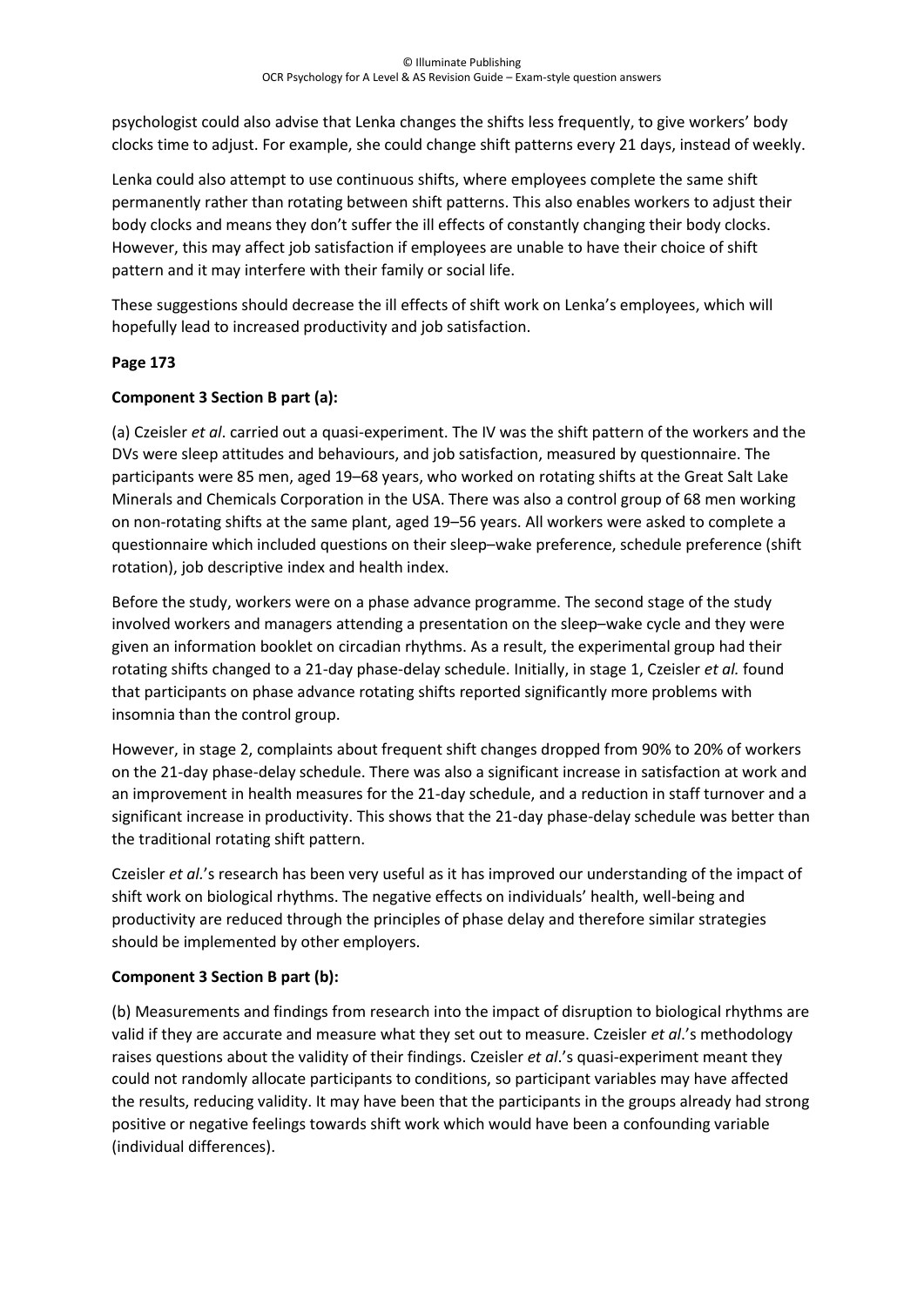Furthermore, Czeisler *et al*. used self-report to collect data. Using questionnaires means participants may have exaggerated their negative feelings towards shift patterns potentially reducing the validity of their responses. They also knew the purpose of the research, so demand characteristics could have been an issue, as they could have responded in the way they thought the researchers wanted, reporting low levels of job satisfaction, further reducing the validity of the results.

All the participants worked at Great Salt Lake Minerals and Chemicals Corporation in the USA. This means that the research may lack population validity as the results cannot necessarily be generalised to other workplaces, cultures or situations. However, we do know that shift work requires people to work against their natural circadian rhythms and this can have negative effects. A circadian trough occurs between midnight, when cortisol levels are lowest, and 4 am when core body temperature is at its lowest. The consequence is that we experience decreased alertness (Boivin *et al*. 1996). The known effects of shift work are shift lag which creates impairments in reaction times and decisionmaking abilities of shift workers, deteriorating as the number of night shifts increases (Tilley *et al.* 1982). This suggests the research did have external validity.

In conclusion, Czeisler *et al.*'s research is valid and has important practical implications for the management of shift work to increase both job satisfaction and productivity.

(b) Reliability refers to the consistency of a test or procedure. It is important to establish reliability when undertaking research. One aspect of reliability involves assessing the consistency of measurement between different observers (inter-rater reliability). Another aspect involves achieving consistent measuring instruments when developing tests. The results from Czeisler *et al*.'s different measures of satisfaction all demonstrated a similar pattern, suggesting high internal reliability. However, the research has not been repeated so we do not know if it is high in test/retest reliability. That said, previous research shows shift lag creates impairments in reaction times and decisionmaking abilities of shift workers, deteriorating as the number of night shifts increases (Tilley *et al*. 1982). This suggests that the findings were consistent with previous research.

Siffre's (1975) cave study showed circadian rhythms are biological, as his 'free-running' biological rhythm more-or-less remained the same when he stayed in a cave for two months. Internal cues governed his biological rhythms due to the absence of exogenous zeitgebers, e.g. light. However, as a case study, this lacks reliability as it is a snapshot in time and has not been replicated.

Czeisler *et al.*'s quasi-experiment had a very standardised procedure and therefore would be easy to replicate. For example, all shift workers completed the same questionnaires that had the same questions. We may be able to presume that if a replication gave similar results, it could be argued that their research findings about the effects of shift work on job satisfaction and productivity are reliable.

In conclusion, Czeisler *et al*.'s standardised procedure was reliable, however, there are some methodological issues which lower reliability. However, their findings have practical implications for managing shift work and improving job satisfaction and productivity in the workplace.

## **Page 175**

## **Component 3 Section B part (c):**

(c) Kaoru could discuss antecedent techniques in her presentation on water conservation to school pupils. These techniques encourage conservation before a person is faced with the decision to conserve or not. Kaoru would need to change pupils' perceptions about water conservation by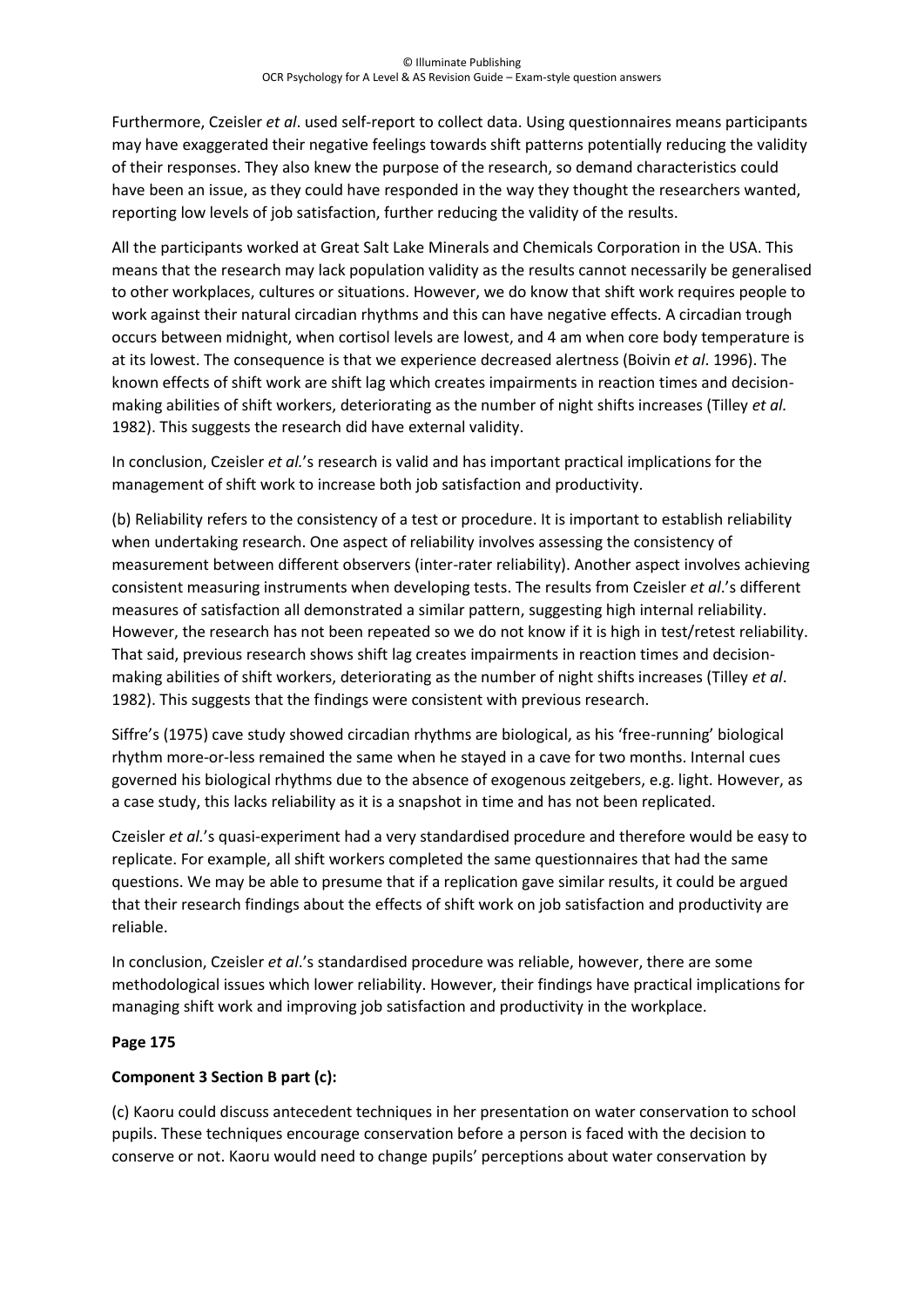increasing their perception of the benefits and reducing their perception of the drawbacks of conservation behaviours. She would need to explain why water conservation is so vitally important.

Her advice should focus on the benefits of water conservation, e.g. financial benefits by reducing water bills and the wider benefits for the future. She could demonstrate to the children the consequences of drought by showing them videos. Her advice should also include small, easy-toimplement changes which enable households to save water, e.g. taking showers rather than baths, washing a full load of laundry. The children could then understand how to implement the changes in their own homes. Antecedent techniques have previously been shown to be effective through the use of promotional messages given to residents to improve recycling behaviour (Lord 1994). However, Kaoru would need to visit a lot of schools and children in order to make a more widespread difference.

(c) Joel could encourage his pupils to recycle more using consequent techniques. These are based on the principles of operant conditioning via reinforcement and rewarding changes in behaviour. Joel could reward recycling behaviours by providing incentives, e.g. raffle tickets with a prize for the class who recycles the most. Each class in the school could run a competition to see who recycles the most litter from their packed lunches or after-school snacks. This strategy uses operant conditioning as it increases the likelihood of recycling behaviour if pupils anticipate a reward for it (positive reinforcement).

Joel could also consider punishment, such as detentions for pupils who don't recycle or taking away 'golden time'. One problem with trying to change the children's behaviour is that a lot of recycling is habit-bound rather than being a thoughtful process in which children weigh up the pros and cons of recycling. Therefore, this is something that Joel should take into consideration when working with his pupils. However, by using a system of rewards and punishments, Joel should be able to increase recycling behaviour in his pupils.

## **Page 177**

## **Component 3 Section B part (a):**

(a) Lord carried out a field experiment with 140 households in Buffalo, USA. He investigated methods of encouraging recycling such as the impact of an advocacy message, the framing of the message and the interaction between framing and source of message. There were eight hypotheses. Research assistants counted the number of items recycled and sorted in kerbside collections and they left the participants advocacy messages (the control group did not get a message). They counted the items again the following week to see if there was any difference in the amount recycled. They also assessed attitudes to recycling via a questionnaire.

Lord found that any message encouraged a significantly more positive attitude towards recycling than no message. Also, that an advocacy message resulted in significantly more recycling behaviour than no message. Participants with a positively-framed message believed advocacy messages significantly more than those with negative messages or no message. Additionally, positively-framed messages led to significantly more positive attitudes and beliefs about recycling than negativelyframed messages. Lord also found that a positively-phrased personal appeal created significantly more positive attitudes towards recycling than when phrased negatively. Households with a negatively-framed personal letter recycled significantly more than all other groups.

Lord's research has important real-life implications, which can be used to increase conservation behaviours, as well as having implications in terms of how to frame messages to influence behaviour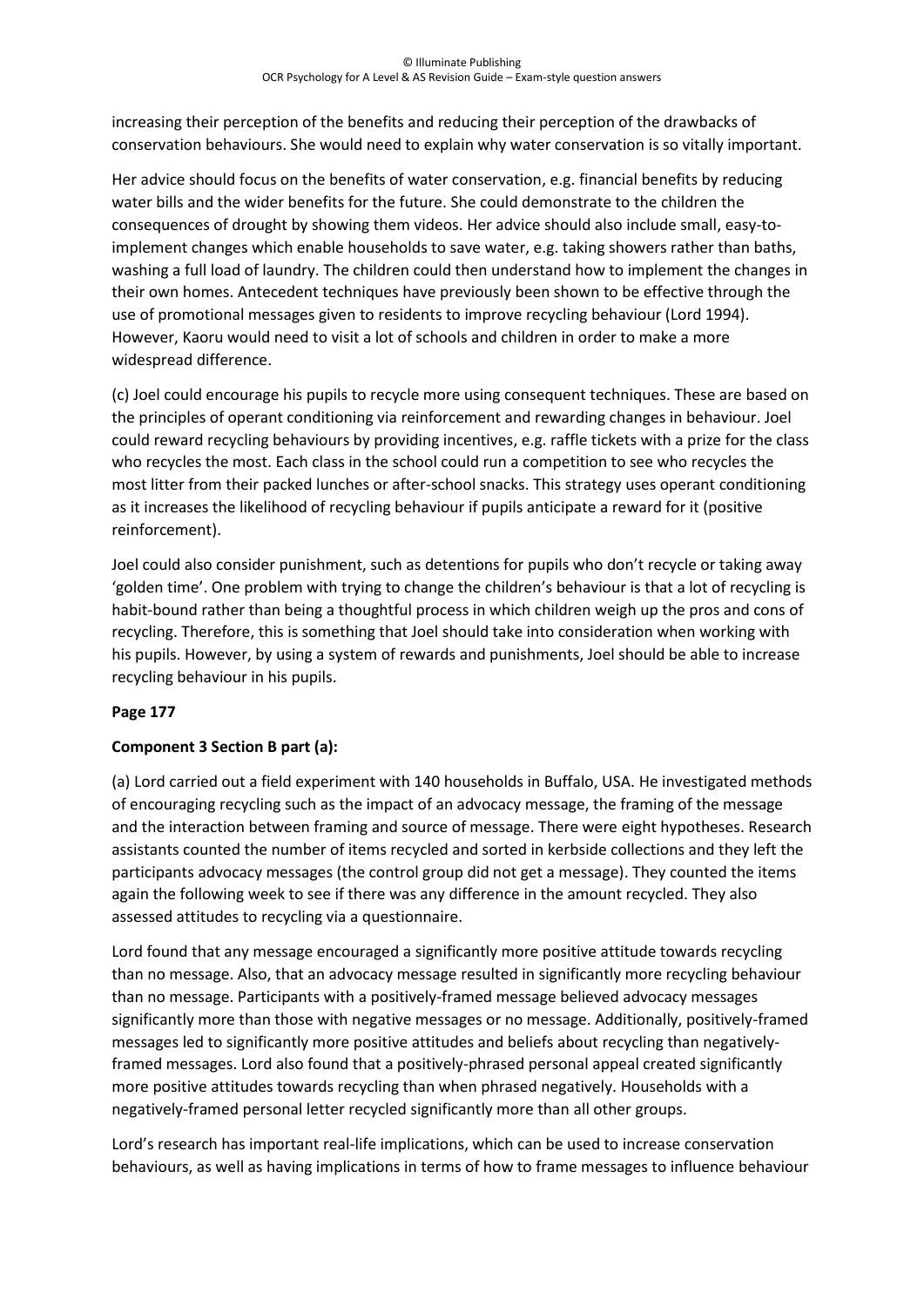in a wider context. The importance of recycling cannot be overstated; this study shows that the strategies used in the experimental conditions are all effective to some extent and therefore a combination of positively- and negatively-framed messages (including a negative message from an acquaintance) would be very useful in changing attitudes towards recycling.

## **Component 3 Section B part (b):**

(b) Validity refers to the extent to which research actually measures what it sets out to measure. Lord's research involved both self-report and observation of recycling behaviours. The self-report section of the research could lack validity as demand characteristics and social desirability could affect the responses given by participants. For example, most participants realise that recycling is a desirable behaviour so may well exaggerate the actual amount of recycling they do. Furthermore, Lord could not be sure if the respondent of the questionnaire was involved in recycling or had even seen the information. This questions the validity of the responses in the questionnaires.

However, the observation of recycling behaviours in Lord's study was high in validity as normal recycling routines were monitored and participants were unaware they were being monitored, so recycling behaviour was natural. This is shown by the research assistants recording how many items households recycled. They also recorded how many different categories the items belonged to, e.g. glass, paper. This shows that this part of the research was a very accurate measure of actual recycling. However, some of the participants may have seen the research assistants counting their recycling and this may have led them to put out more recycling the next week, which would confound the results.

However, as Lord's research took place in Buffalo, USA, it may lack population validity. They only used one particular group of people and so it may not be possible to extrapolate the findings to other cultures or places. It may be that recycling behaviour in more collectivist cultures is greater as people see the benefits to the community as a whole.

In conclusion, the observational part of Lord's research was high in validity, but the self-report section was low in validity.

(b) Research like Lord's is very useful as it demonstrates that the way a message is framed will have a positive impact on recycling and conservation behaviours. For example, the promotional messages given to residents were shown to improve recycling behaviour in Lord's study. This is important as we need to find ways to encourage more people to recycle and conserve as the planet is running out of resources. Therefore, it is in everyone's interest to adopt these behaviours. Furthermore, Lord showed that messages phrased negatively are most likely to have positive behavioural impact. In addition, Uzzell (2014) suggested that if a whole community undertakes recycling behaviours, it encourages others and recycling becomes the 'subjective norm', increasing the amount of recycling. Both these pieces of research are useful to governments as ways in which they can provide public policy to the benefit of society.

However, advertising on a mass scale is very expensive and some people may not be physically able to move recycling bins, e.g. elderly people. This would limit the extent to which the research is useful. Nevertheless, some research has suggested that rewards and punishments are good ways to encourage recycling behaviour. Rewarding conservation behaviours by providing incentives (e.g. raffle tickets with a prize for each box of recycling that is left out) uses operant conditioning as it increases the likelihood of conservation behaviour if people anticipate a reward for it. These findings can be easily applied in educational settings so that children grow up with an increased sense of why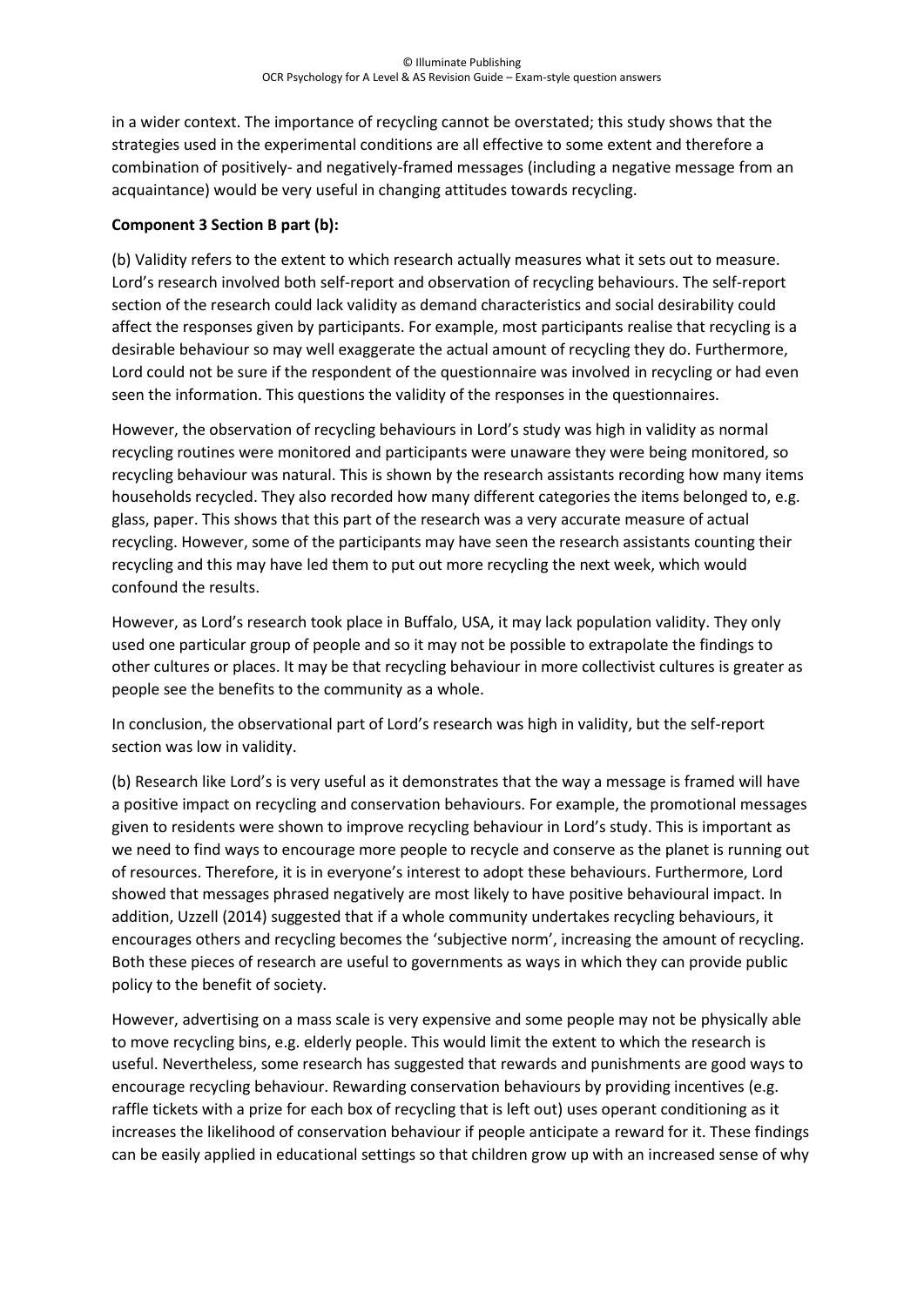it is important to recycle and be involved in conservation behaviours. This increases the usefulness of research.

Other research has shown that punishments for not conserving can be limited in their usefulness. For example, systems such as 'pay as you throw' are used in over 4,000 communities in the USA, whereby households pay per bag of rubbish that isn't for recycling. However, research has shown that disincentives may not always be the most effective way to encourage conservation behaviours. However, they are likely to be more effective than creating regulations in the form of laws.

In conclusion, if society understands why people don't conserve, then governments can implement strategies to encourage it, thereby reducing the pollution caused by waste.

# **Page 179**

# **Component 3 Section B part (c):**

(c) A psychologist might suggest that Penny's manager adjusts the lighting in the boutique from fluorescent lights to something less bright. This is because it is easier to change the environment in which someone works rather than trying to change their cognitive abilities or performance as head of sales in the handbag boutique. Lighting is necessary for practical purposes at work, especially for Penny, as it is needed to help promote her handbags. However, lighting can also have a profound impact on people's productivity and well-being, which is shown by Penny feeling very tired. 'Cooler' light would have a positive effect on Penny's alertness, fatigue and productivity. Workplaces, such as the handbag boutique, could be redesigned to use LED lighting that emits 'cooler' light, rather than fluorescent lighting.

Hawes *et al*. found that 'cooler' lighting conditions were associated with positive effects on the speed of work and depression scores of participants than in the 'warmer' lighting conditions. By replacing the fluorescent lights with LED lights, Penny should feel less tired at work and so her productivity will increase, enabling her to sell more handbags, as the shop will be more welcoming for customers too.

(c) A psychologist might advise Ji-hyun to introduce closed offices rather than open-plan offices or using hot-desking. A closed office is where areas are sectioned off in individual rooms or cubicles. This reduces cognitive load as there are fewer people in closed offices which means reduced noise levels and stimulation from talking, technology and movement. This would mean that workers in the Korean bank are less likely to experience cognitive overload and so can remain better focused on their job without becoming distracted.

Furthermore, closed offices offer more privacy because fewer people can see the employee's work and behaviour. This might be very important for the Korean bank where customers are discussing their personal banking details with the staff. Closed offices also allow for more perceived control because the bank's employees do not all have to agree on elements of the office design that need adjustment, e.g. temperature and personalisation that is beneficial to mental health. Research has shown that employees dislike open-plan offices and hot-desking, therefore this layout would lead to increased employee satisfaction and productivity at the Korean bank.

# **Page 181**

# **Component 3 Section B part (a):**

(a) Drews and Doig carried out research to investigate whether a configural vital signs (CVS) display would enable nurses working in an intensive care unit (ICU) to evaluate a patient's condition more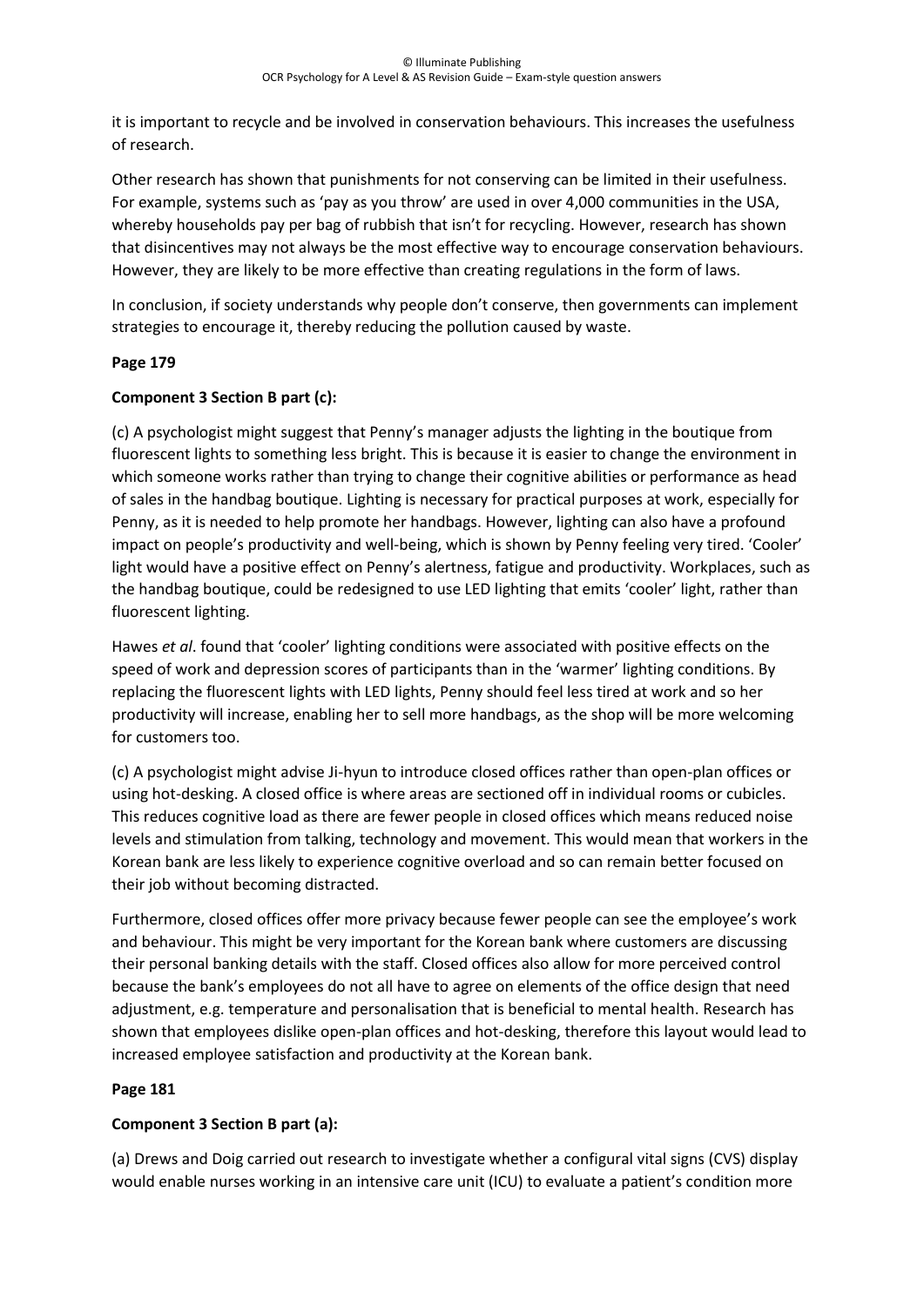quickly and accurately than when using a traditional display. They carried out their research in Utah with 42 nurses with a minimum of one year's experience. After a training session on how to use the new CVS display, which was designed to reduce cognitive overload by showing trends graphically and using colour coding and geometric shapes, nurses were allocated to a condition using either the new CVS display or traditional monitoring equipment.

All the participants were presented with four scenarios: early sepsis; septic shock; pulmonary embolus; and stable readings. They were given five minutes to give an interpretation and diagnosis from the data. It was discovered that the new CVS display improved speed and accuracy of data interpretation in ICU nurses. Nurses also reported less cognitive demand using the CVS screens compared to the traditional display. CVS displays put all the data in one place, using colours and geometric shapes to make the data more accessible.

Drews and Doig's research has obvious practical implications for nurses working in hospitals. CVS displays reduce cognitive overload in nurses and enable them to carry out their roles much more efficiently. It also improves patient safety as the new displays are much easier to interpret, so in fact, they could save lives. Anything that improves nurses' accuracy and efficiency and improves patient safety must be of value.

## **Component 3 Section B part (b):**

(b) The term 'reliability' in psychological research refers to the consistency of a research study. Consistency can be achieved by having standardised procedures. The research by Drews and Doig was very standardised and can therefore be said to be reliable. For example, all the participants received the same training on the CVS system, were given the same instructions, the same four scenarios and the same time (5 minutes) to analyse the data.

As the experiment took place within the psychology department of the University of Utah it was possible to control extraneous, environmental variables. Therefore, Drews and Doig's research into ergonomics can be said to have good internal reliability. Additionally, if findings from research are replicated consistently, they are reliable. As the research by Drews and Doig was a highly controlled laboratory experiment, it would be easy to replicate to see if the same results were obtained. Therefore, if similar results were to be found, the research would be said to have high external reliability.

However, just because research is reliable does not mean that it is valid. Although, the CVS display was shown to improve nurses' efficiency and accuracy of interpreting data in the laboratory, this does not necessarily mean that the same results would be found in a real-life hospital setting. Therefore, it could be argued that the research lacks ecological validity to a degree. However, nurses rated the scenarios as realistic and they rated the CVS display as desirable, suggesting that the CVS would have good ecological validity. Moreover, the simulated scenarios in Drews and Doig's study allowed for tight control of variables and for all patient data in one condition to be standardised. This increases validity of the study.

Drews and Doig's study has sampling bias as the findings for ICU nurses may not apply to other users of CVS displays in hospitals as they are used differently and for different purposes by different groups of medical staff. In conclusion, when assessing research into ergonomics it is important to consider possible methodological limitations.

(b) When conducting psychological research into ergonomics there are many methodological issues which may reduce the reliability and validity of the findings.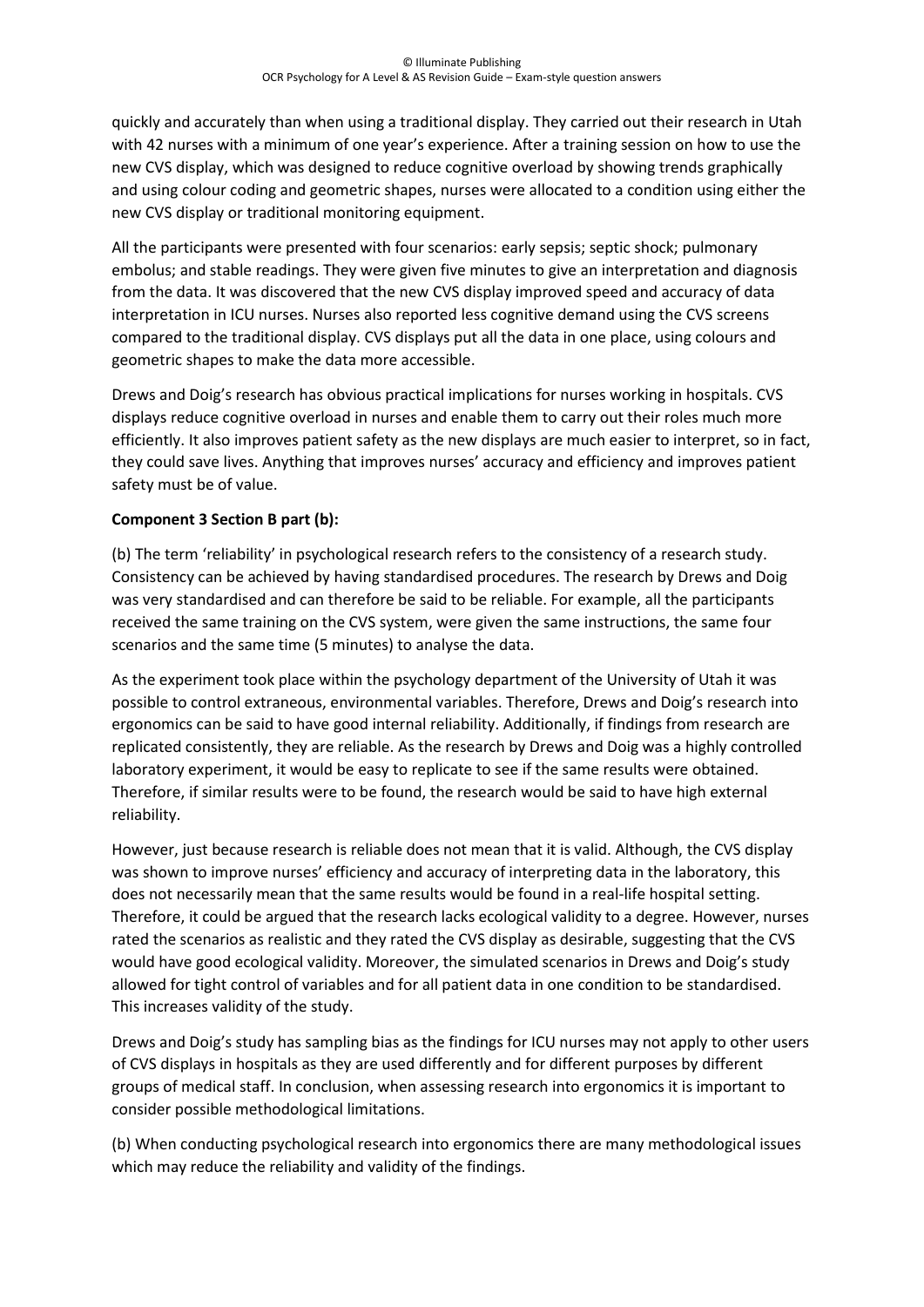One problem is finding a representative sample. This is important as it reduces any sampling bias that may be present. For example, Drews and Doig's study has sampling bias as the findings for ICU nurses may not apply to other users of CVS displays in hospitals, as they are used differently and for different purposes by different groups of medical staff. The same criticism can be levelled at Dashiell's research into audience effects. Students are used to performing cognitive tasks for an assessing audience and so Dashiell's results may not be applicable to other target populations. Therefore, when conducting research, it is important to maintain population validity.

The term 'reliability' in psychological research refers to the consistency of a research study. Another problem is that researchers need to ensure they use standardised procedures so that their findings are reliable. Drews and Doig overcame this problem by ensuring that their procedures were very standardised. For example, all the participants received the same training on the CVS system, were given the same instructions including the same four scenarios, e.g. septic shock. Additionally, researchers need to control extraneous, environmental variables. As the experiment took place within the psychology department of the University of Utah, it was possible for Drews and Doig to control variables and so their research into ergonomics can be said to have good internal reliability.

For research to be useful and have real-life applications, it needs to have good ecological validity. Trying to ensure this, whilst carrying out controlled research, can be problematic for researchers. The CVS display was used in simulated scenarios and therefore may not be true to life in improving nurses' efficiency and accuracy of interpreting data when placed in a real-life hospital setting. Therefore, it could be argued that the research lacks ecological validity. However, nurses rated the scenarios as realistic and they rated the CVS display as desirable, suggesting that the CVS display had good ecological validity.

In conclusion, carrying out research into ergonomics will always have methodological problems, however the way in which researchers address these problems is essential for the research to be useful in real-life settings.

## **Page 183**

## **Component 3 Section B part (c):**

(c) The psychologist could suggest to Emily that she considers 'walkability' in her plans to ensure the health and well-being of the new residents in the housing estate. Walking is the most common form of exercise in adults and walkability (Villanueva *et al*. 2013) is the number of attributes in the neighbourhood that make the area pedestrian-friendly, e.g. street lighting. Keeping this in mind will help Emily design the town's housing estate effectively.

Research has found that roads laid out in straight lines, like grids, and improved footpaths encourage short-distance walking. Emily should bear this in mind in her plan as this is likely to be the type of walking that the housing estate residents will do. Traditional town planning that uses 'high land use mix' areas, where residential and commercial properties are mixed in together, encourages walking. Therefore, Emily should also try to have a mix of land uses in her scheme.

Education should be provided to change people's attitudes towards walking, so that the new residents are more likely to use walking as a mode of transport or as exercise. If the new residents are encouraged to walk more, they are more likely to meet their neighbours and develop a sense of community and belonging. If Emily considers walkability, the new residents should benefit from increased exercise which will improve their health and well-being.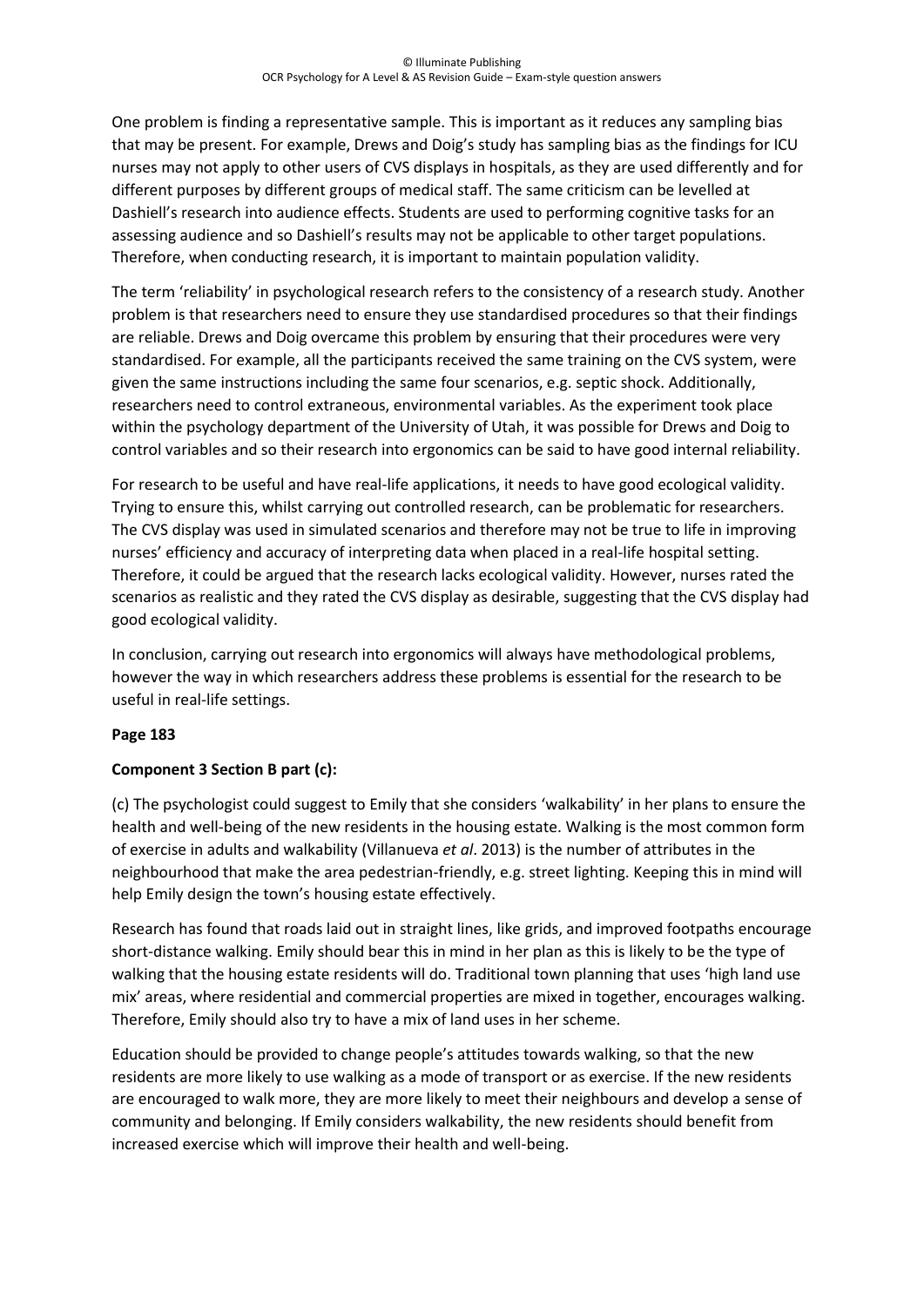(c) A psychologist might suggest to Erik that he clearly marks out a defensible space around his house and encourages other residents to do the same.

'Defensible space', first defined by Newman (1973), refers to an area of physical space that can be perceived as clearly belonging to someone, e.g. the garden in front of a house. This represents territoriality. In multiple-occupancy homes, e.g. flats, residents often lack the feeling of defensible space in areas such as corridors and hallways as they are communal and shared with others. This can be improved by providing shared ownership of gardens which can lead to greater feelings of wellbeing.

Defensible space can also be achieved by having clear boundary markers such as fences for Erik's gardens. It will also help if there is clear access and visibility from the street so that any vandals can be clearly identified. This uses the principle of surveillance. Additionally, Erik's windows that overlook any communal areas in nearby blocks of flats give the sense of defensible space.

Brown and Altman (1983) suggest that defensible spaces may reduce crime. They found that houses which had not been burgled had territorial markers that indicated privacy. Burgled houses tended to have cues that they were unoccupied. Therefore, creating defensible space could address the issues with vandalism around Erik's house.

# **Page 185**

# **Component 3 Section B part (a):**

(a) Ulrich investigated whether having a view of a natural scene from a hospital window had positive effects on the recovery of patients. In a matched participants design, Ulrich studied 46 patients who had all had gall bladder surgery. After surgery, they were given a room with either a view of a wall or of a tree (this was the IV), and their hospital records (outcomes) were the DV. The data was analysed by an experienced nurse who was blind to the experimental conditions. Information for each patient was gathered, such as the number of days of hospitalisation and the number and strength of analgesic painkillers taken each day.

Ulrich found that the tree-view patients spent significantly less time in hospital after their operation. Although no difference was found in the number and strength of analgesics taken by the two experimental groups on the initial day after the surgery, on Day 2 to 5 after the operation, the treeview patients took significantly fewer moderate and strong analgesics than the wall-view patients. There was no difference from Day 6 onwards in the number and type of analgesics taken between the two groups.

Tree-view patients had fewer minor post-operative complications. Finally, the nurse's notes showed significantly more negative notes were made about those patients with the wall view than the tree view. Therefore, Ulrich found that having a view of a tree did have an impact on the patients' recovery.

A large window that allows patients a clear view of trees or countryside has a positive physical and psychological effect on patient recovery. Hospital design should consider the views from patients' beds as a means of aiding recovery. Urban views that are more stimulating than a featureless wall, e.g. a lively city street, might be more interesting and have more therapeutic benefit.

## **Component 3 Section B part (b):**

(b) The built environment refers to aspects of our surroundings that are man-made, e.g. buildings such as hospitals and roads. These urban areas often have high noise and population density, and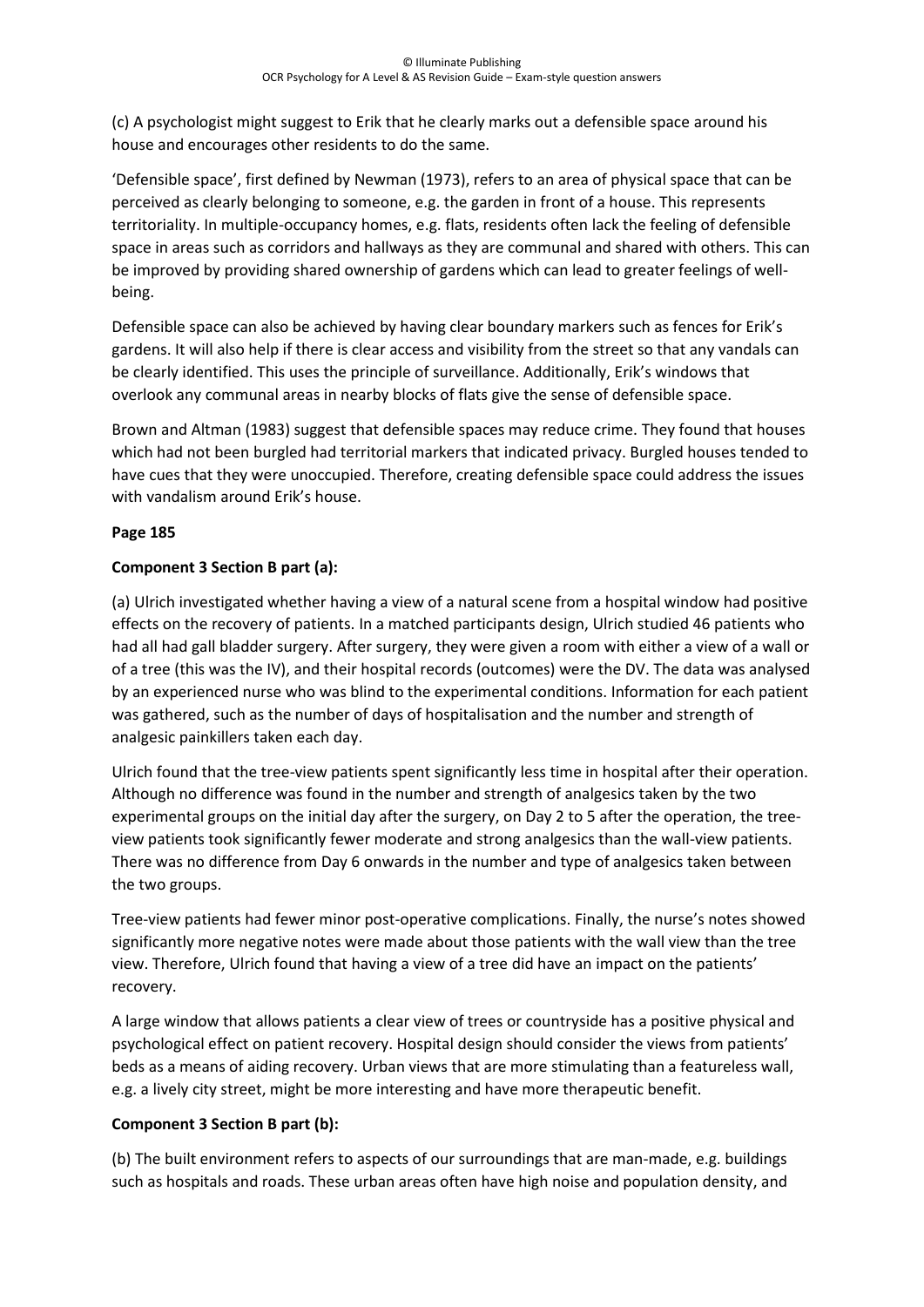people living in urban areas are less psychologically healthy than those in rural areas (Alcock *et al.* 2014). This suggests that the built environment is a situational factor which can negatively impact our mental health.

The key research by Ulrich found that views from the hospital room affected patients' well-being and recovery rates. For example, Ulrich found that the tree-view patients spent significantly less time in hospital after their operation and, between days 2 to 5 after the operation, the tree-view patients took significantly fewer moderate and strong analgesics than the wall-view patients. This shows that situational factors can explain the psychological effects of the built environment. This therefore has implications for the way in which hospitals in particular are designed as clearly there can be a positive effect on physical and mental health simply by designing buildings with health benefits in mind.

However, not everyone is affected in the same way by the built environment. The negative impacts of environmental stressors, such as overcrowding, are only felt if the individual perceives it to be stressful, which supports an individual explanation. Many people who live close to busy roads or airports claim they become habituated to the noise, and it has very little impact on their day-to-day lives. This shows that not everybody is affected by the built environment in the same way. In conclusion, we need to consider both situational and individual factors when considering the psychological impact of the built environment.

(b) Determinism is the concept that all human behaviour results from either internal or external causes that are not under our conscious control or free will. Much of the research into the psychological effects of the built environment would be considered environmentally determinist. This is because the effects of the built environment on an individual's mental health and well-being is an example of environmental determinism.

For example, Moore (1975) found that military wives living in houses felt happier and healthier than wives living in flats. They also felt less isolated and lonely despite having the same number of friends as the women in flats. This shows that their built environment was impacting on their well-being. Similarly, Ulrich found that patients with a window view of a tree rather than a wall recovered in hospital more quickly and had more positive outcomes, requiring fewer strong analgesics.

However, individuals have free will and can choose their environment. For example, choosing not to live close to an airport or main road. They also have the ability to change and improve their own built environment, for example by fitting double glazing or other noise insulation. Ng (2000) showed that some students near to the construction noise chose to close windows, leave the room or speak louder, demonstrating an element of free will. Additionally, it may be argued that some people can choose to have private health care so that they have a room with a view, which Ulrich suggests aids recovery from surgery. However, not everyone has the ability or available finances to change their built environment or choose private health care.

In conclusion, determinism would suggest that although people may feel trapped in a built environment that is having detrimental effects on their psychological well-being, they do have free will to change their environment. However, determinism recognises that this is not always that simple or straightforward to achieve.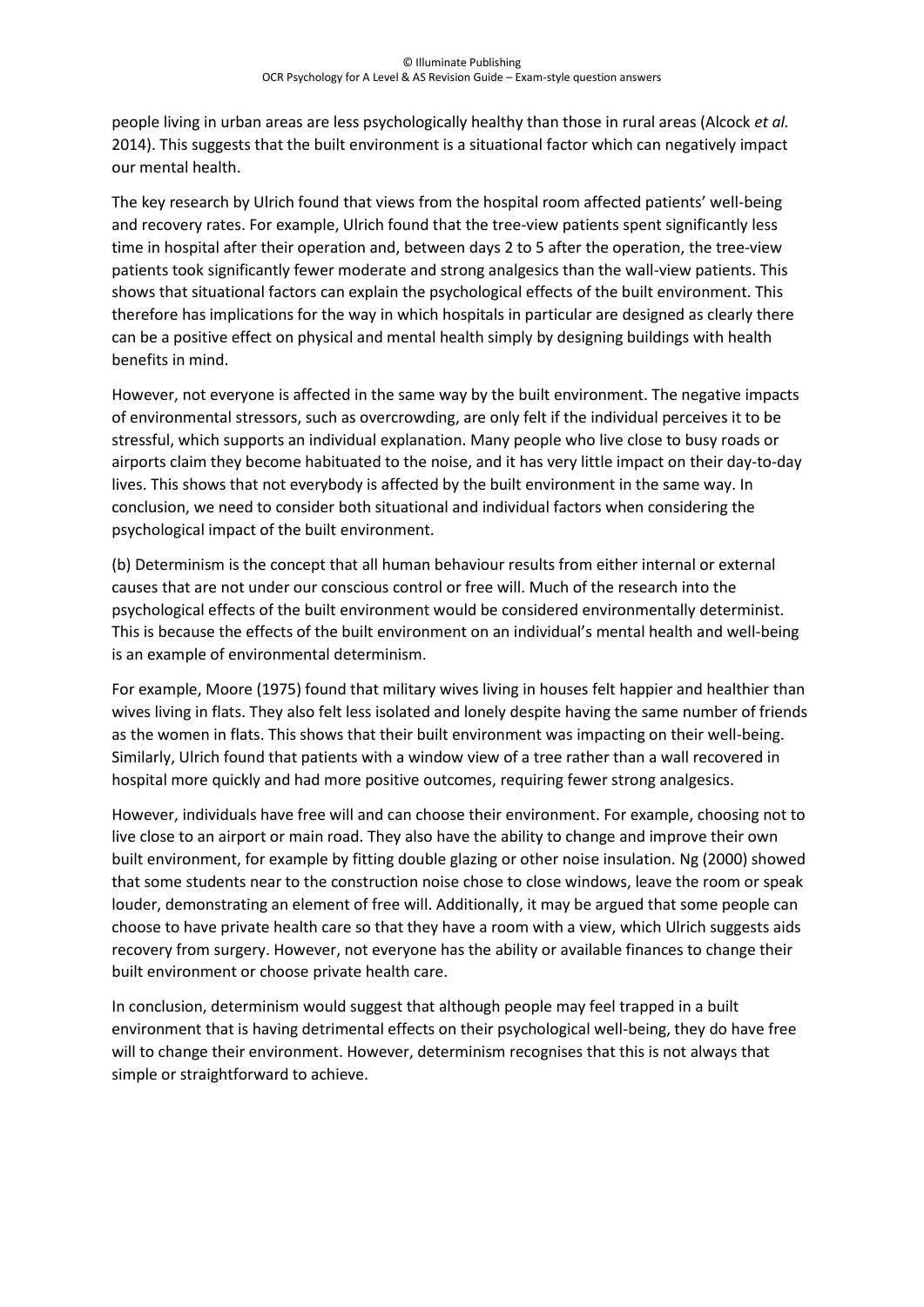#### **Page 187**

#### **Component 3 Section B part (c):**

(c) A psychologist might advise Eta to consider changing the teachers' perceptions of open-plan spaces in the school. Members of staff should be encouraged to design the space in which they work within the new open-plan arrangement. Personalisation would give teachers a sense of territory and personal space. Furniture arrangement in the staffroom is also an important consideration. Fisher and Byrne (1975) found women felt more stressed when their personal space was invaded from the side, whilst for the men invasion of personal space from the front was more uncomfortable. This suggests that the gender of the teacher must be taken into consideration when planning the arrangement of furniture to increase personal space in the staffroom.

Eta should also make sure she maximises the natural light available. Offices that have more natural light and more windows lead to employees who are more satisfied at work, have better well-being and have lower intention to leave the job (Leather *et al*. 1998). Therefore, if Eta applied this to the school staffroom, she should try to improve the ways in which natural light enters the room, e.g. by having easy-to-open blinds rather than heavy curtains. If Eta follows these recommendations, then the staff should feel comfortable in their new open-plan staffroom and enjoy working in it. This will lead to increased job satisfaction and productivity.

(c) Insiya might consider activity-based working strategies when trying to create an effective team environment in her IT office. She could remove the opportunity for territoriality at work which may improve relationships, comfort levels and productivity at work. Making her IT office space public territory can be achieved through hot-desking, but activity-based working takes this a step further.

In order to achieve activity-based working, Insiya would set up her office with various different areas specifically designed for each activity, e.g. meeting spaces and team desks designed to serve different functions rather than people having their own desk. These areas support the current activities of the IT employees to enable greater efficiency and effectiveness. However, redesigning her office space into specially-designed areas is potentially expensive and it may not be feasible for all types of work required by the IT company. However, using these techniques would encourage her workers to work together as a more effective team.

#### **Page 189**

## **Component 3 Section B part (a):**

(a) Wells carried out a self-report study with structured interviews with 338 employees in 20 companies in Orange County, California, USA. They also carried out in-depth case studies with 23 employees. Employees were asked questions about personalisation of office areas at work, e.g. number of items and type of items, their measures of satisfaction with their work environment and their measures of job satisfaction. Other well-being measures were taken, such as global well-being, physical health and mental well-being. For the case studies, Wells used short, structured interviews with open questions about personalisation, conducted at the employee's desk. Observations were also included, using a checklist of behavioural categories listing different personalisation items.

Wells found that women tended to personalise their spaces more than men. Personalisation was positively associated with satisfaction with the physical work environment. This was positively associated with job satisfaction, which was positively associated with employee well-being. Companies that allow more personalisation had a more positive organisational climate.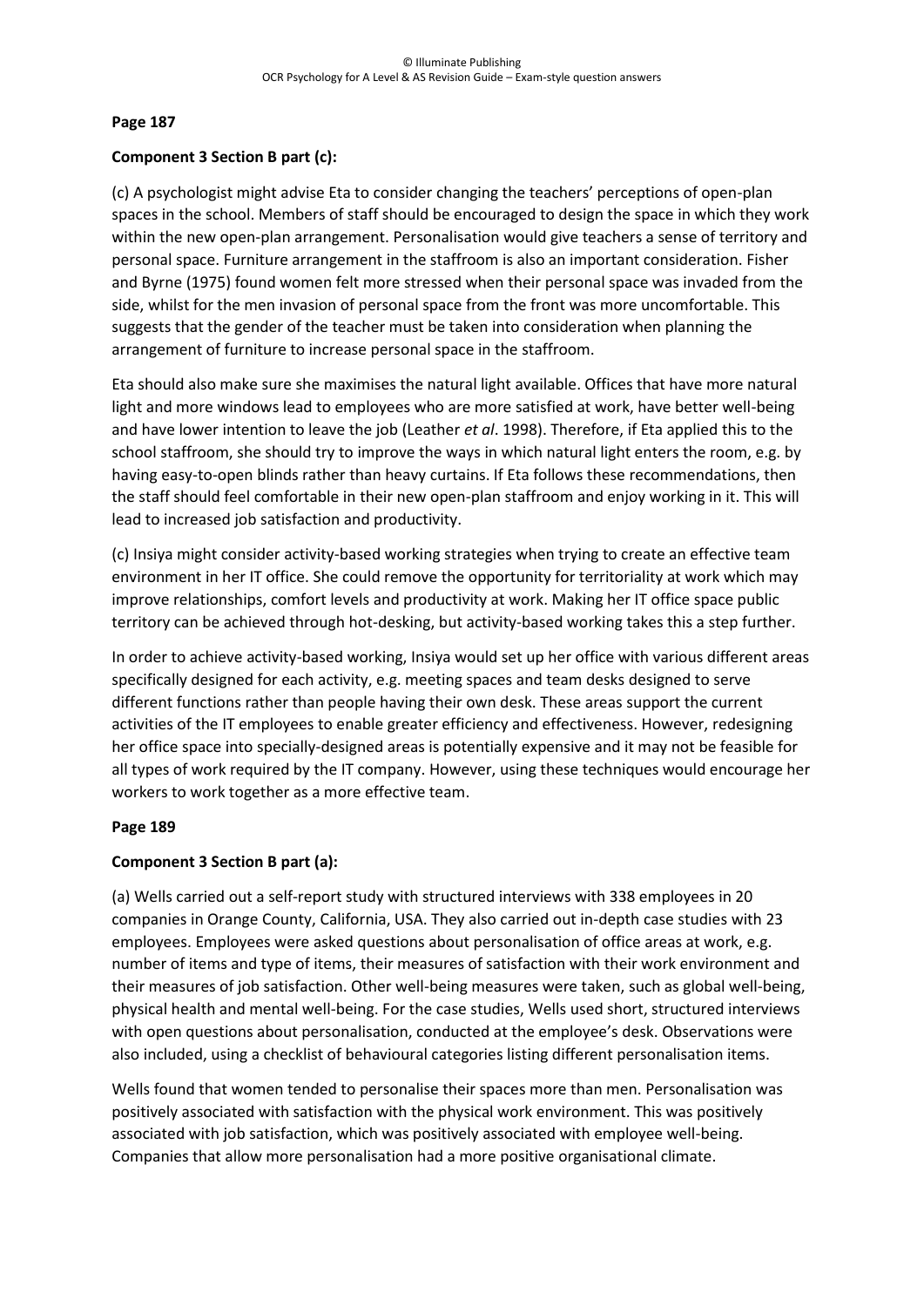Wells' research tells us that employees should be allowed to personalise their workspace to keep workforces satisfied, productive and healthy. Allowing personalisation can help employers retain employees long-term. Employees will be happier with their own workspace which they are allowed to personalise. This will increase job satisfaction and productivity.

## **Component 3 Section B part (b):**

(b) The research by Wells used a combination of questionnaires, interviews and objective data from photographs that allows for triangulation between research methods. This means that the research is valid, because using different research methods allowed for cross-checking of results about the workplace. However, participants may have felt this was an opportunity to complain about their workplace so may not be representative of their real feelings. For example, use of self-report methods means that demand characteristics and social desirability are issues, further lowering the validity of the results as respondents may have discovered the aim of the study and responded accordingly or may not have wanted to criticise the office layout of their employer.

Wells' use of structured case study interviews provides good internal reliability as there was consistency in the questions (all the participants were asked the same questions). As the interviews were structured, they could be easily replicated for test-retest reliability. However, survey data showed personalisation was no more important for women than men, but case study data found women did value personalisation more than men, indicating a lack of consistency in responses. This would suggest there are limitations in the reliability of the results.

There is an issue of sampling bias in Wells' research. In the study, only 20 companies out of 2000 possible companies responded to the request. This casts doubt over how representative the companies were of other employers as the sample was biased in favour of more supportive companies. It could also be argued that Wells' research is ethnocentric as she only used companies in California, USA. Negative reactions to personal space invasion or to being unable to personalise a workspace may not necessarily be found in a 'contact' culture, e.g. Italy and Spain, where people are comfortable with a smaller personal space.

In conclusion, although there are methodological issues with Wells' research, overall the findings are useful and they provide practical application for the design of workplaces to improve job satisfaction and productivity.

(b) Research with animals clearly demonstrates that defending territory and the need for this is innate, supporting the nature side of the nature/nurture debate. Territoriality is an adaptive behaviour, and Wells found that personalisation was positively associated with satisfaction with the physical work environment. Moreover, this was positively associated with job satisfaction, which was positively associated with employee well-being. Therefore, it would suggest that companies that allow more personalisation have a more positive organisational climate that plays to the nature argument.

However, Wells also showed that women tend to personalise their spaces more than men. This would support the nurture argument as it could be argued that territoriality is a learned behaviour; that we learn to defend our territory only when someone else tries to take it from us, and our gender socialisation may impact territoriality. For example, Wells' study found that women personalised to express their identity, emotions and improve the feel of the workspace, whereas men were more likely than women to personalise to show company status, and had more sport paraphernalia. Furthermore, Wells' research tells us that employees should be allowed to personalise their workspace to keep workforces satisfied, productive and healthy. Allowing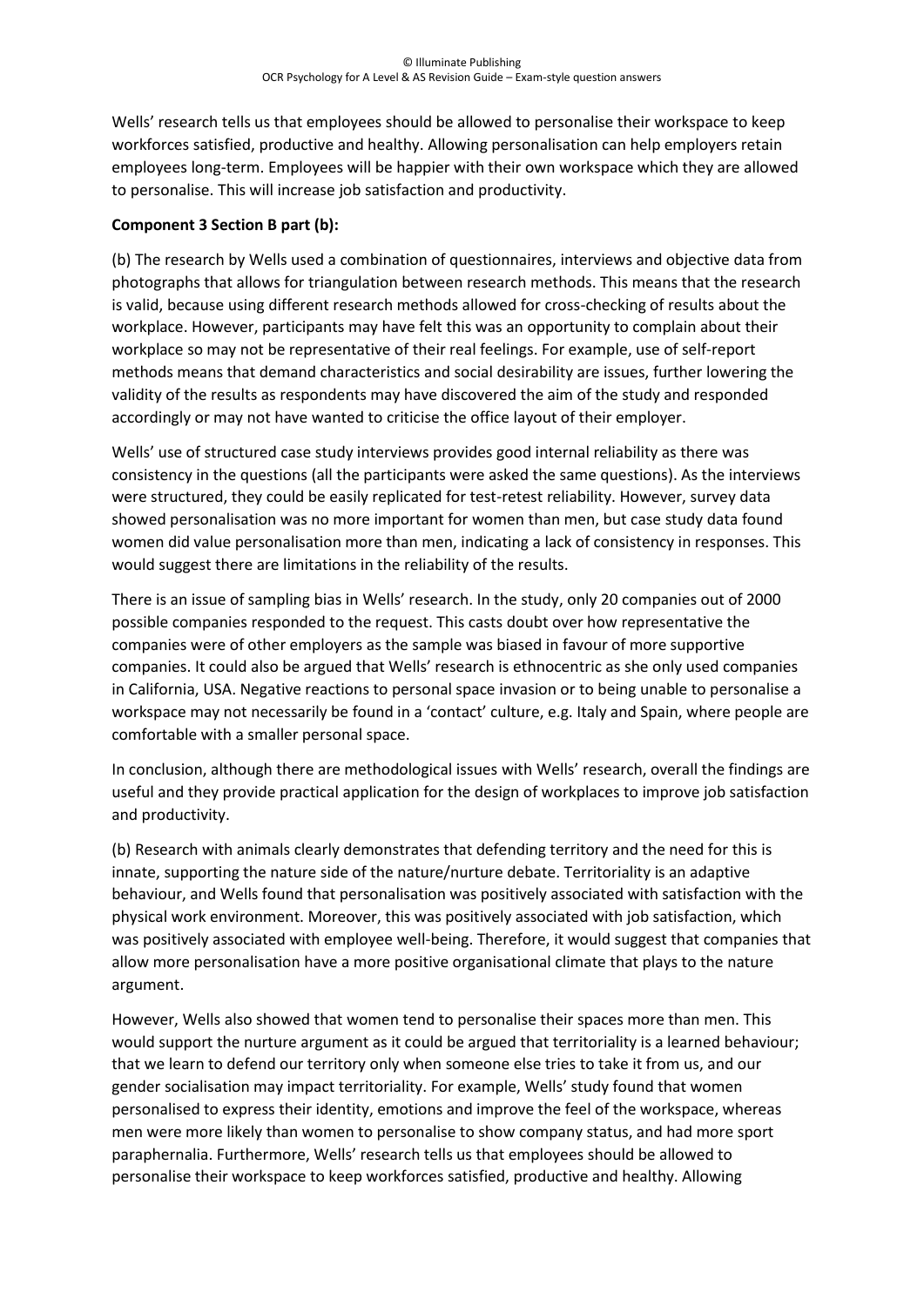personalisation can help employers retain employees long-term. Employees will be happier with their own workspace which they are allowed to personalise. This will increase job satisfaction and productivity. All these points would suggest that territory and personal space in the workplace is supported by the nurture argument.

Human beings are creatures of habit and like to have their own seat and desk and this is one of the reasons why 'hot desking' is so unpopular amongst employees. Having your own clearly defined space is also an indication of power and status, something that humans seem to naturally crave. In conclusion, we need to consider the interaction between nature and nurture when discussing research into territory and personal space.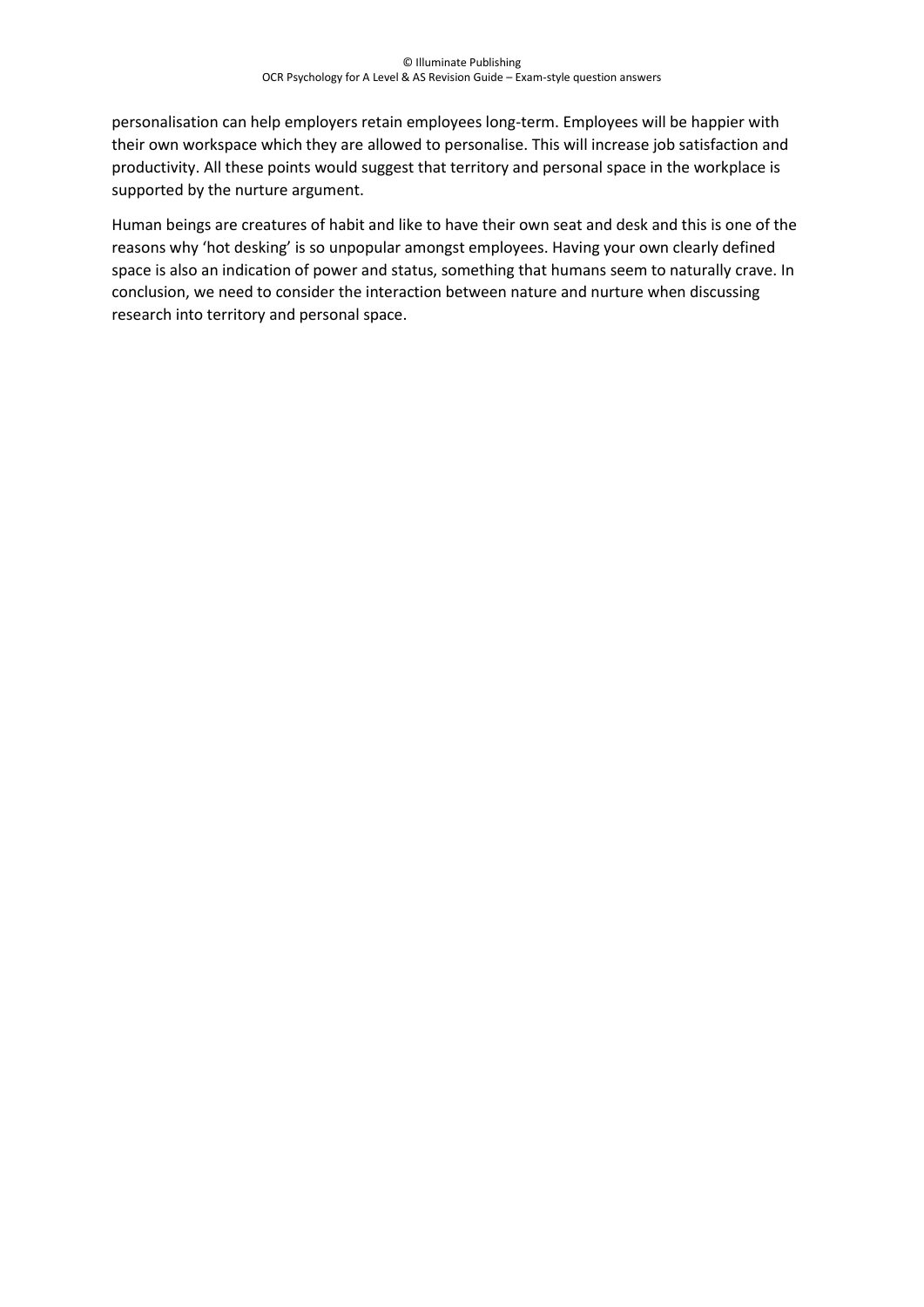## **Component 3 Chapter 5 Sport and exercise psychology**

#### **Page 191**

## **Component 3 Section B part (c):**

(c) One strategy that a sport psychologist could suggest to Freddy to reduce his anxiety before swimming finals is to use pre-performance routines. Lidor and Mayan (2005) proposed three phases in a pre-performance routine. In phase 1 ('Readying'), Freddy could attempt to generate positive thoughts and emotions about his performance expectations. This would help reduce both cognitive and somatic anxiety. This phase involves the mechanical, mental and emotional aspects of his performance. For example, creating images of him having a good start at the beginning of the race or being able to control any negative thoughts he may have about his opponents. These would help Freddy's performance by increasing the expectations of success.

Phase 2 ('Focusing attention') would involve Freddy focusing his attention on one aspect of performance, such as his turn, or concentrating on his thoughts to block out internal distractions, e.g. symptoms of physiological arousal such as raised heart rate.

Phase 3 ('Evaluating') involves Freddy judging the outcome of his previous swimming performance. This means he would evaluate how good his start was and then assess the strategies that produced that swimming start. He can then use this information as feedback in order to make future improvements in performance. By using pre-performance routines, Freddy can reduce levels of anxiety and improve his performance.

(c) One area in which the golfers may need to improve is their control of arousal. One technique that Gary could employ with the top players is to use biofeedback. The principles of biofeedback mean that the golfers could learn to exert voluntary control over their autonomic movements. This would mean that they can identify and assess any muscle tension in their body and then use strategies such as the Wingate five-step approach (W5SA).

Firstly, Gary would help the golfers to learn self-regulation strategies such as imagery. These techniques could be carried out during evening sessions or with the golfers on the course. Gary could then help the golfers to identify the most effective types of biofeedback, most appropriate for them as individuals and for golf as a sport. The next step that Gary should take is to provide biofeedback training with simulated competitive stress of a golfer's performance. For example, this could be standing over an important putt to win a competition. This is important as the golfers can understand how to apply their strategy to their game and then transfer mental preparations to the golf course such as before and after warm-up.

The last step Gary should teach the golfers is 'realisation' where the golfers apply these selfregulation skills in precompetitive rounds and practice routines. By using biofeedback training, the top golfers should be able to manage their anxiety and arousal in order to improve their performance.

#### **Page 193**

#### **Component 3 Section B part (a):**

(a) In a sporting context, arousal involves both physiological activation, such as increased heart rate, and psychological activity, for example increased attention. Cognitive anxiety is the mental component characterised by negative expectations of success and negative self-evaluation, e.g.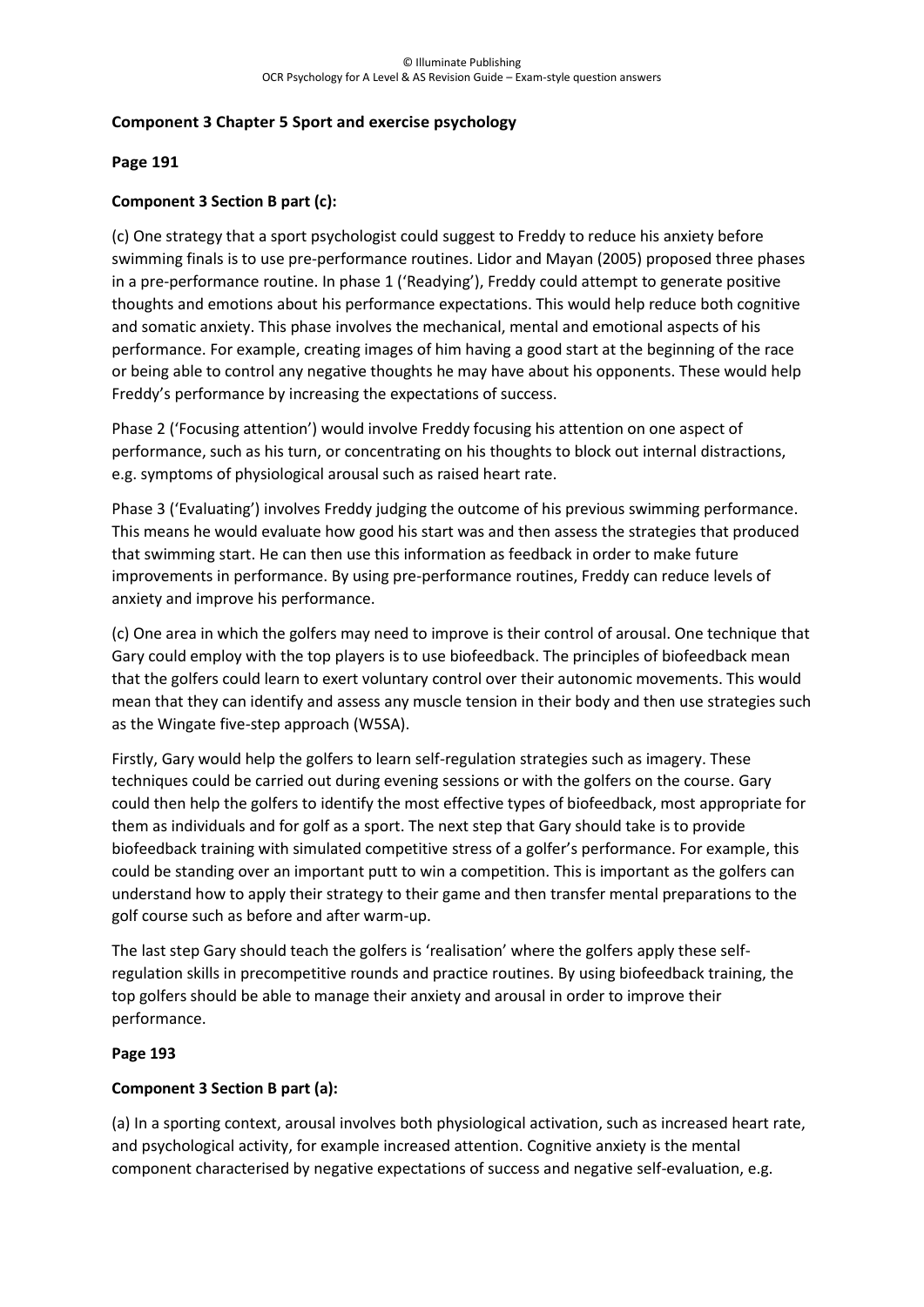negative thoughts and worry. Somatic anxiety is the physiological response that stems from arousal and manifests itself, for example, as sweaty palms or rapid heart rate.

The aim of Fazey and Hardy's study was to develop a new model based on previous research and criticisms of the inverted-U hypothesis, such as the lack of predictive validity in practical situations. Cognitive anxiety is proposed as a splitting factor which determines whether the effect of physiological arousal is gradual or catastrophic, or somewhere between these two extremes. When a performer is experiencing low cognitive anxiety, physiological arousal and performance show an inverted-U relationship but in a less dramatic fashion. When physiological arousal is low, the model predicts that there will be a positive relationship between cognitive anxiety and performance, such that as cognitive anxiety increases so does performance. When there is high physiological arousal, cognitive anxiety will have a negative relationship with performance, so as cognitive arousal increases performance will decrease. When cognitive anxiety is high, any increases in physiological arousal leads to a catastrophic drop in performance

Fazey and Hardy (1988) suggest that once a catastrophic drop in performance has occurred, a large reduction in physiological arousal is needed in order to return performance to pre-catastrophe level. They conclude that physiological arousal is not necessarily detrimental to performance. However, it will be associated with catastrophic effects when cognitive anxiety is high. Intermediate levels of performance are most unlikely in conditions of high cognitive anxiety.

## **Component 3 Section B part (b):**

(b) An individual explanation of behaviour suggests that individual characteristics or predispositions, e.g. personality, affect the way we behave. The research explains how individual levels of arousal and anxiety can affect performance. For example, according to Hanin's individual zones of optimal functioning theory, an individual gymnast will have his or her own optimal arousal range that may be low, moderate or high. This is dependent on the individual gymnast and not on the complexity or type of activity such as a somersault.

Similarly, Fazey and Hardy explain the effect of a performer's cognitive anxiety and arousal on performance. Their explanation of the arousal–anxiety–performance relationship using the catastrophe model predicts that when physiological arousal is low then any increases in a performer's cognitive anxiety will lead to increases in performance. However, if a performer's physiological arousal level is high, their performance will decrease in line with any increase in their cognitive anxiety. Additionally, Fazey and Hardy indicate that cognitive anxiety determines whether or not the effect of arousal is smooth and small or whether the effect is large and catastrophic (the splitting factor). This suggests that it is the characteristics of the performer, such as arousal and anxiety, that are important in determining their sport performance. This means that arousal and anxiety research supports an individual explanation.

However, it could be argued that a performer's cognitive anxiety and arousal are affected by their perceptions of their current performance, in which case situational factors are also significant. Situational explanations take into account the environment and social factors that can affect performance in sport. For example, athletes are constantly evaluating their own performance, e.g. how effective their tennis serve is, and any worries that may stem from poor performance, such as double faults in tennis or the opposition playing better than expected. These concerns will increase cognitive anxiety and, according to Fazey and Hardy, when combined with high levels of arousal may lead to catastrophic declines in performance. In addition, Oxendine (1976) suggested that different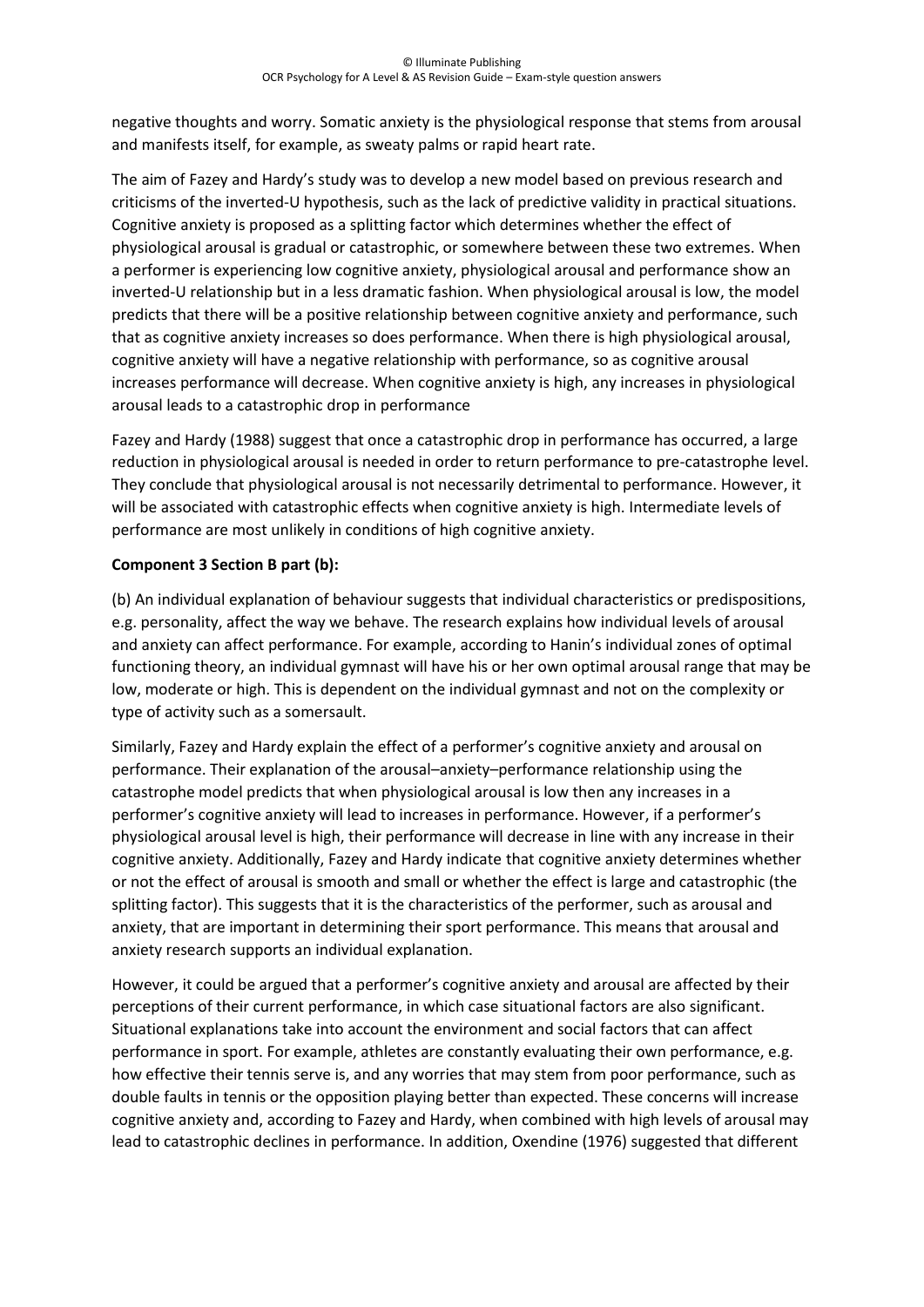sports (such as weightlifting and archery) require different optimal levels of arousal, indicating a situational component that affects arousal and therefore performance.

In conclusion, as arousal and anxiety are characteristics of sport performers, an individual explanation of performance may be more favourable. However, we can see that changeable situational factors can have an impact on the individual characteristics.

(b) Research into arousal and anxiety in sport is useful, as the predictions of the catastrophe model help coaches and performers to understand when and how arousal and cognitive anxiety can affect performance, which means they can develop interventions to minimise their effect. For example, golfers can be given pre-performance routines in order to develop attentional focus and reduce distractions. This also helps them trigger well-learned movement patterns, e.g. shot set up, that reduces cognitive anxiety and increases self-confidence as the likelihood of success increases.

Research into arousal and anxiety in sport is useful as it shows that, for many athletes, their performance deteriorates when they are anxious. For example, catastrophe theory shows that when a performer's cognitive anxiety is high, any increases in arousal will lead to a massive drop in performance. This prediction is useful for tennis coaches, for example, as if they are aware of when and how arousal and cognitive anxiety can affect performance, they can identify which performers will require interventions or be most susceptible to the effects of anxiety. Further to this, research using SCAT and CSAI-2 is also useful, as these provide quantifiable measures of trait and state anxiety and allow coaches to identify which athletes may be more prone to high cognitive anxiety. This helps coaches to target and personalise their interventions to the benefit of their players.

However, the measures of anxiety, SCAT and CSAI-2, only provide quantitative data which lacks explanations of why trait, cognitive and somatic anxiety occurs in sport. For example, CSAI-2 measures cog A-state on a scale of 9–36, and whilst a footballer may have a high score of 32, we don't know why this score is high. This lack of qualitative explanation reduces the usefulness of the results. In conclusion, it can be suggested that research into arousal and anxiety in sport is useful because it allows a performer to work with sport psychologists to monitor their own arousal and anxiety levels so that they understand when performance may deteriorate. Similarly, research is useful for both coaches and performers in developing strategies to combat the negative effects of anxiety.

## **Page 195**

# **Component 3 Section B part (c):**

(c) Research by Lewis *et al.* (2014) showed that exercise can improve people's mental health. One way Mark might introduce exercise to his workers would be to provide them with membership to a gym so that they can undertake supervised workouts such as indoor rowing. Suggested workouts on an indoor rower vary from long steady workouts to interval exercise with rest periods between bouts of rowing. The gym instructor could use interval workouts that comprise of a warm-up for 5 minutes using stretches and light paddling. This would be followed by short intervals of rowing for less than 4 minutes in length: e.g. six sets of 2 minutes' rowing, with 2 minutes' rest between each set, followed by five sets of 3 minutes' rowing, with 3 minutes' rest between each set.

Alternatively, the gym instructor could recommend exercise with long intervals of four minutes in length and longer: e.g. four sets of 4 minutes' rowing, with 3 minutes' rest between each set, followed by four sets of 5 minutes' rowing, with 4 minutes' rest between each set. Mark's workers could then follow a warm-down for 5 minutes using stretches and light paddling.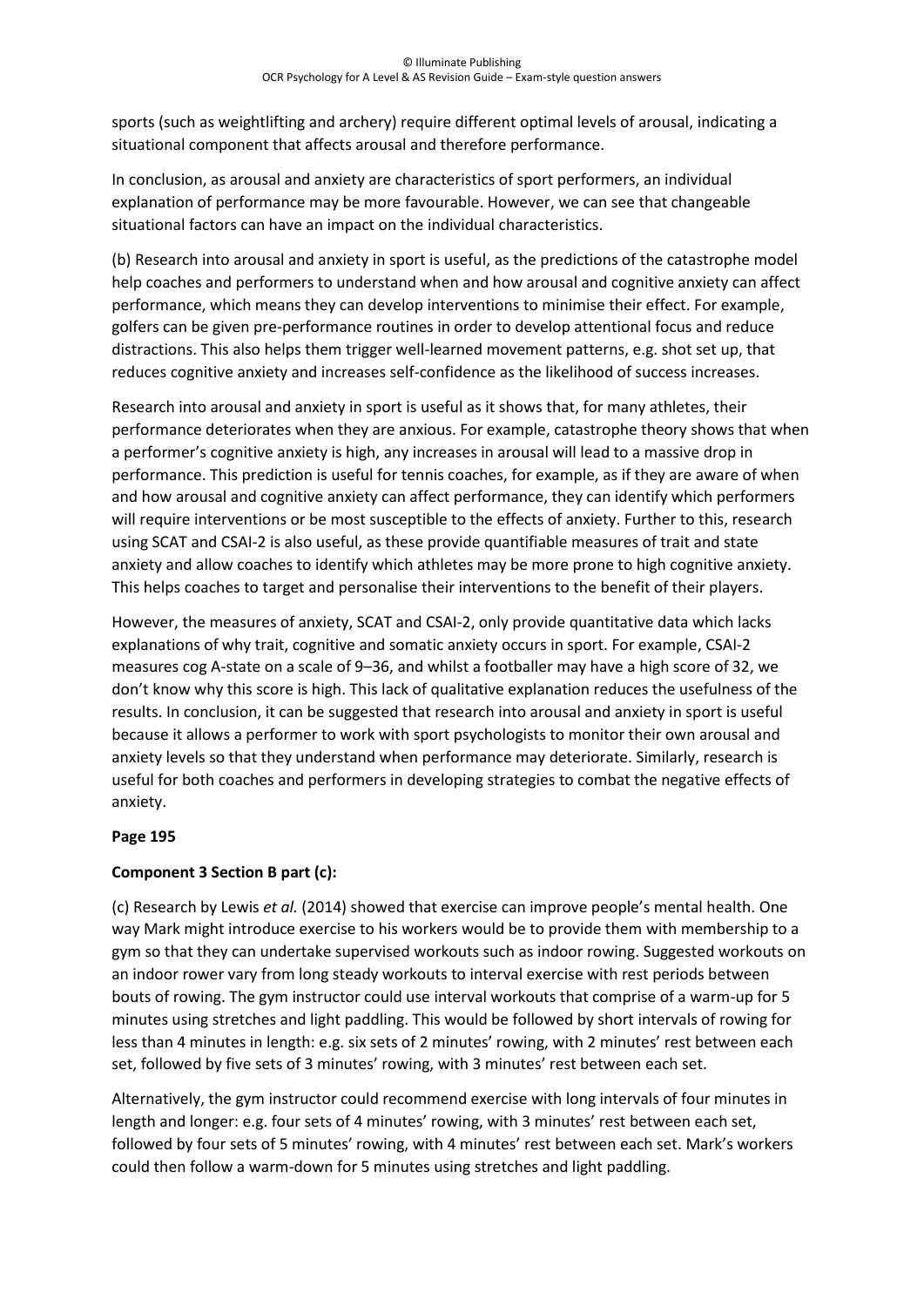Lewis *et al.* showed that their participants with Parkinson's disease had reduced levels of fatigue and depression following dance exercise and so Mark could expect to see positive benefits for his workers if they followed the exercise programme set out by the gym instructor.

(c) Nancy could suggest to her members that they take up dance classes. Nancy could employ a local dance instructor who could visit the over-60s club twice a week in the afternoon and lead the members through dance activities. The instructor could use different types of dance which may prove to be beneficial for positive mental health depending on personal goals, physical condition and health history of the members.

A dance session could comprise of a warm-up which would prepare the over-60s for aerobic activity, e.g. raised heart rate, and this should involve stretching the large muscle groups used during the dance session. The main session would usually last at least 30–50 minutes, twice a week for the most beneficial effects. The programme need be no longer than 16 weeks for maximum benefits to mental health. Following each dance session, the instructor would make sure the over-60s carried out a cool-down involving continuation of the dance activity for 5 minutes or so, but at a slower pace and reduced intensity. Lewis *et al.* (2014) showed that regular dance activity improves mental health and so Nancy might expect to see similar results and benefits for her members. It is also important to recognise the social benefits of dance that would also bring enjoyment to Nancy's over-60s members.

## **Page 197**

# **Component 3 Section B part (a):**

(a) The aim of Lewis *et al*.'s study was to examine the effect of dance on mood in the elderly, specifically a group of people with Parkinson's disease (PD). A volunteer sample of 37 participants (22 PD and 15 controls) was used. They used a repeated measures design with an IV of either PD or control and a second IV of the cycle time duration used: either long (12 weeks) or short (1 week). Mood scores (DV) were measured by POMS from week 1 to week 12. For the short-cycle time, BRUMS scores were compared before and after one session. A dance instructor ran weekly dance classes that the participants attended for a period of 10 weeks. Each class was based on 'rhythmic dancing to a strong beat', e.g. Bollywood.

The findings for the long cycle showed that total mood disturbance (TMD) was lower after the dance sessions but there were no significant differences between the PD and the control group. Anger was the only POMS subscale to show reduced levels. People with higher depression reported less fatigue following the dance classes. In the short cycle, BRUMS showed a reduction in TMD, but there was no significant difference between the PD and the control group.

This suggests that there are benefits of exercise to mental health as execise reduces anger and fatigue levels and improves total mood disturbance in people who are feeling depressed due to their PD.

Further research has shown that that BDNF activity reduces the effect of stress caused by exercise thereby increasing well-being, and that endorphins released during exercise lead to psychological well-being and positive mental health.

## **Component 3 Section B part (b):**

(b) One way in which research into exercise and mental health can be evaluated is to look at its validity. Internal validity refers to whether the effects observed in a study are due to the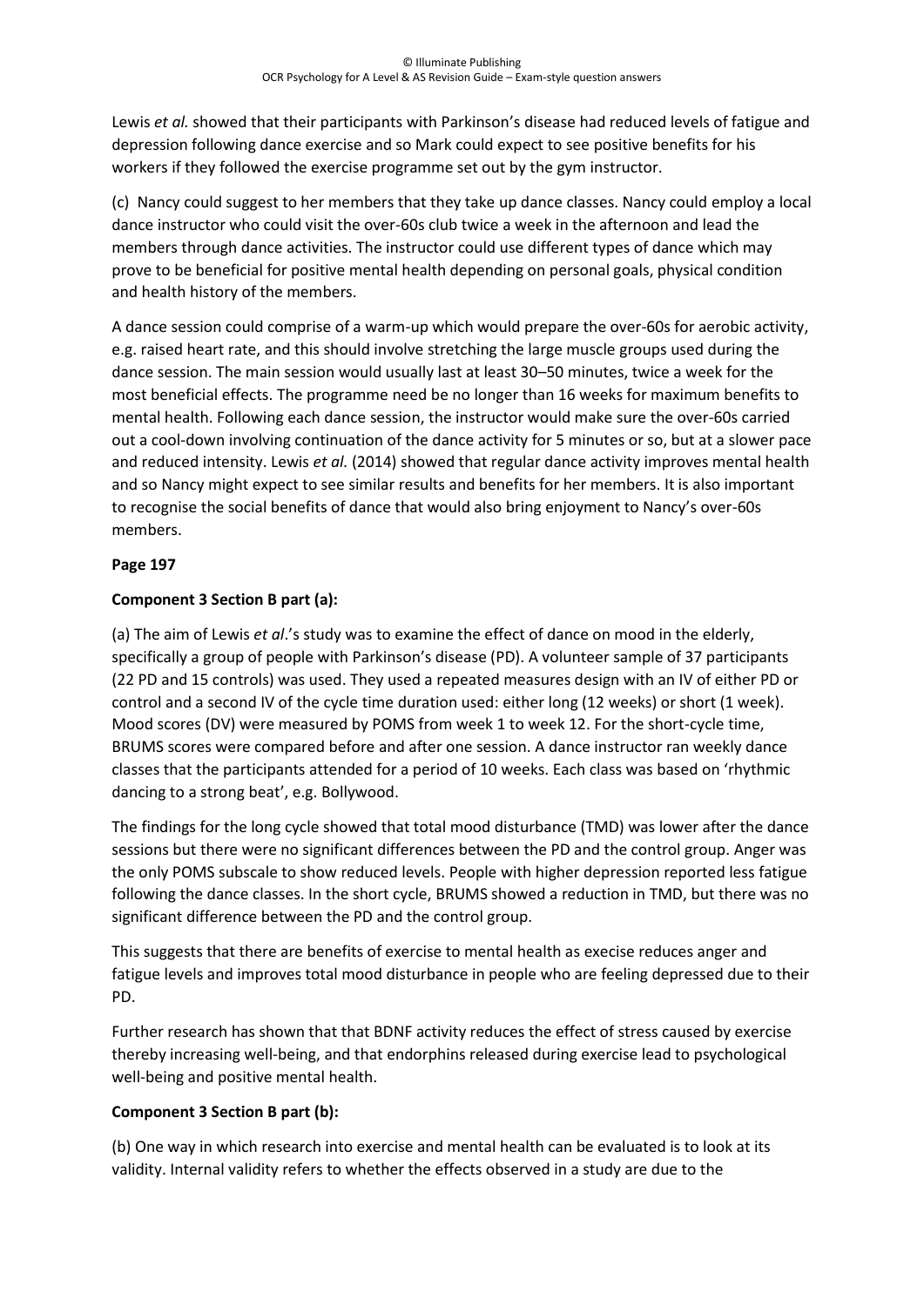manipulation of the independent variable and not some other factor. The internal validity of Lewis *et al.*'s results is high as extraneous variables were controlled, e.g. all participants were rated as having mild to moderate Parkinson's disease (PD). This means that the researchers could be more certain that the differences they measured in mental health were due to the effects of the dance exercises and not due to chance. Also, the dance routines and the POMS questionnaires were standardised, suggesting that the validity of the results was high.

On the other hand, external validity refers to the extent to which the results of a study can be generalised to other groups of people. This can be reflected in the population validity of a study and the extent to which the sample is representative of the general population. The population validity of the Lewis *et al.* study can be considered good to an extent as they did study people who were predisposed to low mood and psychological disorders due to Parkinson's disease.

However, the research does show sampling bias as it was a volunteer sample from local advertisements and PD support groups. Thus, participants may have been more motivated to take part in dancing than other people with PD. Additionally, the sample only looks at the benefits of exercise to those people with PD and not people in other groups who may have low mood, such as those with HIV or cancer. Therefore, the extent to which the results have external validity can be questioned.

Lewis *et al.* used self-report techniques such as POMS and BRUMS to measure the mood of people with PD. This means that, although they are reflecting the feelings of the participants to some extent, the sample may have given socially desirable answers, e.g. reported positive mood in order to appear mentally stronger to their dance partners. This may limit the validity of the results into the effects of exercise on mental health.

Lewis *et al*.'s procedure was standardised, increasing the external reliability, e.g. there was always 30 minutes of dancing. This suggests that results into the benefits of exercise on mental health are likely to be consistent and can therefore be used to inform public health policy. Moreover, POMS is an established mood measurement tool with good internal reliability and external reliability.

(b) Reductionism looks to explain human behaviour in its simplest form, often breaking down complex behaviours such as mental health to more simple explanations, e.g. biological causes. The biological explanations for the benefits of exercise on mental health would support a reductionist point of view. This is because it is a very simplified argument to say that our mental health is only dependent upon the release of neurotransmitters such as brain-derived neurotrophic factor (BDNF) in our brain during exercise. Research suggests that BDNF activity in the brain reduces the effect of stress caused by exercise thereby increasing well-being (Erickson *et al*. 2012).

Similarly, the endorphin hypothesis provides a simple explanation as endorphins released during exercise reduce the sensation of pain and bring about a state of euphoria that leads to psychological well-being and positive mental health, e.g. 'a runner's high'. Further evidence that research into exercise and mental health supports a reductionist viewpoint is found in endocannabinoids (eCB). These are neurotransmitters that act as messengers to control pain and reward perceptions in the brain. Raichlen *et al.* (2012) found significantly heightened eCB levels following exercise on a treadmill, which shows a neurobiological reward for aerobic exercise and may explain why we are motivated to run 'through the pain barrier'. Although it may be argued that these explanations of mental health do not take into account lots of social or demographic reasons why people may have a psychological disorder, they do provide straightforward explanations for positive mental health.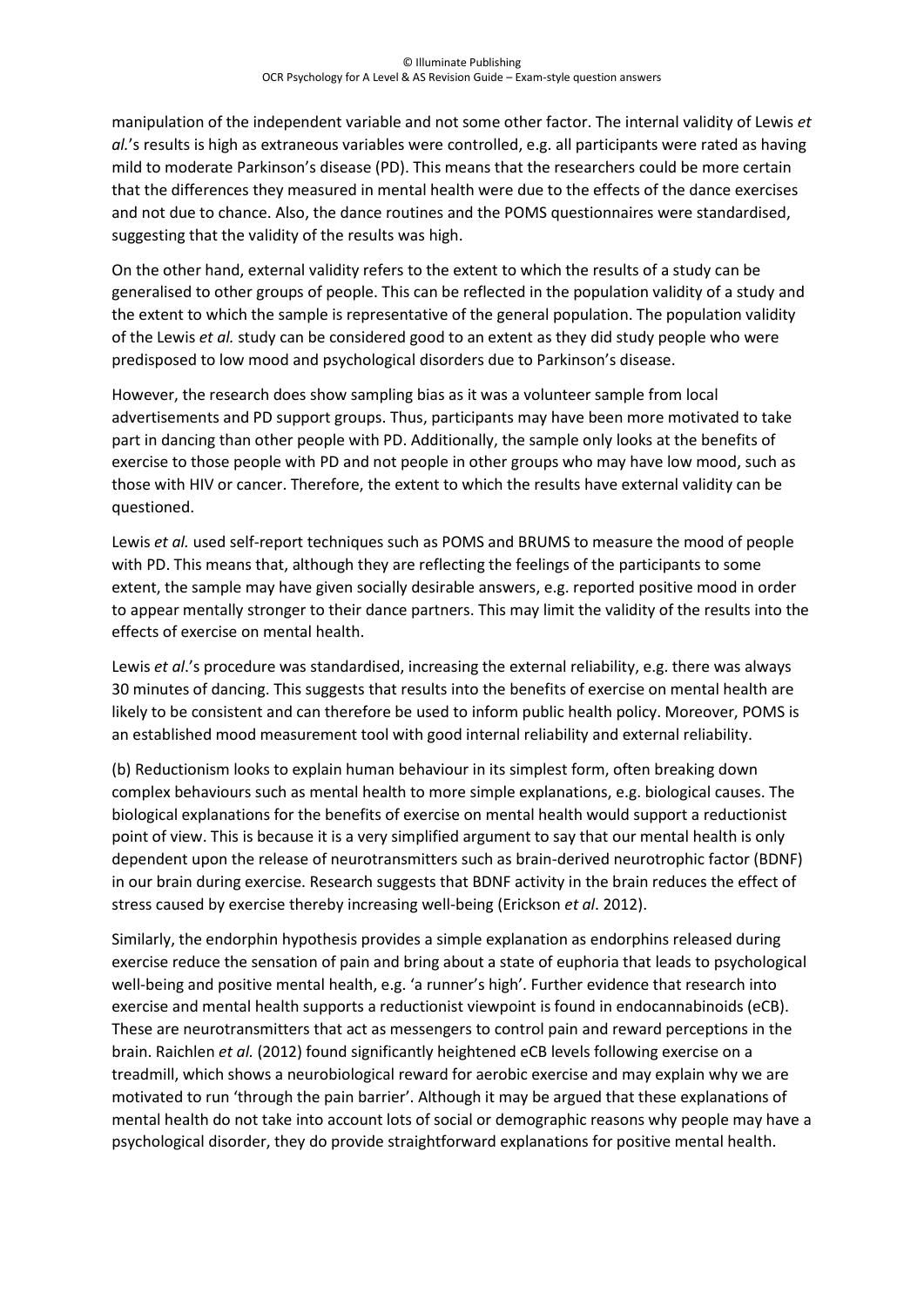Alternatively, there are also lots of psychological explanations for the benefits of exercise. Csikszentmihalyi's (1975) concept of flow suggests extreme enjoyment and engagement with the task, focusing on the intrinsic factors that explain why people enjoy exercise. Performers experience flow when their skills match the task difficulty. Moreover, the personal development hypothesis means performers can maintain or enhance their self-worth. The skill development hypothesis proposes that self-esteem changes due to task mastery and experiences. This would suggest that our mental health is due to more than just our biology and provides us with a more holistic explanation for the benefits of exercise on mental health.

# **Page 199**

# **Component 3 Section B part (c):**

(c) Kerry might find the use of imagery to be most effective to help the girl to improve her goal shooting in netball. One innovative imagery intervention that can involve the performer is PETTLEP imagery. PETTLEP is an acronym representing a seven-point checklist of guidelines to be followed when devising an imagery intervention.

The P stands for physical imagery which is a physical process with measurable physiological outcomes. This would involve Kerry working with the netballer to make imagery contain physiological responses, e.g. the netballer could imagine shooting a goal while wearing her netball team kit. The imagery is more likely to be effective if it takes place in the same or similar environment (E) as the performance environment. The task (T) imagery content refers to the athlete's skill level and the skill to be improved. This needs to be appropriate for the netballer and so she should imagine shooting a goal at the right speed, i.e. in 'real time' (T). As Kerry's netballer becomes more skilled, the netballer needs to learn (L) new imagery techniques. It will be most effective if Kerry encourages her netballer to imagine the emotions (E) involved (e.g. nerves or excitement) and also to view her imagery performance from her own perspective (P).

Using these PETTLEP steps will help the netballer to feel more certain of success, thereby increasing her motivation to practise.

(c) Carlos could decide to use positive self-talk as a means to increase the motivation of his tennis players. Positive self-talk is what athletes say to themselves to concentrate. For example, Carlos could ask the tennis players to come up with a short and special statement that can help to focus attention on an aspect of their game, e.g. their serve. One of the benefits of self-talk is that the tennis players could use it to control their anxiety and also to judge their performance. This is because it makes them focus on successful performance which has the effect of increasing motivation as they feel rewarded for good performance. Mikes (1987) suggested that positive words (such as 'relax') can control arousal levels which helps to optimise their tennis performance and would avoid any catastrophic decline in performance should cognitive state anxiety be too high (Fazey and Hardy 1988).

Another aspect of positive self-talk is that the tennis players could use it in an instructional way to help their technique. For example, they could say 'wrist, snap' for serve. The tennis players' motivation can be improved using talking-friendly techniques, such as affirmative statements (e.g. 'I can'), which helps the performer as motivational cues can build confidence. Repeating statements aids learning the message as a performance improvement tool for the tennis players. Positive selftalk is useful for creating confidence, motivation, effort and controlling anxiety and arousal. If Carlos understands the different types of self-talk he can personalise the intervention to the individual players.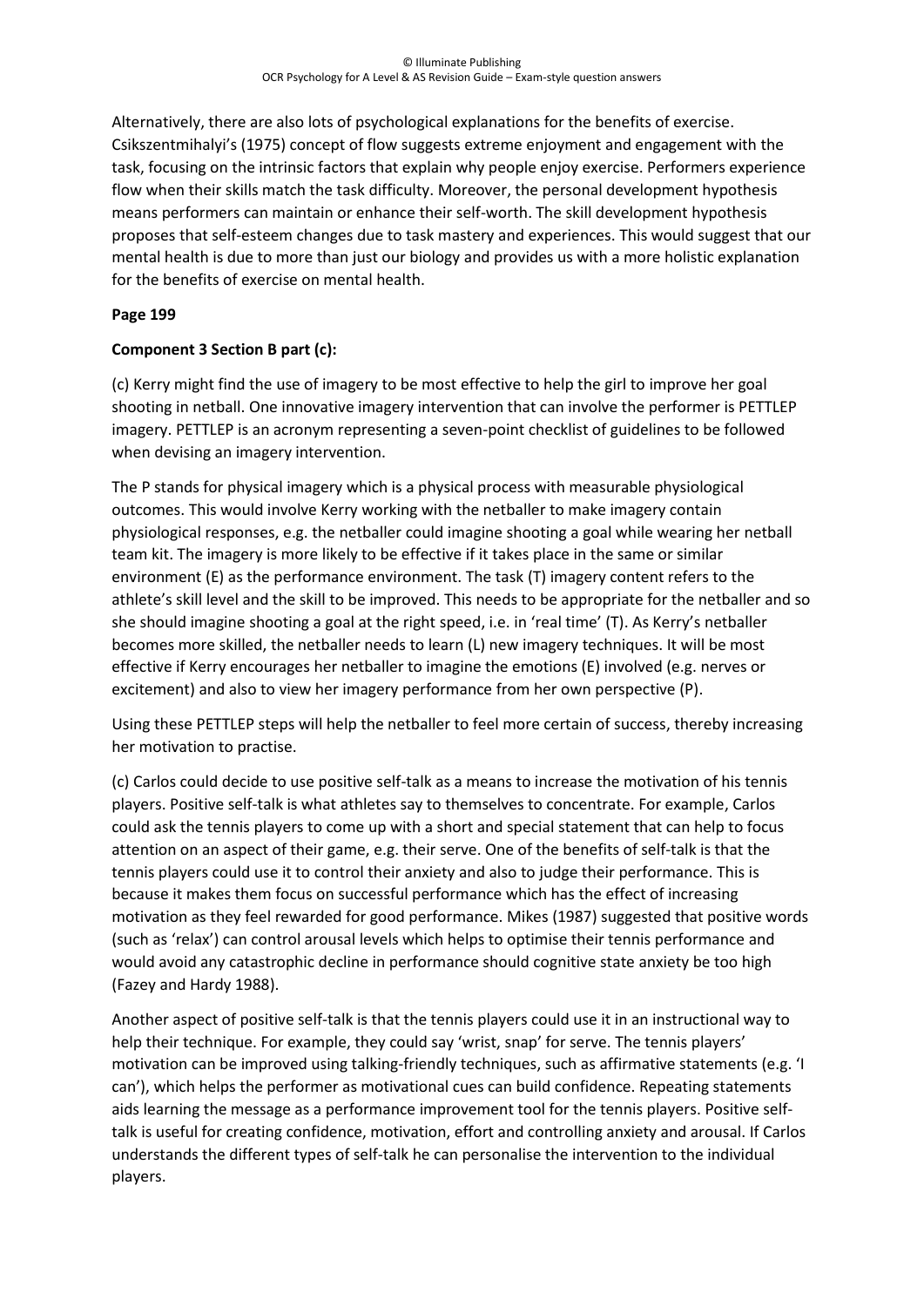#### **Page 201**

#### **Component 3 Section B part (a):**

(a) The aim of Munroe-Chandler *et al*.'s study was to examine the relationship between MG-M imagery use and self-confidence and self-efficacy in soccer players aged 11–14. They hypothesised that MG-M imagery is a predictor of both self-efficacy and self-confidence in youth soccer players and that the relationship between MG-M imagery use and self-confidence and self-efficacy would be stronger in competitive athletes than recreational athletes. An opportunity sample of 122 soccer players (boys and girls), aged 11–14, was recruited from Canada either playing recreational 'house' or elite 'travel' level.

A correlational design was used and data was collected over a two-week period in mid-soccer season with players completing questionnaires such as SIQ-C and SEQ-S before practice at their usual training sessions. Munroe-Chandler *et al.* showed that all the imagery subscales correlated significantly with self-efficacy and self-confidence and the MG-M subscale correlated most significantly with both self-efficacy and self-confidence.

This explains that the effective use of imagery in sport, at both elite and recreational levels, improves self-confidence and self-efficacy. Imagery is also effective in increasing self-confidence and self-efficacy in boys and girls no matter the number of years' playing experience. Additionally, the results suggest that encouraging young athletes to use more MG-M imagery is an effective way of enhancing their self-confidence and self-efficacy.

The greater the expectation of the success, the more performers are likely to be motivated to participate and have the drive to improve. The research by Munroe-Chandler *et al.* suggests that the use of imagery by sports performers is related to increased expectancy of success and therefore improved motivation to compete.

#### **Component 3 Section B part (b):**

(b) A strength of the method is that Munroe-Chandler *et al*. used questionnaires that have good construct validity. This means that the results from the questionnaires are valid representations of the characteristic they are seeking to measure. For example, Stadulis *et al*. (2002) confirmed the CTAI-2 measures trait self-confidence for children with items such as, 'I'm confident I will play well today'. They did this by making the language appropriate to children of 8–12 years old and by reducing the number of items on the test.

Similarly, the SEQ-S also has questions designed to measure self-efficacy specific to soccer, for example, 'I am confident I can be mentally tough throughout a competition'. Similarly, the SIQ-C uses items such as, 'I see myself being mentally strong' to provide valid measures of self-efficacy and sport imagery in children.

However, the fact that Munroe-Chandler *et al*. used a correlational design means that the method is limited as cause and effect cannot be established between the use of imagery and self-confidence and self-efficacy and only a relationship – albeit a strong significant one – is found. This reduces the validity of the study.

Furthermore, the fact that Munroe-Chandler *et al*. used self-reports as a means to collect their data means that respondents may have provided socially desirable answers. For example, they may have wished to appear more self-confident than they actually were. This would reduce the validity of the results with regard to motivation and sport.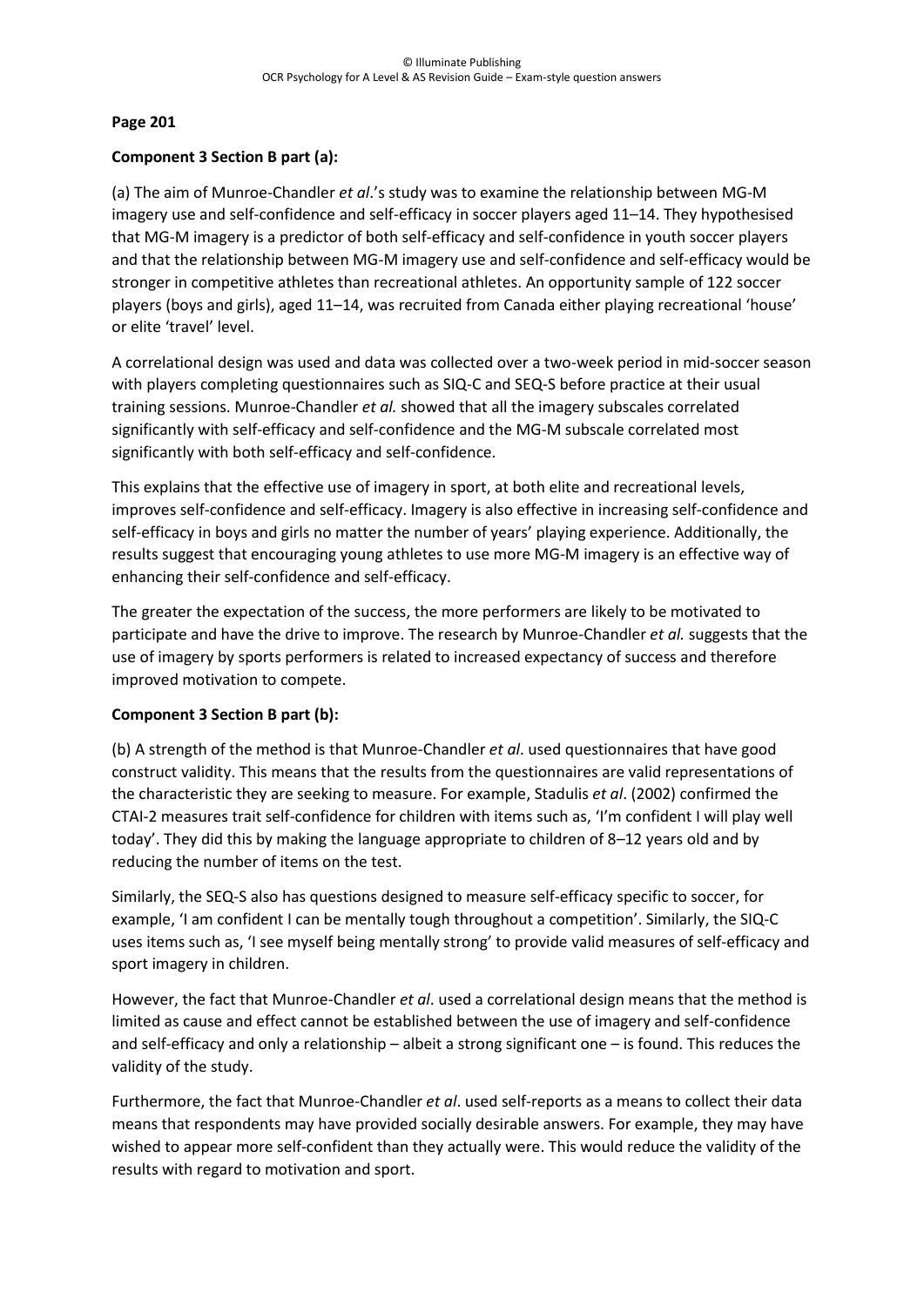The two major theoretical approaches to studying factors that affect motivation in sport are Bandura's self-efficacy theory and Vealey's concept of sport confidence. These differ in the extent to which they can be applied to sport and therefore their validity can be questioned. The general selfefficacy factors identified by Bandura, e.g. vicarious experience and verbal persuasion, are often *applied* to sport, however Vealey attempts to specifically explain confidence in sport settings, making her approach more relevant. In addition, her model has been tested using the Trait Sport Confidence Inventory, the State Sport Confidence Inventory and the Competitive Orientation Inventory on athletes across a range of sports such as basketball and tennis. This would suggest that Vealey's model has greater validity for helping us understand the role of self-confidence in motivation in sport.

(b) The nature side of the nature/nurture debate suggests that motivation would be due to inherited factors such as genetics whereas the nurture view suggests that motivation could be learned. Bandura (1997) suggests sources of information affecting self-efficacy stem largely from the environment, thereby supporting the nurture argument. Examples of such information through vicarious learning include a pole jumper watching other jumpers be successful or verbal persuasion and encouragement from a coach. This would suggest that self-efficacy can be developed through these interactions to improve motivation in sport.

On the other hand, research that supports the nature argument is that self-confidence that predicts motivation can be seen as a character trait. This suggests that self-confidence and therefore motivation is relatively stable and could come from genetic inheritance. For instance, Vealey's model explains self-confidence through self-confidence trait (SC-trait).

However, much of the research evidence points to the fact that motivation is largely the result of the interaction between nature and nurture. Nature (the person's natural ability) is influenced by nurture (how perceptions of their ability have been influenced by ways in which they have learned to develop self-confidence). For example, Vealey's model explains self-confidence from the perspective of SC-trait and SC-state. Additionally, Vealey's model represents how perceptions about ability affect success. This would support an interaction between nature and nurture for factors explaining motivation in sport. Moreover, other evidence, such as the use of imagery in Munroe-Chandler *et al.*'s study would also support the interaction of nature and nurture. Some athletes may naturally have a preferred type of imagery, for example MG-M, but can also improve this and other types of imagery such as MG-A, using practice to improve self-confidence in soccer.

Therefore, on the balance of evidence, it could be argued that research into motivation and sport tends to support the interaction between nature and nurture rather than any one singular viewpoint.

## **Page 203**

## **Component 3 Section B part (c):**

(c) One strategy that Lucie could use to support the selection of netball players would be to use personality questionnaires. This would benefit the team coach by helping support team cohesiveness. Performers' behaviour can be predicted from personality assessments (e.g. NEO PI-R), so Lucie could recommend that the netball coach gives each player the NEO PI-R before the start of the season. This can help the coach (in conjunction with Lucie) to select players to fit the team's needs, e.g. high levels of conscientiousness and agreeableness are associated with high levels of task cohesion. Netball is a sport that requires a high level of interaction and therefore these personality characteristics would be very important.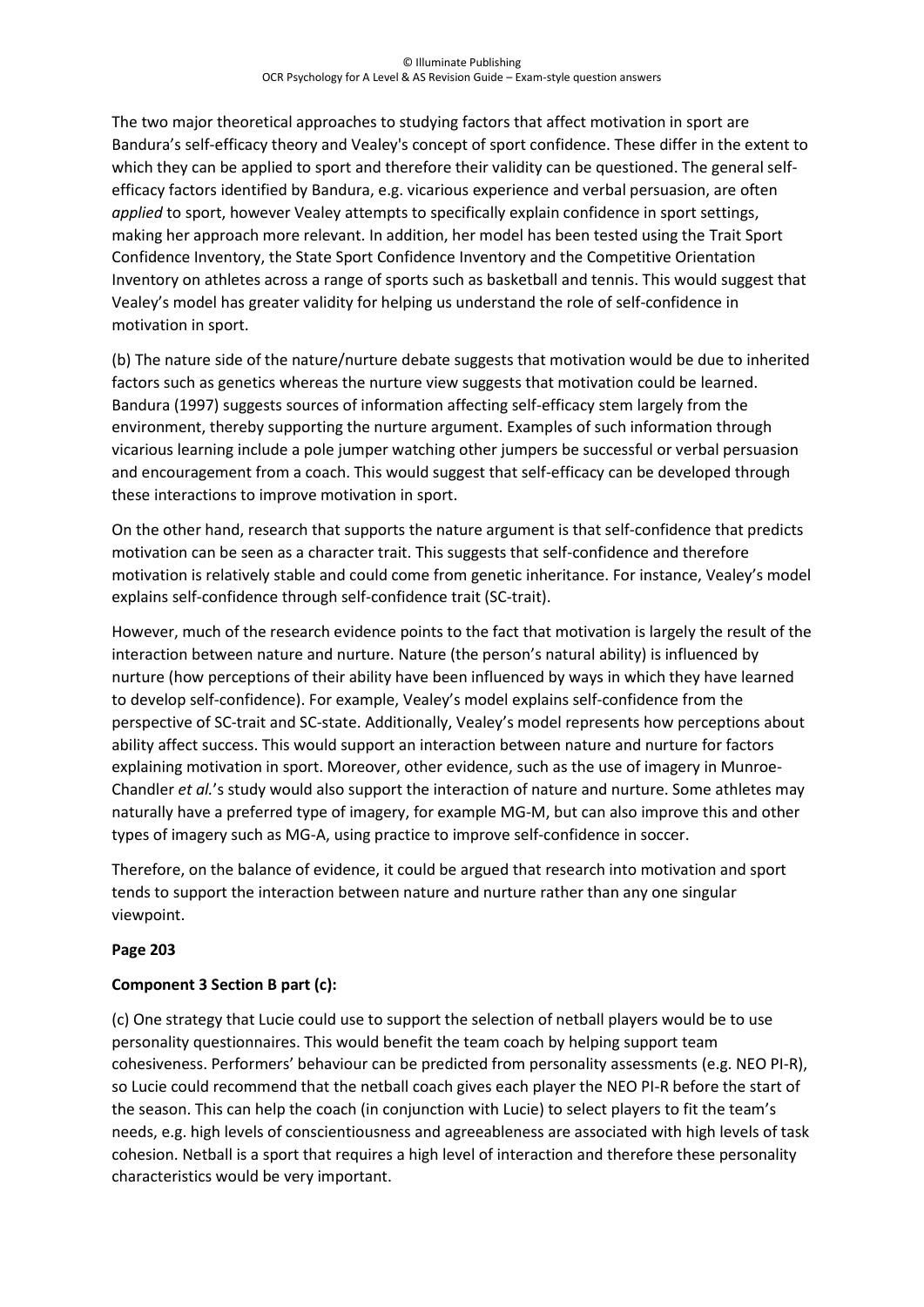Lucie and the netball coach could also use personality questionnaires to support player position selections. Personality differences exist between playing positions as they require different personality characteristics. A coach could use personality assessments to confirm their selections and tactical formation. This supports the idea that success and participation in sport is partially dependent on the personality of the performer.

However, personality assessments often provide only quantitative data, so if Lucie suggested a more qualitative approach, it would let the netball coach engage in one-to-one meetings with her players to find out more about their positional preferences and how they perceive their role in the team. This suggests that Lucie should use personality assessments as part of a whole package of information about player performance that includes skill level, fitness and tactics.

(c) Sameena may use strategies such as support for team selection to help improve the performance of the team. The first step that Sameena must take is to make each cricket player take the NEO PI-R personality test to establish personality traits for each of her players. After obtaining this information, Sameena may initially decide to address the team so she can make sure that players in her cricket team are selected appropriately to provide high levels of agreement between her players. This is because certain personality traits can correspond to factors such as disagreeability, which can have detrimental effects on Sameena's team's performance. By removing these players from the team, Sameena's cricket team is likely to perform at a higher level.

Sameena then may decide to address where each player should be positioned, e.g. batting order, bowling order, fielding positions. Like cohesion, the NEO PI-R can help Sameena link each player's behaviours to their most favourable positions. By placing each player in their correct positions and orders, Sameena's cricket team will likely play at a higher level than before which will help the performance of her cricket team. However, support for team selection will only have limited benefit in helping Sameena decide where and which players should play, as it will not have a direct impact on the actual skill of her players.

## **Page 205**

# **Component 3 Section B part (a):**

(a) The aim of Kroll and Crenshaw's research was to analyse personality characteristics of national or regional level performers across four different sports. They did this using using Cattell's 16PF questionnaire. A total of 387 participants were studied from American football, gymnasts, wrestlers and karate players. Cattell's 16PF was administered to all participants and an independent measures design was used where comparisons were made between the personalities from each sport.

Results from the 16PF showed significant differences across the personality profiles of all four groups: American footballers, wrestlers, gymnasts and karate players, including social boldness and self-reliance. The only pair of sport comparisons that were similar was wrestling and American football.

Results from 16PF were used to show that personality characteristics, e.g. the self-reliance factor, showed differences between sports. Footballers and wrestlers scored highest on group dependence for the self-reliance factor and were significantly different from the gymnasts and karate players. Kroll and Crenshaw concluded that at regional and national level there is no single personality for sport, however there may be some association between personality and different sports. For example, gymnasts and karate players display different personalities from each other and from American footballers and wrestlers. Kroll and Crenshaw also showed that high scorers on group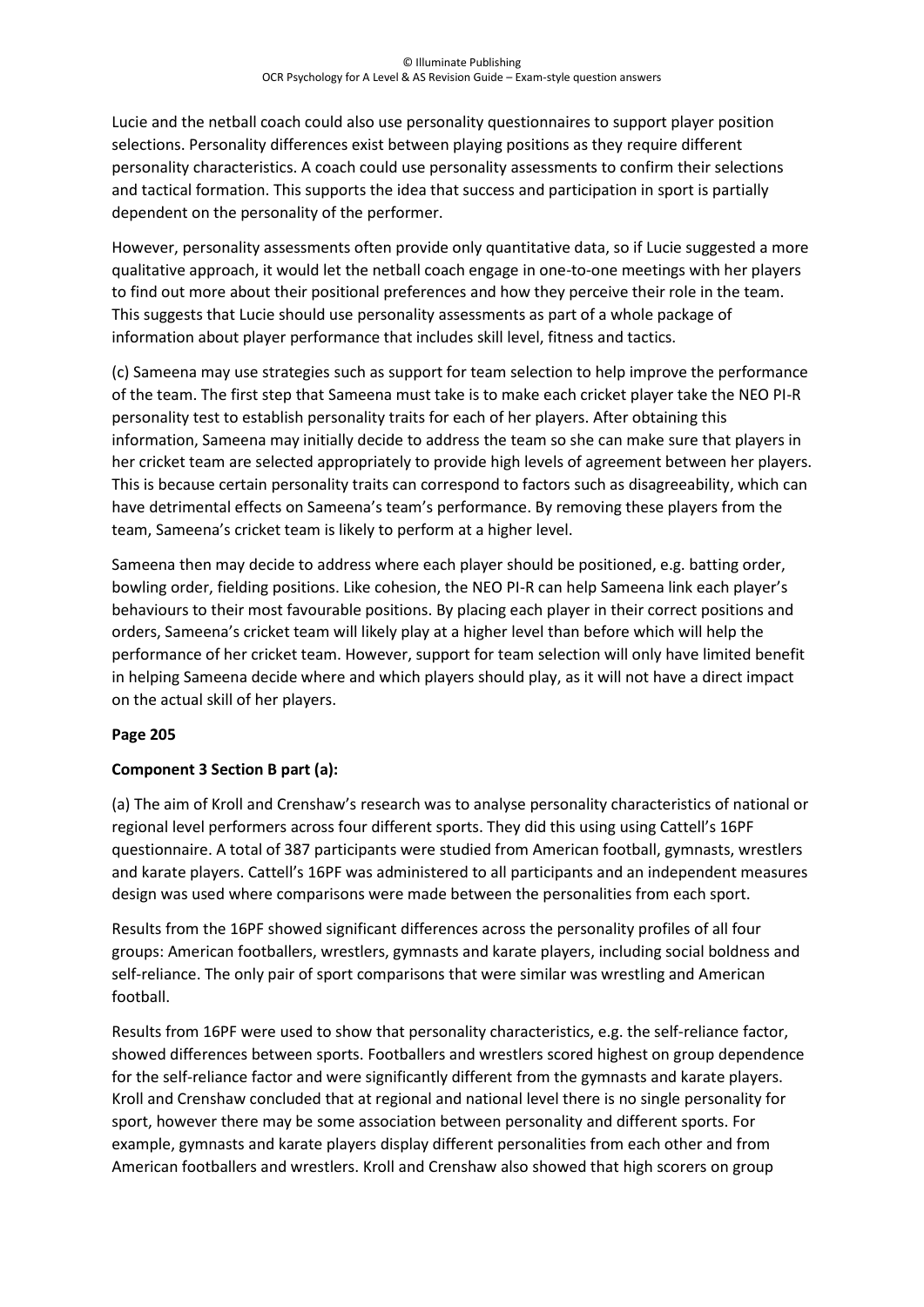dependence do better in team sports than individual sports, but the opposite is true for high scorers on self-reliance. Overall it may benefit players to select the right sport for their personality as success is related to personality.

## **Component 3 Section B part (b):**

(b) Reliability refers to the extent to which the results of research are consistent. Standardisation of the procedure is a major factor for whether research results are reliable. Researchers need to make sure everyone gets asked the same questions, worded in the same way, in the same order. The fact that research into personality and sport uses standardised questionnaires means that results are reliable.

For example, Cattell's 16PF questionnaire can be considered to be reliable because the results are consistent when assessed again in similar circumstances. Kroll and Crenshaw's participants, e.g. gymnasts, were all asked the same questions about their personality. However, we are unsure whether or not they administered Cattell's 16PF in the same way each time, and so this may limit the reliability of the results. However, given the standardised nature of Cattell's 16PF, we can expect that if used with the same or similar participants, Kroll and Crenshaw would get consistent results with the gymnasts, wrestlers, American footballers and karate players.

Reliability of personality measures such as the NEO PI-R that measures the Big Five personality domains, can be assessed using the split-half method. This is done by comparing the results of one half of a test with the results from the other half. The split-half method assesses the internal consistency of a test and measures the extent to which all parts of the test contribute equally to what is being measured. Results suggest that the NEO PI-R test has good internal reliability as a measure of personality. The internal consistency coefficient has been calculated at .86 using the split-half method (Costa and McCrae 1992), which is high.

(b) The key research by Kroll and Crenshaw can be seen as useful because it tells us that participation in different sports is due to the personality profiles of the performers. For example, karate players scored highly for rule consciousness whereas gymnasts scored lowest for rule consciousness. This is useful to coaches and athletes, as the particular characteristics required to perform each sport successfully can be developed. For example, younger karate players can be taught to closely observe the rules due to the contact nature of the sport, whereas a gymnastics coach may wish to be less restricted and focus on developing the creative skills in their gymnasts.

Additionally, for personality profiles to be gathered, sport psychologists and coaches need to use psychometric tests. For instance, measures of personality such as Cattell's 16PF or the NEO PI-R are useful as they allow comparisons to be made between individuals or different sports. These measures are useful as they are relatively quick to administer as written tests or online which means large samples, such as Kroll and Crenshaw's, can be used that can lead to improved generalisability of the findings.

Research into personality and sport is also useful if it is valid. A strength of using Cattell's 16PF to measure personality is that its scales have been shown to have good construct validity which means it is consistent with other measures or theories of personality. This allowed Kroll and Crenshaw to make comparisons between sports. For example, the findings for gymnasts in Kroll and Crenshaw's study showed the lowest levels of tension and the karate players scored the highest level of tension compared to the other sports. However, research into personality may have limited usefulness if the responses given by sports people to questionnaires are affected by social desirability. For example, performers may wish to present themselves in a favourable way to impress their coach, e.g. they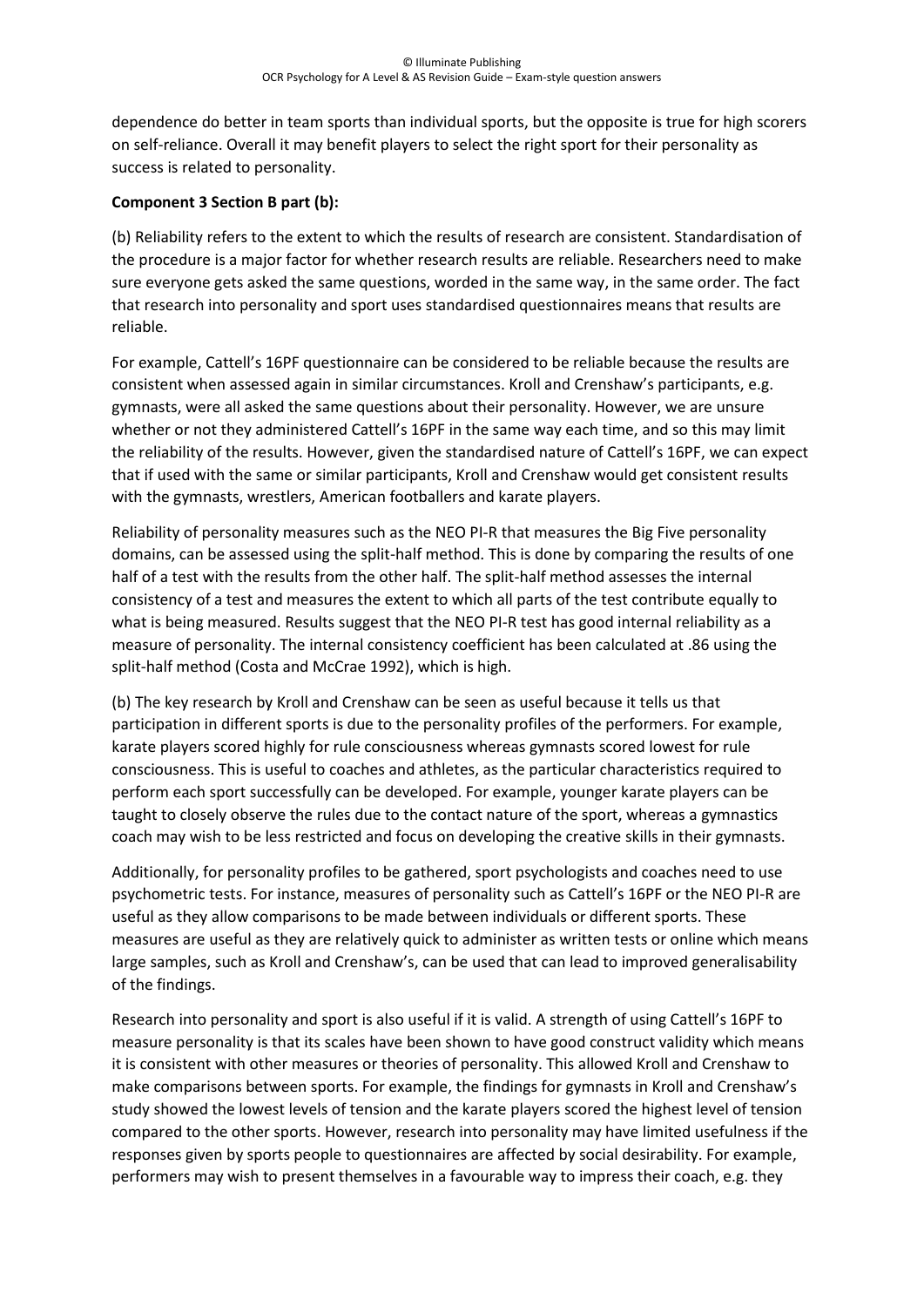may wish to appear relaxed and less anxious. To combat this, questionnaires such as Eysenck's EPQ-R contain a lie scale (L) so that participants who are 'lying' can be detected and their responses discarded. This means that the usefulness of the research is increased.

#### **Page 207**

#### **Component 3 Section B part (c):**

(c) The advice I would give to Vickie to help the basketball team is to improve the social cohesion. Social cohesion is how likely the team is to get together away from the sport context for social purposes. This depends on how integrated and motivated a team member feels towards making friends and spending time with others on the team. In order to improve this, Vickie could work together with her basketball players in small groups to establish an agreed team code of behaviour regarding how teammates would react to hypothetical yet realistic situations, e.g. arriving on time for training. Developing a shared set of principles for the team will give a sense of identity that can be carried over into team situations when the team may be losing, helping them to stick together and work hard to improve their performance.

Another piece of advice that could be given to Vickie is to improve the task cohesion of the team. This is the extent to which the team works together in order to win the game, for example how the basketball team might work together on the court. Vickie and the players should write down their perceptions of the player's ideal position on the team, e.g. guard in basketball, so that both coach and player have clear expectations of the player's role in team success. Vickie needs to be aware that team building is a longitudinal process and so strategies are most effective in the long term, e.g. a whole season.

(c) Locke and Latham's (2002) goal setting theory suggests that if performers achieve their individual goals, the combined effect is to help the team achieve its overall goals. Therefore, Hannah could challenge the netballers in her team to set their own individual goals so that they contribute to the overall performance of the team. Goal setting usually involves players working through a series of steps such as making sure their goals are directional. Each netball player is challenged to achieve their own goals that should be directed towards the team's goals, e.g. increasing the number of successful passes that they make. The effect of this is that the goals have an energising function.

Hannah must make sure that the goals are sufficiently challenging as this leads to greater effort than goals that are achieved easily. These difficult or challenging goals will improve persistence levels, and breaking long-term goals into shorter-term goals will be a strategy that Hannah should use with her netballers to maintain their motivation towards the team's goals. Hannah needs to work with each netballer to make sure they use or adapt their knowledge, skills and tactics to meet their goals.

In this way, goal setting will be useful for Hannah as it increases individual players' performance as well as the collective performance of the team. Goals need to be specific, measurable, agreed upon, relevant and time-based (SMART).

#### **Page 209**

## **Component 3 Section B part (a):**

(a) The aim of Smith *et al.*'s experiment was to make coaches more aware of their behaviours and their consequences. The IV is whether the coach underwent the coach effectiveness training (CET) session or was assigned to the control group. DVs are the observed behaviours of the coaches during matches, players' perceptions of the coaches' behaviours and their attitudes towards their coach,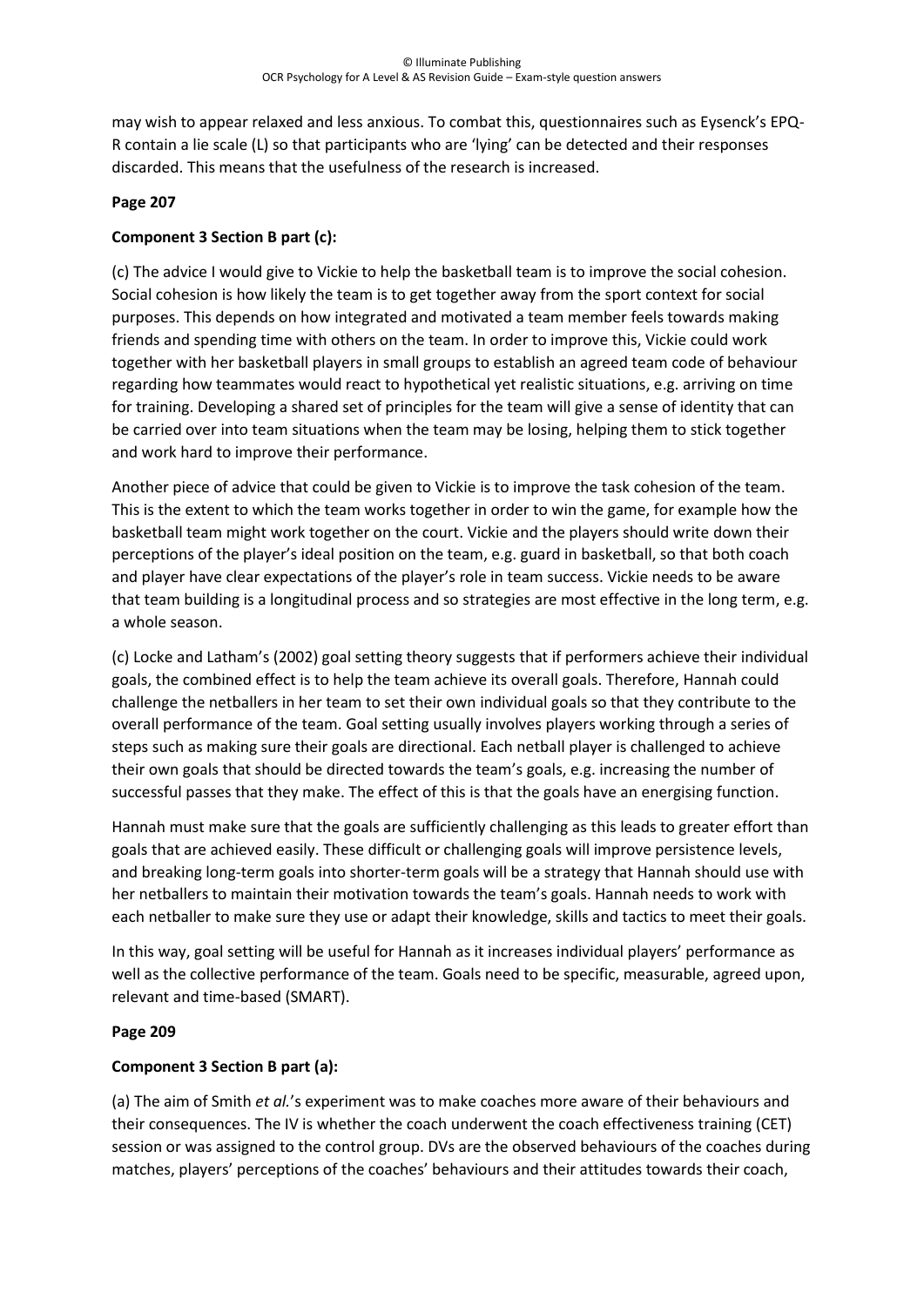teammates and baseball. Players' level of self-esteem was also measured. Behavioural feedback was given to the coaches during the first two weeks using the Coaching Behaviour Assessment System (CBAS). The coaches were urged to encourage effort in the players in 25% of responses to players. Attitudes to coaches' behaviours were evaluated using structured interviews. Player self-esteem was measured using the Coopersmith Self-Esteem Inventory (SEI).

Results showed that reinforcement was a significant discriminator between the experimental and control coaches. They also found that experimental group coaches were rated as more frequently providing verbal or nonverbal rewards. There were higher levels of self-esteem in the children who had played for the CET coaches, and these players had a mean winning percentage of 54.5%, whereas the control group won 44.7% of their games.

Smith *et al.* concluded that the CET programme had a significant positive influence on the children's attitudes toward their coach, their teammates and to baseball. The CET programme had a significant positive influence on coaching and leadership behaviours, improving the self-esteem of Little League Baseball players. Therefore, this research showed that coaches can be trained to develop their leadership styles to suit situations and performers to the benefit of players and teams.

# **Component 3 Section B part (b):**

(b) Reliability refers to the extent to which the results of research are consistent. Standardisation of the procedure is a major factor for whether research results are reliable. The structured interviews that were used by Smith *et al*. were standardised and allowed for easy replication as there was a fixed set of closed response questions. This allowed them to easily collect data on players' perceptions and attitudes about coaches' behaviours, and means that they could test for reliability. Similarly, they used a standardised questionnaire, the Coopersmith Self-Esteem Inventory, to measure the self-esteem of the minor league baseball players. This means that results could be replicated to demonstrate consistency.

In addition, Smith *et al*.'s use of the structured coding system in CBAS meant that observations of coaching behaviour could be recorded consistently. For example, they used standardised instructions for how to improve coaching, such as giving encouragement for effort and not to demand results. Moreover, 16 undergraduates conducted the observations using CBAS and were trained for four weeks on its use. This means that it is likely that there will be high inter-rater reliability between the observed coaching behaviours. This suggests that the research into performing with others in sport is high in reliability.

(b) The nature side of the nature/nurture debate suggests that the ability to perform and relate to others is due to inherited factors such as genetics, whereas the nurture view suggests that leadership and coaching could be learned. This provides us with a central question of whether leaders are born or made? This question is at the heart of the nature/nurture debate in relation to leadership in sport.

Trait theorists such as Stogdill would suggest that a leader's characteristics are central to their effectiveness and capacity to lead. For example, Stogdill's review of leadership theories, e.g. the great man theory, found that decisiveness in judgement, speech fluency and interpersonal skills were important qualities for stable leaders. This evidence would support the nature side of the debate and suggest that leaders are born.

On the other hand, the nurture argument would suggest that leadership skills, and the way in which teams are formed, comes from learning. The process of learning and improving leadership skills is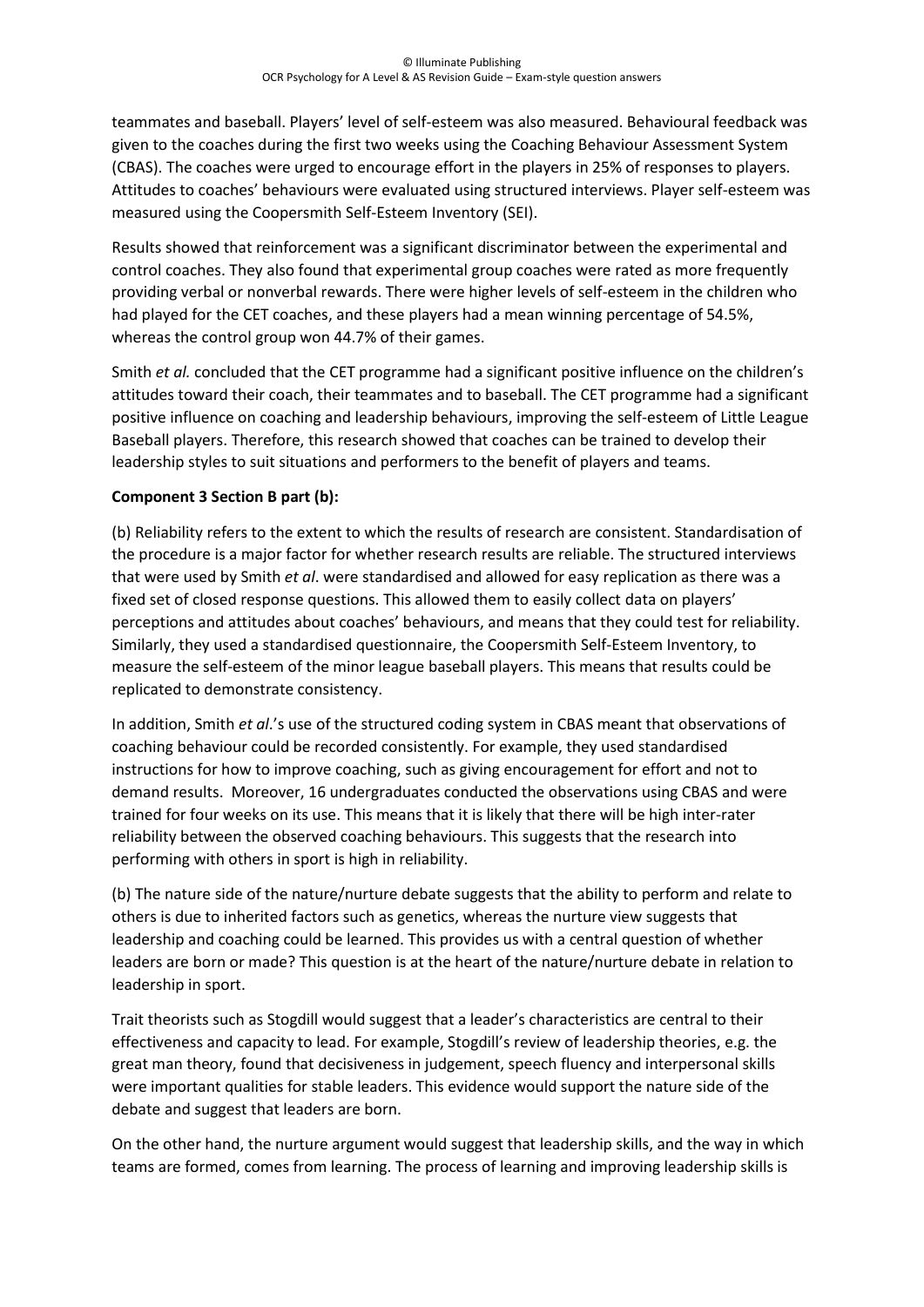highlighted by the findings from Smith *et al*., who showed that CET can significantly increase the effectiveness of coaches to improve the interaction and self-esteem of Little League Baseball players. This evidence would support the nurture side of the debate. Additionally, Chelladurai suggests that effective leadership is a result of the interaction between the prescribed behaviour required by the sport situation, the actual leadership of the coach and the leadership style preferred by the team members. When all three of these factors align, then team performance and satisfaction should be high. This suggests that leadership in sport is due to nurture.

However, interactionist theories support the idea that situational factors influence the effects that specific traits, e.g. motivation, might have on the leadership process. Therefore, this would explain the way we perform with others is due to a combination of nature *and* nurture rather than nature *or* nurture.

## **Page 211**

## **Component 3 Section B part (c):**

(c) One strategy that Laura could use to help her hit a good tee shot is to use mental imagery. Mental imagery and rehearsal has been identified by Mackenzie as having five categories. Initially, Laura could use motivational-specific imagery, by visualising a specific event, e.g. hitting a successful tee shot with the ball landing in the middle of the fairway. Another aspect of imagery that Laura could use is motivational general-mastery. For this, Laura can visualise herself coping with and being successful in difficult circumstances, e.g. playing in front of lots of people watching on the first tee.

A way that Laura can learn to cope with the stress she may feel on the first tee is to use motivational general-arousal. This is imagery that reflects feelings of relaxation, stress or arousal. Many of these imagery techniques can be carried out in quiet areas either at home or in the clubhouse before a competition.

Another type of imagery that Laura could use is cognitive-specific, involving visualisation of specific skills e.g. her tee shot. And finally, Laura could use cognitive-general imagery, involving visualising her strategy or tactics. When Laura uses imagery, she should be relaxed and visualise detailed, colour images of her standing on the tee and hitting her drive. Mental imagery and rehearsal should typically last between three and five minutes to be most effective.

(c) The advice I would give to Emma is to improve her selective attention. The selective attention process is responsible for sifting stimuli presented to the performer so that only the relevant information for the task is processed. At the moment, Emma is becoming distracted by the audience when taking her free throws rather than focusing on the hoop. Emma needs to learn to attend to relevant information and this can be done by learning to ignore irrelevant stimuli through practising with distractions and with crowd noise playing in the background. This could be done by using loud speakers in training to play crowd noise or even music. Additionally, Emma could put a big video screen on the wall and play crowd distractions to simulate distractions in a match.

Similarly, it is important for Emma to learn those cues that help performance, such as identifying the free throw line and the hoop. This can be done by analysing videos of performance so that cues can be identified by the coach and then discussed with the player so that such cues can be better recognised during actual performance. For example, a coach can work with Emma to focus not simply on the basketball hoop but to look at either the front or back edge of the hoop. Another technique to help Emma improve her selective attention is to put some bright tape around the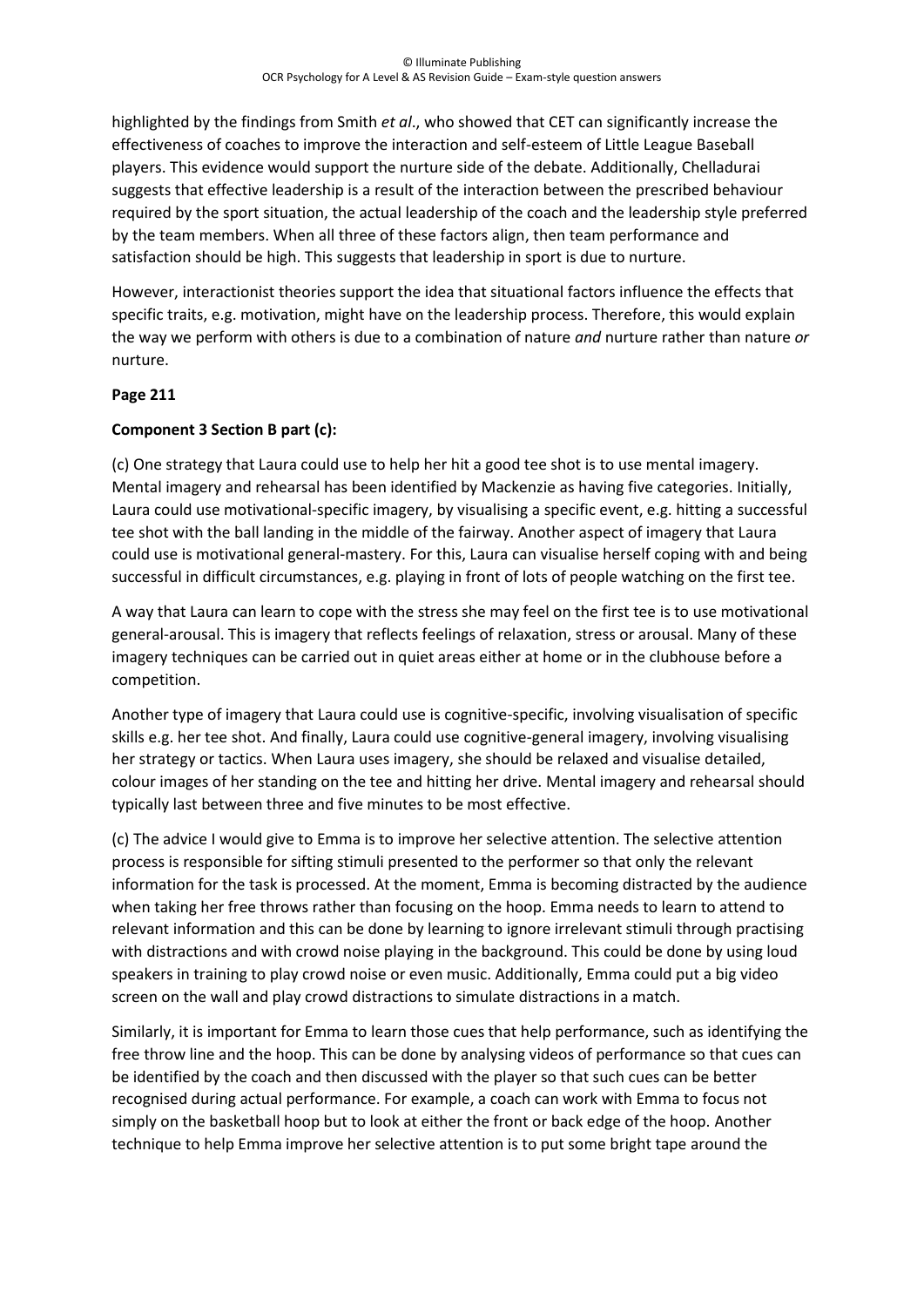basketball hoop in training to intensify the visual stimulus. This means her focus is more likely to be drawn to the hoop rather than to any potential distractions from the crowd.

# **Page 213**

# **Component 3 Section B part (a):**

(a) Zajonc *et al.* wanted to test the drive theory of social facilitation and whether the mere presence of other cockroaches would facilitate or inhibit performance times for a simple and a complex task. A light was turned on and the dominant response of the cockroach is to run. In experiment 1, 72 cockroaches performed a task of crossing a straight runway (simple task) or maze (complex task), either alone or in pairs (co-action), with or without an audience. The time taken to complete the tasks was recorded.

In a second experiment, 180 cockroaches had to cross a straight runway (simple task) or maze (complex task), with no distractions, with a distraction of mirrors along the walls of the runway (to represent an audience), or with the odour of other cockroaches to suggest the presence of other cockroaches. The time taken was again recorded.

The results showed that the maze (complex task) performance was impaired for co-actors and audience conditions, but runway (simple task) performance was facilitated for co-actors compared to solitary performance, with or without an audience. Cockroaches in the mirror and odour conditions took longer to cross the straight runway than those in the alone condition.

Well-learned behaviours tend to be our dominant responses. In sport, high arousal is beneficial to experts because their dominant response is likely to be the correct one. For example, the performance of an experienced golfer such as Justin Rose is likely to improve as his arousal levels increase in front of an audience. This demonstrates social facilitation. However, a more inexperienced player with an 18 handicap is more likely to become over-aroused standing on the first tee in the club championship, perhaps causing such a player to top their tee shot. This shows social inhibition.

## **Component 3 Section B part (b):**

(b) Reliability involves results from research being consistent. The possibility of high control of variables in research means that the procedure can be easily standardised. For example, in Zajonc *et al.*'s research using cockroaches, there was always a one-minute inter-trial interval that was the same for all the cockroach trials. This is likely to increase the reliability of the study because the research can be replicated and is likely to produce similar results.

Similarly, Zajonc *et al*. always used the same apparatus of plastic tubes in the shape of a straight-line runway and maze which meant that the cockroaches always had to carry out the same task in each condition when the light was turned on. This standardisation will have increased the reliability of the results.

Another factor that would improve the reliability of research into audience effects in sport is the use of the quantitative approach. This approach, adopted by Schwartz and Barsky (1977), allows for information concerning home advantage to be replicated using numerical measurement. For example, they analysed the home outcomes of 1,485 college basketball games and this has been repeated in basketball, based on 13,686 matches where the home-winning percentage was 64.4%. This demonstrates the reliability of research into audience effects in sport.